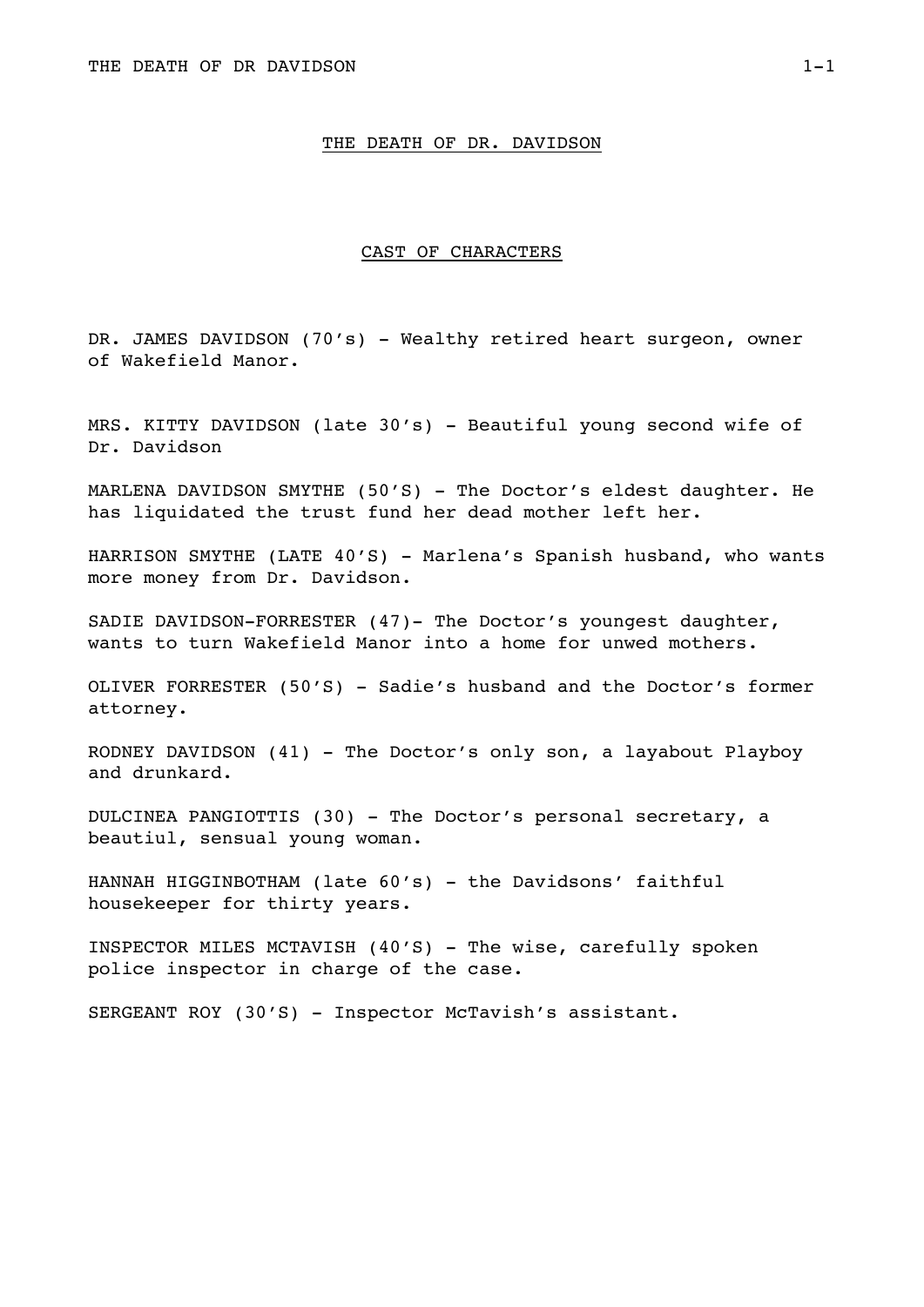### By Eve Elliot

### **ACT I SCENE ONE: INT. EVENING**

#### NARRATOR

It's early evening at Wakefield Manor, the country home of Dr. James Davidson, wealthy retired heart surgeon. Dr. Davidson has summoned his grown children to attend a dinner, during which he plans to share some bad news. As our story opens, we find his eldest daughter Marlena Davidson-Smythe and her husband Harrison Smythe in the drawing room, waiting for the others to arrive…

## **[SFX: RAIN, THUNDER, 1930'S MUSIC, FIREPLACE]**

#### HARRISON

(Frustrated) It's no use, he won't give it to me. You know he's turned me down three times already.

## MARLENA

Well, try harder for pity's sake. Convince him you'll make something of yourself if he would only help you recoup your losses.

### HARRISON

I already did "make something of myself" - it wasn't my fault the damned market crashed. In fact, I only bought those stocks on his recommendation.

#### MARLENA

I wouldn't take that approach, dear. He managed to survive the crash unscathed. Richer than ever, in fact.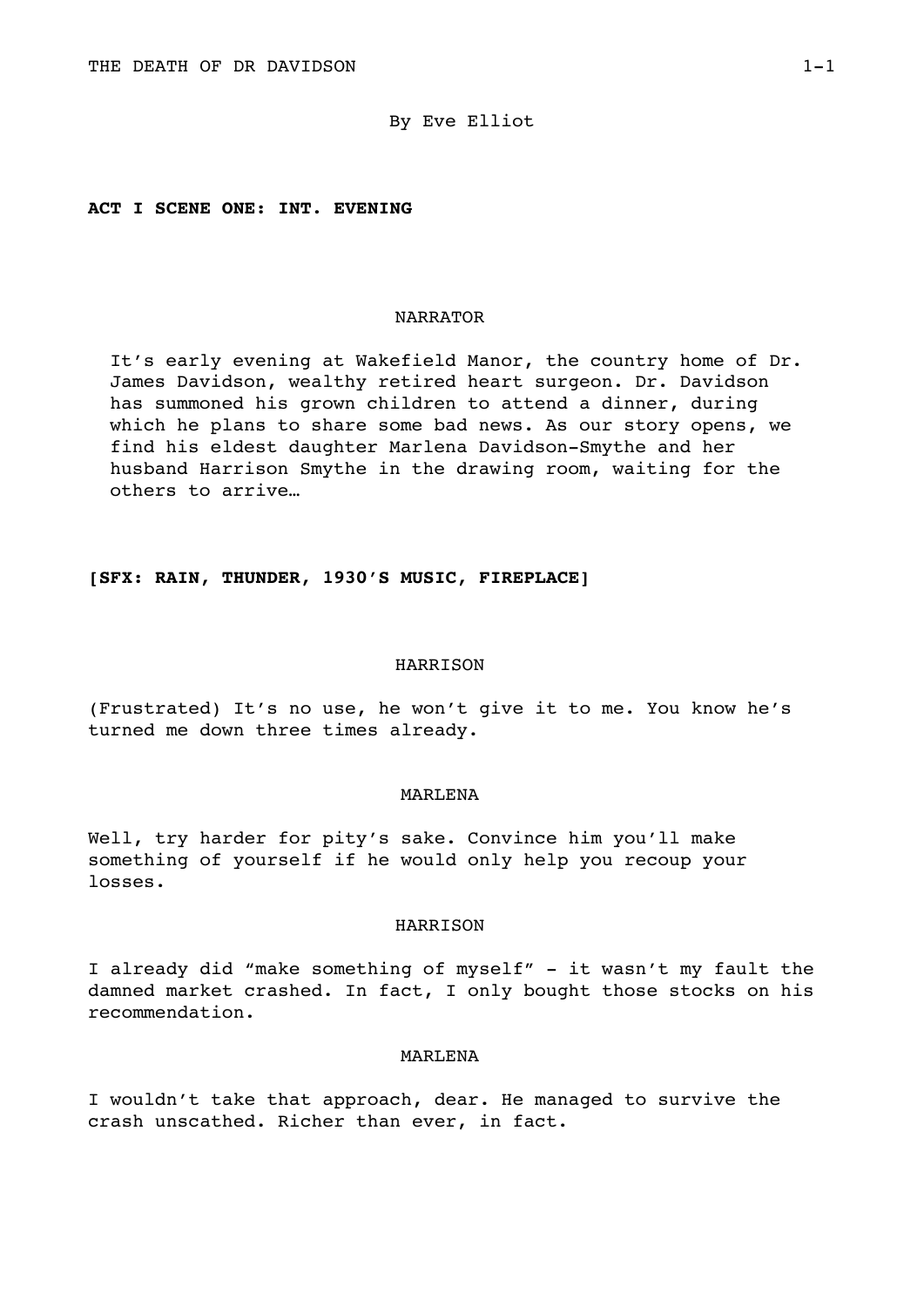#### **HARRISON**

(more frustrated) Why must it always be up to me to make us whole? What about you? He's holding up that trust your mother left you, it's been years now! That money is yours, she meant it for us!

### MARLENA

For *me*, darling.

#### HARRISON

For you, of course. Of course. But what's yours is mine, dear heart.

#### MARLENA

And you'll never let me forget it. Ah - I hear someone coming, any wagers as to who will stumble in first? My sister perhaps? And that idiot husband of hers? Or my little brother?

## HARRISON

I can't stand the lot of them.

## MARLENA

Oh my dear, the feeling is entirely mutual, I assure you.

**[SADIE ENTERS]** 

#### **SADIE**

(talking quietly to someone as she enters) Oliver, I know you don't want me to bring up the issue with Papa tonight, but I shan't have another chance, you see, and-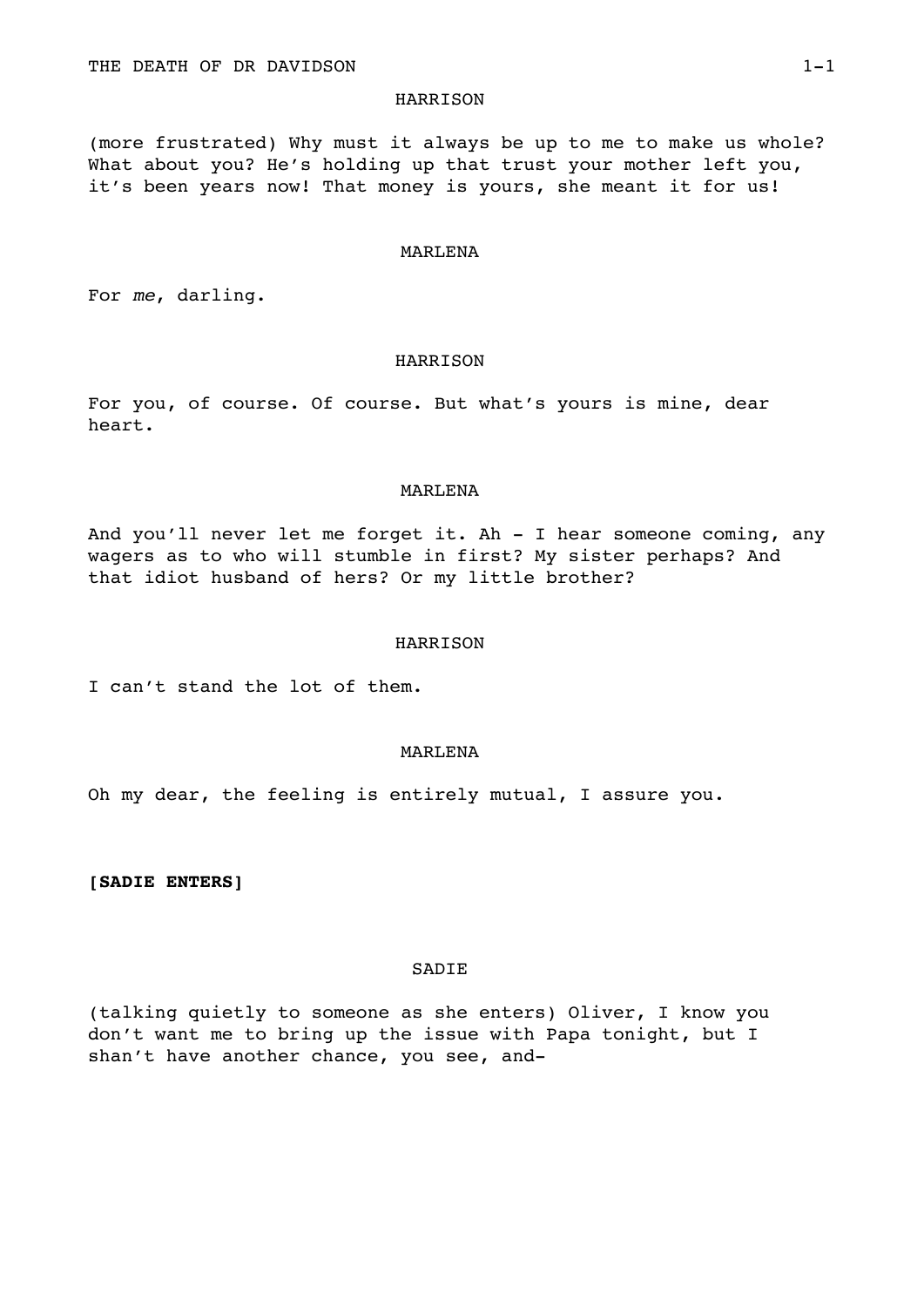#### OLIVER

For heaven's sake, Sadie, of course you'll have another chance. You'll have plenty of chances. We live not five miles from here, you can call on him any time. Only let's not go on about this plan of yours tonight, please? Let's not bait the bear.

#### SADIE

He's *my* father, I dare say I should decide whether to speak to him tonight or not—

### MARLENA

(cutting her off) Sadie, Oliver, how nice to see you. Care for a drink?

#### OLIVER

I'll take a gin and tonic, Marlena, thanks. You're looking as gorgeous as ever tonight.

#### MARLENA

Why thank you.

### **[SHE GETS UP TO FIX A DRINK]**

### SADIE

(spitefully) My, that's a lovely gown you're wearing, Marlena. And what a beautiful brooch. I don't think I've seen it before, it must be new.

### MARLENA

Oh, uh, no…it's an older piece, nothing fancy really.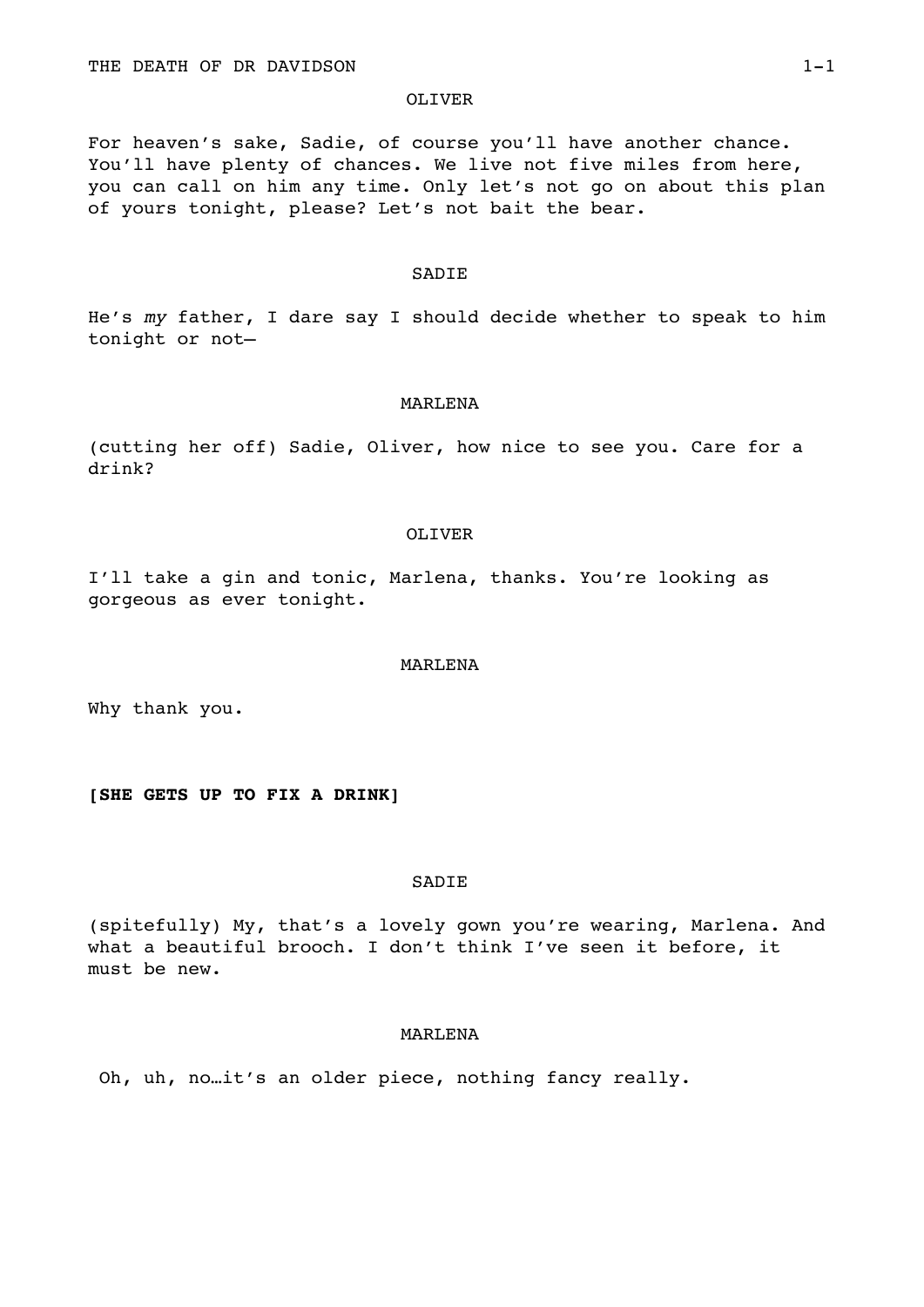### **SADIE**

(scoffing) Nothing fancy… my word. There must be two dozen diamonds all heaped together in that garish pile. And here I thought simplicity was the fashion for fine gems these days. Oh, unless of course they're paste…

#### HARRISON

Of course they're real diamonds. You think I'd let my wife wear fake diamonds? What kind of a man do you take me for?

### SADIE

I meant no offence, Harrison dear. I simply meant that in your current…*state…*you and Marlena may need to economize. Although…my word, that silk Ascot looks very fetching on you, it goes so nicely with that Burberry great coat I saw Hannah hanging up. That is yours, I presume?

#### MARLENA

Sadie, do get to the point, if you have one. This circling around us like a lioness is so dull. Here you are, Ollie.

#### **[SFX: ICE CLINKING IN GLASS]**

#### OLIVER

Thank you Mar, cheers.

#### SADIE

(brightly) I have no point to make, I'm simply admiring your taste in expensive accessories. One can't help noticing them, they are so decidedly designed to catch the eye.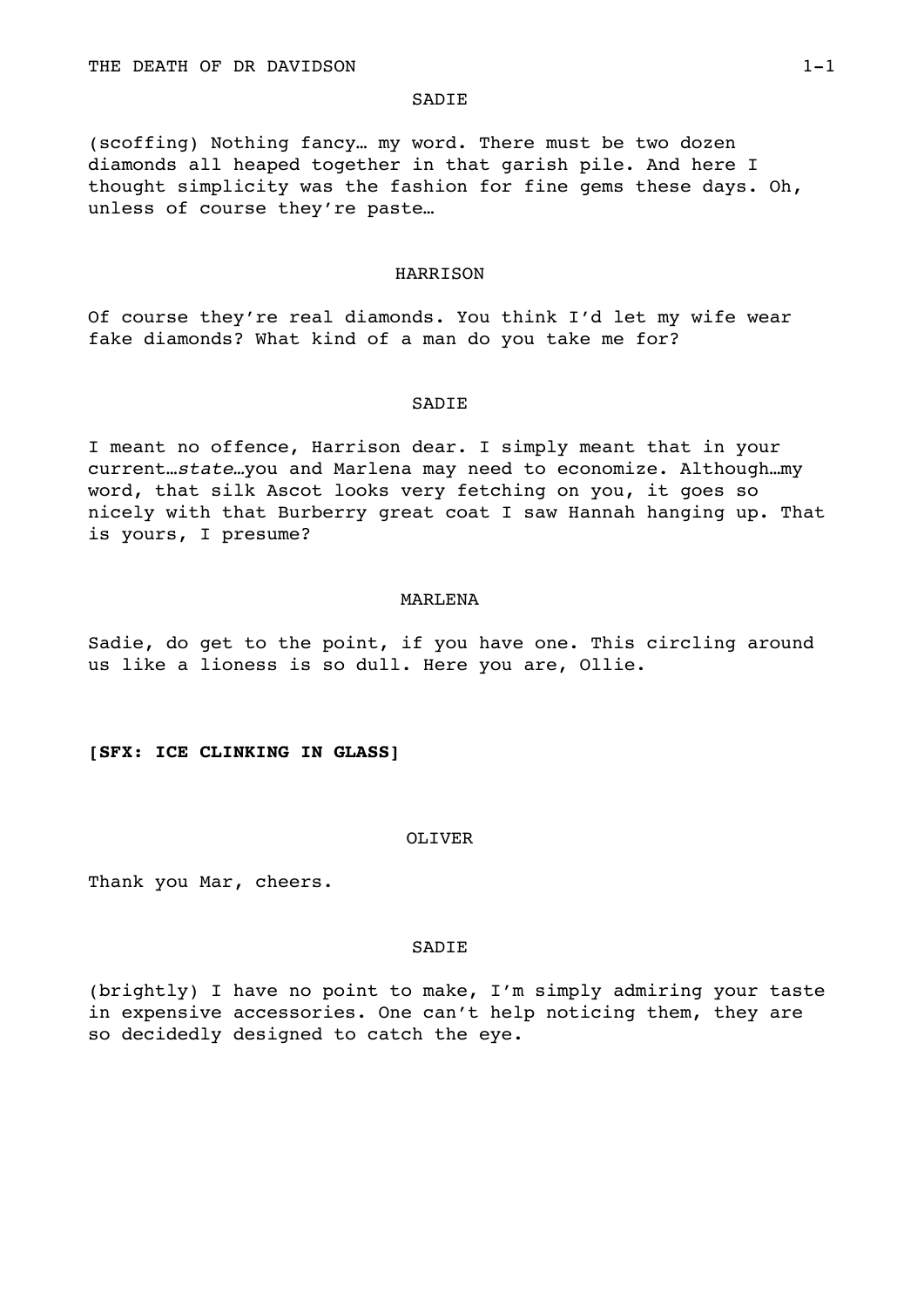## OLIVER

Sadie, enough. We haven't been here three minutes…

#### MARLENA

Never mind her, Ollie. She's just making sure her plea for Papa's money ends up looking that much more noble than ours…

#### SADIE

(shocked) *Looking* more noble? How can you possibly compare the two?

### OLIVER

Sadie, enough!

### SADIE

I've never heard such nonsense, Oliver, really. To imply that Papa's money would be better spent on baubles and fancy scarves when there are countless young women suffering-

**[RODNEY ENTERS] [SFX: MALE FOOTSTEPS]** 

## RODNEY

(buoyantly, coming into the room) On about the wretched fallen women again, eh? Must be Sadie on her soapbox again. (Greeting Oliver) Hello old chap, Hello Harrison, Marlena…

## OLIVER

Rodney.

#### MARLENA

(murmuring) Good evening Rodney.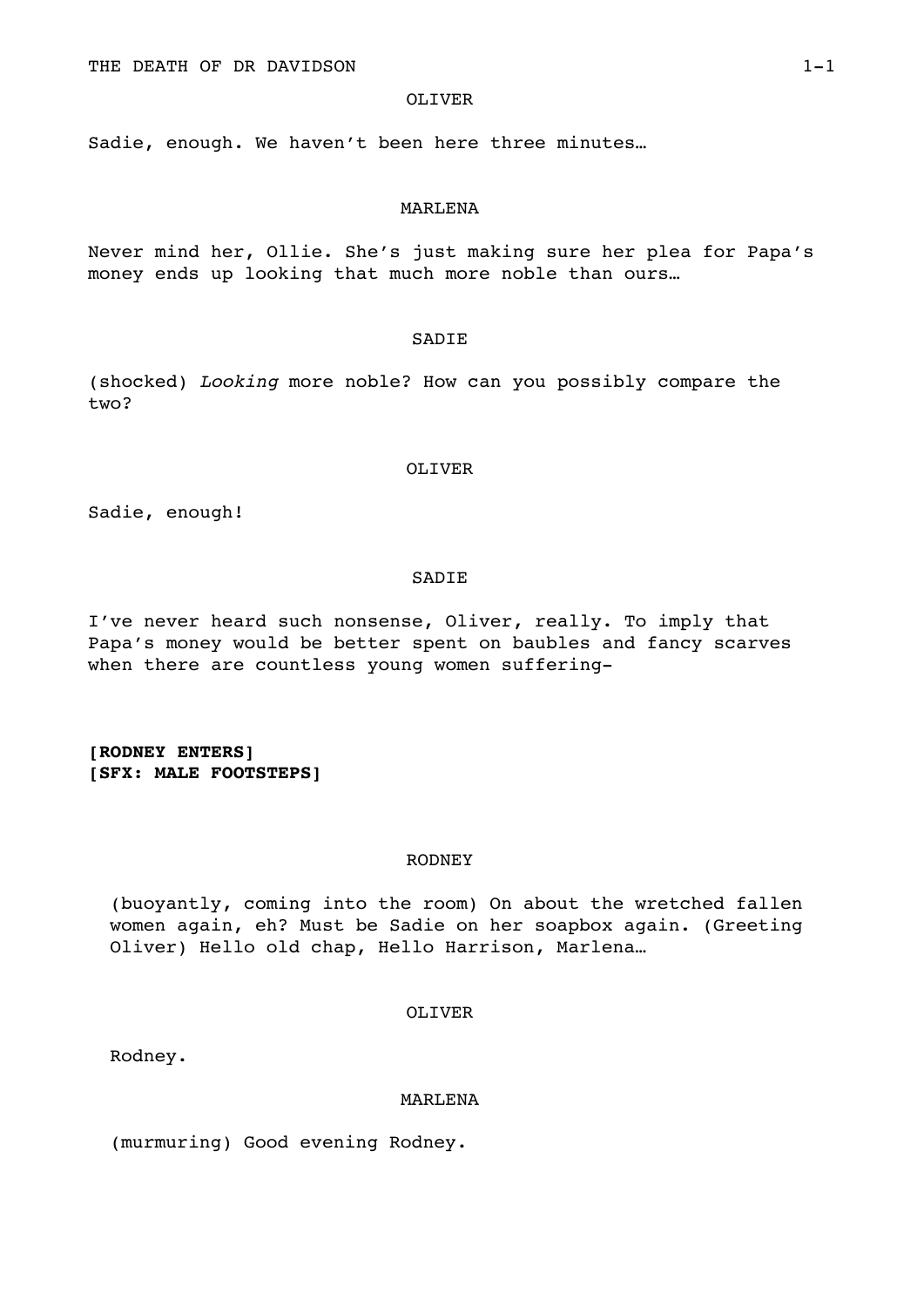### **HARRISON**

(murmuring) Good evening.

## RODNEY

Oh, come here, Sadie, embrace me. (Gives her a kiss on the cheek) It's been an age. You're looking well.

#### SADIE

You look drunk, Roddy.

### RODNEY

I probably am! Where's Papa? Has he come down yet?

#### MARLENA

I imagine he's holding court upstairs with Kitty. You know him, he demanded we all dance attendance at 8pm-

## RODNEY

(cutting her off) -which means he won't make his grand entrance til 9 at least. Righto. Anyone have the foggiest why he demanded we all assemble here?

**[SFX: ALL MURMURING NO, NO IDEA]** 

## RODNEY

Well, let's have a drink and catch up, shall we?

**[HANNAH ENTERS] [SFX: FEMALE FOOTSTEPS]**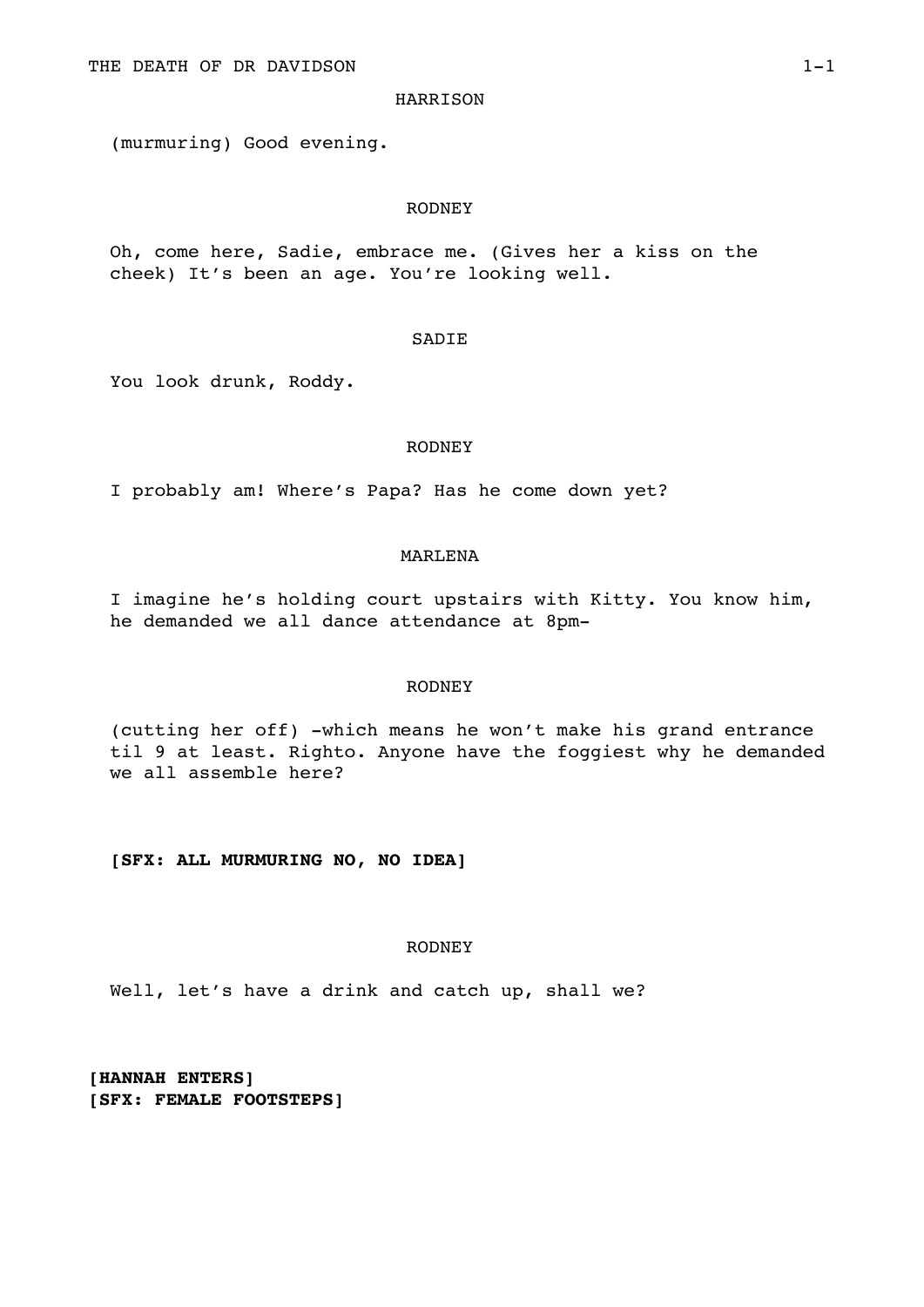#### HANNAH

(greeting Rodney) Good evening, Mr Davidson, may I get you anything? Or how about yourself, Mrs Forrester?

#### SADIE

No thank you, Hannah. I'm sure my sister will be as delighted to fix me a drink as she was to furnish my husband with one.

#### MARLENA

Really, Sadie, you do go on…

#### HANNAH

The doctor says dinner will be promptly at eight, which is, oh my, five minutes. Excuse me…

**[HANNAH EXITS] [SFX: QUICK FEMALE FOOTSTEPS]** 

#### RODNEY

I say, where's that delightful wench Dulcie? Is she here yet?

## **SADIE**

(sharply) Leave that poor girl alone, Roddy. Don't you think she suffers enough, working for Papa every hour God sends? Fending him off, too - I shudder to think of it.

# OLIVER

(s*otto voce*) Fending him off? More like egging him on.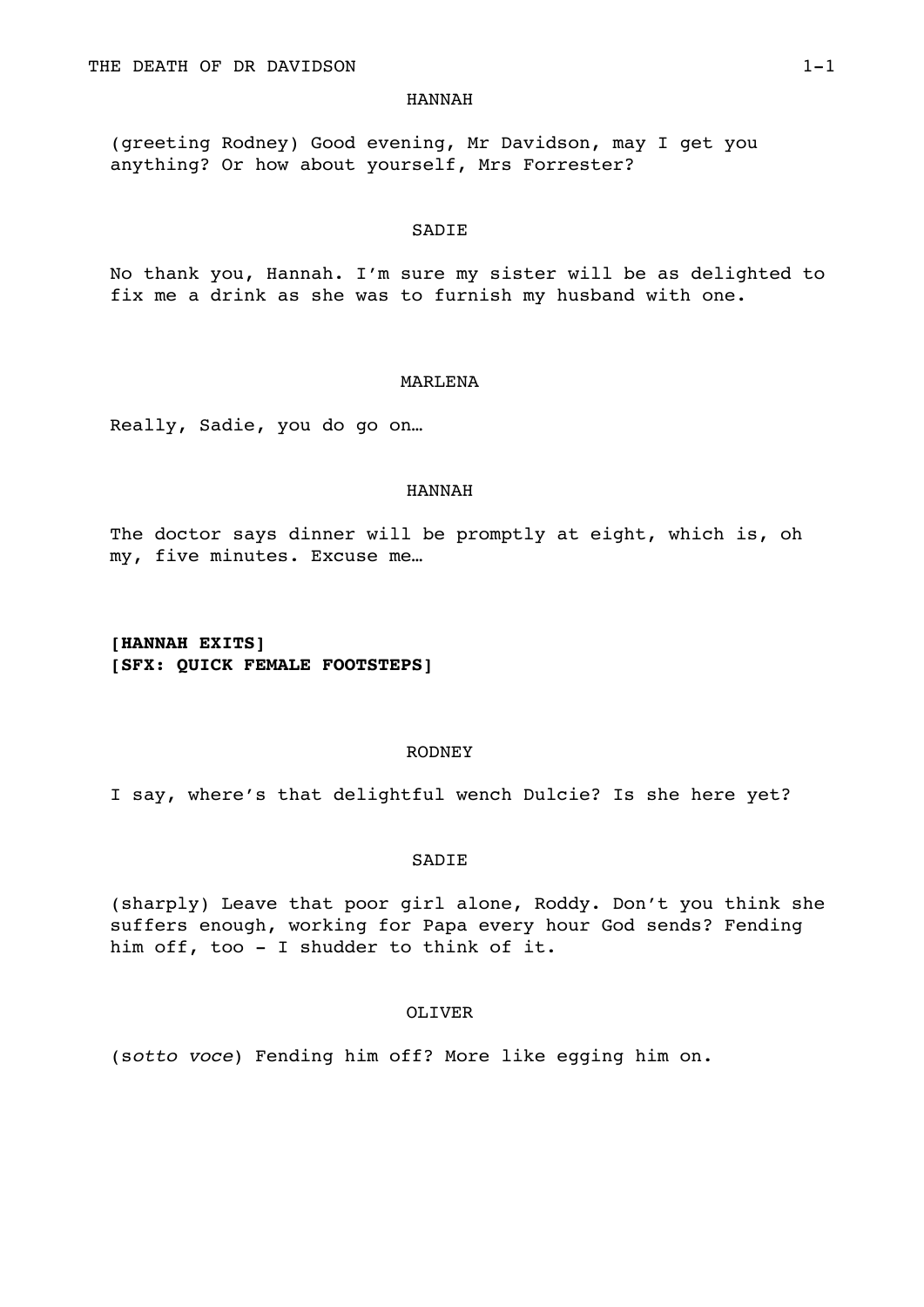### **[MARLENA and HARRISON laugh]**

### SADIE

Oliver! What a dreadful thing to say. Dulcinea is not that kind of girl!

#### OLIVER

I think we all know what kind of girl Dulcie is, my dear. You needn't worry about Roddy succeeding with her…why would she settle for the son when she has her sights set so firmly on the *pater familias*?

#### SADIE

She does not! What a scandalous thing to say!

#### OLIVER

Oh come now, Sadie, it's just a bit of a joke. The old fool won't be done with Kitty for at least a few more years, and by then someone else will surely have turned Dulcie's head.

#### SADIE

Really, Oliver…

## MARLENA

You may just get her after all, Roddy, if you're patient.

#### RODNEY

(sighing happily) For those lips, those eyes, that corking bosom…I'd wait an eternity her!

Rodney!

**SADIE**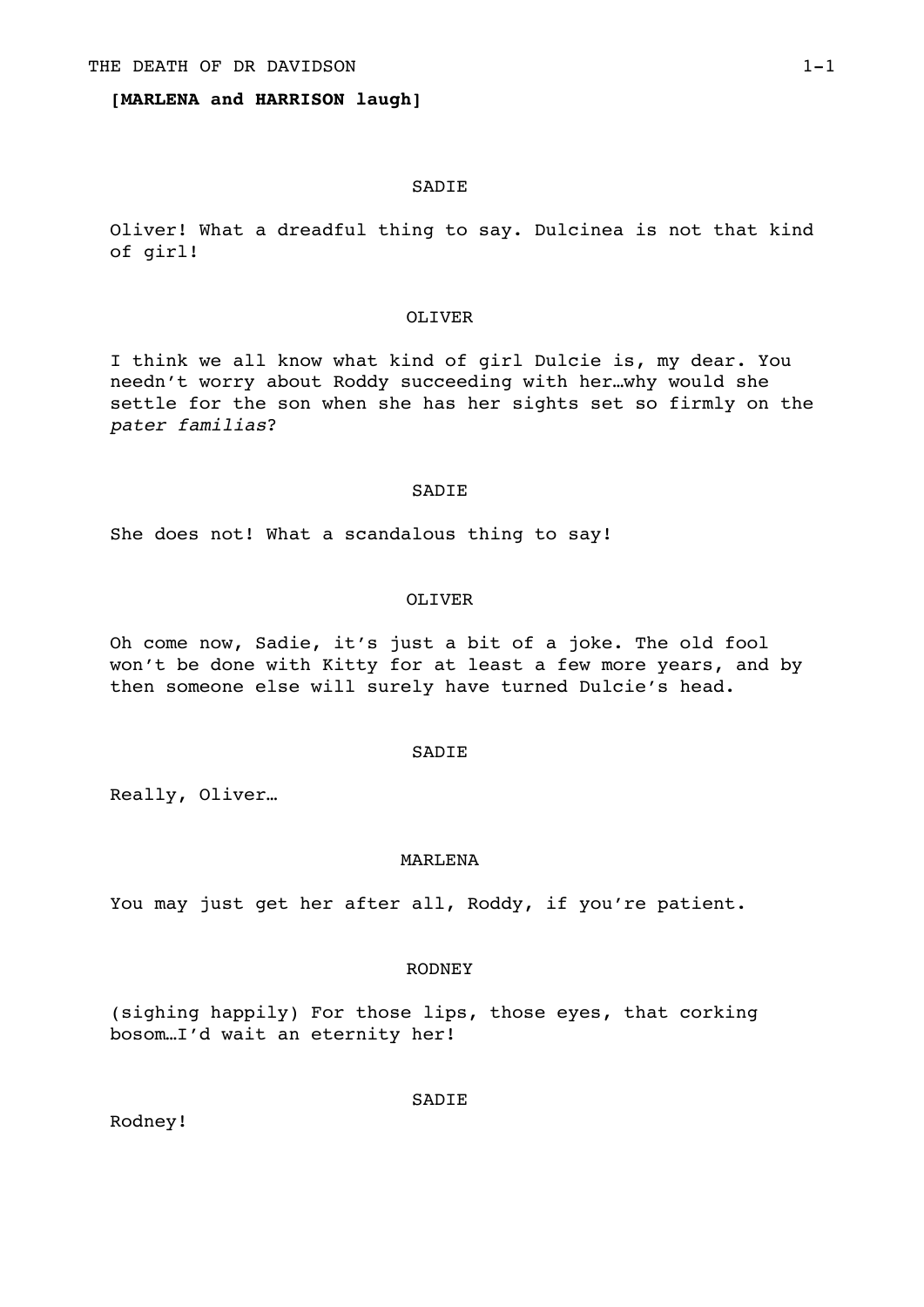## **[ALL laugh]**

# **[DULCINEA ENTERS] [SFX: SLOW HIGH HEEL FOOTSTEPS]**

#### DULCINEA

Please tell me you're not talking about me, again, Rodney. Hello everyone.

#### RODNEY

Ah, there she is, my muse! Come here and kiss me, Miss Pangiottis!

### DULCINEA

(shying away) Rodney, you'll never change. No, I won't kiss you, stop it…

### HARRISON

Give it up, Roddy. You know she prefers older men.

# RODNEY

I'm ancient! I'm on the wrong side of forty! I've got ten years on you, at least, Dulcie.

### **SADIE**

Eleven. Nearly twelve!

## OLIVER

That's nothing, the old man has half a century on Kitty. Dulcie's positively geriatric next to the current Mrs. Davidson.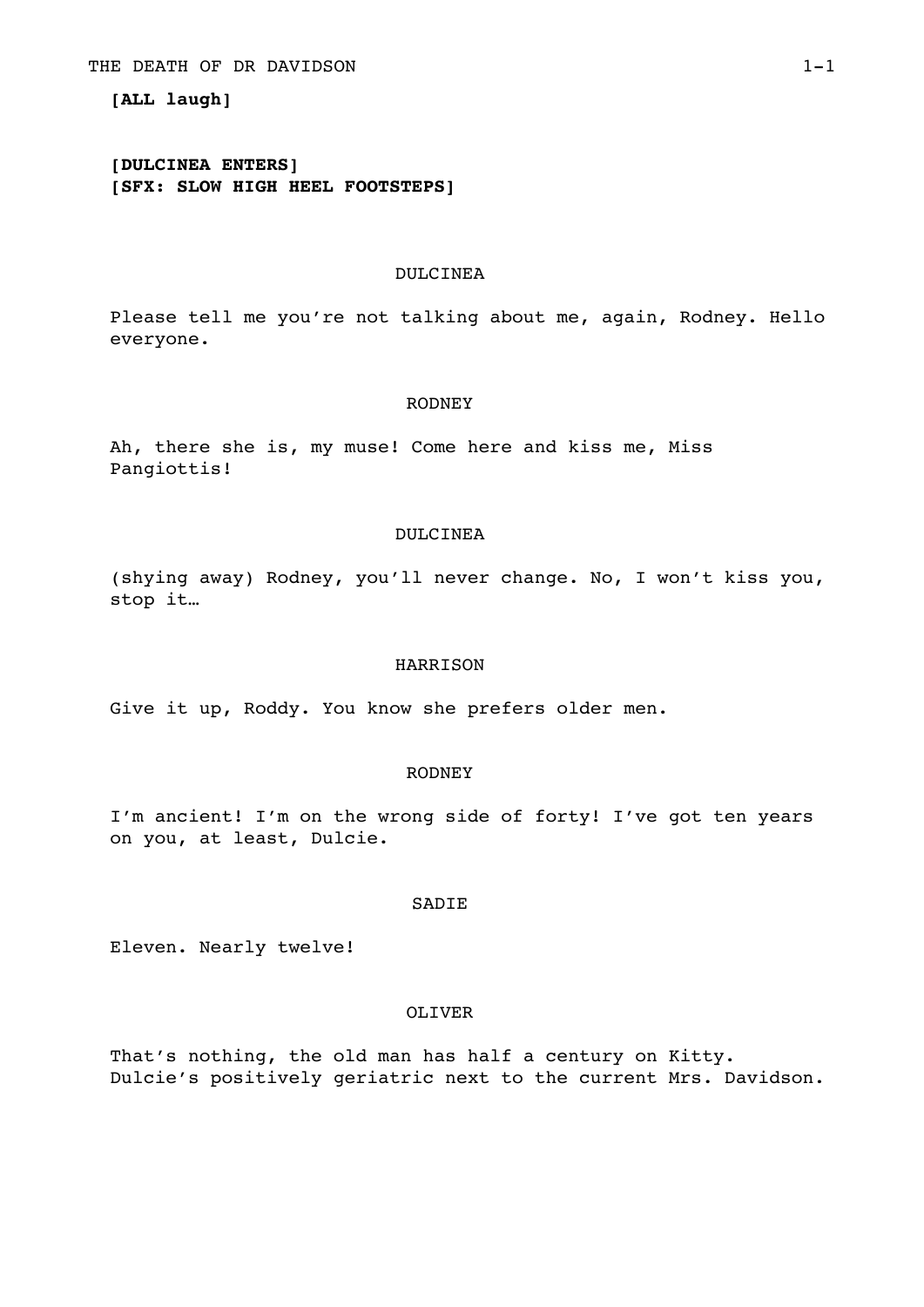#### DULCINEA

I'm already beginning to regret coming tonight.

#### MARLENA

They're all just jealous, my dear. You're so pretty and gay, you make the rest of us seem bloodless and dull.

#### DULCINEA

Jealous of me? Well you oughtn't be. I typed my fingers raw all this week, he must have sent out fifty letters of one kind or another. Not to mention the phone calls that never stopped.

#### RODNEY

(playfully) Run away with me, sweet Dulcinea, leave all that drudgery behind! We'll sail off to Havana and lie on the beach with rum cocktails and…

## DULCINEA AND SADIE

Rodney! Stop it!

**[HANNAH ENTERS] [SFX: FEMALE FOOTSTEPS]** 

## HANNAH

Excuse me, ladies and gentlemen…excuse me…(clearing throat) dinner is served. If you'll follow me to the dining room…

### MARLENA

And so, here we go…let's find out what the old man wants.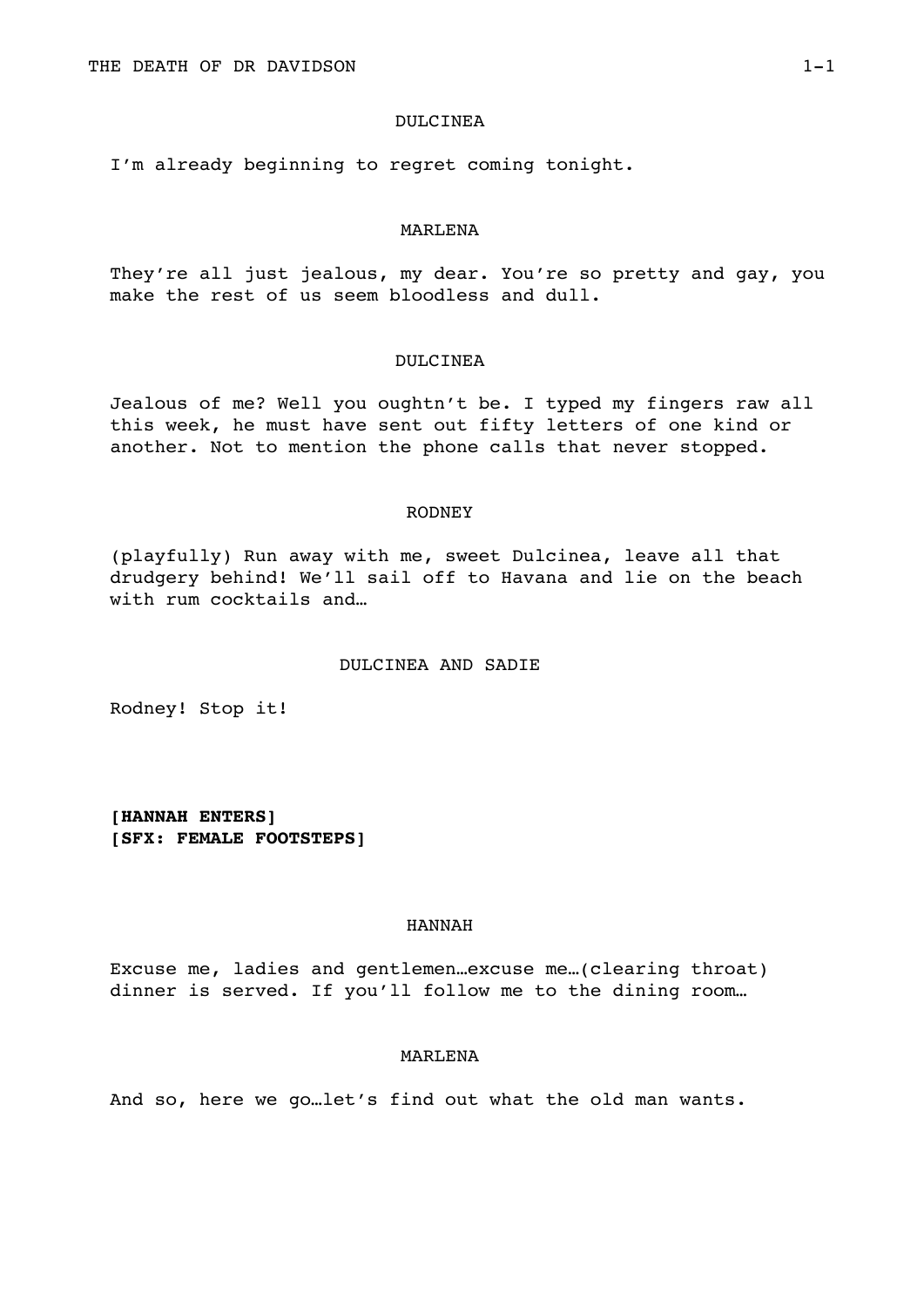**Act I Scene 2: Int. Dining room, Evening** 

#### NARRATOR

In the grand dining room of Wakefield Manor, the guests are finishing up their lavish meal. Seated alone at the head of the elegant dining table is Dr. Davidson, and far at the other end, among the assembled guests, sits his beautiful young wife Kitty. As dinner draws to a close…

# **[SFX: DINNER CONVERSATION, FAINT CLASSICAL MUSIC, RAIN, THUNDER, PLATES AND CUTLERY CLINKING]**

#### OLIVER

My compliments on the meal, Kitty. The pheasant was superb.

#### **KTTTY**

(slightly bored) Yes, Hannah is an absolute treasure. James is so very fussy about what he can and can't eat, and when he wants to be served - goodness, I don't know how she does it.

### HARRISON

*When* he wants to be served? How do you mean?

#### **KITTY**

Well, for instance... (lowers to a whisper) between you, me and the lamppost…did you know he makes Hannah bring him a cup of cocoa in his study at one am every single night? Can you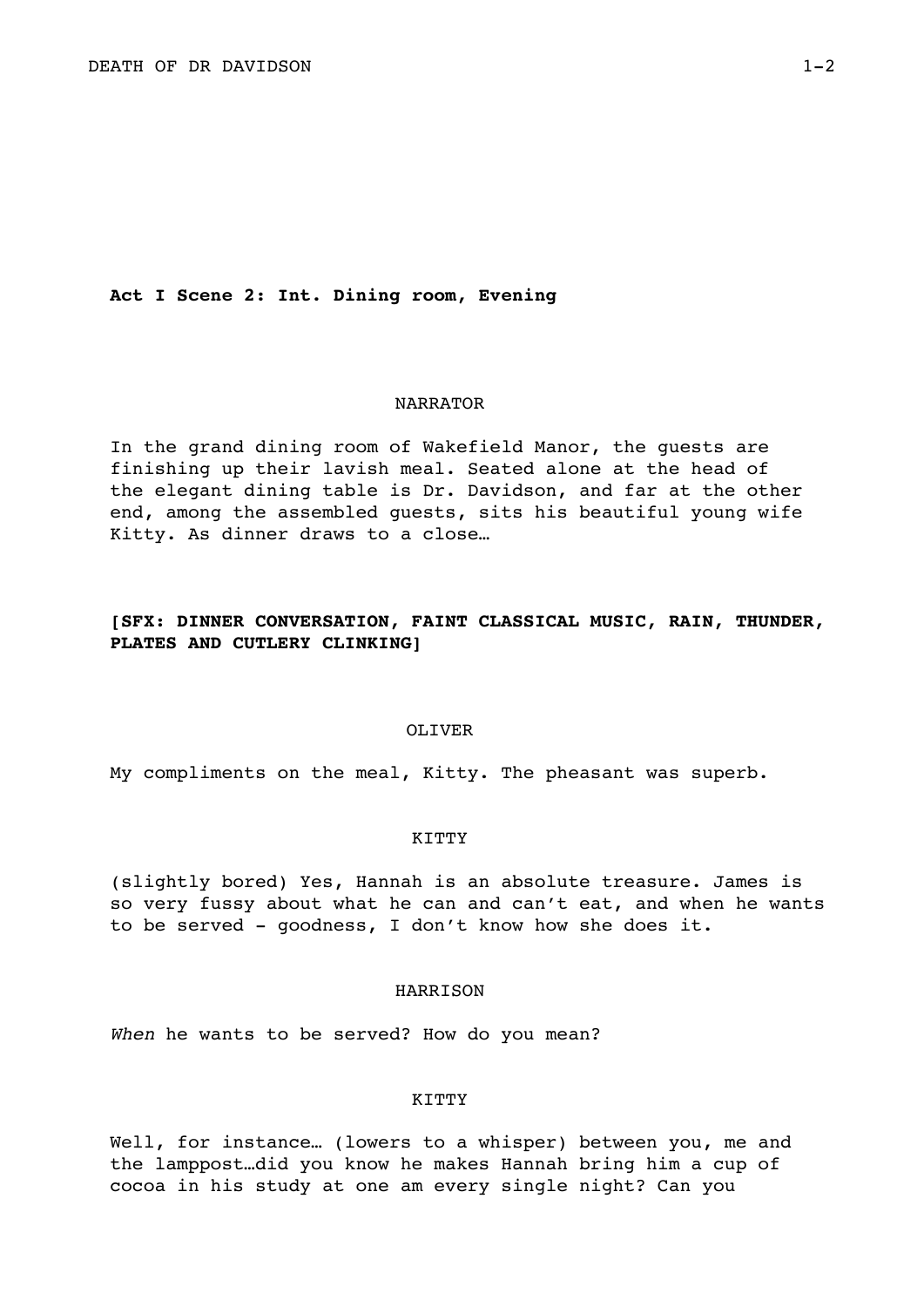## KITTY CONT'D

imagine? Every single night, without fail…and it has to be on time or he roars the house down. The poor dear, she's up with the birds every morning, she must be just exhausted.

### MARLENA

(dryly) He used to make our mother do that, before Hannah came along.

### **SADIE**

He says it helps him sleep.

#### KITTY

(brittle laugh) Well, he'd never get me to wait on him like that! What foolishness.

### RODNEY

(whispers) I think he just likes to make sure the servants know their place.

## KITTY

So your mother was a *servant* to him, then?

### RODNEY

Isn't everyone?

## **[SFX OF A FORK AGAINST A WINE GLASS]**

## DR DAVIDSON

(Clearing his throat) Everyone…everyone…if you please…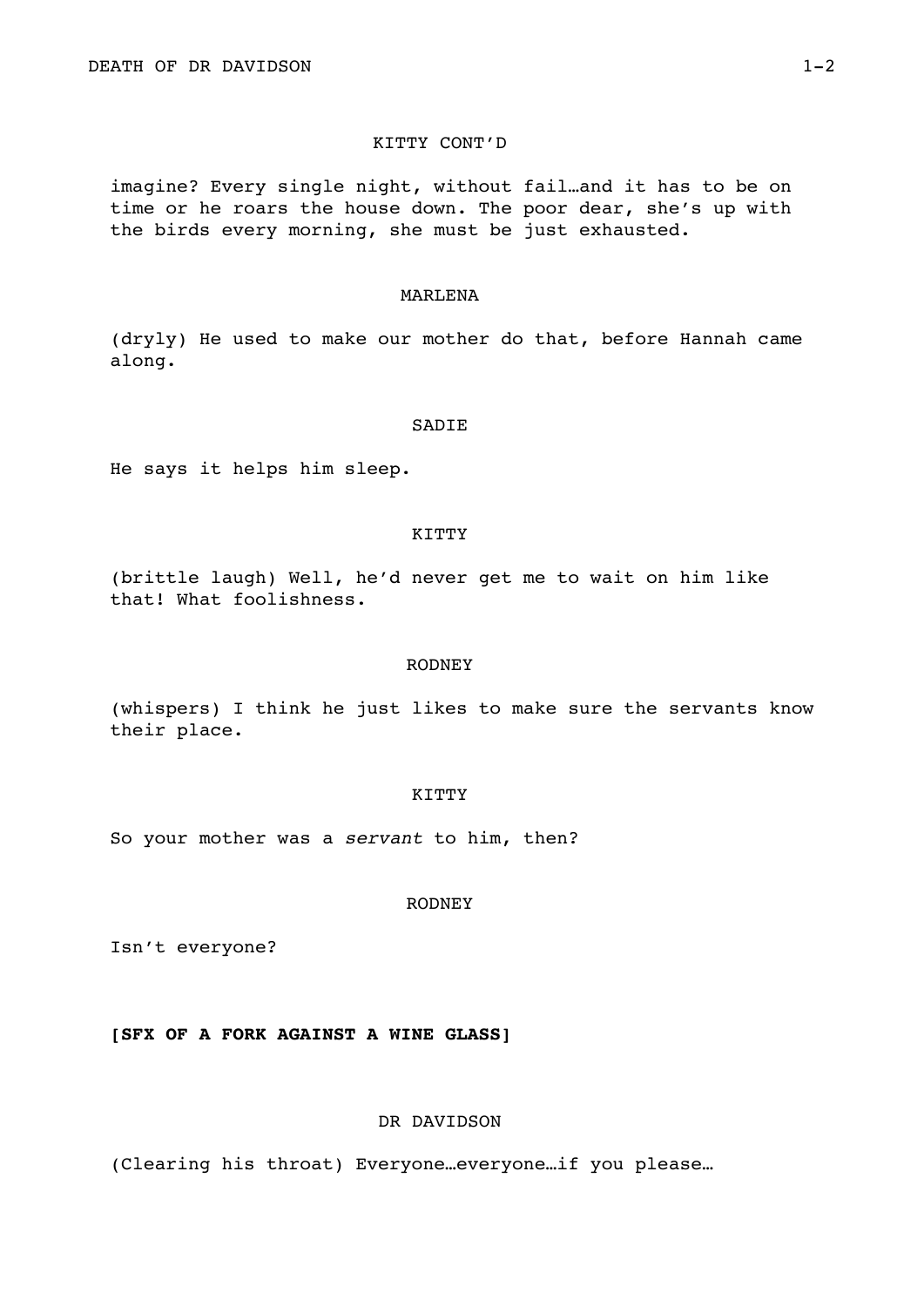## **[SFX:CONVERSATION STOPS][CHAIR BEING PUSHED BACK AS HE STANDS]**

### DR DAVIDSON

You are most certainly wondering why I've called you all here on this most dreadful of nights. Well. I shan't keep in suspense any longer. I've gathered you all here because I have an important announcement to make.

### MARLENA

(sotto voce) Dear God, don't say Kitty's expecting.

## DR DAVIDSON

And it involves every person present here tonight. To be quite blunt, I have an appointment with my solicitor tomorrow morning, the purpose of which is…to amend my will.

**[SFX: MURMURS]** 

# DR DAVIDSON

(speaking a little louder over the murmurs) And it is my intention…to disinherit you all.

**[SFX: ORGAN CHORD, LOUDER GASPS]** 

**[ALL saying at once]** 

**SADIE** 

Papa!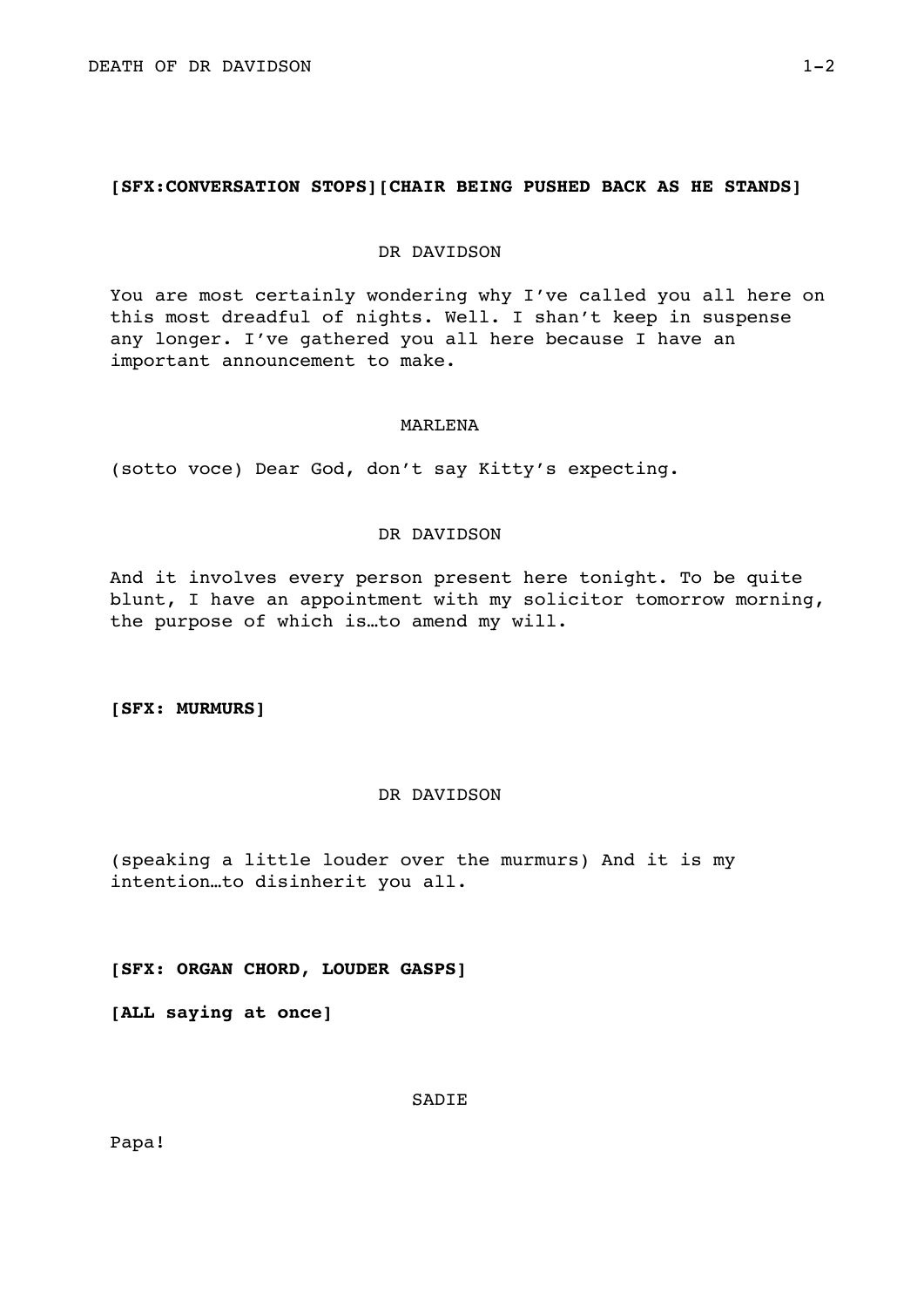#### RODNEY

What?

OLIVER

Dear God, man!

#### HARRISON

I say, what the devil?

### DR DAVIDSON

Silence, all of you! I will have silence! For many years now I have suffered through your constant appeals for money, your complaints, your scheming. At last I have made my decision; I have supported all of you long enough. I earned my fortune, through long study and hard work, and it's high time all of you did as well.

### MARLENA

Papa, please explain what has brought this on? Have we offended you in some way?

## DR DAVIDSON

You offend me with your very existence! I have been a loving father for more than half my life and how am I repaid? With your hand out! And not just your hand…nor your hand Sadie, nor yours, Rodney. But yours, too, gentlemen, my useless sons-in-law.

**[all saying at once]** 

### HARRISON

Really, James, this is out of line!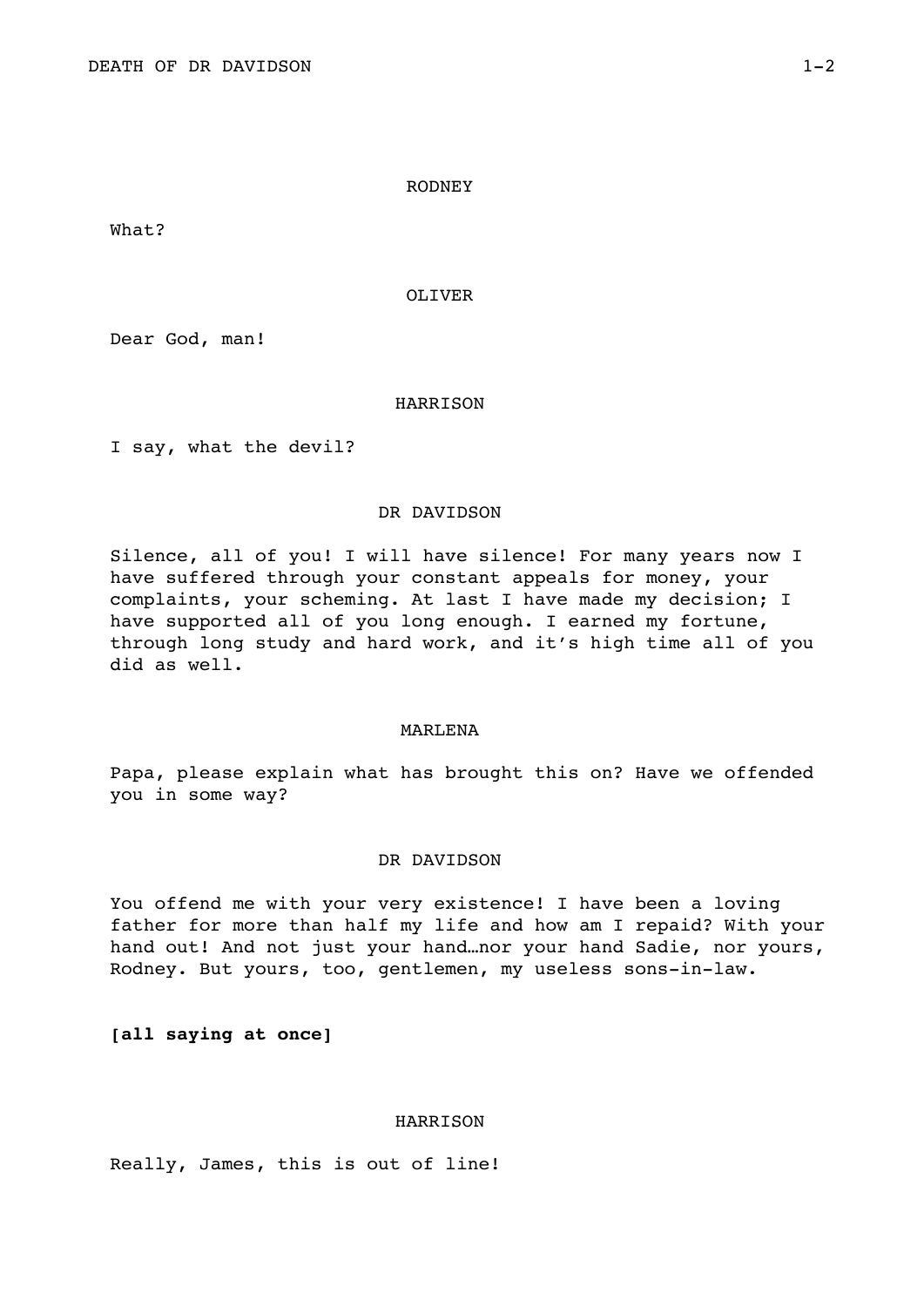### OLIVER

I resent the implication-

### SADIE

So unfair of you, Papa…

### MARLENA

We're your family-

## DR DAVIDSON

Enough, all of you! There isn't one among you that has spared a thought for me, throughout the whole of your lives! You have lived off my money and my tender concern without once thinking of what *I* might need and deserve in return.

## SADIE

(upset) Papa, that is untrue! Oliver and I live close by so we can attend to you should you ever need help-

#### RODNEY

And I gave up that sailing trip to South America when you fell ill last year. I never left your side!

### **SADIE**

(continuing) - And Marlena won't say it, but she and Harrison nearly divorced over the bankruptcy-

## MARLENA

Sadie!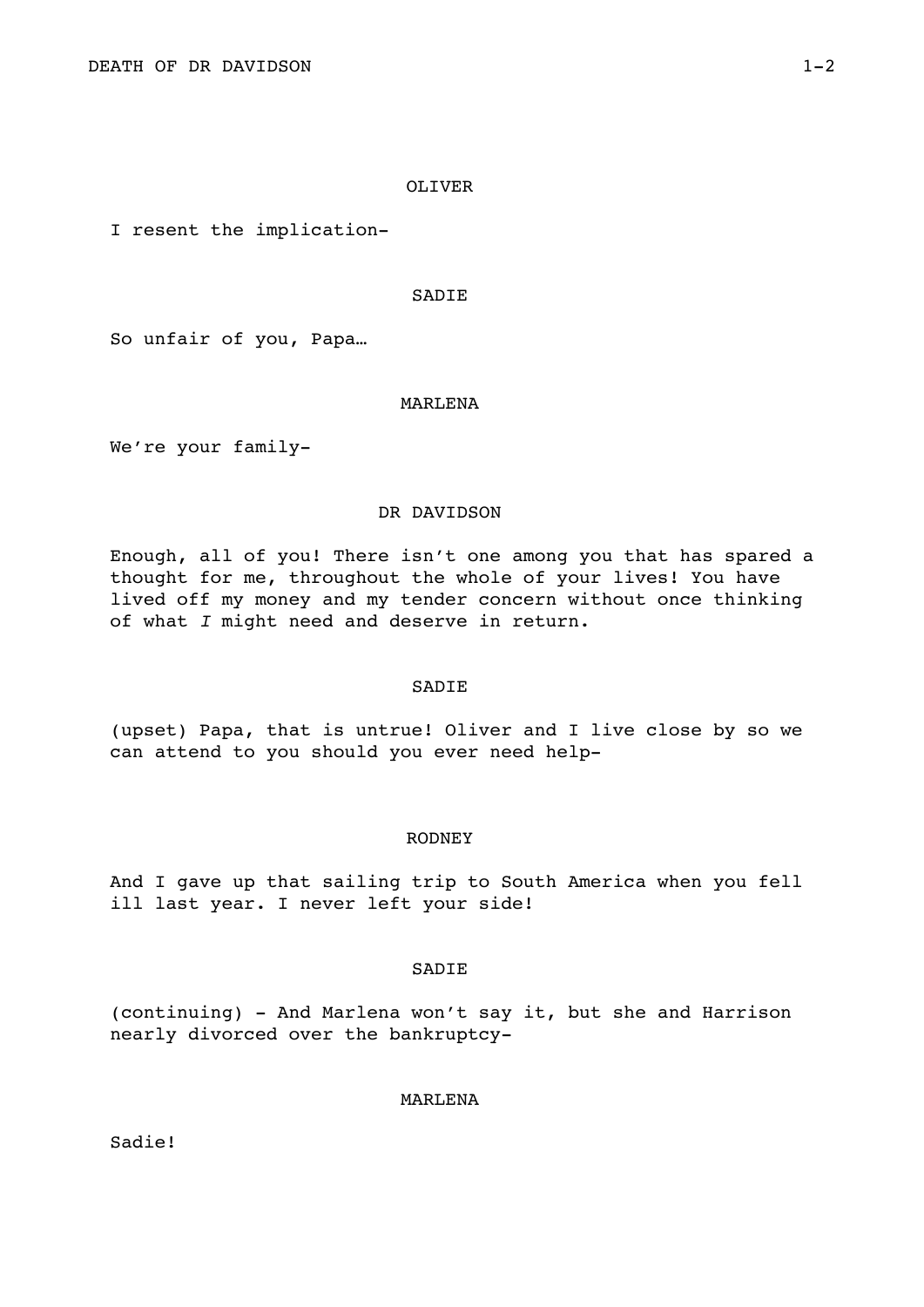### HARRISON

How dare you!

## SADIE

(continuing quickly) -but she sided with *you*, Papa, over her own husband!

#### DR DAVIDSON

Of course she didn't! She sided with that Spanish scoundrel, make no mistake! She eloped with him against my express wishes, didn't she? "Harrison Smythe"…I'll have you know I had my investigator on him, his real name is *Enrique Herrero* and he's wanted by-

#### MARLENA

Papa! Stop this at once! I told you that in the strictest of confidence!

### **HARRISON**

(Curses in Spanish)(In English) I'll kill you, you…you…

#### DR DAVIDSON

(pounding the table) I will not hear another word! Vultures, all of you! I'm beset by vultures! And now you're all clamouring to deny your selfish, heartless behaviour! It abhorrent, I say. Unconscionable!

### OLIVER

This is outrageous! Disinheriting your own flesh and blood? Calling *them* selfish because they aren't more devoted to *you*? That's the height of hypocrisy, James, the very height!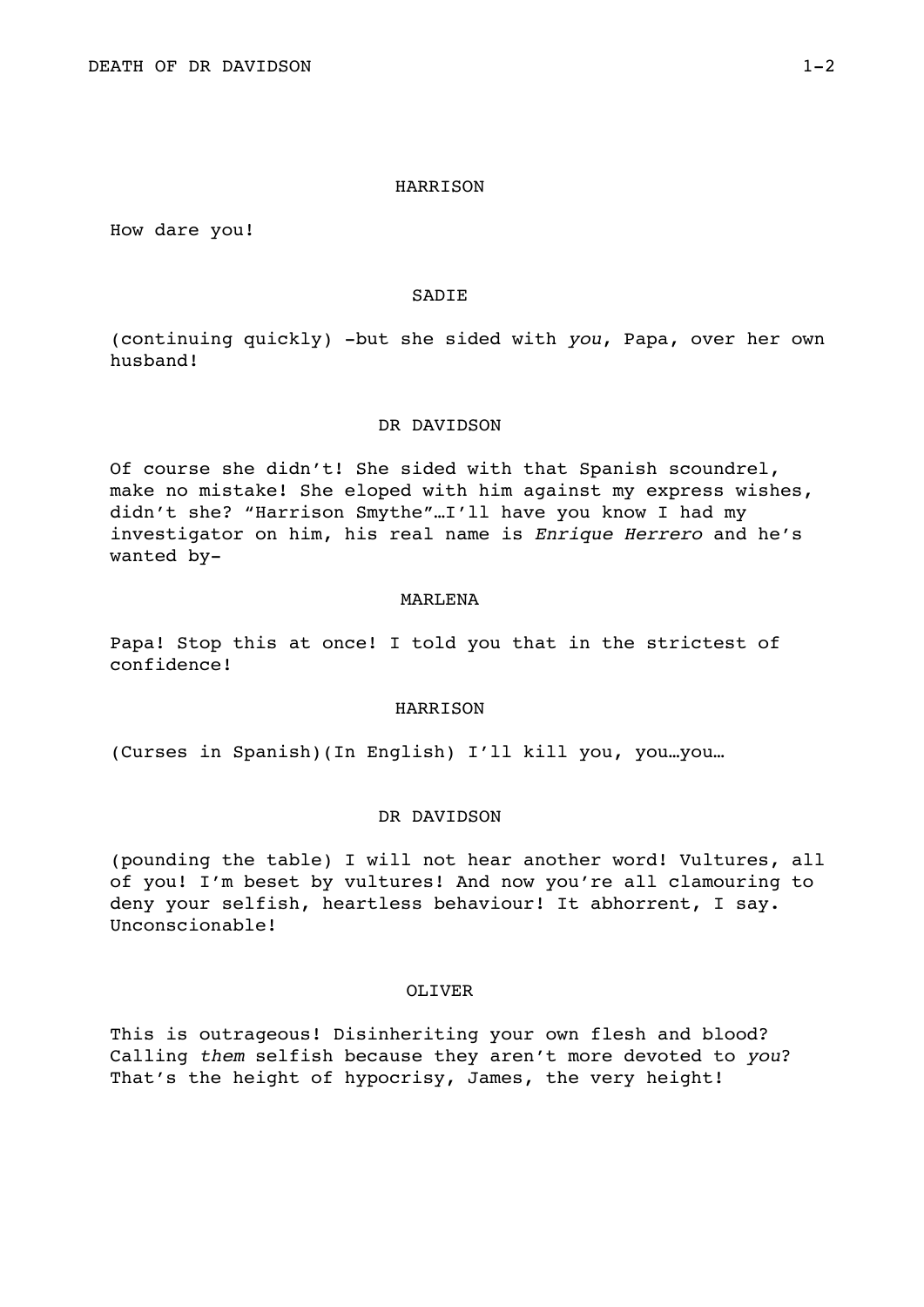#### DR DAVIDSON

(thundering) You're one to talk about hypocrisy! Why, with what I know about you I could have you disbarred. In fact I probably should, for the public good!

#### SADIE

Papa!

#### RODNEY

If this is some sort of gag it's badly done, old chap. Very badly done.

### DR DAVIDSON

Everything may be a joke to you, Rodney, but I assure you I don't find it the least bit amusing. You're the most ungrateful group of leeches I've ever seen.

## MARLENA

Kitty, can you not talk some sense into him?

#### KITTY

He's right! None of you have ever appreciated him! I've seen it myself, you're all just using him, playing up to him so you can ask for more money.

### DULCINEA

Mrs Davidson, that's absolutely untrue. I've only worked for Dr. Davidson a short time but I can promise you, I've seen genuine concern for their father from the family-

## DR DAVIDSON

Miss Pangiottis, that is quite enough from you! Do not think yourself spared - consider your employment terminated effectively immediately.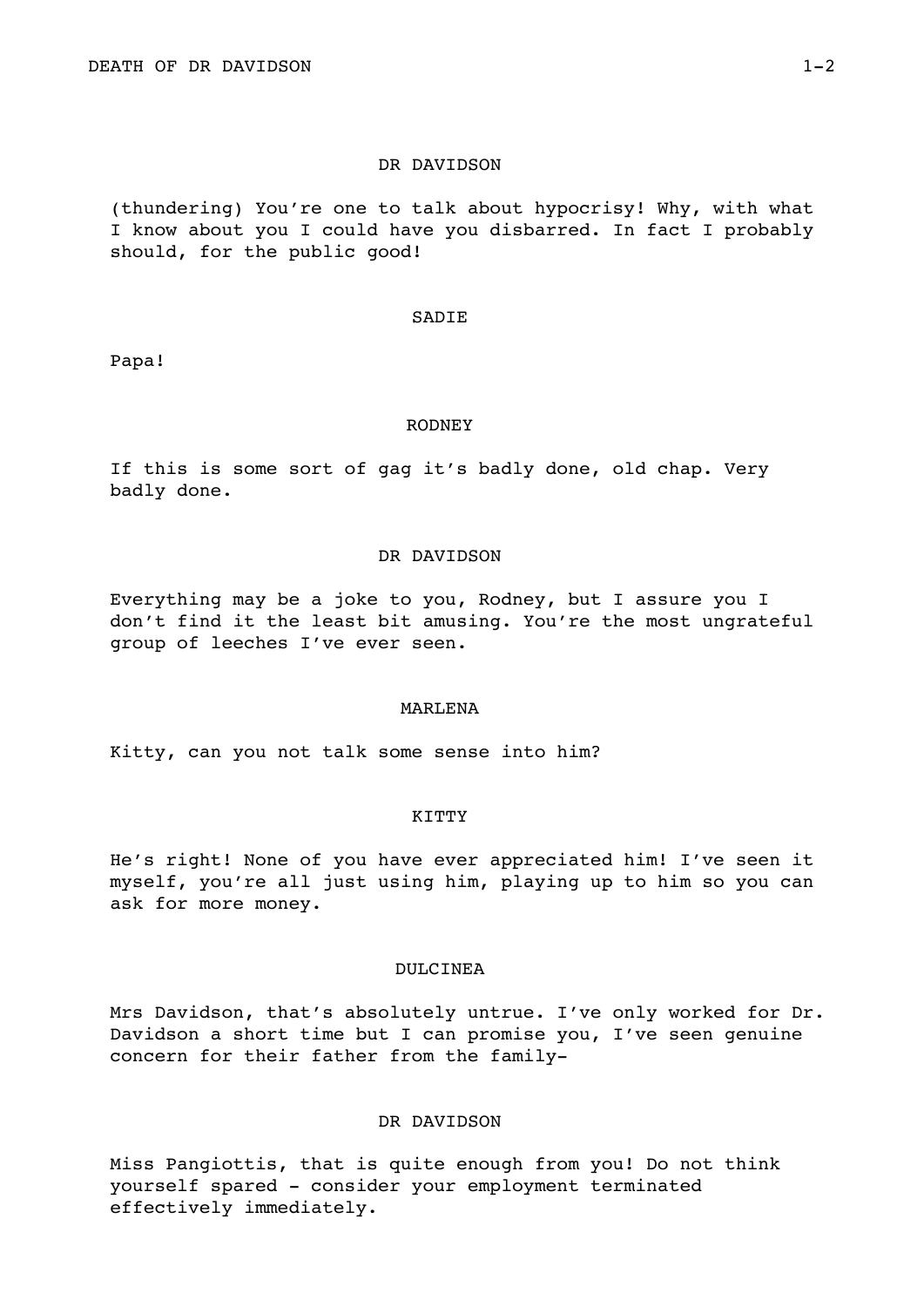#### DULCINEA

What? But…but…I don't understand…why?

### DR DAVIDSON

A winsome young lady such as yourself, withering away behind a typewriter for sixty pounds sterling a year? Wearing such revealing attire and those new 'false eyelashes' so you can bat your eyes at me more fetchingly, dousing yourself in that French perfume that enters the room before you do?You can have no other object but usurping Mrs. Davidson!

#### DULCINEA

(shocked) Dr. Davidson, I swear, I never-

#### SADIE

(outraged) Oh Papa!

## **KITTY**

(snidely, triumphant) His heart belongs to me, Dulcie, never forget that.

#### DR DAVIDSON

Does it, Kitty dear? You cold-hearted, empty-headed, golddigging little prude - consider yourself cut off without a penny!

### KITTY

(almost a shriek) What?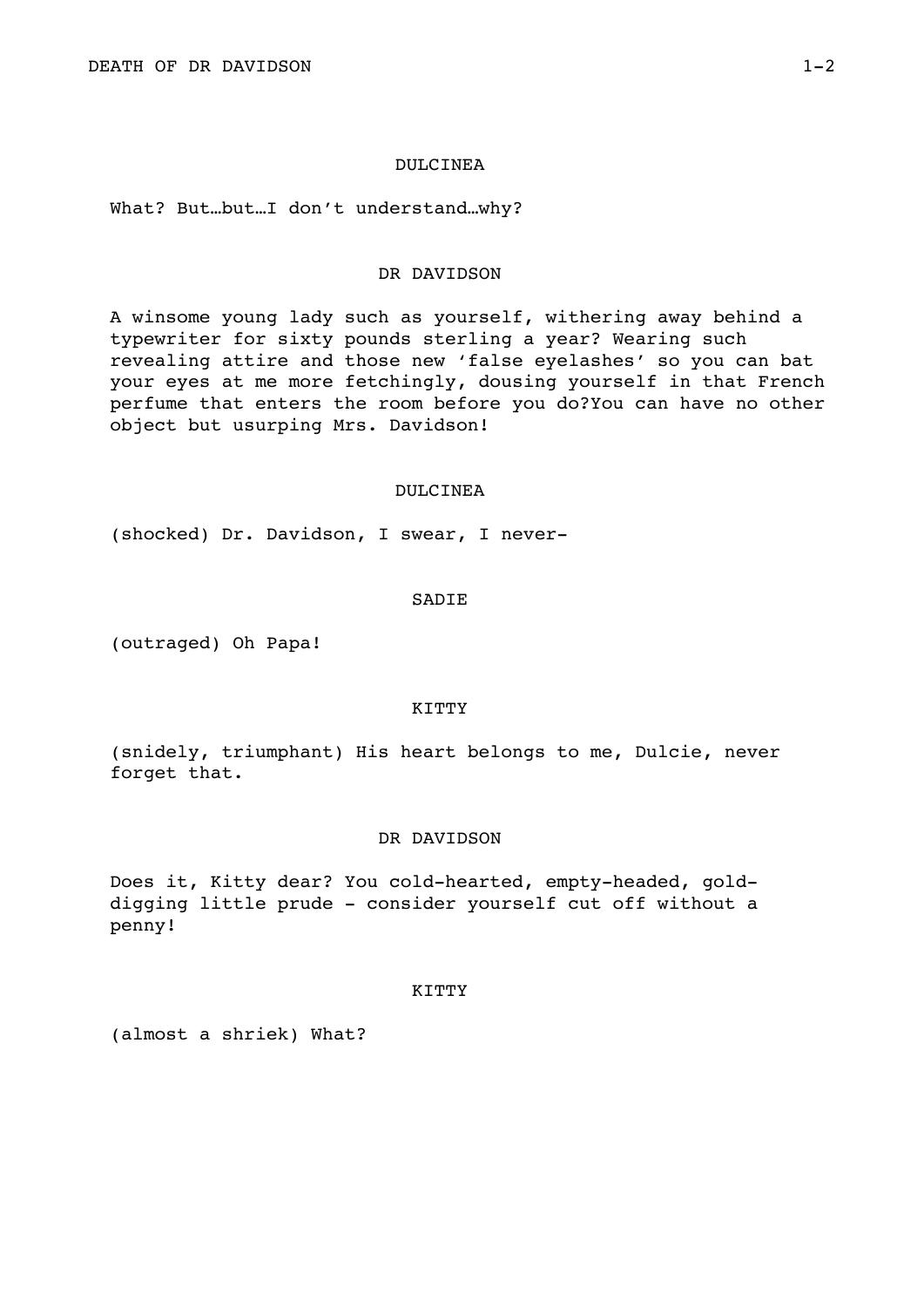# **[SFX: INCREASING MURMURS OF DISMAY AND DISBELIEF FROM AROUND THE TABLE]**

#### DR DAVIDSON

Do you think it has escaped my notice that before our wedding you were flirtatious and adventurous and attentive to a man's needs…and after the ceremony all affection between us ceased? When you redecorated my late wife's rooms and took to them in solitude?

#### MARLENA

Papa, this is horrid! Stop this at once!

#### OLIVER

James, you're upsetting everyone-

#### DR DAVIDSON

How long has it been since you warmed my bed, Kitty? Can you even remember?

#### **KTTTY**

(sputtering) I…I…

## DR DAVIDSON

Well, I remember. It was the night of our wedding, and no night since! Well, I will no longer tolerate such neglect from my own wife. Not only are you cut out of my will, I am filing for divorce in the morning!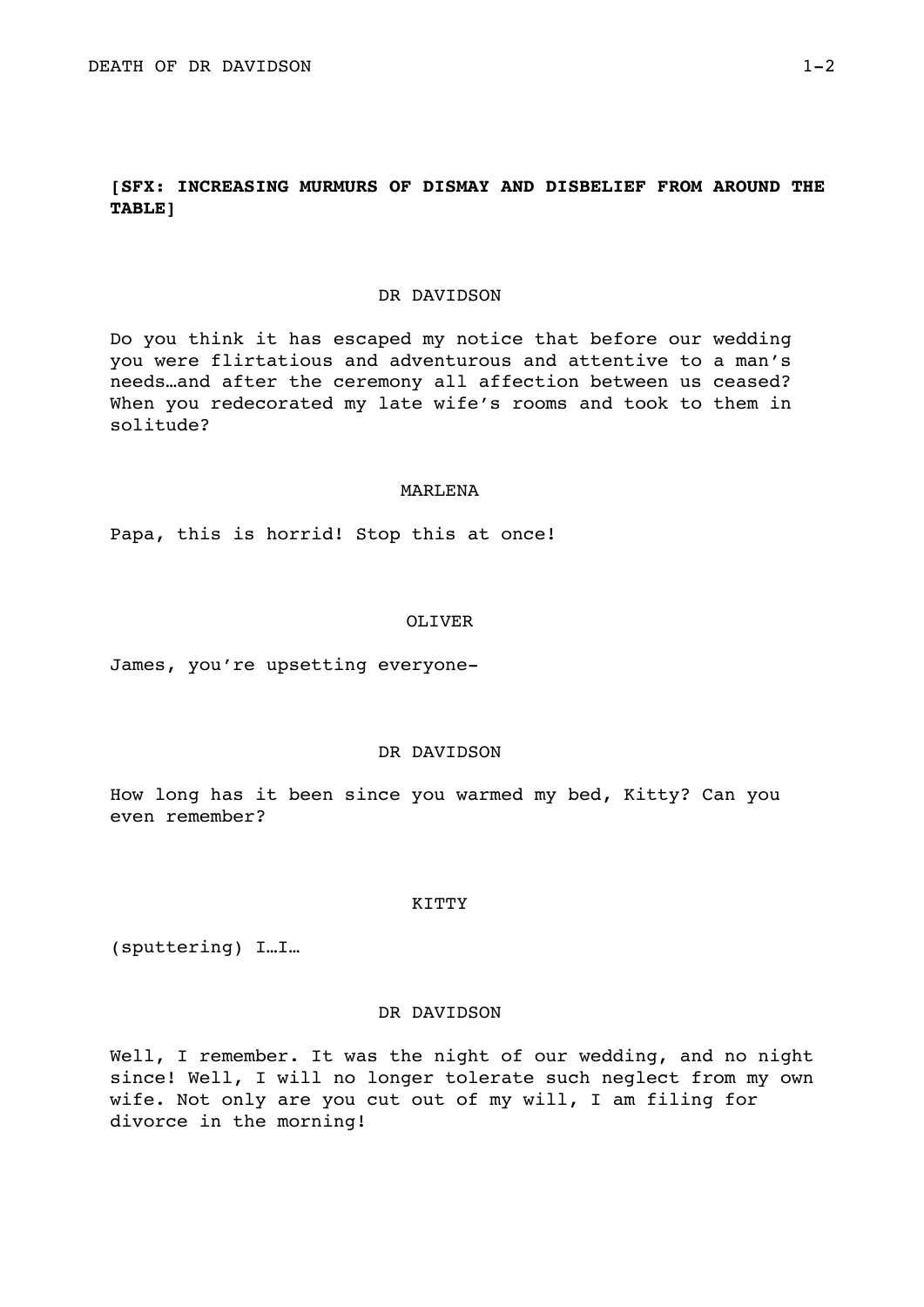(crying) James…James, please…I love you, I'm so sorry…

## **[SFX: MURMURING AND TALKING GROWS LOUDER]**

## DR DAVIDSON

(speaking loudly over the din) That is all I have to say. I have made up my mind, I will not be persuaded otherwise, a good housecleaning is long overdue. In fact…Hannah…Hannah! Come in here please, this instant.

**[HANNAH ENTERS] [SFX: HURRIED FOOTSTEPS]** 

# HANNAH

Yes, Doctor? Is everything alright?

### DR DAVIDSON

It most is certainly not. Your services are no longer required in this household.

### HANNAH

(sputtering) I beg your pardon?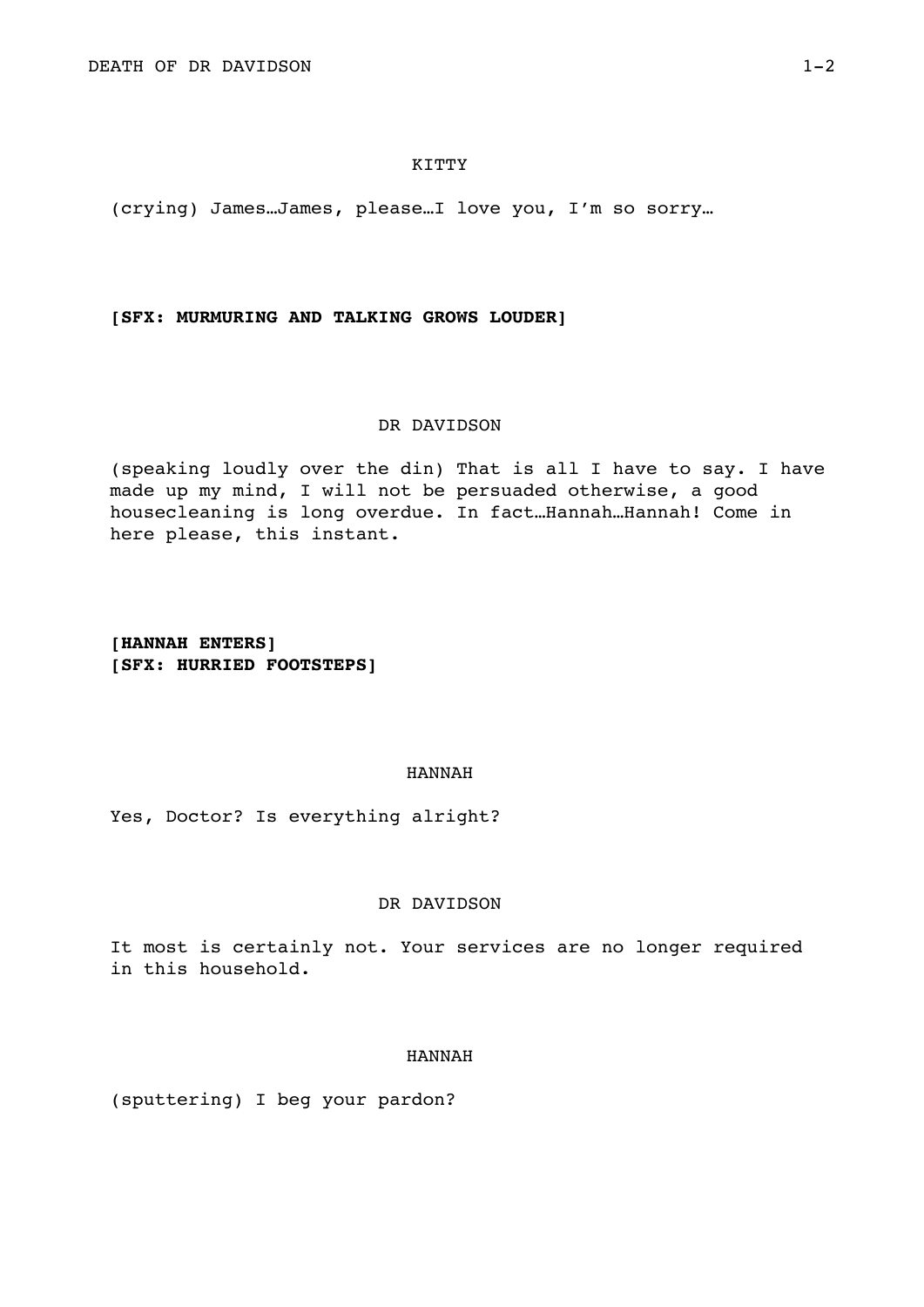#### DR DAVIDSON

I have just informed my family, and now I'm informing you. Thank you for your many years of service, some of which I will no doubt look back on with fond memories, but your employment here has come to an end. I have found a buyer for Wakefield Manor and will be releasing all the staff. I will, naturally, give you your last two weeks' pay, but by the end of the month you must find another position.

### HANNAH

Oh my heavens! But doctor…I…

#### SADIE

(crying) Papa, you can't do this terrible thing…you simply can't!

### DR DAVIDSON

I can and I will. You may fund your home for harlots with your own money, if that husband of yours still has a career when I'm done with him.

#### SADIE

(angry sobbing) You vile, horrible man! I hate you! I wish you were dead!

**[SADIE RUNS FROM THE ROOM]** 

## OLIVER

I say, James, that was a cruel thing to say…Sadie…Sadie, dear, come back…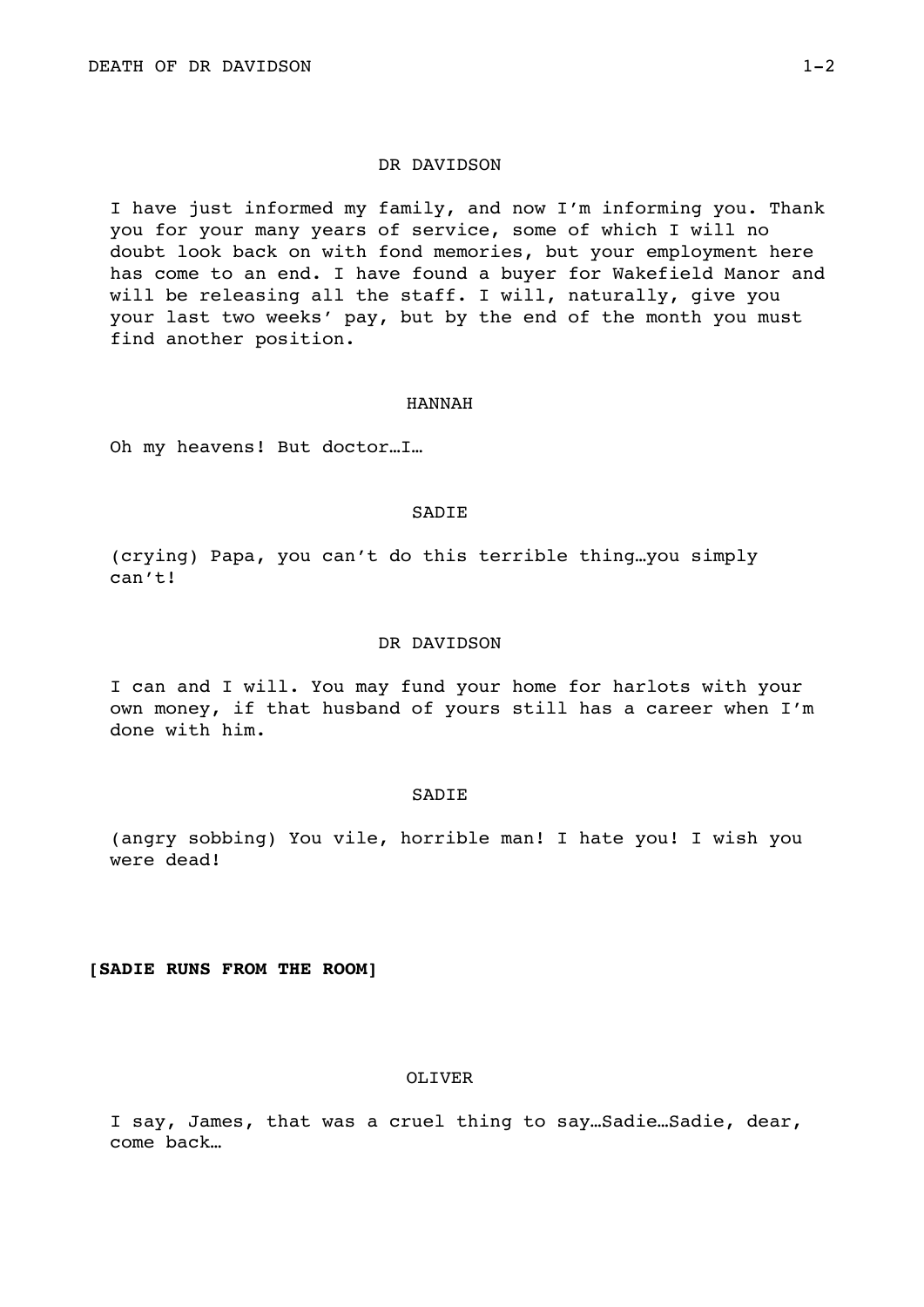### **[OLIVER EXITS]**

#### RODNEY

Father, you simply can't do this. It's…it's…monstrous.

#### DR DAVIDSON

It's done, boy. Every penny of my estate will go to the Church of England Temperance Society, your mother's favourite charity. Now… I shall retire to the solitude of my bedroom. You, Kitty, will find the door locked, in case your conscience persuades you to try to be a better wife to me. The rest of you are permitted to stay the night on account of the storm, but I want all of you gone by morning. Good evening.

# **[DR DAVDISON EXITS] [SFX: SHOCKED SOUNDS, TEARS, MURMURS**

## NARRATOR

Ah yes, avarice and greed, man's greatest failings. But can we not add to this list…self-pity? Was Dr. Davidson right about his family's neglect? Or were Sadie and Harrison justified in wishing him dead? Join us next time for some answers…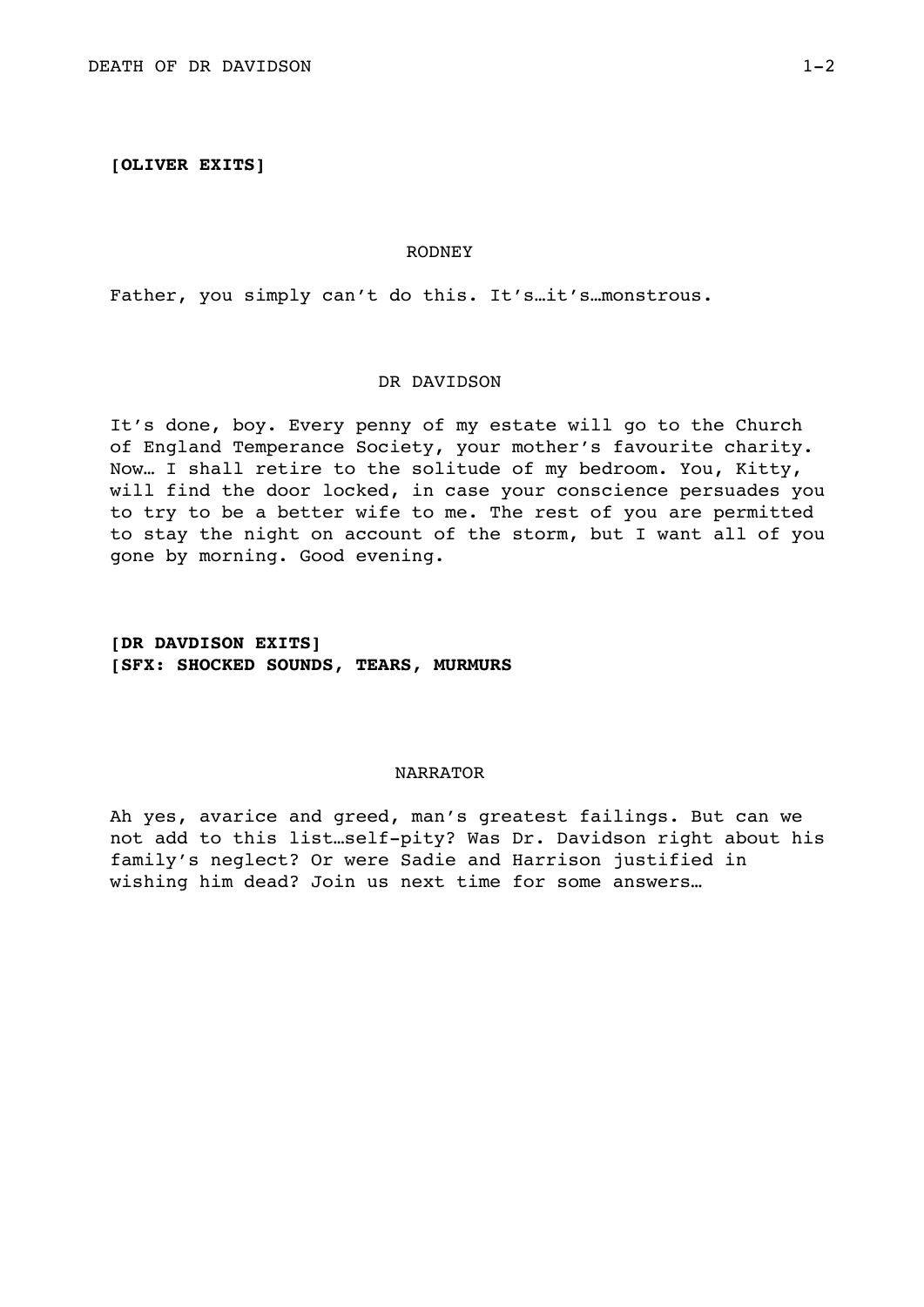**ACT 1 SCENE 3: INT. MORNING** 

# NARRATOR

The next morning, everyone has arisen early, still reeling from the bombshell announcement by Dr. Davidson. While the guests begin to assemble in the drawing room to discuss the events of the night before, another, more clandestine conversation takes place upstairs…

**[SFX: KNOCKING ON INTERIOR DOOR]** 

SADIE

Is that you Ollie?

**[SFX: DOOR CREAKING OPEN]** 

### DULCINEA

It's me…can I come in?

#### SADIE

Of course dear, but close the door.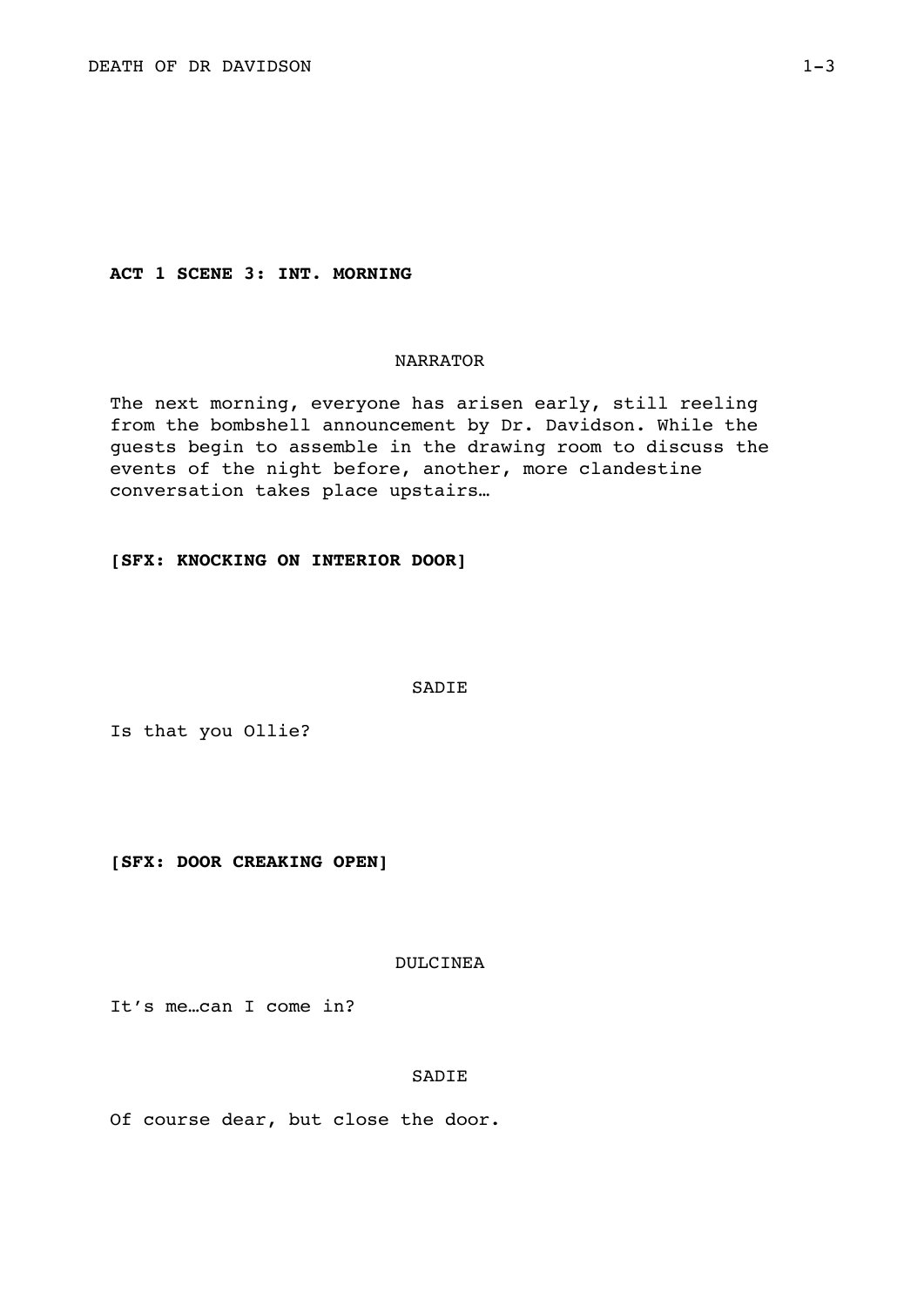# **[SFX: DOOR CREAKING CLOSED]**

### DULCINEA

I wanted to make sure you were alright.

### SADIE

(sighing) Yes…it was just…just such a shock. I still can't quite believe it.

### DULCINEA

Where did you go last night? You left in such a state.

## SADIE

I headed home, of course. Or rather I started to. But then I decided I wasn't going to run away from this, I simply wasn't going to take this lying down. So I came back.

#### DULCINEA

(lowering her voice) I wanted to know if you think he knows.

## **SADIE**

(lowering her voice) I don't think so. I think if he knew why I recommended you for the job he'd have fired you long before last night.

## DULCINEA

(relieved) I never thought of that. Well, good. I'd hate to have caused this in any way.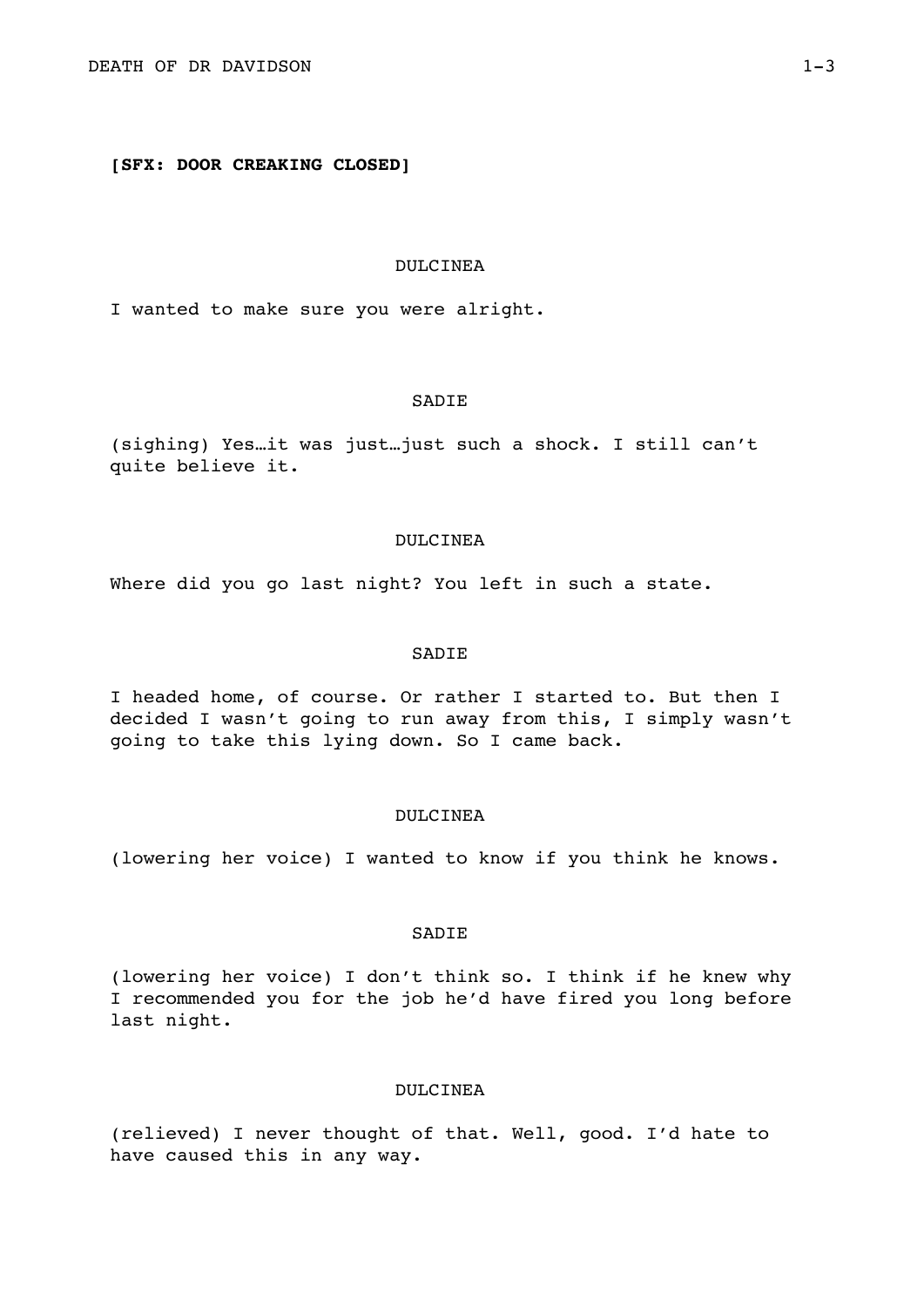### **SADIE**

(sighing) It's not your fault, dear, put that notion out of your head. We'd better go downstairs to breakfast, I'm sure the others will have a lot to say. I'll go down first, you follow in a few moments.

### NARRATOR

Meanwhile, downstairs in the drawing room…

#### **INT. DRAWING ROOM, MORNING**

**[SFX: BIRDS CHIRPING, FAINT 30'S MUSIC]** 

#### OLIVER

Well, that was a dreadful evening.

### MARLENA

I'm beside myself, Ollie. I telephoned my solicitor last night after dinner and he told me Papa informed him my mother's trust is gone. Utterly gone, every penny!

### OLIVER

Dear God…is the man…I mean to say, is it possible he lost his mind?

### MARLENA

I can't imagine it…but how else to explain it? Divorcing Kitty? Banishing dear Hannah? It's monstrous.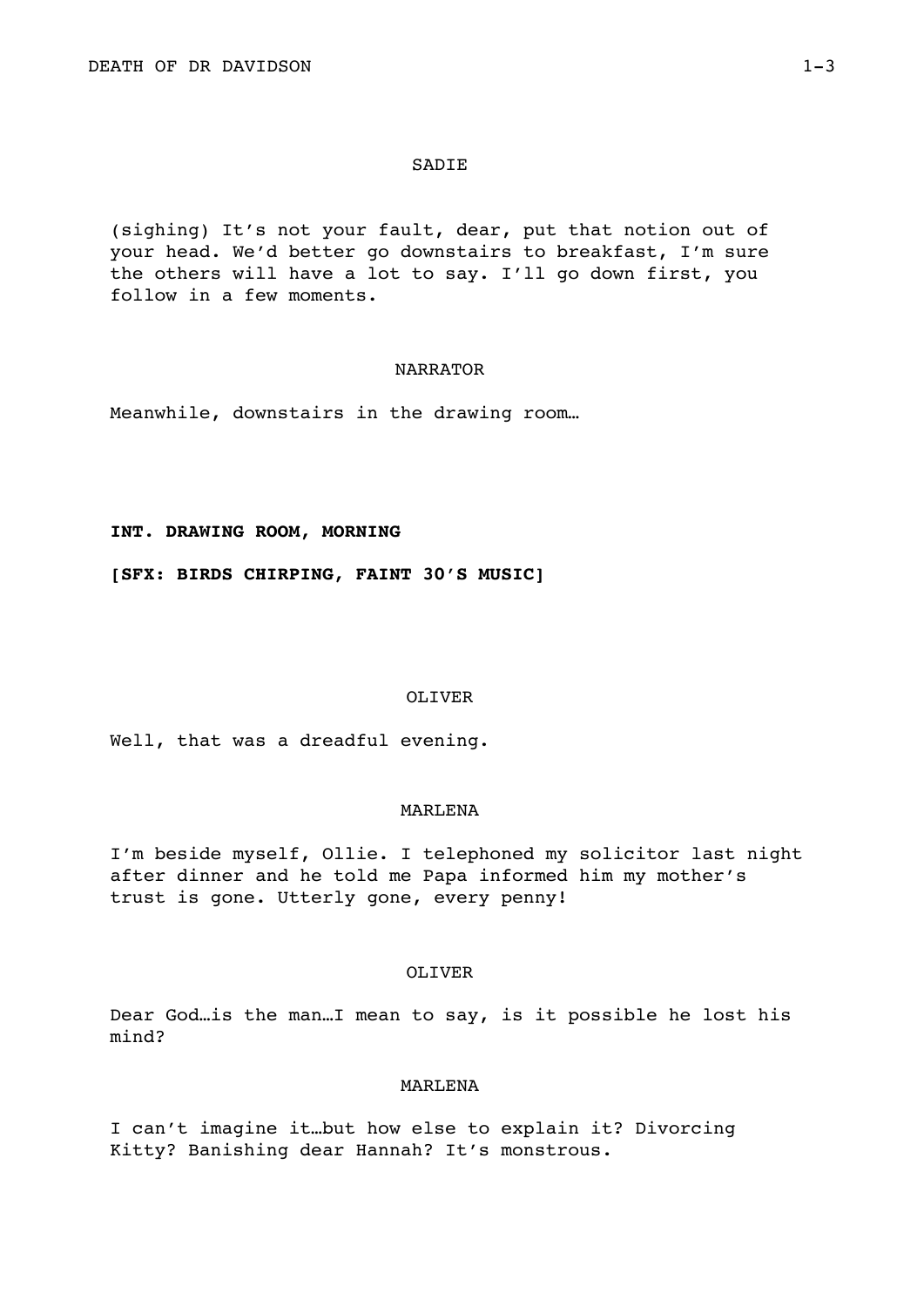### OLIVER

Have you told Harrison? About the trust?

## MARLENA

(grimly) I had a row with him last night, I made him sleep in one of the guest suites.

#### OLIVER

I know.

## MARLENA

(sharply) You *know*? What do you mean?

## OLIVER

Oh, Mar… (gathering courage)I was worried about you, that's all. I just came up to check on you, to make sure you were okay. I heard your row and saw him storm out.

## MARLENA

(hissing) Ollie!

#### OLIVER

You know, maybe it's time we…the both of us…in light of this, this…

## MARLENA

(Whispering harshly) Ollie, don't. Just don't. It's water under the bridge now, we both made our choices.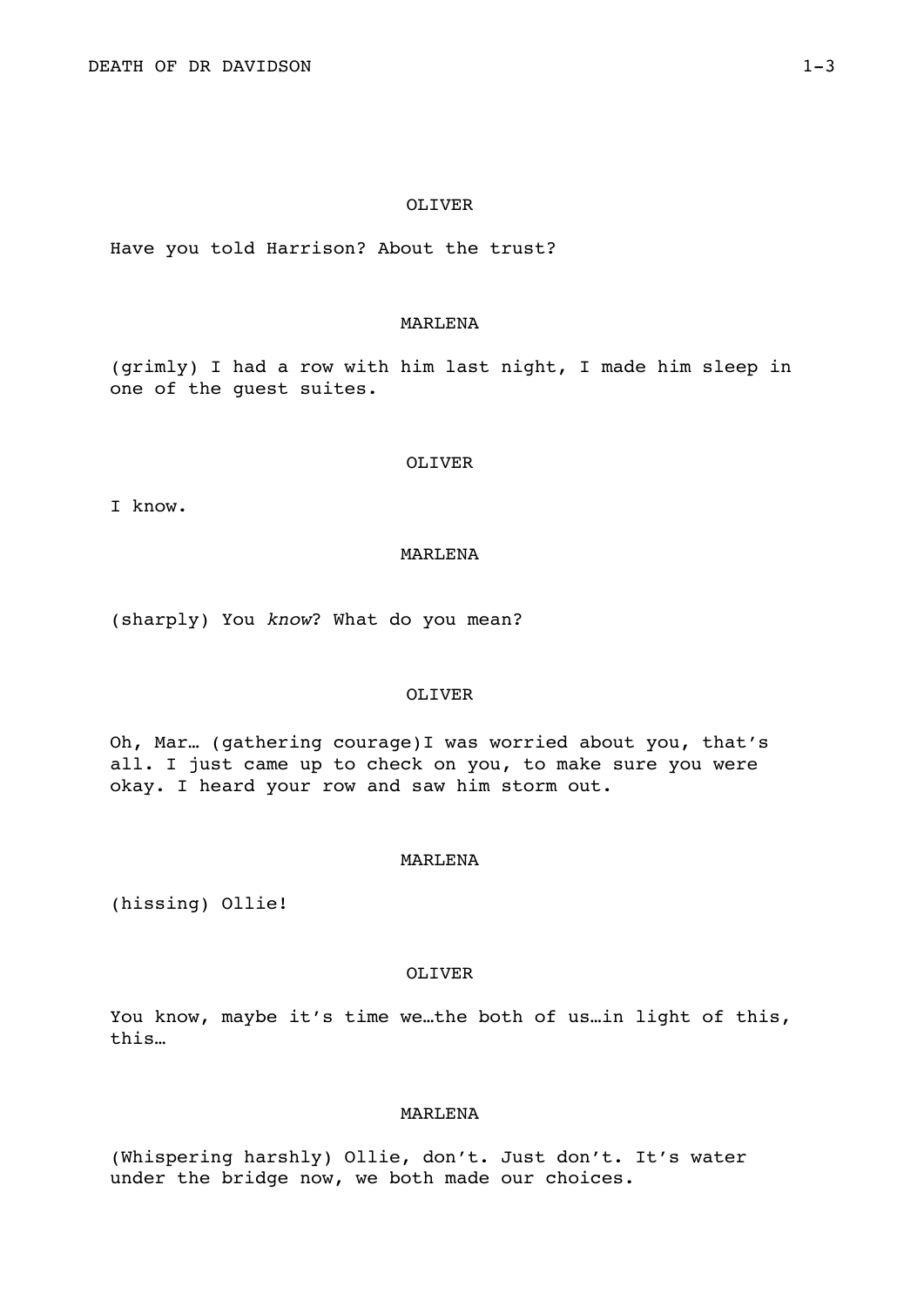#### OLIVER

(angrily) Only because of your damned father! Tell the truth, Mar, darling, you'd never have run off with that Spaniard if your father hadn't forced me to marry Sa-

## MARLENA

Hush! For heaven's sake, lower your voice.

#### OLIVER

I can't help it, Mar…I've always regretted losing you, maybe now we could make things right, maybe-

### MARLENA

Oliver, stop this at once. We were young and foolish then, and now…

**[SADIE ENTERS] [SFX: FEMALE FOOTSTEPS]** 

**SADIE** 

There you are, Oliver. (Tersely) Good morning Marlena

### MARLENA

Are you alright, dear? You were so very upset last night.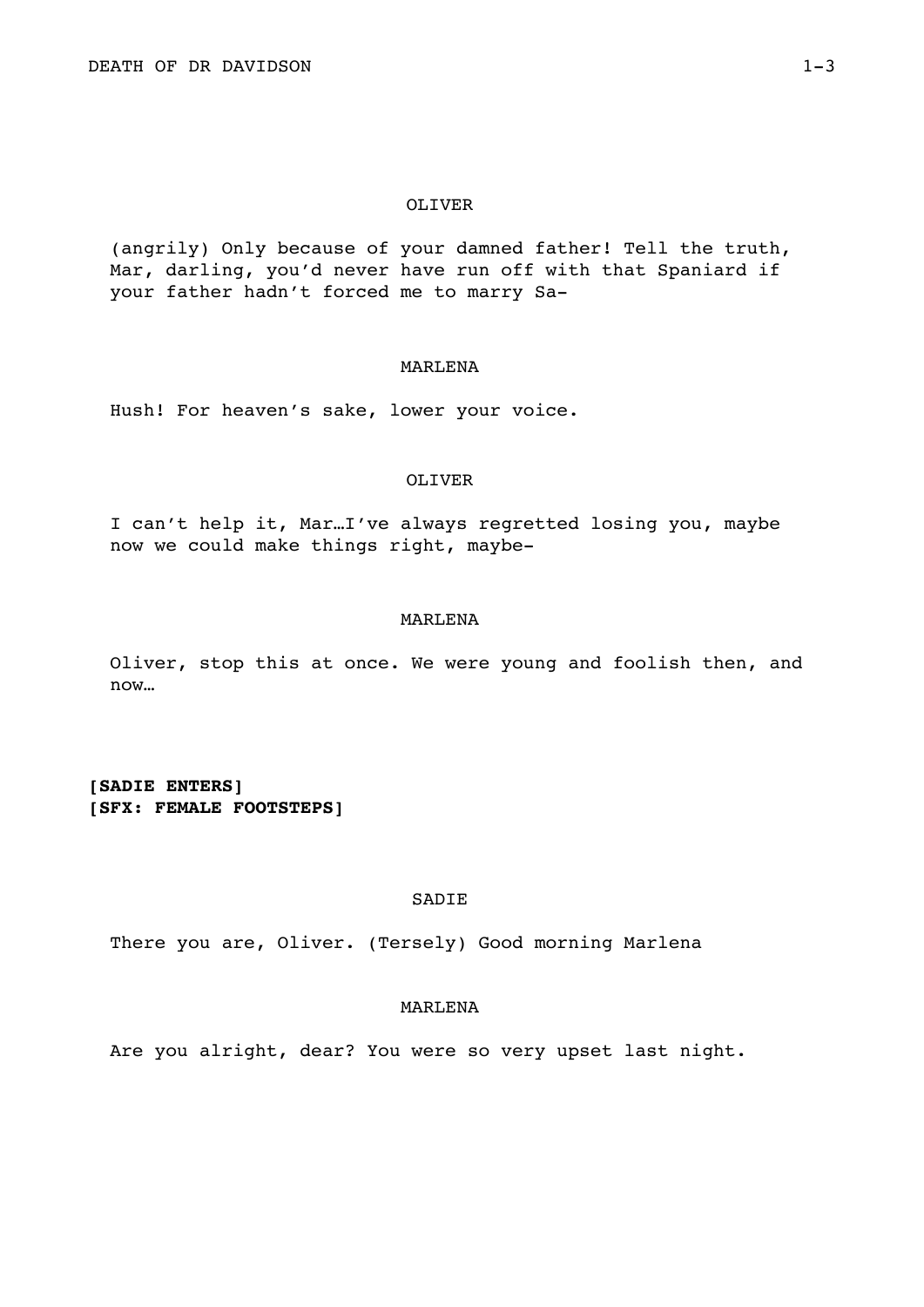#### SADIE

I'm still in shock, to be perfectly honest. I just can't believe it. All those horrid things he said to all of us. I regret my outburst of course, but really…how else were we to react to such....such venom?

#### OLIVER

There, now, Sadie. I'm sure things will work out. The bright light of day often paints a brighter picture.

#### MARLENA

And makes cockroaches scatter.

#### SADIE

Where did you sleep last night, Oliver? You weren't in bed when I returned.

#### OLIVER

Oh, I didn't know you'd come back. I…I…couldn't sleep, so I stretched out on the divan in the sunroom.

### **SADIE**

Really? How odd. I could have sworn I saw you in the hallway when I returned last night. It looked like you were hurrying back from somewhere…I expected you to join me but you never did.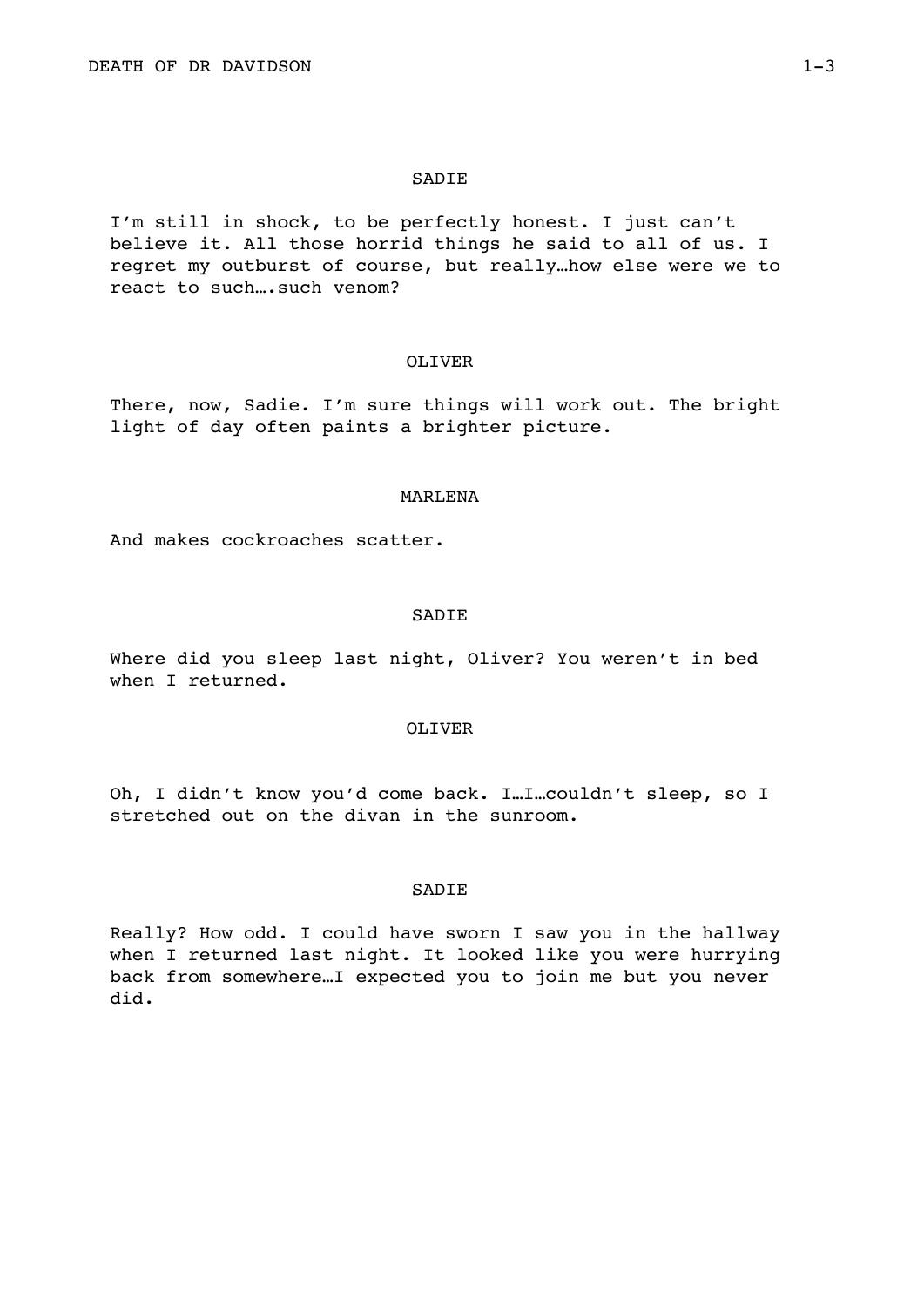OLIVER

(Laughs nervously)

**[HARRISON ENTERS] [SFX: MALE FOOTSTEPS]** 

#### HARRISON

Marlena, I need to speak with you.

#### MARLENA

Not now, Harrison. We'll leave after breakfast and we can talk then.

#### **HARRISON**

No, it must be now. It's important.

## OLIVER

Good morning, "*Enrique*".

### MARLENA

Oliver, that's enough. What is it, Harrison? What's so deuced urgent?

### HARRISON

Over here, in private (lowered voice, but urgent) We have to leave, immediately. I have to leave the country.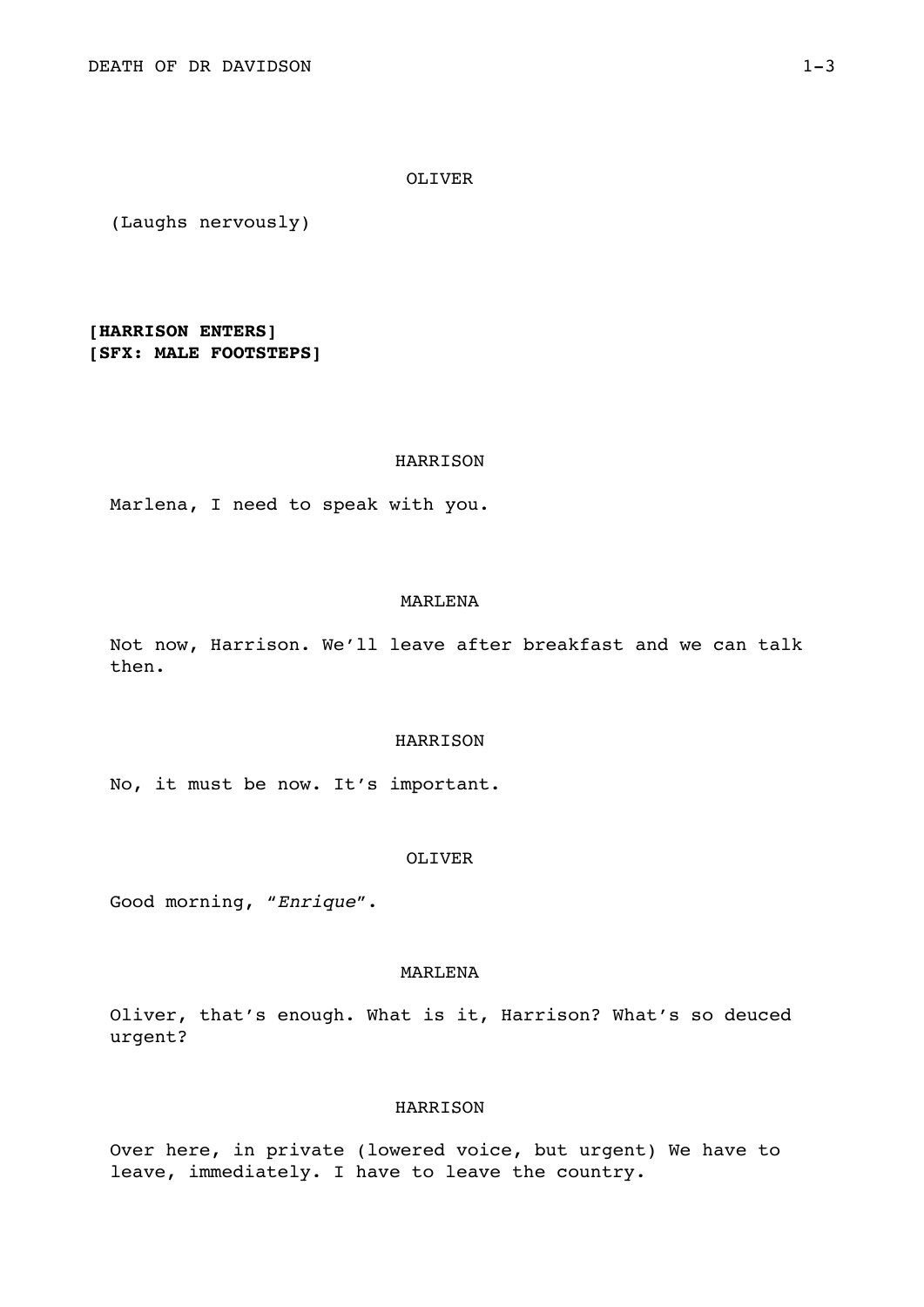#### MARLENA

(exasperated) Harrison, I've had just about enough of your histrionics. We'll talk about this later.

### HARRISON

No, you don't understand, I have to leave, now!

**[DULCINEA ENTERS] [SFX HIGH HEEL FOOTSTEPS]** 

### DULCINEA

Good morning everyone. Such as it is…(after a silence) well, don't everyone greet me at the same time.

**[HANNAH ENTERS] [SFX: FEMALE FOOTSTEPS]** 

### HANNAH

Good morning everyone. My goodness, what a terrible evening that was. I hardly know what to do with myself…but I figure we might as well start with a good meal. Would anyone like some breakfast?

### MARLENA

Hannah, dear, you don't have to cook for us, not after what Papa did.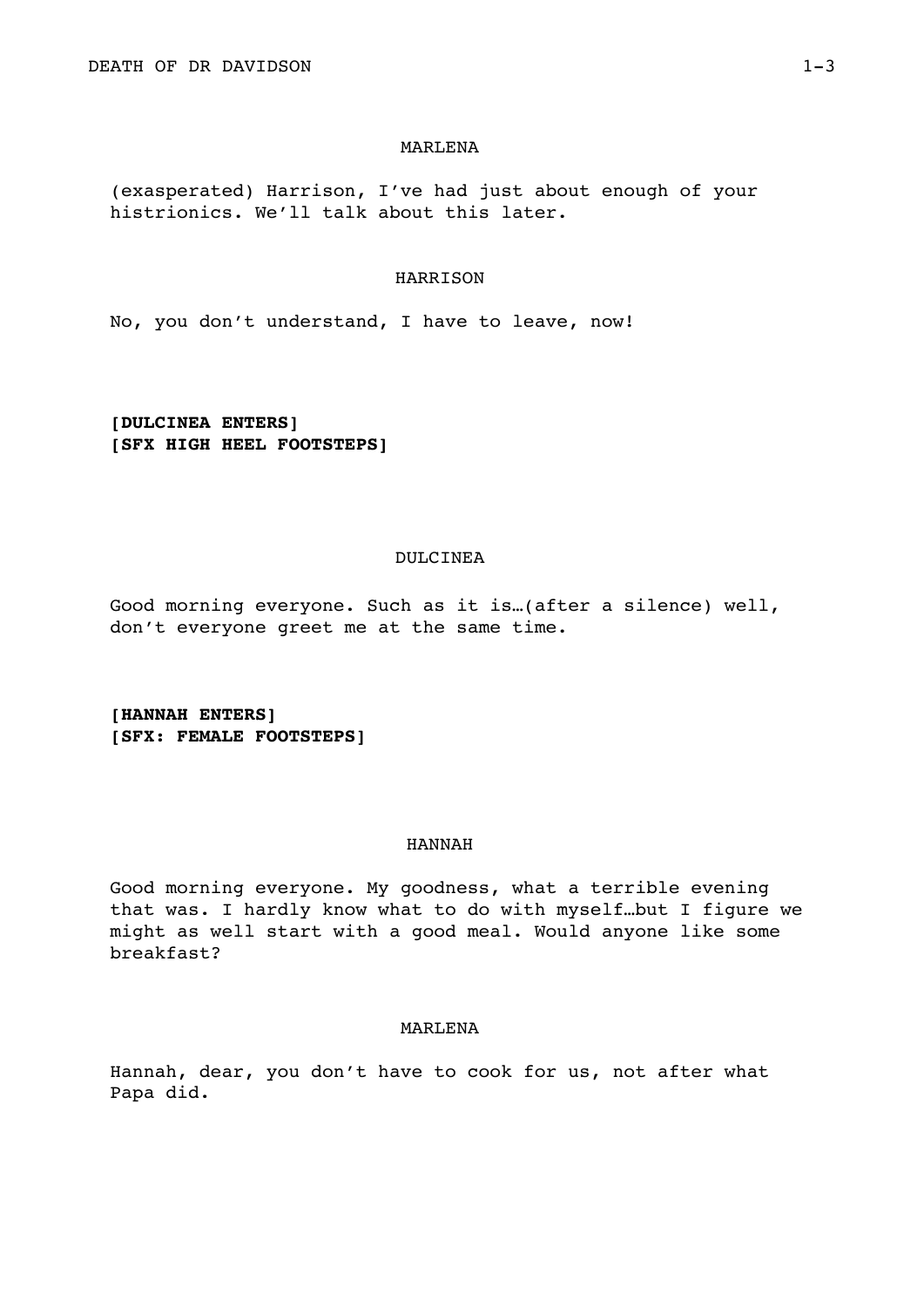#### HANNAH

Thank you, Mrs. Smythe, but I need something to settle my nerves. I'll have to go wake Dr. Davidson and I'm not looking forward to it. Cooking might take my mind off it.

### SADIE

Let one of us wake him, Hannah. Or go rouse Kitty and make her attend to him.

#### HANNAH

No, no, I'm still employed here, it's my responsibility. I'll just go get it over with…unless you all want to leave before he comes down. Wouldn't blame you if you did.

**[RODNEY ENTERS] [SFX: MALE FOOTSTEPS]** 

#### RODNEY

Not on your life, Hannah. I have a bone to pick with that man, and I'm not leaving here until I've said my piece.

#### HANNAH

(sighing) Very well, I'll go.

**[SFX: KEYS JANGLING]**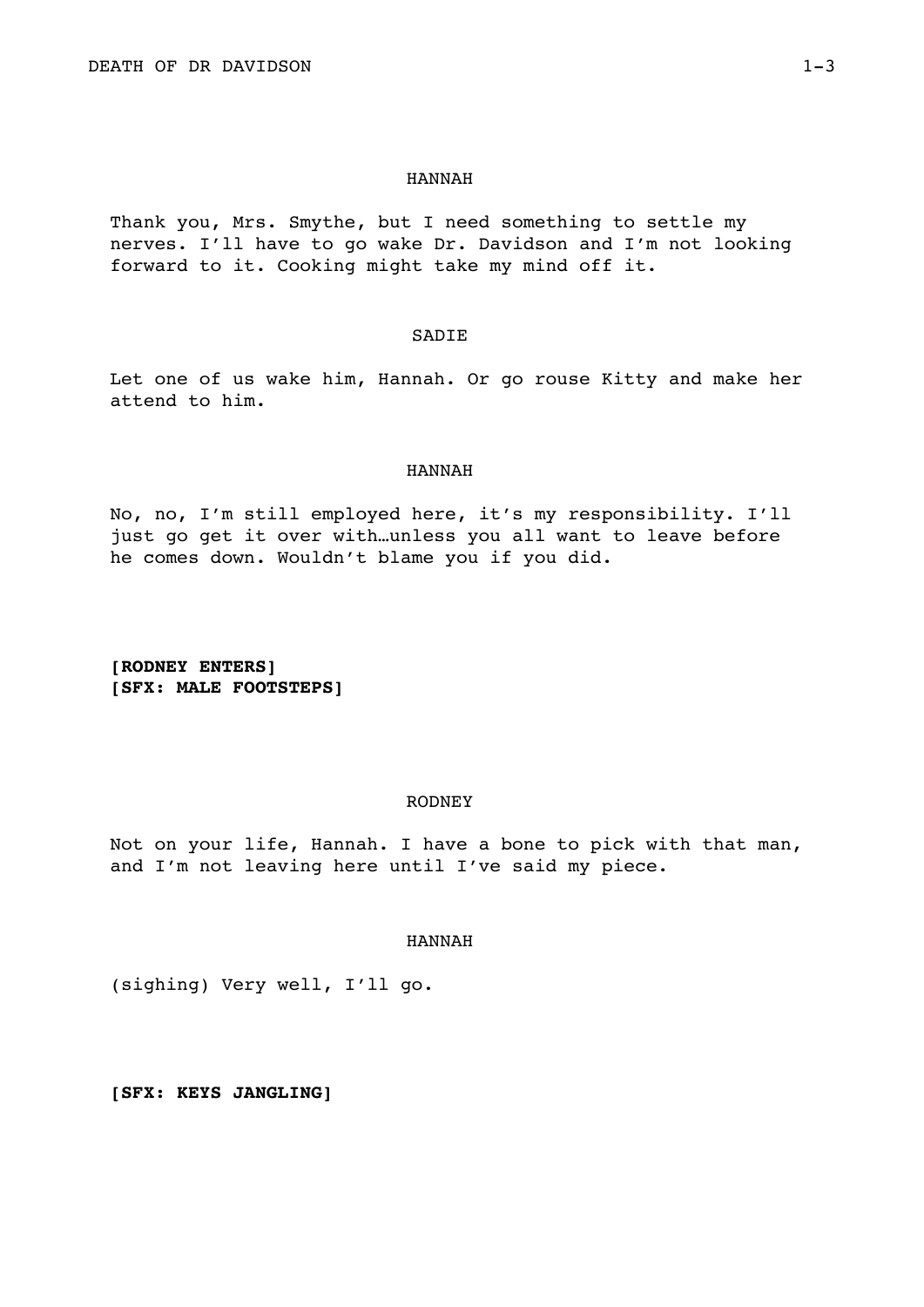### HANNAH CON'TD

That's odd…the key to his room isn't here…

## MARLENA

I have a master key for all the rooms, shall I get it for you?

#### HANNAH

No, don't trouble yourself, I'll get the spare from his study.

**[HANNAH EXITS] [SFX: FOOTSTEPS GOING UPSTAIRS]** 

### SADIE

(lowered voice) This is all so dreadful. She's been like a mother to us all, she's been here since I was a girl…how absolutely ghastly this all is.

### RODNEY

And now none of us has the money to keep her on ourselves.

### MARLENA

I suppose she could come live with us.

## SADIE

Yes, you do have that large house, with so very many rooms no one's using.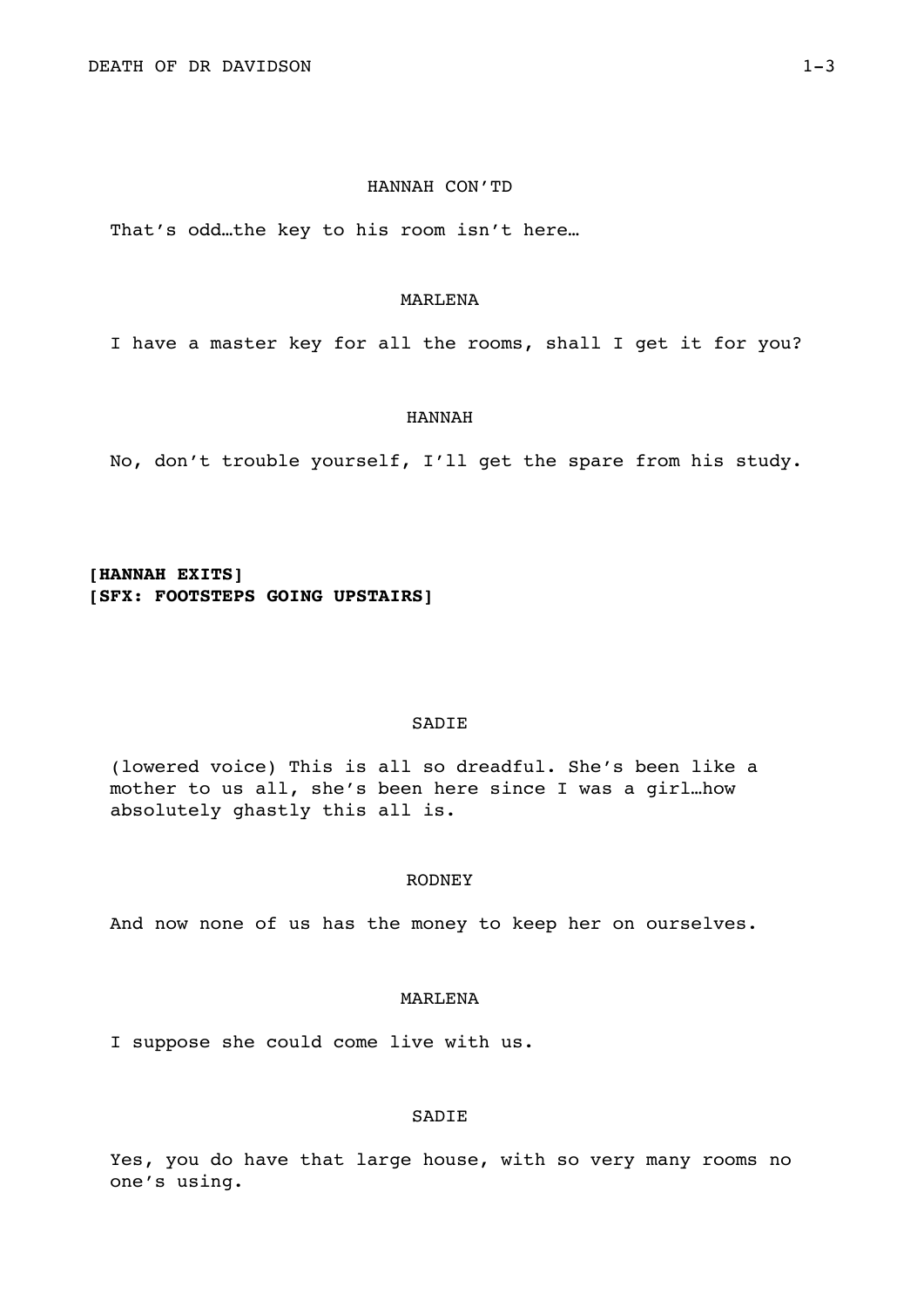**[SFX: HANNAH SCREAMS FROM UPSTAIRS] [SFX: CRIES OF SURPRISE]** 

**[ALL SPEAKING AT ONCE]** 

OLIVER

What in blazes!

MARLENA

Hannah!

HARRISON

Dear god, what was that?

**[SFX: MANY PEOPLE RUNNING UPSTAIRS]** 

### SADIE

Where is she? And where's Papa? His bed doesn't even look slept in!

## OLIVER

Hannah, what is it? Are you alright? Hannah, where are you?

# MARLENA

She must be in Papa's study, look, the adjoining door is open. Hannah? Hannah dear?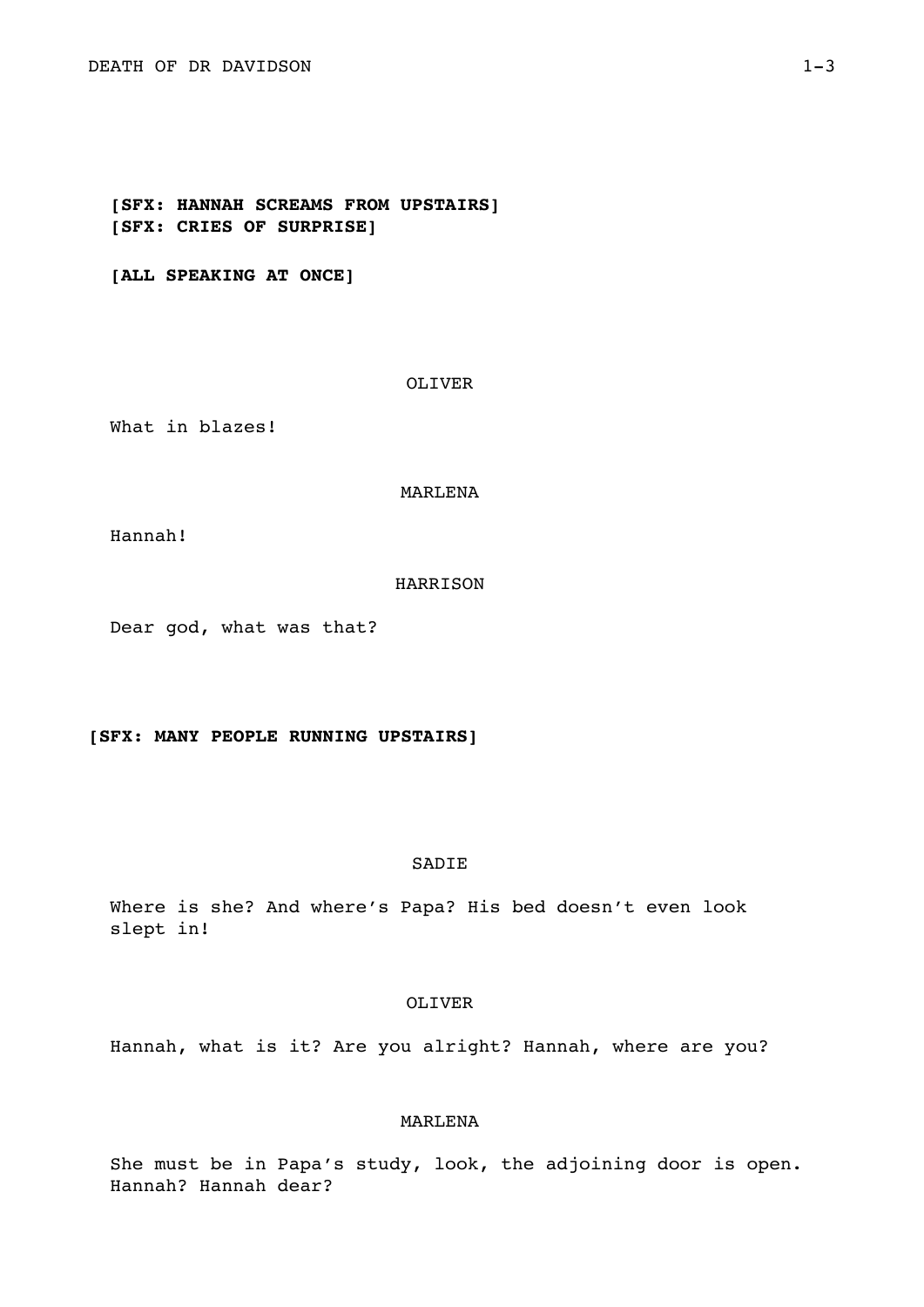## SADIE

Are you in here, Han- Oh dear God!

**[SFX: GASPS]** 

### HANNAH

I…I…found him like this…

### OLIVER

Stay back, everyone. It looks like…Hannah, did you check if he's breathing?

### SADIE

For pity's sake Oliver of course he isn't breathing! Look at him! Sprawled on the floor like that, staring up at the ceiling in that horrible way. And that…that…what is that, foam in his mouth?

#### MARLENA

(urgently) Ollie, go check him anyway.

#### RODNEY

Be careful, Oliver! Look, there's a cup by his feet, don't tread on it.

### OLIVER

Yes, it looks like he dropped it….when..when he…my word, it looks like he drank something and…and…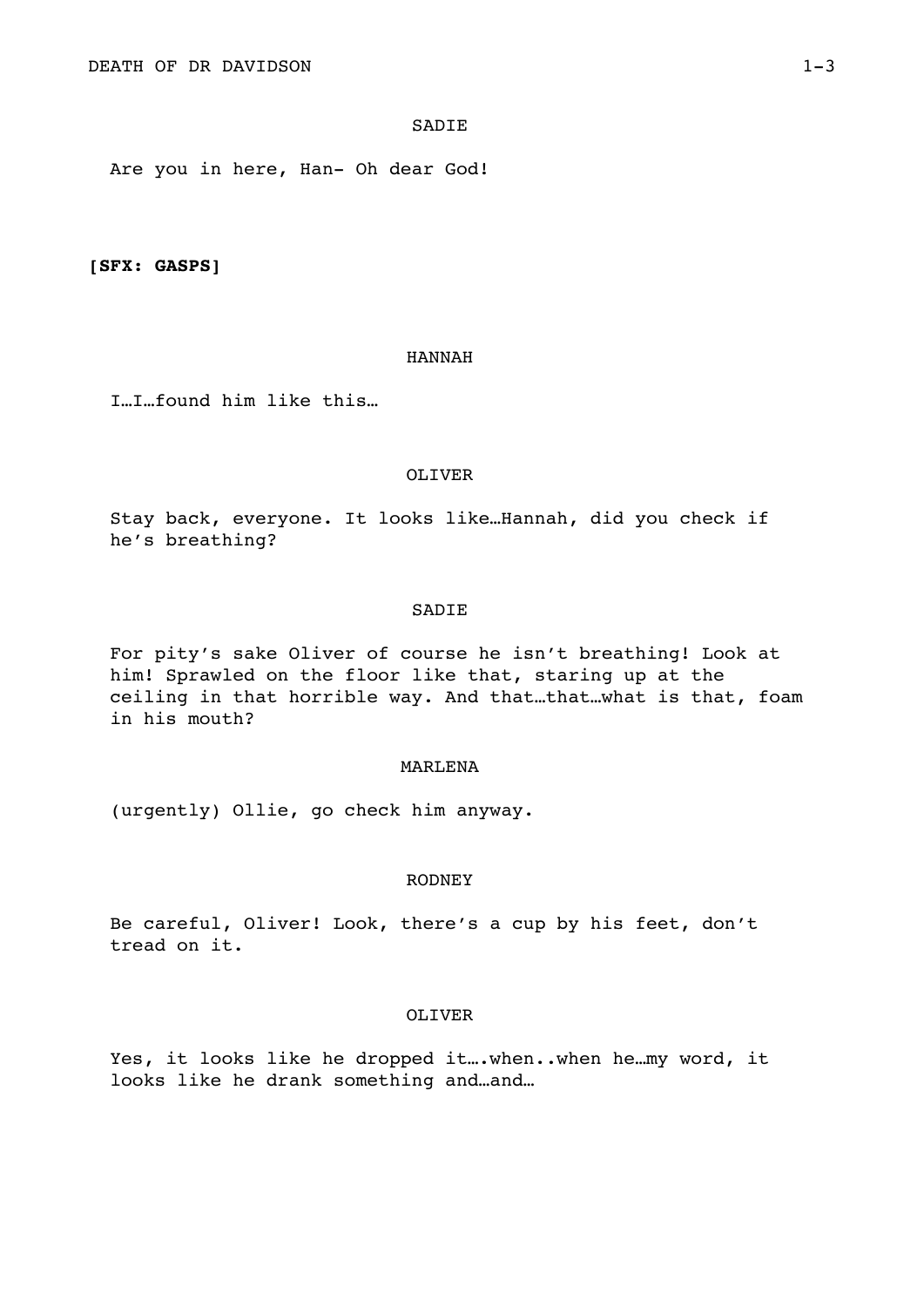### HANNAH

Oh dear God, that's the cocoa I brought him last night!

## OLIVER

Yes, I'm afraid he's quite dead. We'd better ring the police. Dulcie, go get Kitty please.

### DULCINEA

Of course.

#### RODNEY

I'll go call the police. No one touch anything for God's sake, especially not him.

**[HARRISON ENTERS] [SFX: FOOTSTEPS]** 

### HARRISON

What is all the commotion about? Marlena, I have to - *ipor el amor de dios!* what happened?

### SADIE

Papa has been…I can't believe I'm saying this but look…there's the broken cup, and look at that horrible frothing at his lips...it looks for all the world like he's been…poisoned.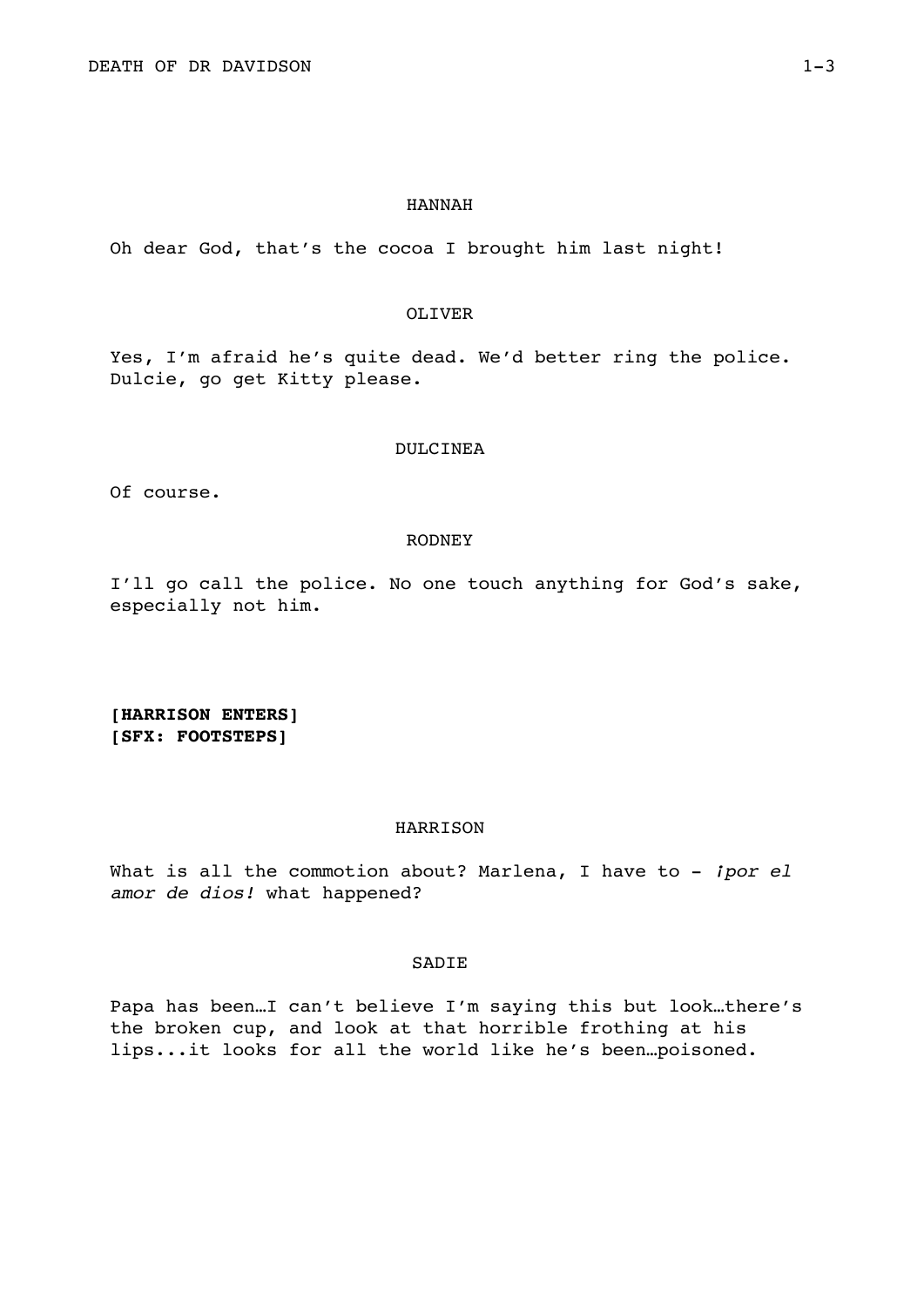Are you sure?

# OLIVER

Of course we can't be sure, but what does it look like to you? It looks to me like he was sitting here in his chair - there's his book, his reading glasses - and then, of course, the cup on the floor. Hannah says it's the cocoa she brought him last night.

# HANNAH

I just…I heard him talking to someone when I came up with the cocoa, so I left it outside his door as I do sometimes. I swear it! I swear I just put it down and left!

### OLIVER

Well, at some point, Hannah, someone got to it.(sniffing)...and I'm no expert, but this cup smells decidedly of… almonds.

### SADIE

Almonds? What does that mean?

# MARLENA AND OLIVER

Cyanide.

**[SFX SHOCKED GASPS] [DULCINEA AND KITTY ENTER]**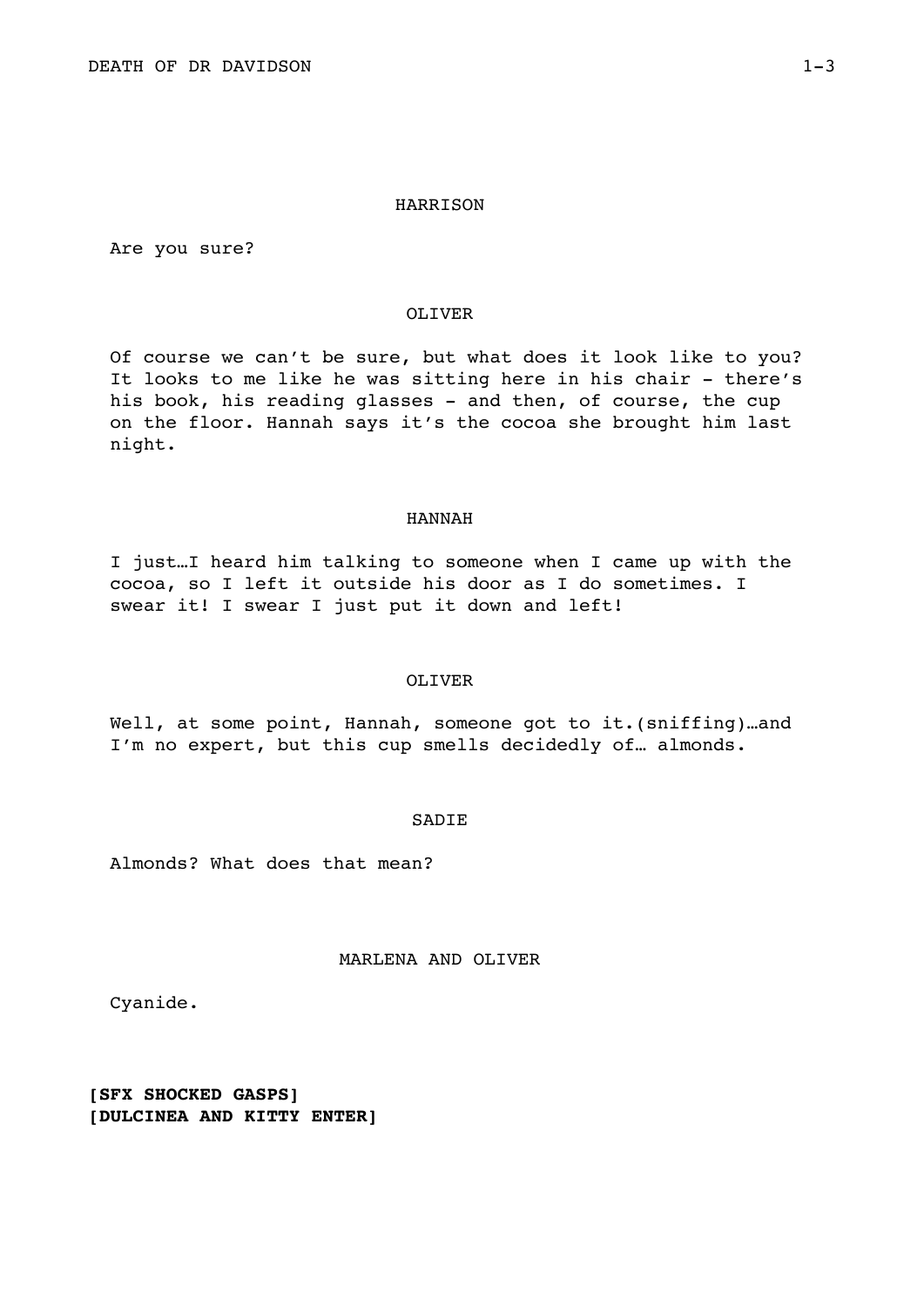# DULCINEA

(Speaking to Kitty behind her) Prepare yourself Kitty, it isn't a pleasant sight.

## KITTY

What on earth are you talking about? Why is everyone in James' study…(after a long silence). Oh. I see.

## MARLENA

Kitty, are you alright? You aren't going to faint, are you?

# SADIE

Dulcie, take her arm, she looks green around the gills.

### KITTY

(shakily) I'm quite alright, really.

# OLIVER

Alright everyone, let's clear the room, now. We need to lock it up and wait for the police. Come on, that's right, move along everyone, quickly please. Quickly, that's it.

**[SFX: MURMURS, FOOTSTEPS, DOOR CLOSING]**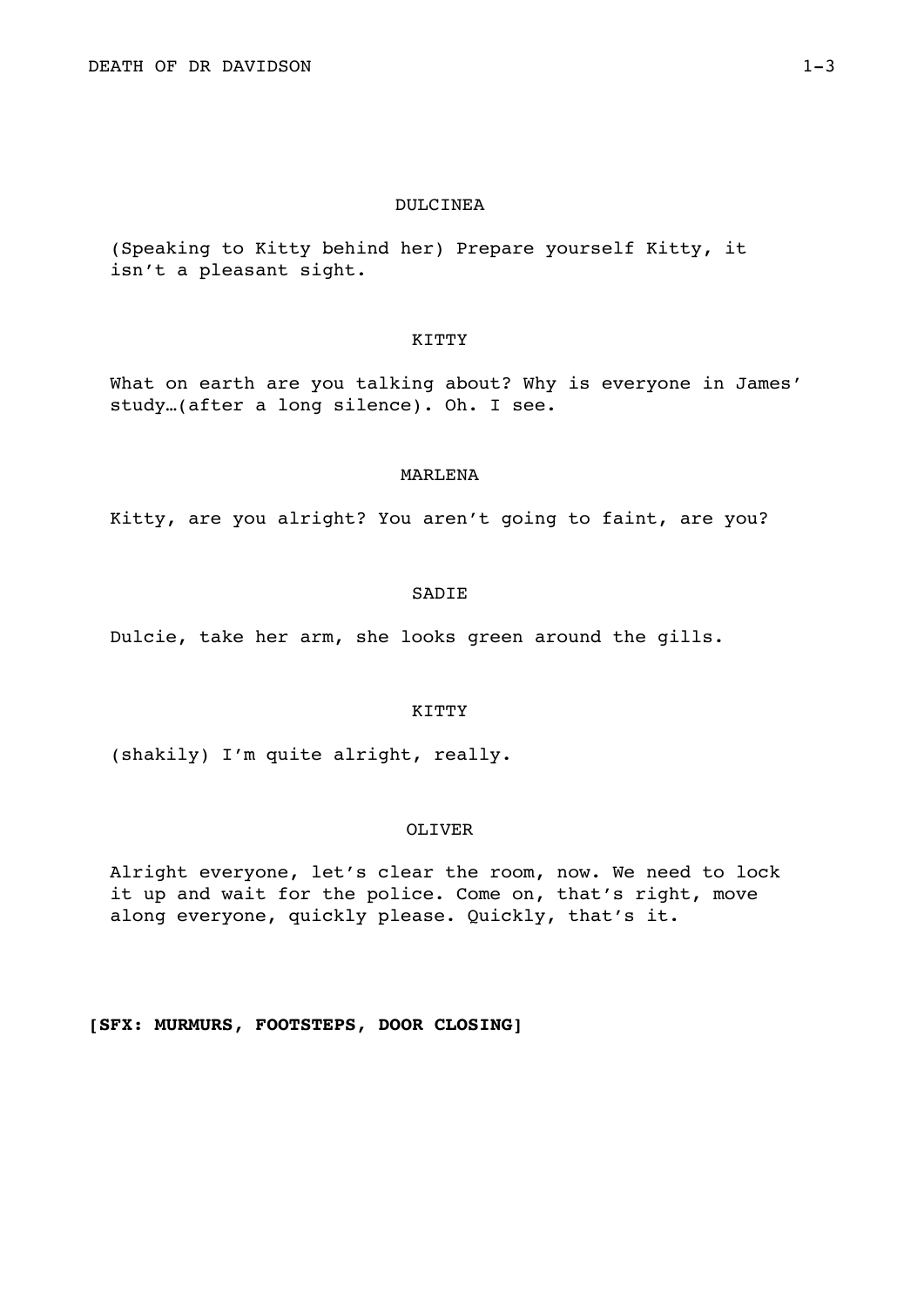### SADIE

I simply can't believe this. Marlena, please, take my hand, I feel so odd…I feel…I don't know, I don't know to feel, now that's he's dead. It hardly seems possible…papa, murdered? By… by one of us?

## MARLENA

It's alright, Sadie, let's go downstairs and have some tea. The police will be here soon, we'll know more then. Roddy, dear, come here, help Sadie downstairs. Stiff upper lip, Roddy, Sadie, we must face this like Davidsons.

## RODNEY

Are you still feeling faint, Kitty? May I offer you my other arm?

## KITTY

I'm fine, Rodney, thank you.

#### MARLENA

No need for false bravery, Kitty. You're one of the family, you can count on us for support.

### **KITTY**

(more composed)I'm entirely fine, Marlena. In fact, I haven't felt this wonderful in years. Finally, the old bastard got what he deserved.

# NARRATOR

Who killed Dr. Davidson? Every one of our suspects had reason to want him dead…but which one of them actually did it? Tune in next time as the investigation begins…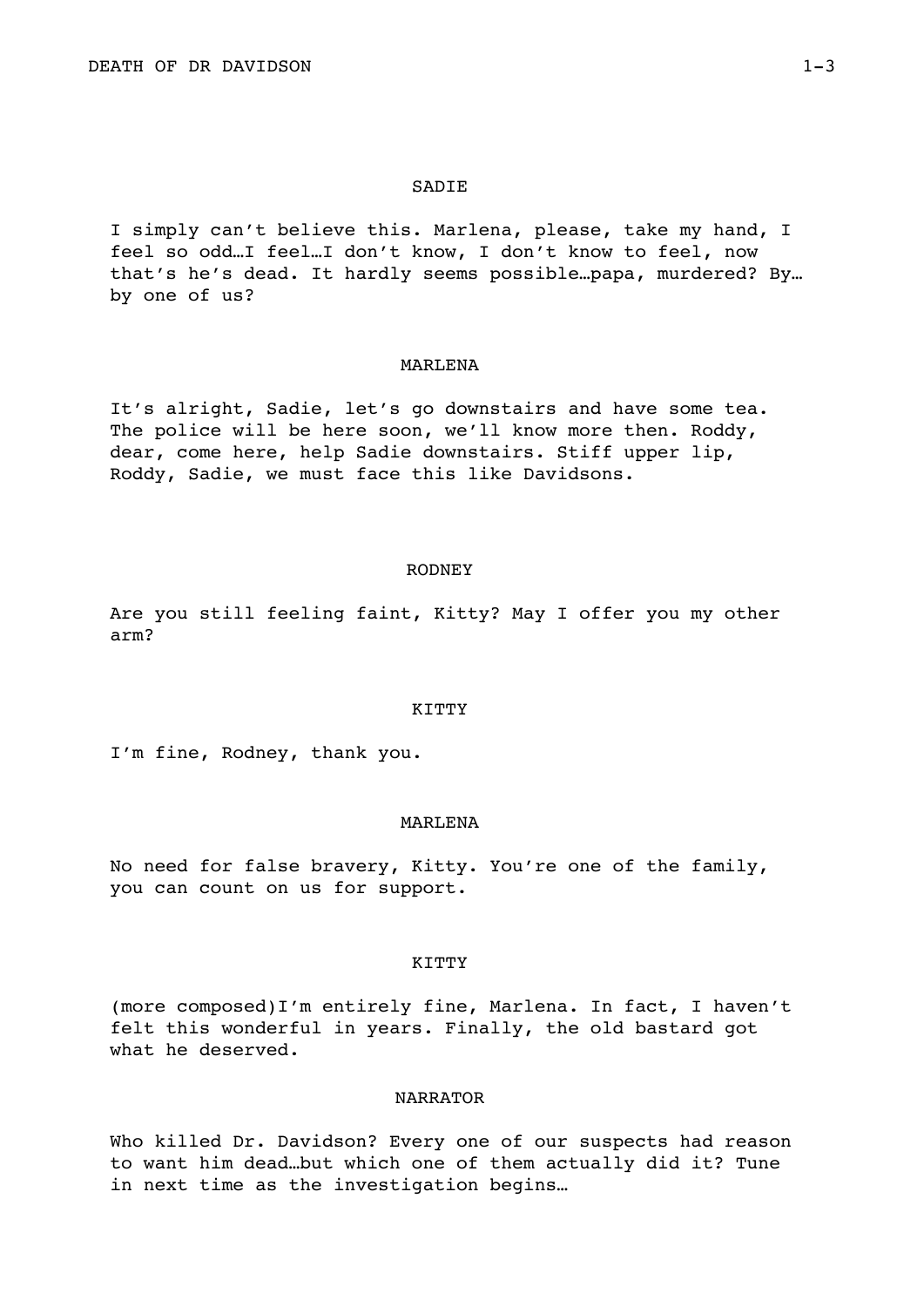### **ACT TWO SCENE 1: INT. DRAWING ROOM, MORNING**

# NARRATOR

Dr. Davidson has been found dead in his study, the morning after announcing his intentions to disinherit his entire family. We join them in the drawing room later that morning as they are greeted by the police detective assigned to the case…

#### MCTAVISH

Good morning, everyone, my name is Inspector Miles McTavish and I'll be conducting the investigation into the death of Dr. Davidson. Thank you all for your co-operation, I will endeavour to make this unpleasant process as brief and painless as possible. Mr. Davidson, Mrs. Smythe, Mrs. Forrester, may I take this opportunity to express my condolences to you and your family.

## MARLENA

Thank you, Inspector.

## SADIE

(murmuring) Thank you.

### MCTAVISH

Thank you for your patience while the photographers documented the scene, I understand they left only moments before I arrived. I have called the coroner's office for the removal of Dr. Davidson's remains, but of course I shall be examining the body first, and the crime scene itself, if one of you would be so good as to show me where the deceased was found.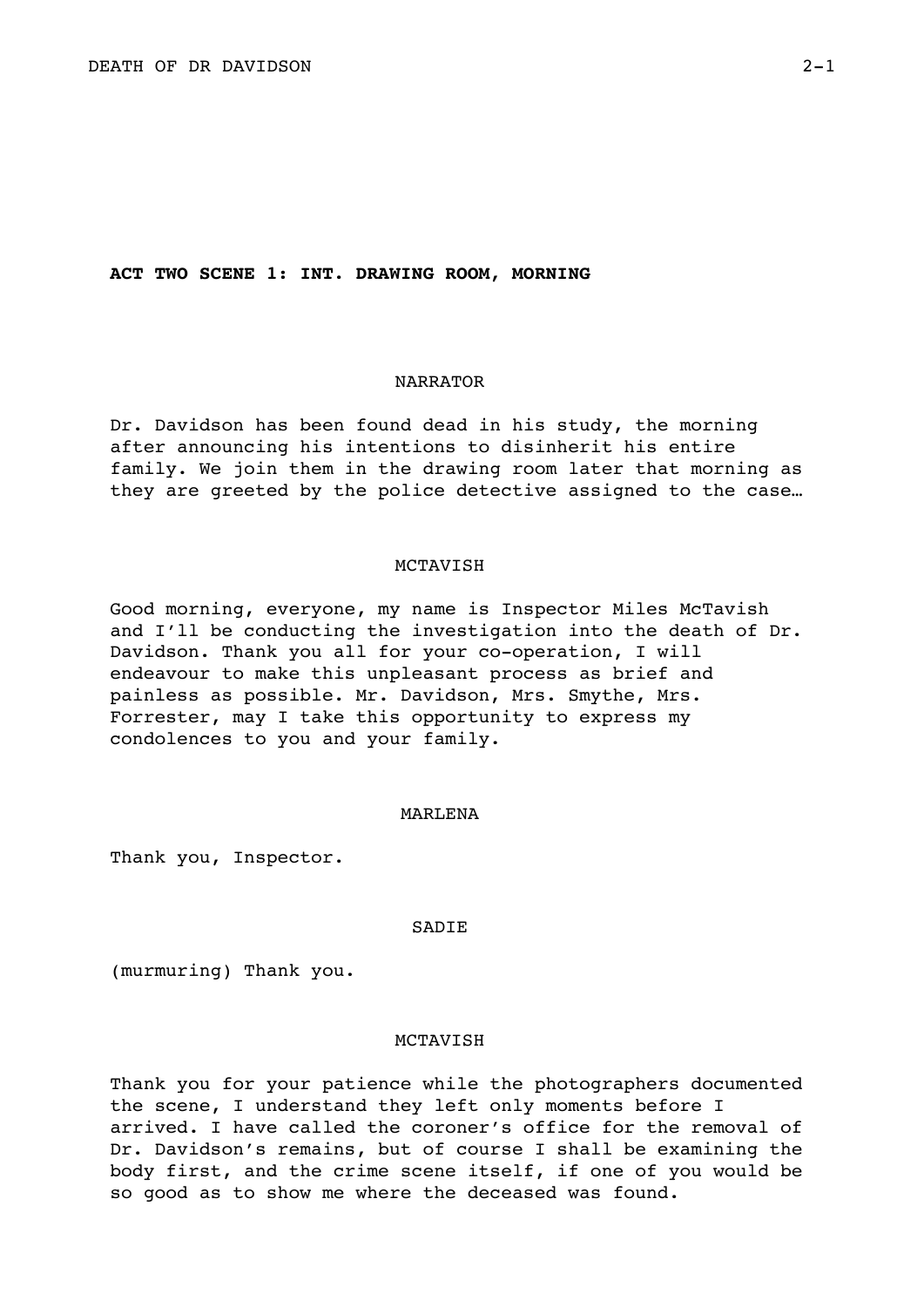### OLIVER

I'll do it. Rodney, stay down here and make sure your sisters are alright, there's a good chap.

#### RODNEY

If you insist.

### MCTAVISH

Speaking of, if it's not too indelicate a thing to say at such a moment, I have to insist that none of you leave the premises until I have concluded my investigation. My associate Sergeant Roy will be joining us shortly…ah, there he is now.

# **[SFX: SCUFFLE FROM THE HALLWAY, THE SOUNDS OF TWO MEN] [SERGEANT ROY AND HARRISON ENTER]**

# SERGEANT ROY

Inside, with the others, come on…

## HARRISON

Unhand me you ape, this is outrageous!

# MARLENA

Harrison! What on earth were you doing?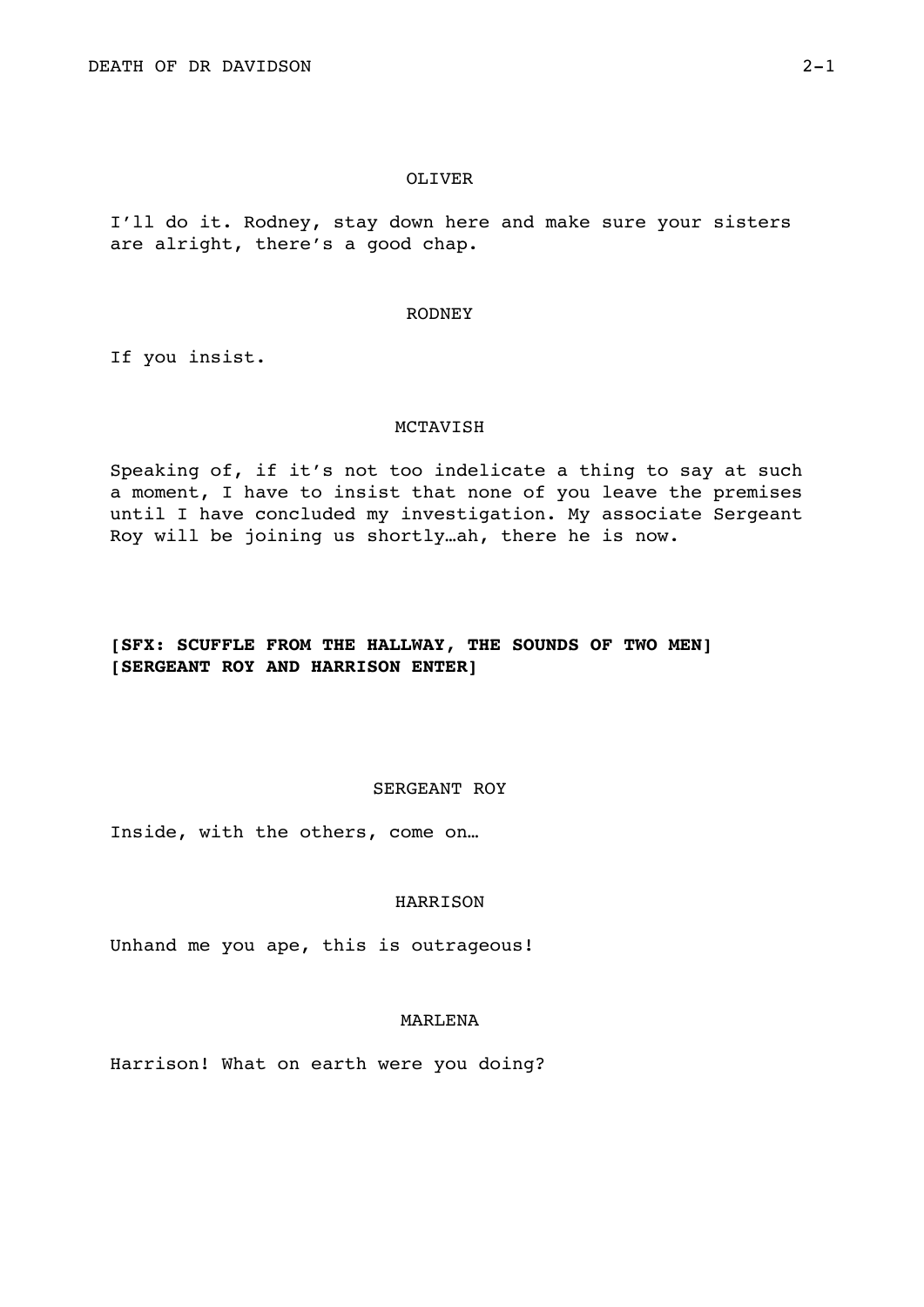# SERGEANT ROY

The Inspector asked me to secure the grounds as soon as we arrived. Good thing too, because I caught this gentleman running through the back gate, wearing his coat and galoshes and carrying this valise.

### MARLENA

Harrison!

## HARRISON

(desperately) I can explain. If you'd only let me explain!

# MCTAVISH

Please, calm yourself sir. I will be interviewing all of you shortly, you'll have plenty of opportunity to explain anything you wish. Now, Sergeant, if you would follow me upstairs please? And be so good as to radio our confederates in the police car at the front gate to keep an eye on all points of exit from this…fine abode.

# SERGEANT ROY

Already spoken to them, sir. There won't be any more escape attempts.

## SADIE

Escape attempts! He's talking like we're a bunch of criminals.

# OLIVER

Somebody did kill him, Sadie. Let's not act too surprised they're keeping an eye on us.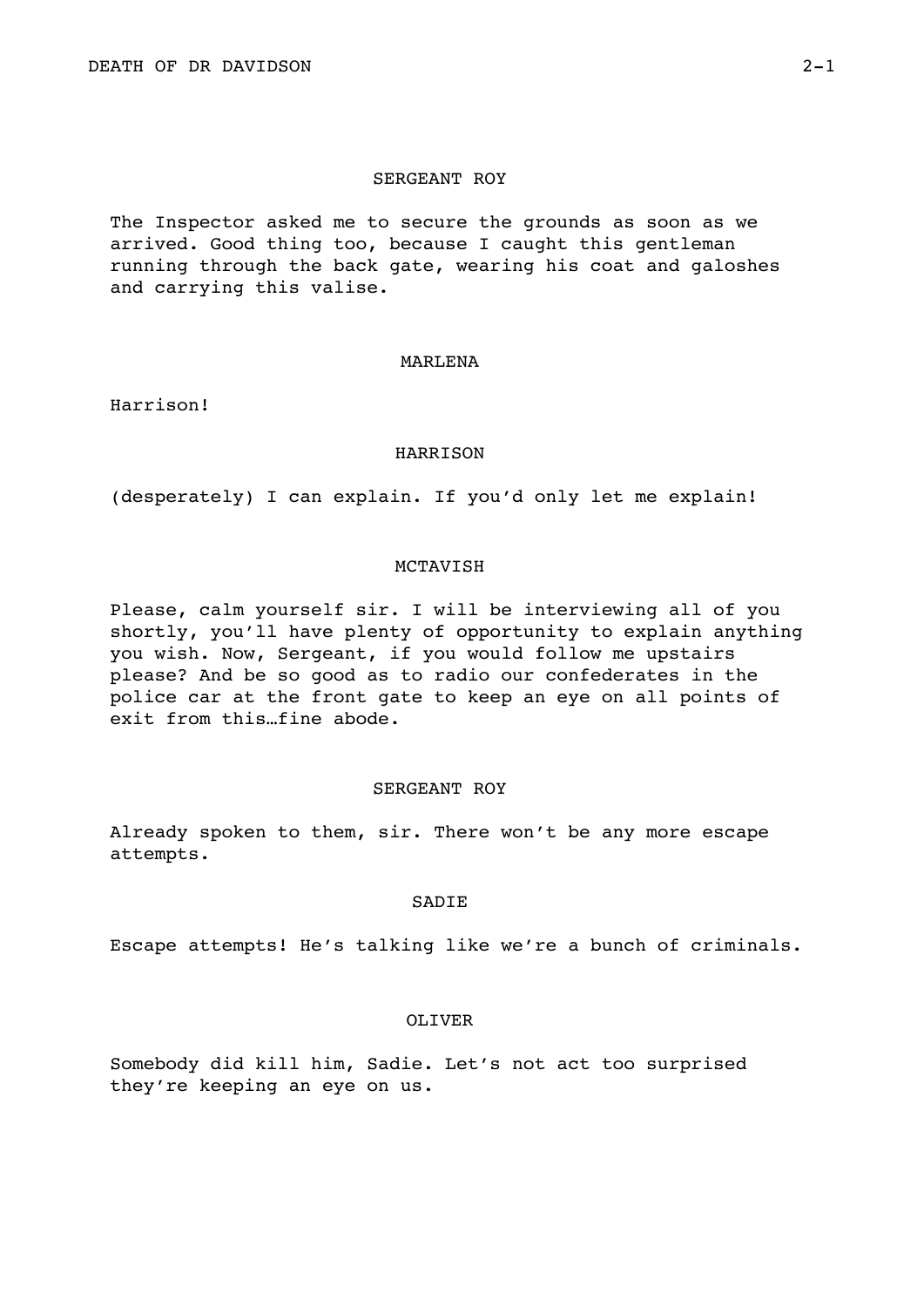Mr. Forrester, is it? Thank you, please do show me where the body was discovered. Sergeant Roy, would you join us please?

# **[SFX: FOOTSTEPS ON STAIRS] [SFX: UNLOCKING DOOR]**

## OLIVER

He's in here, Inspector. No one has touched anything.

### MCTAVISH

And it was you who discovered the body? Just as he is here, lying just so?

# OLIVER

Yes…well, no, as a matter of fact, *I* didn't find him. Hannah, the Davidsons' housekeeper did. She screamed and we all came running.

# **MCTAVISH**

I see. Thank you Mr. Forrester, please join your family downstairs. Sergeant Roy and I will be with you shortly.

### OLIVER

Did you search Harrison Smythe? After you caught him attempting to leave the scene of the crime?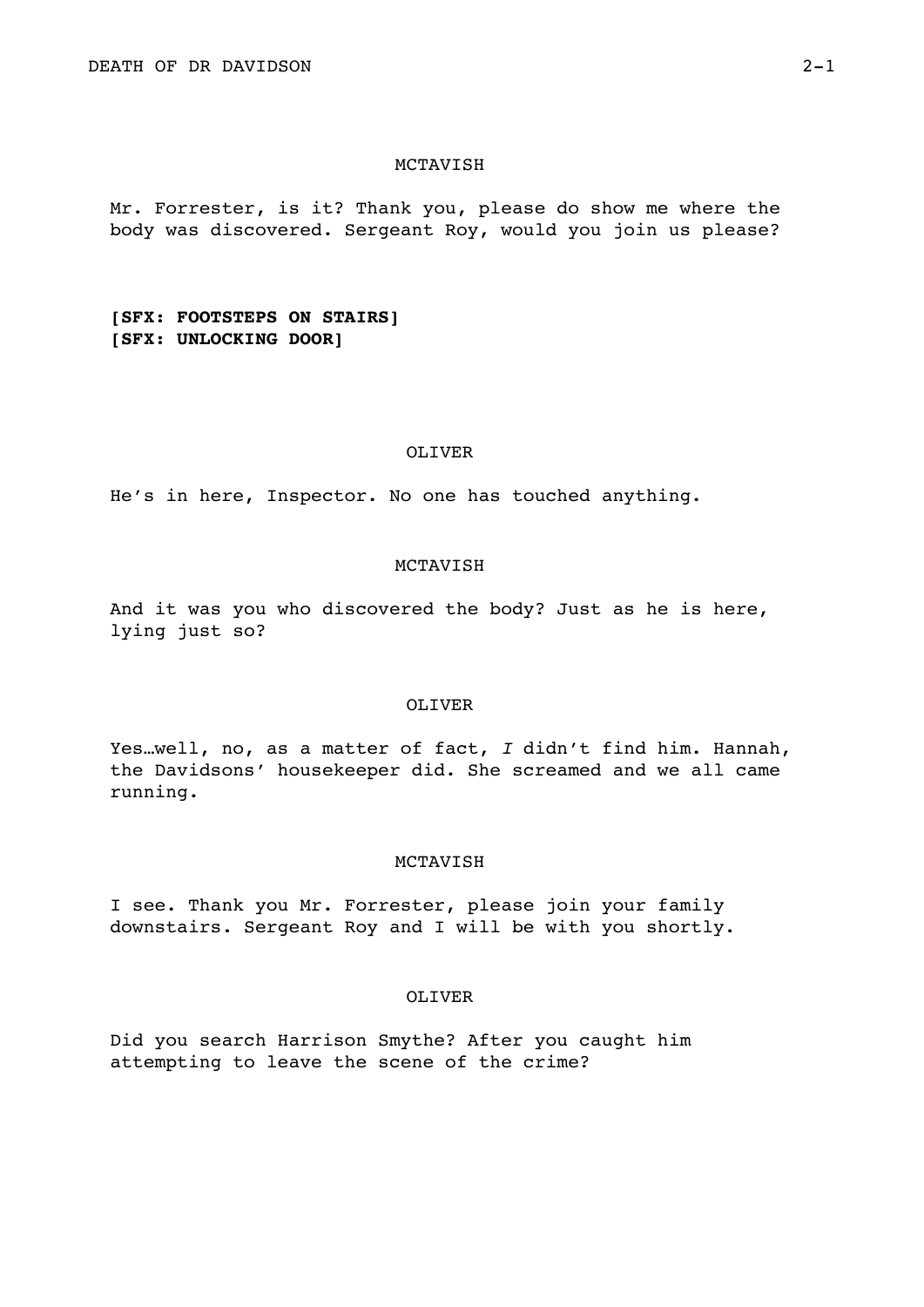### SERGEANT ROY

I patted him down for weapons, yes.

# OLIVER

You should look into him very carefully, Inspector. We all found out last night he's not who he says he is, and there's some indication he's actually a wanted man.

#### MCTAVISH

Thank you, Mr. Forrester. I will be interviewing everyone. Now…if you please…

## OLIVER

Certainly. I'll be downstairs consoling my wife and sister-inlaw…whom I know are simply devastated by the loss of their dear father.

# MCTAVISH

Of course. Please close the door when you leave.

**[SFX: DOOR CLOSES]** 

## MCTAVISH

Well then...be so good as to take down some notes while I ponder the scene, Roy.

# SERGEANT ROY

Ready when you are.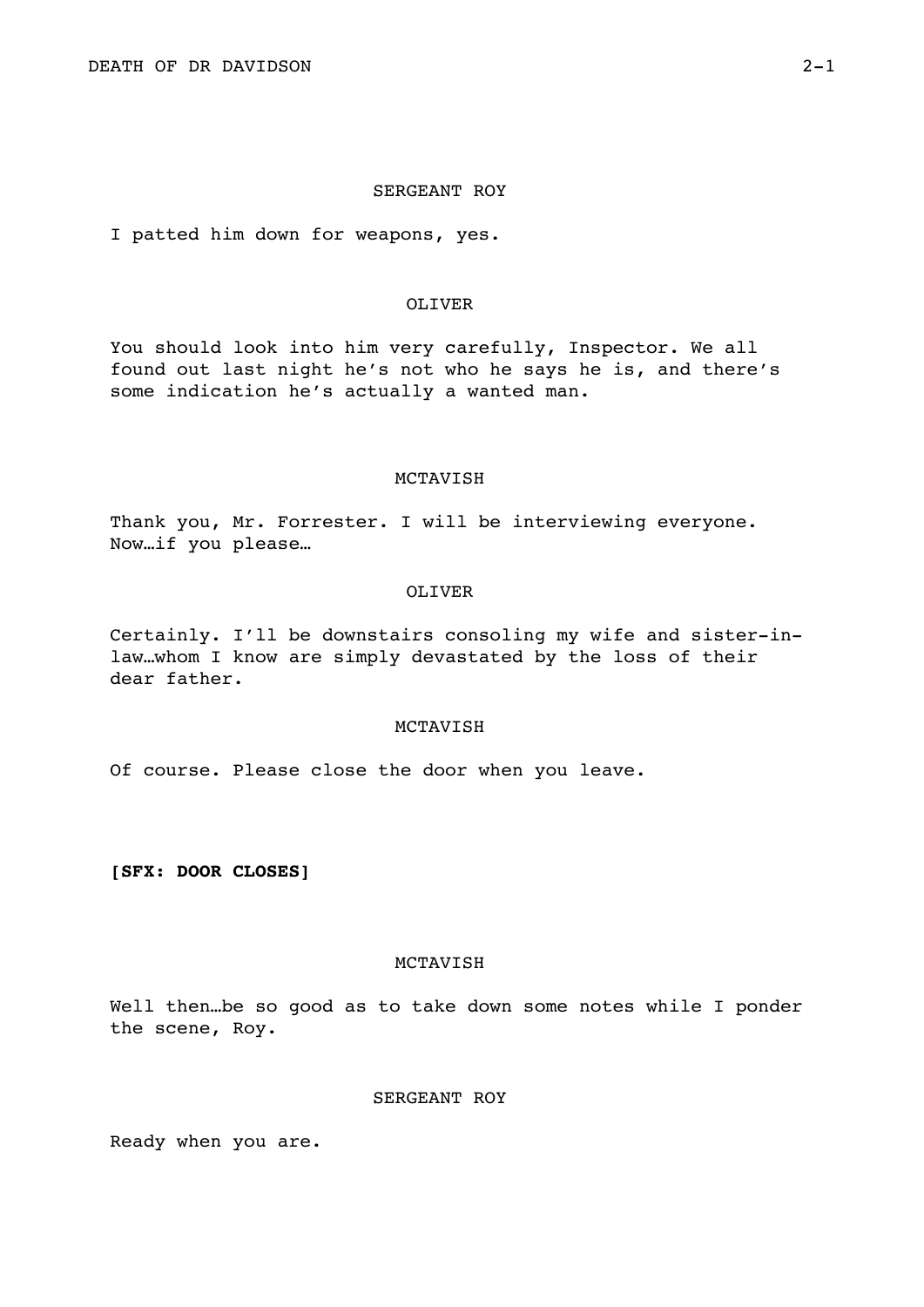To begin…the body of Dr. James Davidson was found in his study by the housekeeper at approximately eight am this morning. He appears to be fully dressed in his dinner attire, meaning he was, perhaps, killed before having changed for bed last night. (Pause) There appears to be a pinkish foam in the victim's mouth, indicating some manner of poison, perhaps. The post mortem will determine this, of course. But there is also a china teacup on the floor by the victim's right hand… indicating that this is how the poison was administered. Hand me a pen, Roy, so I may lift this up by the handle and preserve any fingerprints, just in case….thank you. (Sniff) Oh yes, a strong smell of bitter almonds, very distinctive. Very likely to be cyanide residue in this cup. Do please secure the cup as evidence, sergeant.

#### SERGEANT ROY

Yes sir. Cyanide…there's a wonder.

# **[SFX: PLASTIC BAG RUSTLING]**

### MCTAVISH

There does not appear to be any other harm or insult to the body…do you concur Sergeant?

# SERGEANT ROY

Not that I can see, sir. No bullet wounds or other injuries. Should we turn him over and check?

# MCTAVISH

No, I see no need for us to undertake such a labour. When the coroner's men arrive to remove the body we may satisfy ourselves that there are no other injuries to his person.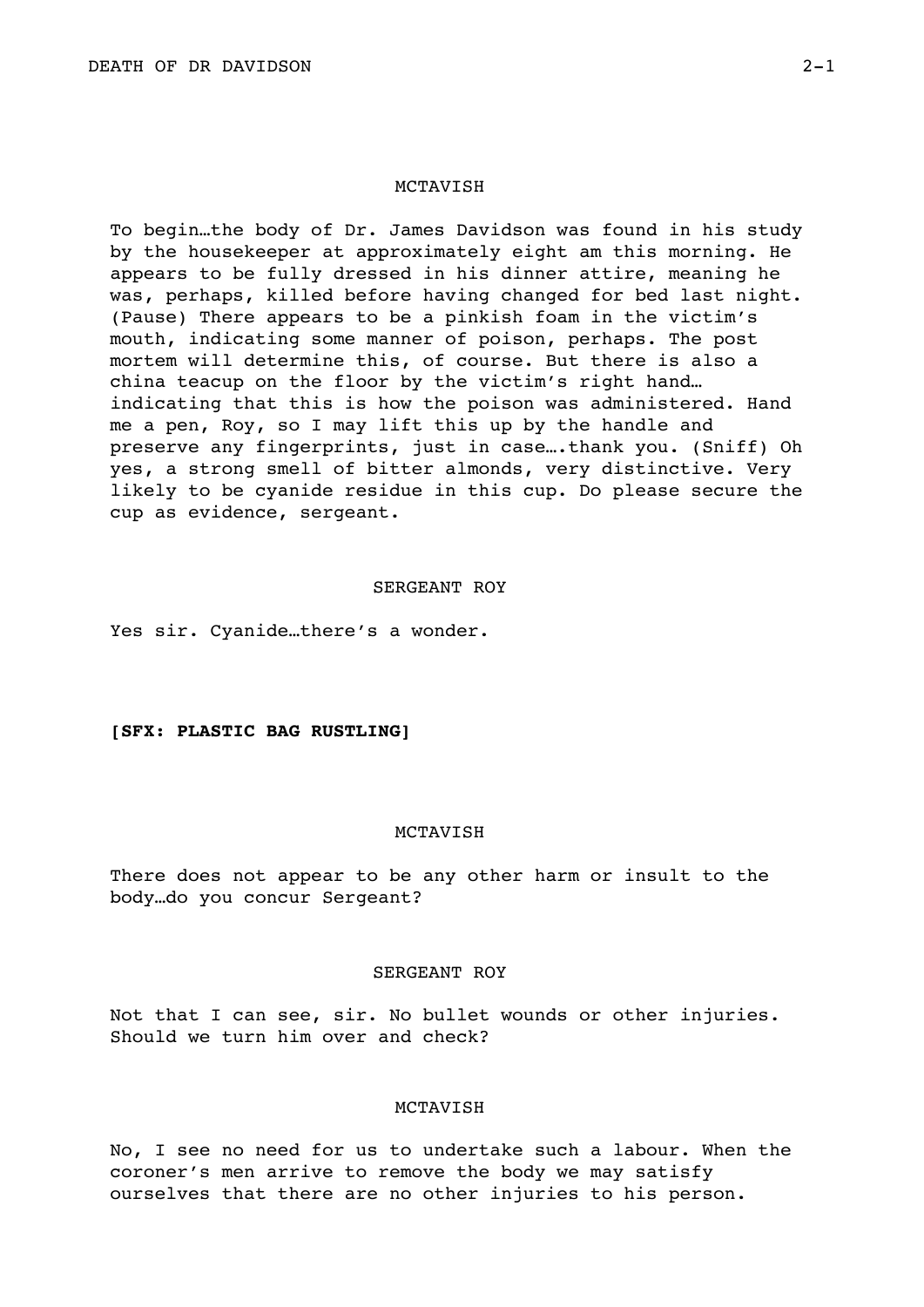## SERGEANT ROY

(clicking tongue) Such a typical story. One of the family bumped off the old goat, probably for his money.

# MCTAVISH

A good detective never leaps to conclusions when he can stroll there sedately and take in the view along the way, Sergeant.

# SERGEANT ROY

If you say so, Sir. I've just seen my share of cases like these.

## MCTAVISH

As have I, Sergeant. But nevertheless, we owe this man our due diligence. Now, moving along…the room shows no signs of a struggle, and in fact the scene seems unremarkable in every other respect…but one.

#### SERGEANT ROY

The wall safe. It's wide open…and from the looks of it…it's been rifled through. There's the odd few papers here…nothing out of the ordinary, just some…looks like insurance papers.

**[SFX: RUSTLING PAPERS]**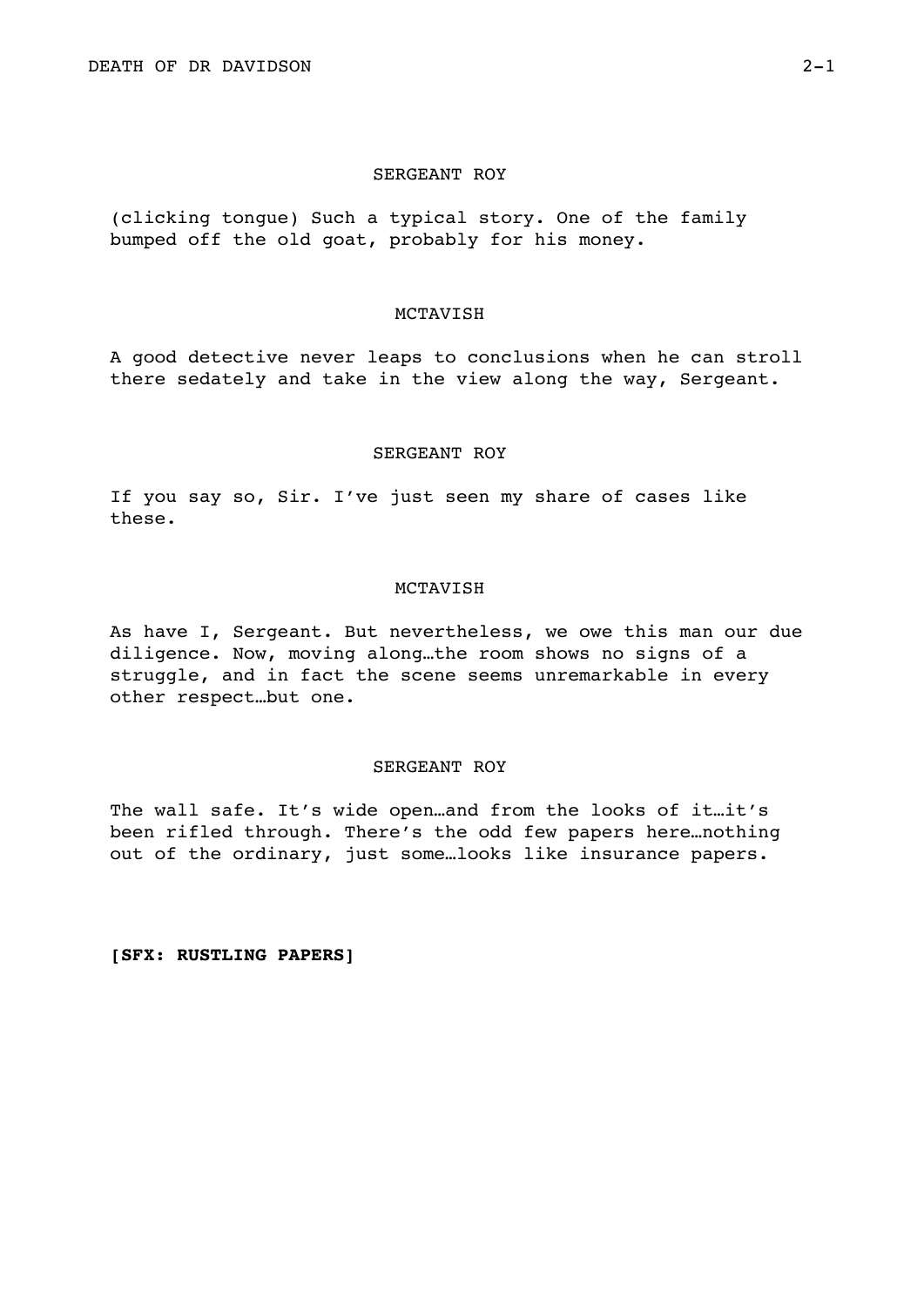Please secure them as well, we'll have to examine them later.

# SERGEANT ROY

Right you are. It doesn't look like the door was forced open… should I dust it for fingerprints? Oh hang on….hang on a minute, what's this?

## MCTAVISH

Did you find something, Sergeant?

# SERGEANT ROY

What in blazes…here, what do you make of this…it looks like…. (dawning realization) oh, I've seen one of these before, my wife has been fiddling around with these silly things lately. It's a false eyelash.

# MCTAVISH

(puzzled) A false eyelash? Just one lash…or a whole row?

#### SERGEANT ROY

It's the whole thing, see for yourself…you glue this part on to your eyelid and bob's your uncle. Makes the girls feel like they're film stars. I think it's daft. But you know women. But oh, does this one reek to high heaven of perfume! Whew!

### MCTAVISH

Please bag the…uh…eyelash, Sergeant, and make note of where you found it.

**[SFX: PLASTIC BAG RUSTLING]**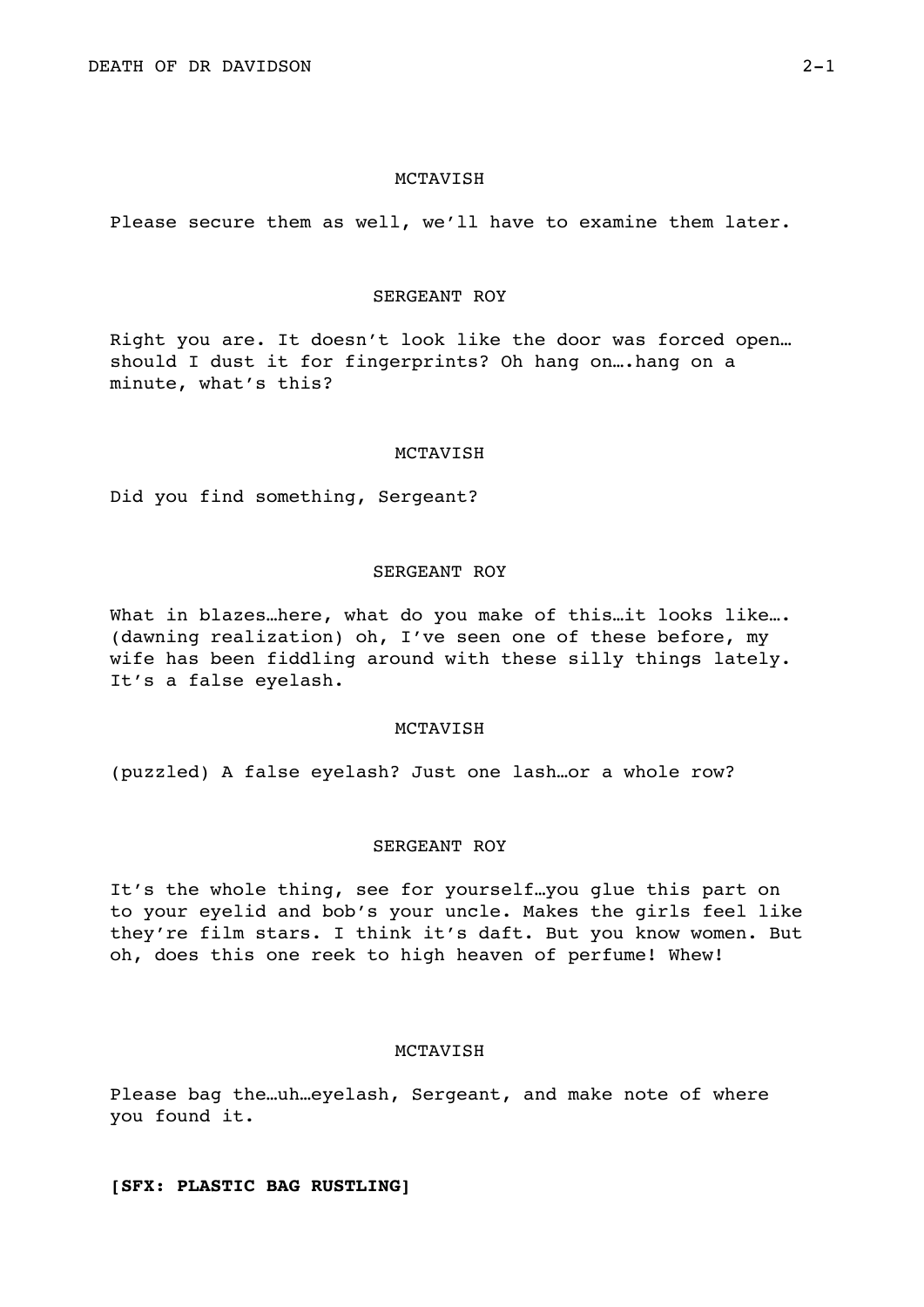We shall have to determine if there exists some sort of inventory of what was kept in the safe.

## SERGEANT ROY

Cash, I'd imagine. Jewels maybe.

#### MCTAVISH

Stroll, sergeant. Don't leap.

# SERGEANT ROY

Of course sir. But even on a stroll you're sure to get somewhere eventually. I think it stands to reason there were valuables in this safe.

# MCTAVISH

You're probably right. But let us turn our attention to the other aspects of the room…Hmmm….Look at the doctor's desk here…does anything about this desk strike you as odd, Roy?

### SERGEANT ROY

(unsure) Umm…should something strike me as odd? Besides this contraption here (taps something metal)…with the long tube and the horn thingamabob on the end.

# MCTAVISH

That's a dictating machine, it records one's voice onto wax cylinders so a typist can then transcribe the spoken word. Dictaphone I believe it's called. Aside from that, however, the desk contains only a fountain pen and a writing tablet…and aside from this book on the floor, which it appears he was reading when he died…what's the title…*King Lear*.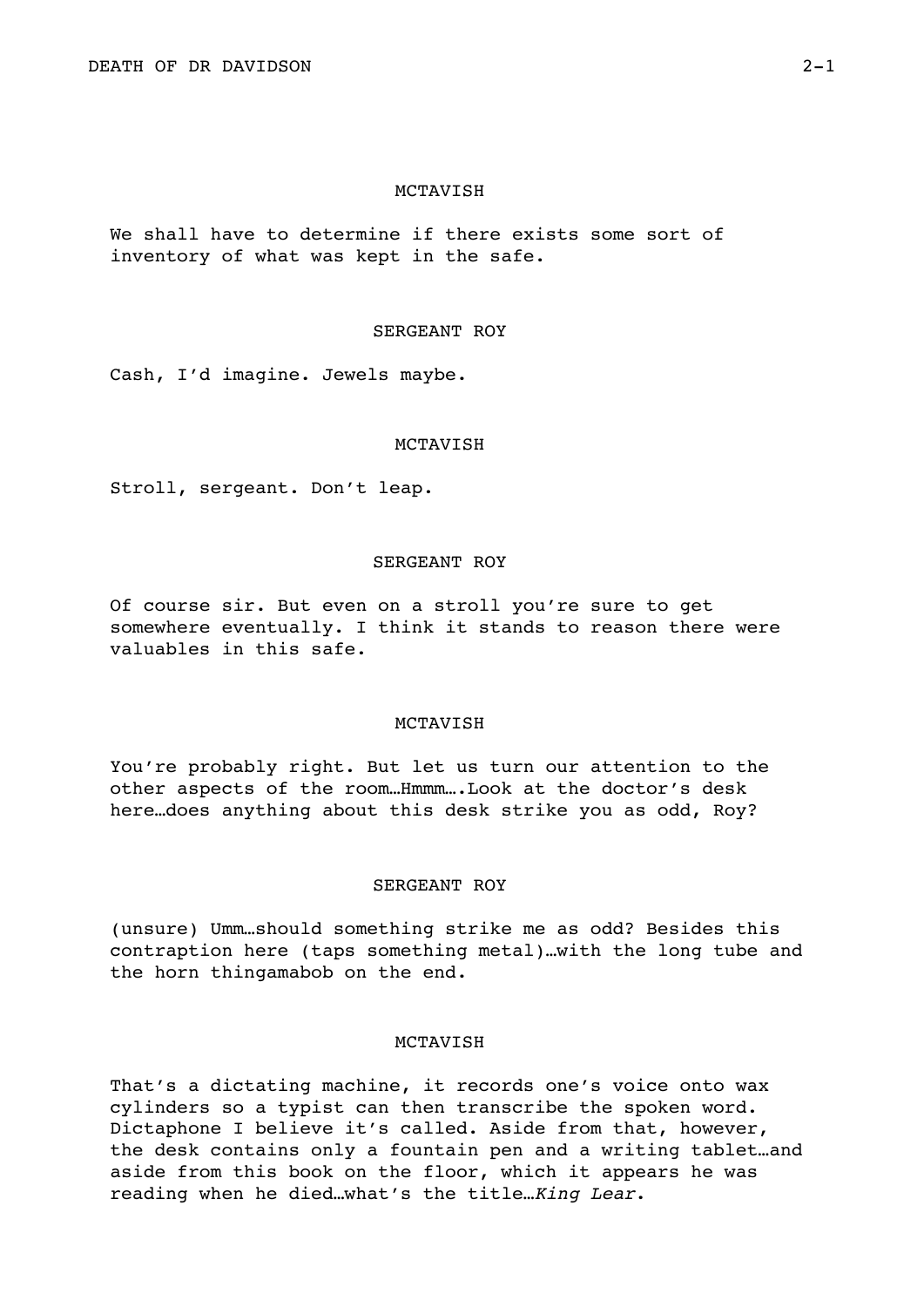# MCTAVISH CONT'D

Ah, a devotee of the bard, not unexpected in an educated man… aside from this book, there is nothing else on any of the shelves. This room seems oddly sparse…There isn't even anything-

#### **[SFX: DRAWERS OPENING]**

-in any of the desk drawers.

# **[SFX: PENCIL ROLLING]**

# SERGEANT ROY

Except this one pencil.

#### MCTAVISH

How singular. You would think even a retried physician would keep files and paperwork in his study, perhaps even medical books.

# SERGEANT ROY

There's no skeleton, either. I thought all doctors had skeletons in their surgeries.

# MCTAVISH

(snapping his finger) His surgery. Of course, how careless of me. This must have be his personal study. He has a surgery downstairs, attached to the house, I made note of it when we arrived. I thought it odd at the time that a retired doctor would still maintain a surgery in his own home. We must investigate the surgery, come.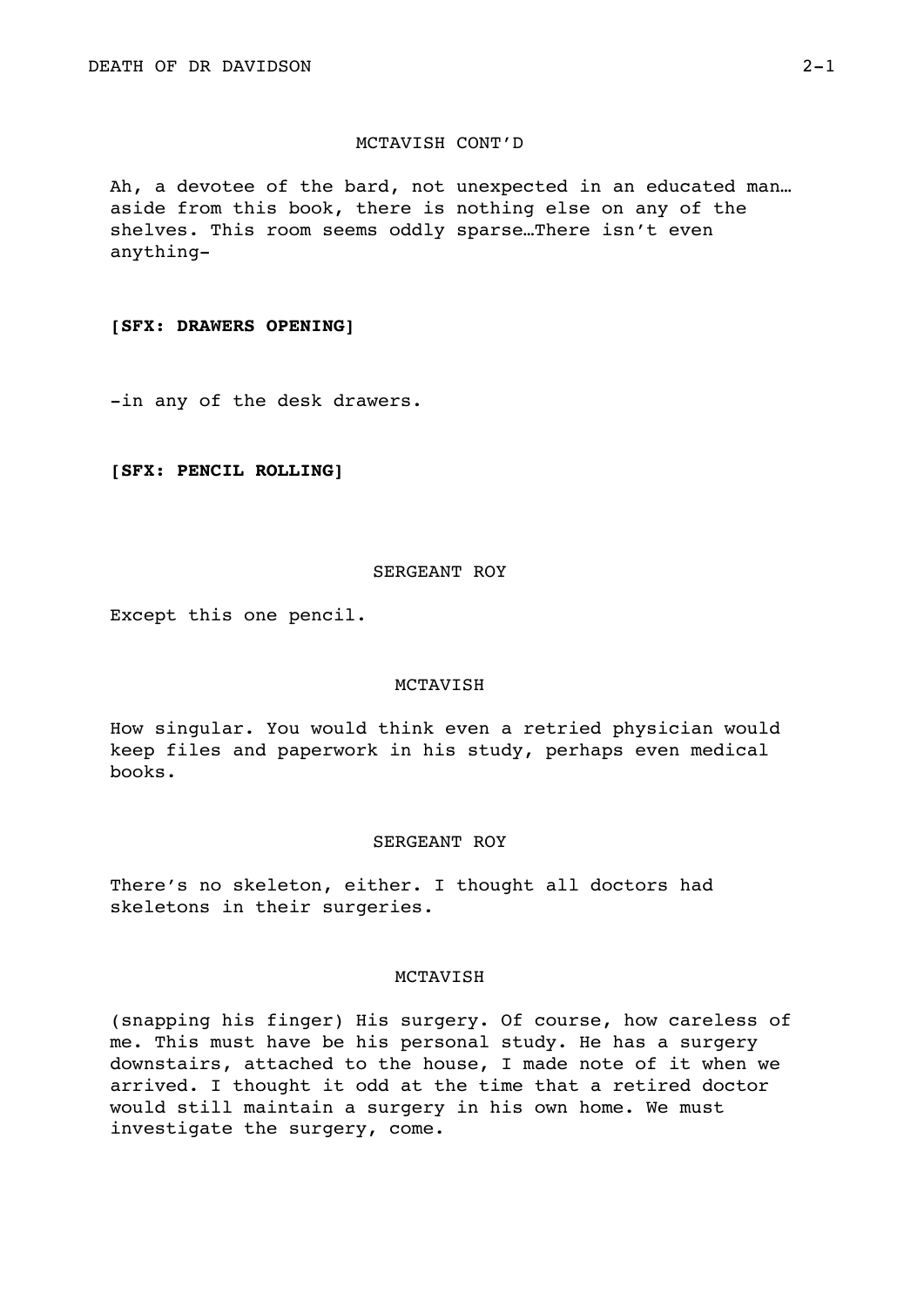# **[SFX: CRUNCHING OF SOMETHING UNDERFOOT]**

# MCTAVISH

My goodness, what I have trod on…it looks like…it's some sort of ladies brooch. Oh dear, in my haste I fear I've ruined a rather fetching piece. Please help me collect the gems, Roy, I want this bagged as well.

# ROY

Do you want all the little crushed bits, too? Or just the larger stones?

## MCTAVISH

All of it, if you please. (Musing) Odd…how very odd…

# NARRATOR

Downstairs in the drawing room, a few moments later…

# SADIE

Where are they going now? Papa's surgery? Whatever for?

# MARLENA

Come away from the window, Sadie, dear. You look suspicious, flicking the curtains like that.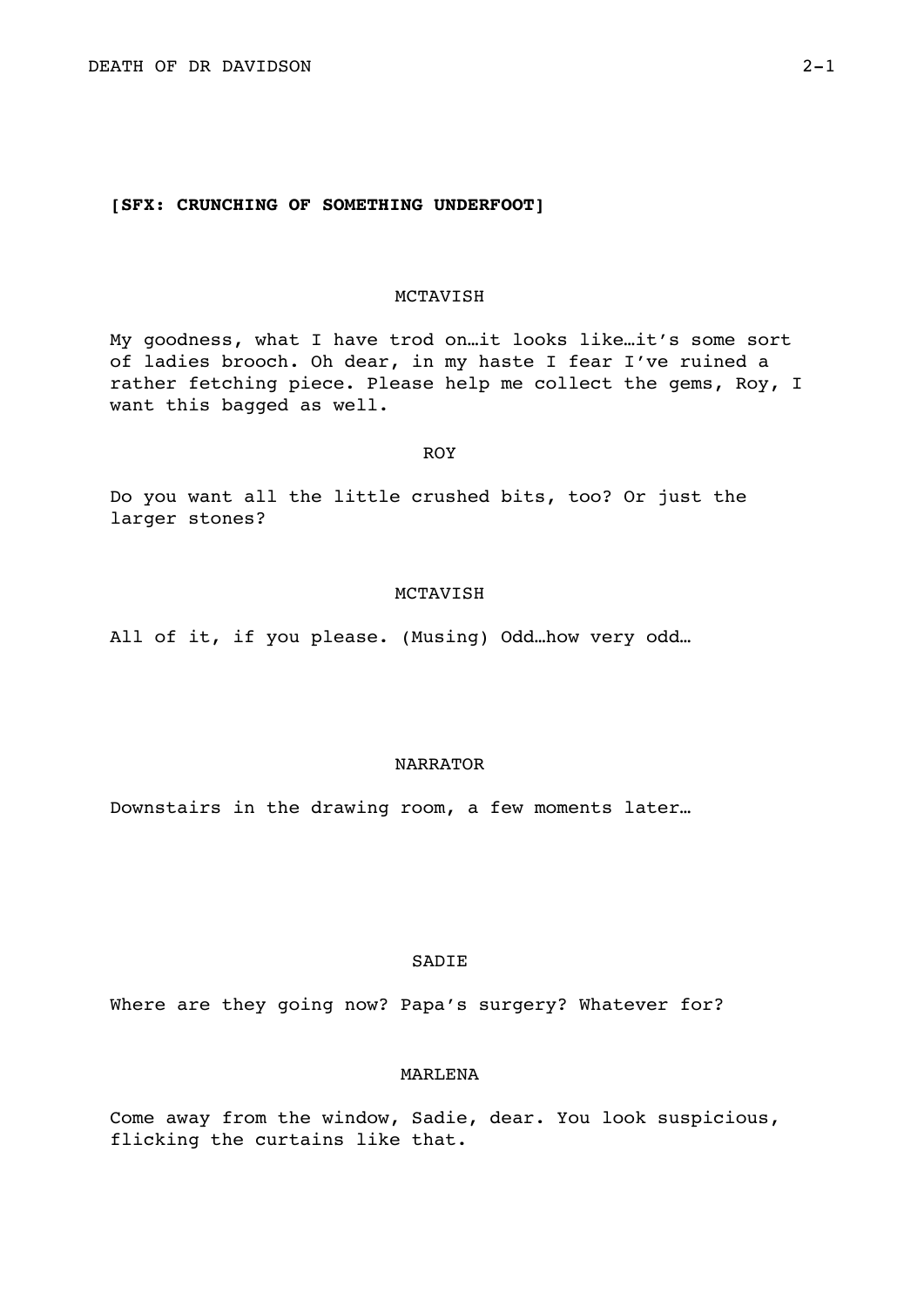#### **SADIE**

I just don't know what they could possibly want with Papa's surgery. He hasn't used it in years, has he?

## MARLENA

He mentioned to me some time ago that he would come out of retirement if we end up going to war with Germany. To do his bit, you know. Maybe he was starting to open it back up. Hannah, did he say anything to you about the surgery?

### HANNAH

Not as I recall. But come to think of it, he was down there last week, sorting out some old files or something, I don't know what, to tell the truth. But he was down there a good few hours, puttering about. But not since, and it was just the once.

### DULCINEA

He dictated a letter for me to type up, to another doctor in Harley Street. It was about a patient, and he had me include some radiographs. He'd just gone down to the surgery to get them.

### RODNEY

Who cares about any of this? None of it matters now.

#### OLIVER

It could matter very much Rodney…his surgery is where he kept all his chemicals and drugs…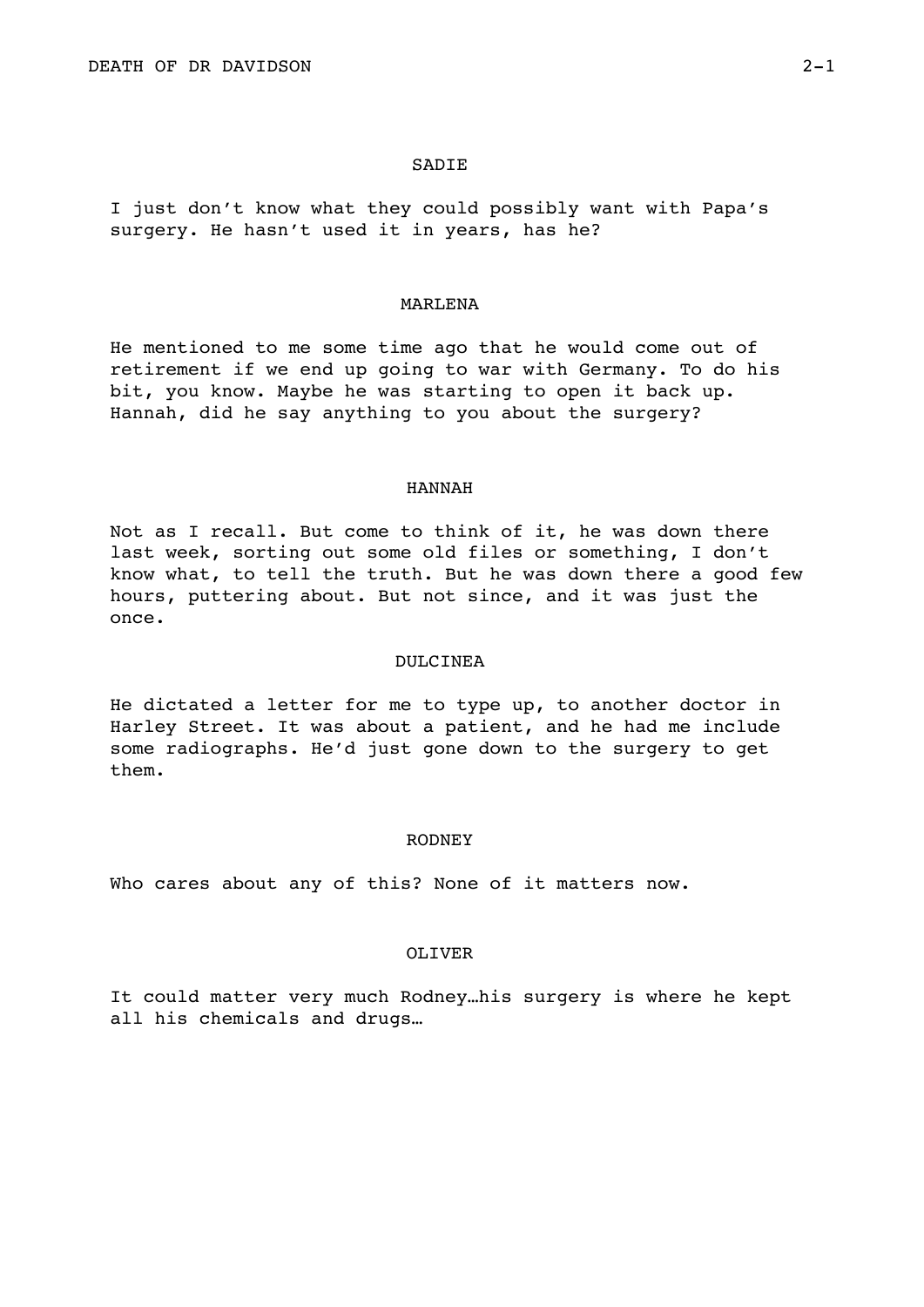## NARRATOR

And in the doctor's surgery…

# SERGEANT ROY

Where do we even begin? Looks like a typical doctor's office to me…

# MCTAVISH

Indeed…

# **[SFX: OPENING A FILE CABINET]**

#### MCTAVISH

Empty, all his patient files have been cleared out. To be expected of a retired doctor, I suppose.

#### SERGEANT ROY

He was some big time surgeon, wasn't he? For the heart, or something?

# MCTAVISH

Yes, and he was quite famous for a particular suturing technique he invented, as I recall. He was a bit of a local celebrity, some people even bandied about the notion of a Nobel prize, at least according to the newspapers. Nevertheless, I know he retired from surgery and restricted himself to consultations with patients.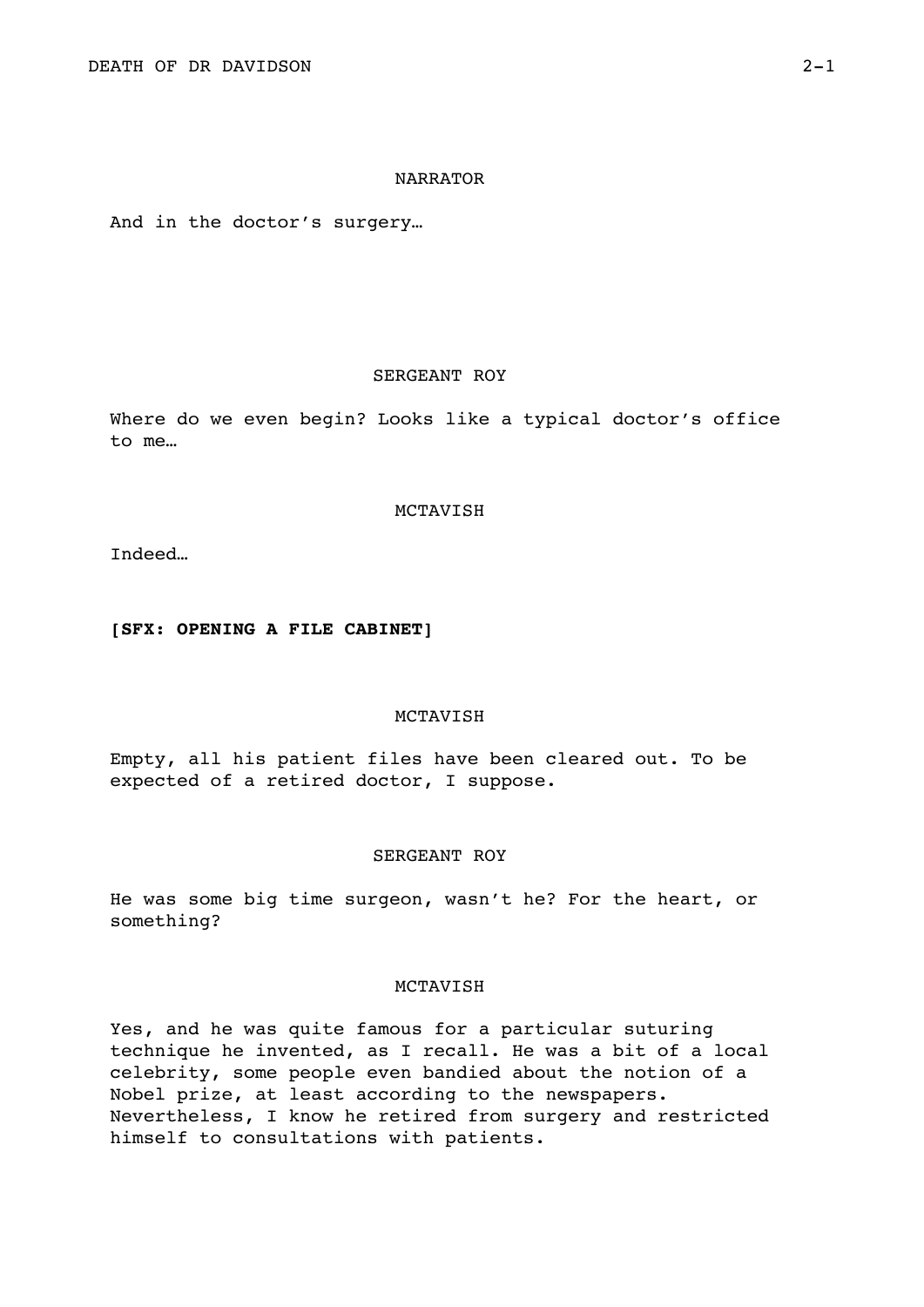# SERGEANT ROY

You amaze me, sir. How do you remember details like that from some newspaper story you read?

# MCTAVISH

Much as I would like to take credit for it, alas, I cannot. My aunt Alice was a patient of his up until last year when she passed. She was quite smitten with him, and regaled me with tales of what an honourable, erudite man he was.

### SERGEANT ROY

Well, someone didn't think so.

# MCTAVISH

Indeed. Someone with access to this surgery…who could have chosen their murder weapon from this cabinet right here. Look at all these vials and bottles, Roy…this is where the murderer could have secured the cyanide…if it turns out to be the poison that was used. Which I believe it was.

### SERGEANT ROY

Leaping, not strolling, sir?

## MCTAVISH

(chuckling) Sometimes faith requires a leap, Roy.

# SERGEANT ROY

Well, I don't believe that for a moment, sir. Why would a doctor have a deadly poison like cyanide? It makes no sense.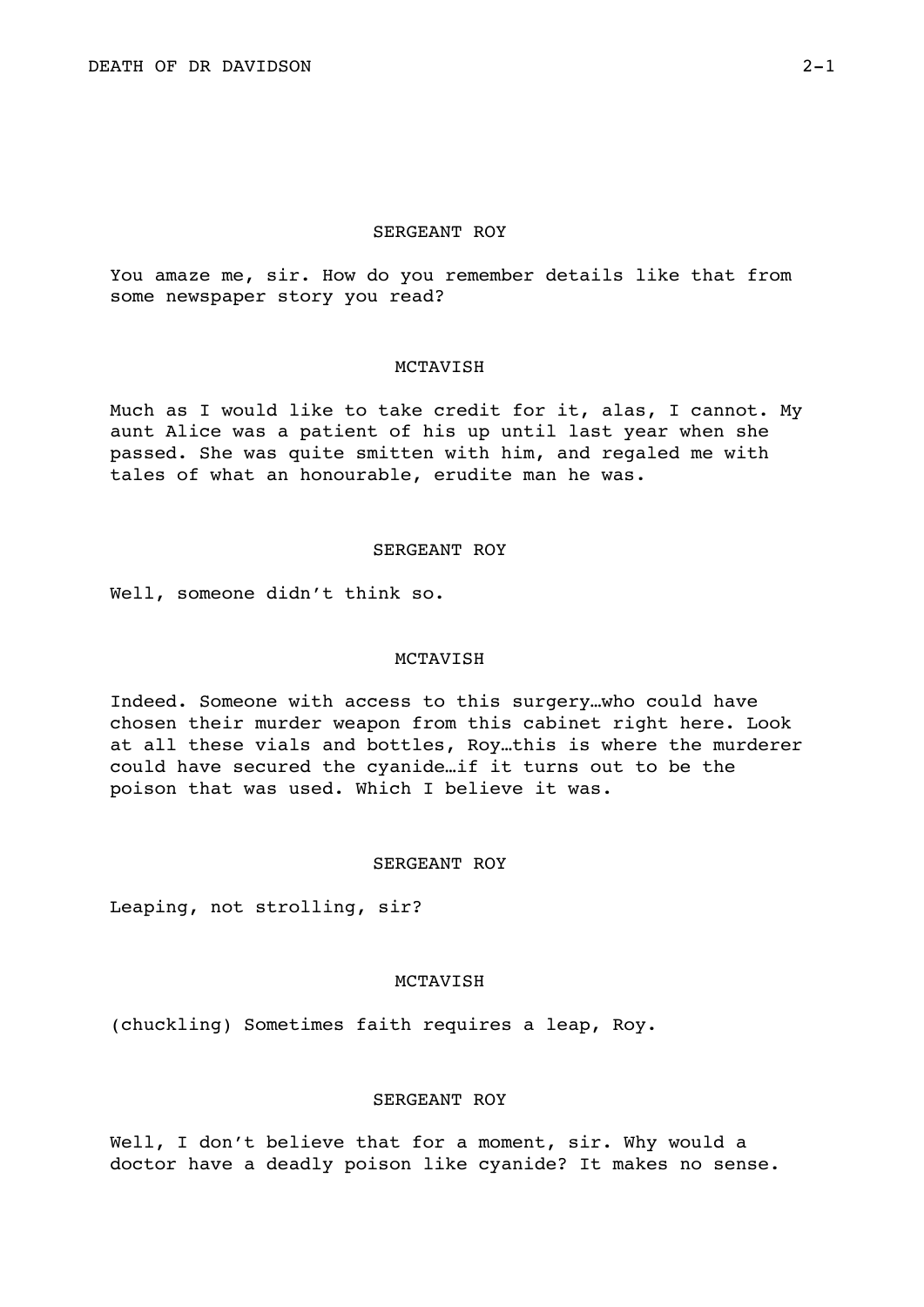There is a form of cyanide that is used by doctors to treat maladies of the heart. It is not so much used now, but in her day, my aunt insisted she needed it to preserve her life. Used carefully, it can have therapeutic effects, but even in very small doses it is rapidly and violently fatal. Yes, I'm confident enough to make this leap of logic, Sergeant. I believe this is what caused the death of Dr. Davidson.

#### SERGEANT ROY

So we're looking for someone who knew about this here poison, and someone who knew how to handle it, and someone who had access to the doctor's study.

## MCTAVISH

And of course, someone with a reason to want the doctor dead. If you would, please call the photographers back. We're going to need photographs of this surgery, and these vials. In the meantime, it's time to find more about this family…

#### NARRATOR

Why was Harrison trying to flee? What alibis do the other suspects have? Tune in next time find out the answers.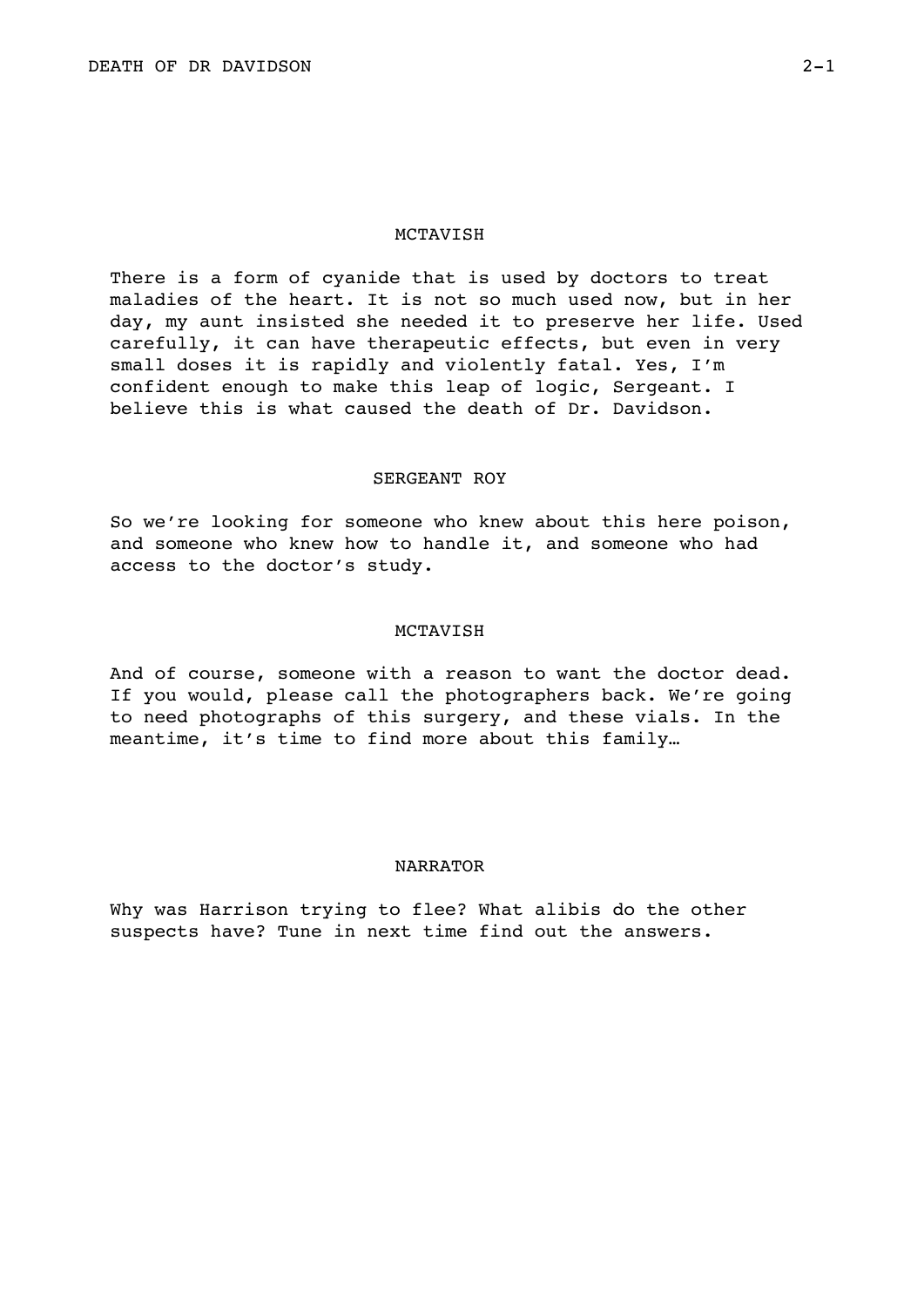**SCENE TWO: INT. DINING ROOM** 

# NARRATOR

Inspector McTavish begins interviewing the family members one by one, trying to determine who had the strongest motive…or the strongest alibi. We find him in the dining room, sitting down to speak with…

### MCTAVISH

Mr…Smythe. Thank you for joining me.

### HARRISON

Of course. I always co-operate with the authorities.

## MCTAVISH

Commendable. One might think your attempted escape this morning belies that sentiment, of course.

#### HARRISON

Escape! I resent that, I wasn't trying to-

#### MCTAVISH

Forgive me, I misspoke. Perhaps you were merely going for a walk.

# HARRISON

I have urgent business out of town. Ask my wife, I told her this morning it was imperative I leave immediately.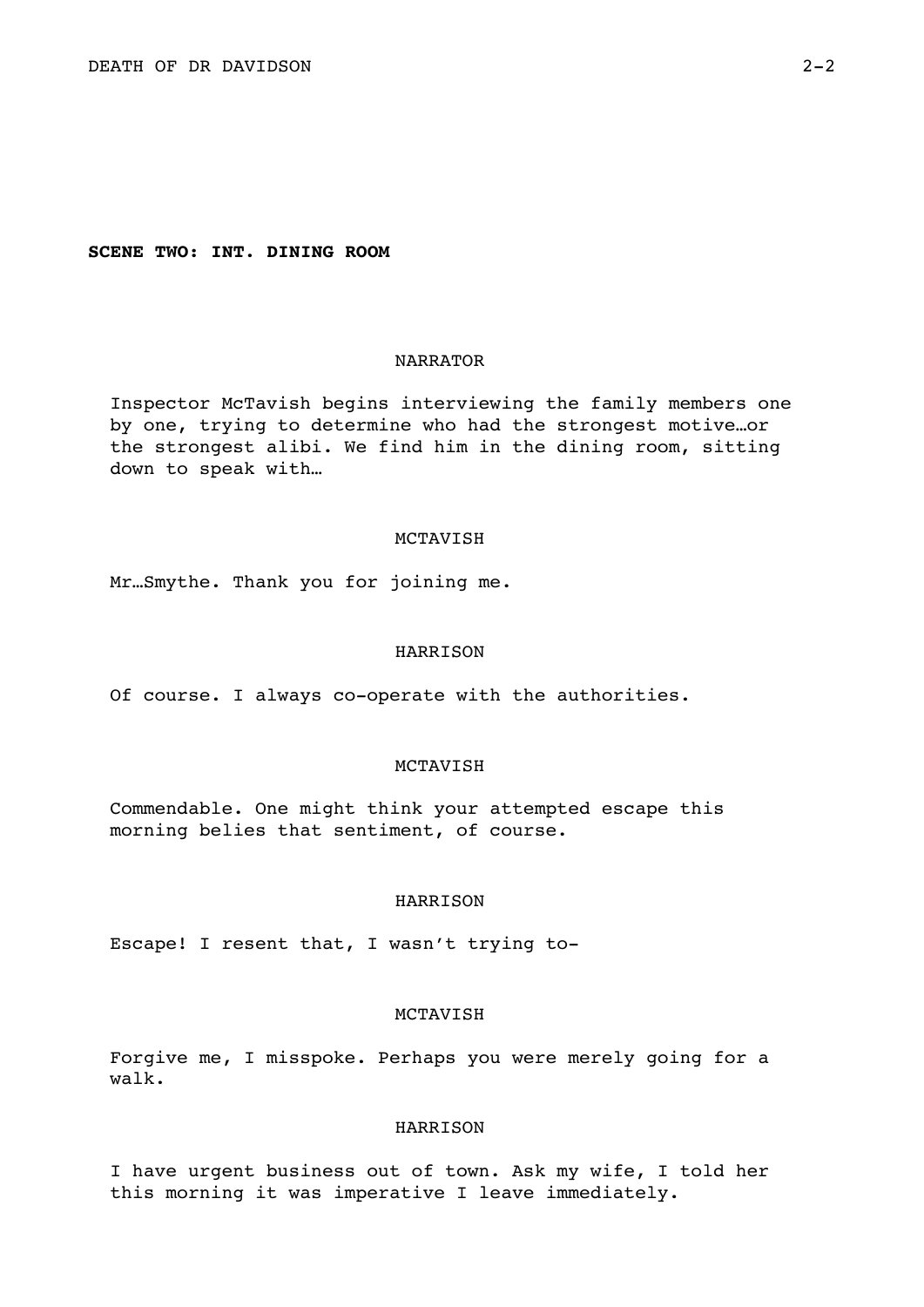I see. And what sort of business takes precedence over a murder investigation?

## HARRISON

I had nothing to do with any murder.

# MCTAVISH

That's not what I asked, sir.

## HARRISON

I'm in finance. High finance. (Haughtily) I could explain further, but I doubt you'd understand.

#### MCTAVISH

I'm sure you're right. Tell me, you were with the others when the body was discovered?

# HARRISON

We all heard Hannah scream, and we ran upstairs to see what was wrong.

# MCTAVISH

And that's when you discovered the body.

# HARRISON

(irritated) *I* didn't…I came in after the others, I…I had been waiting in the hall, since the study is so small. But I heard everyone gasp and cry out, and so I came in to see what the trouble was.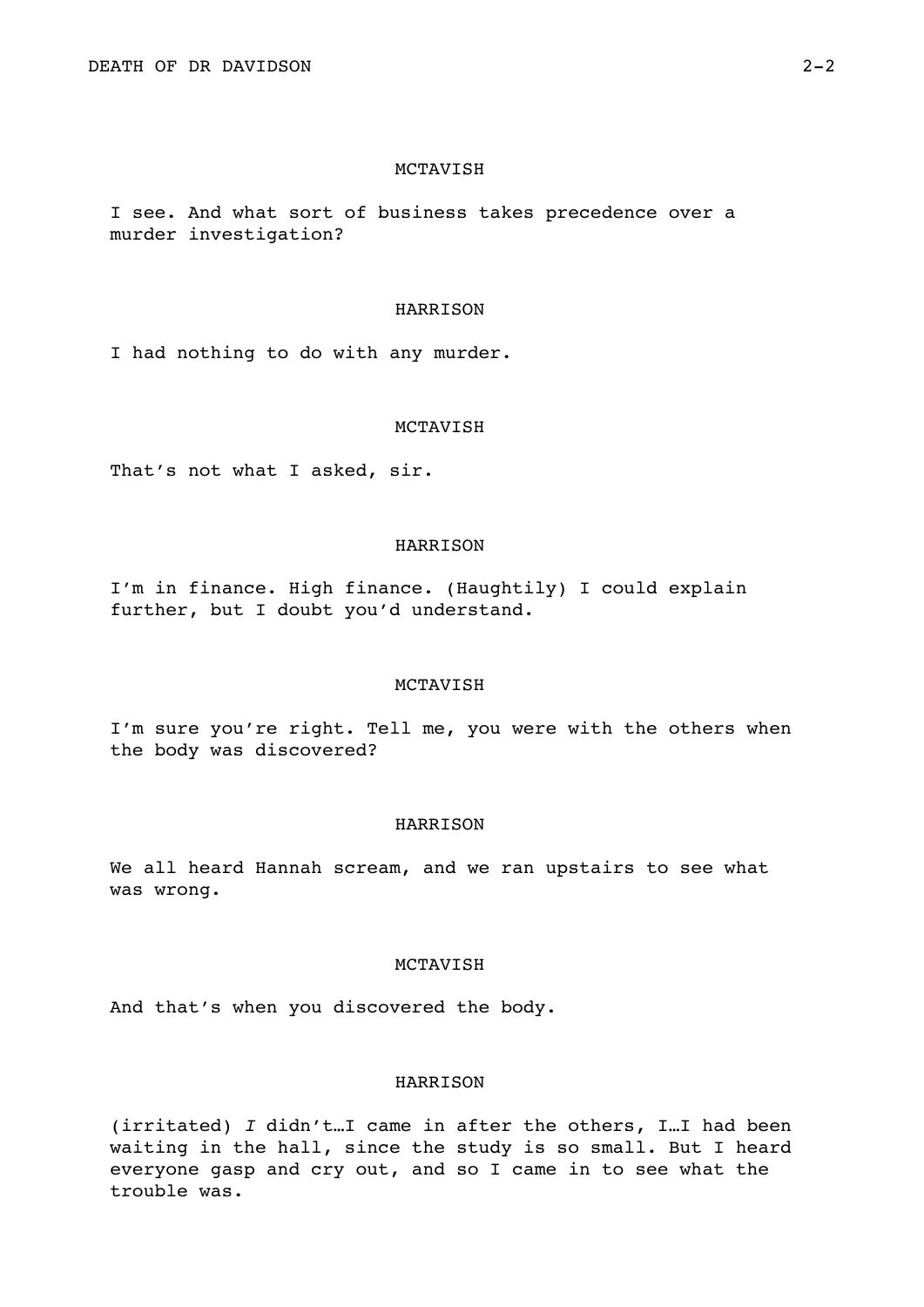And what happened then?

## HARRISON

Someone pointed out the cup on the floor, and Oliver said it smelled like almonds. I didn't know what that signified, until Sadie asked him, and he said "cyanide".

## MCTAVISH

Mr. Forrester identified the smell as cyanide?

# HARRISON

(Warming to the idea) Yes. Yes, absolutely. He knew right away. He seemed very familiar with it. He was like a military commander, ordering everyone around, telling Dulcie to go get Kitty, telling Rodney to phone the police-

## MCTAVISH

So Mrs. Davidson wasn't in the room either?

## HARRISON

No. She rarely associates with the family if she can help it. When she came in, it looked like she was going to faint, so Oliver ordered us all out of the room. He locked the door and told us to go downstairs to wait.

# MCTAVISH

(flipping pages) He locked the door…to Dr. Davidson's study?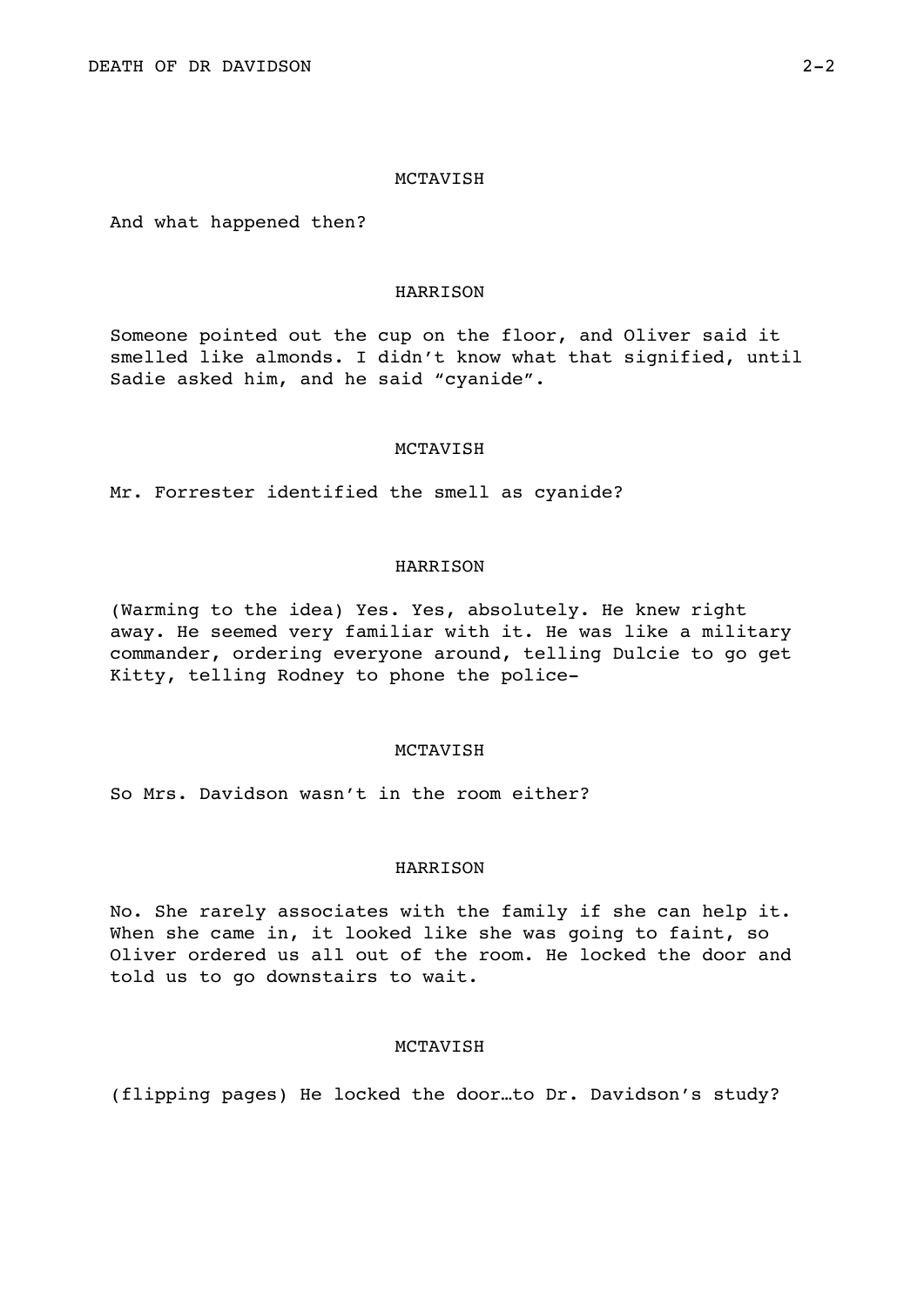(thinking) No, actually, it was the bedroom door. The study adioins the bedroom, and we all went out that way. Come to think of it…you're right, it is odd that Oliver should have a key to Davidson's room.

## MCTAVISH

Did I say it was odd?

# HARRISON

Clearly it is. And oh! Hannah said her key to Davidson's bedroom was missing from her key ring! *Madre de dios*…he must have taken the key from her keyring to let himself into the bedroom…and killed him!

### MCTAVISH

Let's not get ahead of ourselves, Mr. Smythe.

## HARRISON

(chastened) Of course. It's just that he had a motive, too.

# **MCTAVISH**

Indeed?

#### HARRISON

Dr. Davidson called us all here last night to make an announcement, you see, and he told us… (falters)….I mean to say…

MCTAVISH

He told you…?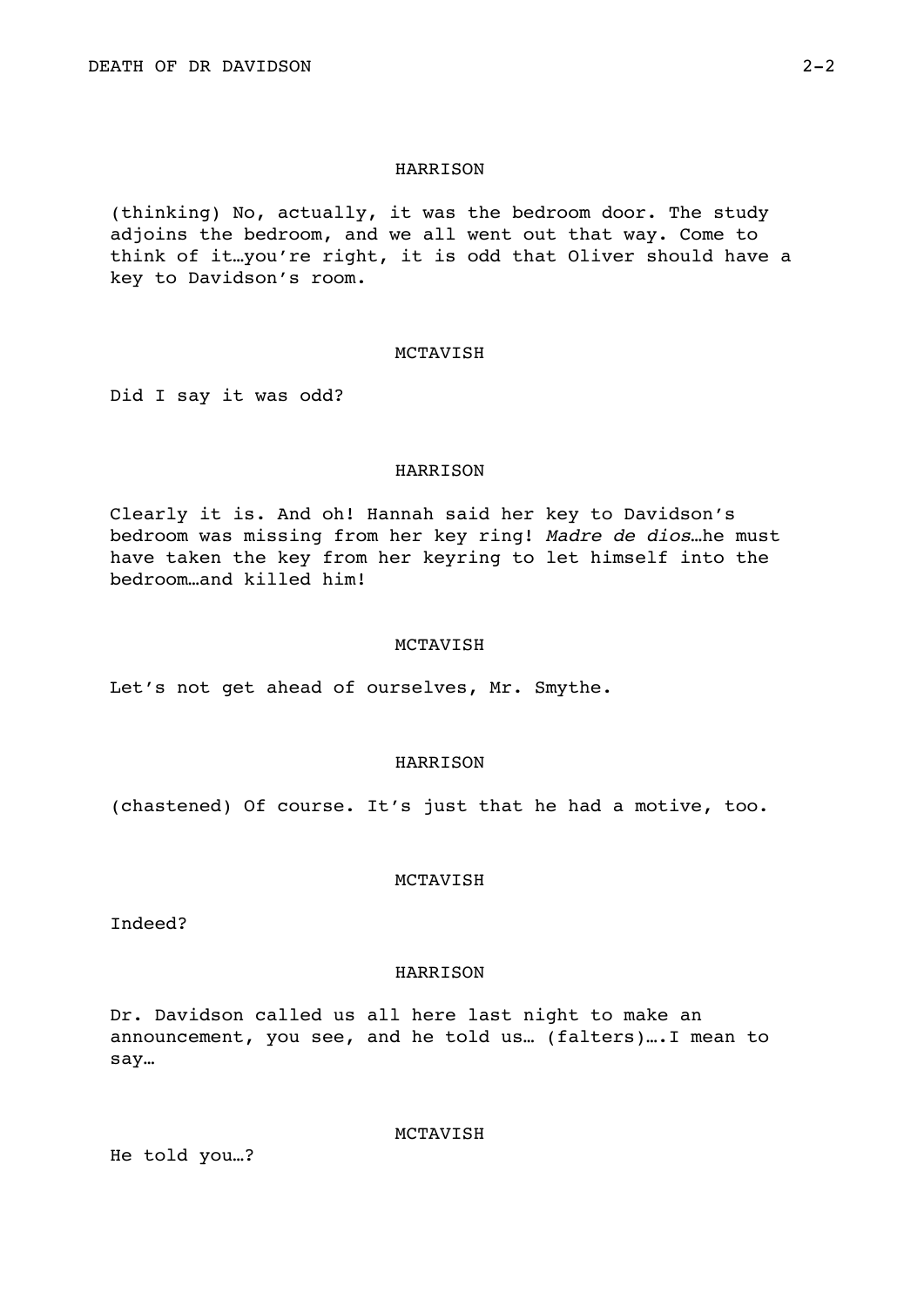Well, I suppose it will come out when you talk to the others. He told everyone that he was going to change his will, and cut us all out. He was so angry and insulting he shook with rage as he spoke. He said he had been mistreated by his family for too long, and that he was going to sell the house and give his estate to charity.

#### MCTAVISH

Well now…how interesting.

## HARRISON

But he said something about Oliver in particular…he said he could have Oliver disbarred for something, and that he really ought to, for the public good. And I swear I saw Oliver skulking about in the hallway last night. So you see, it's clear that-

#### MCTAVISH

(interrupting) Mr. Forrester claims that you are not who you say you are. Care to comment on that?

### HARRISON

(barely containing his anger) I don't know what he's talking about. I changed my name to the English version when I left Spain, that's not a crime.

## **MCTAVISH**

I see. Thank you, Mr. Smythe, you've been very helpful. That will be all for the moment.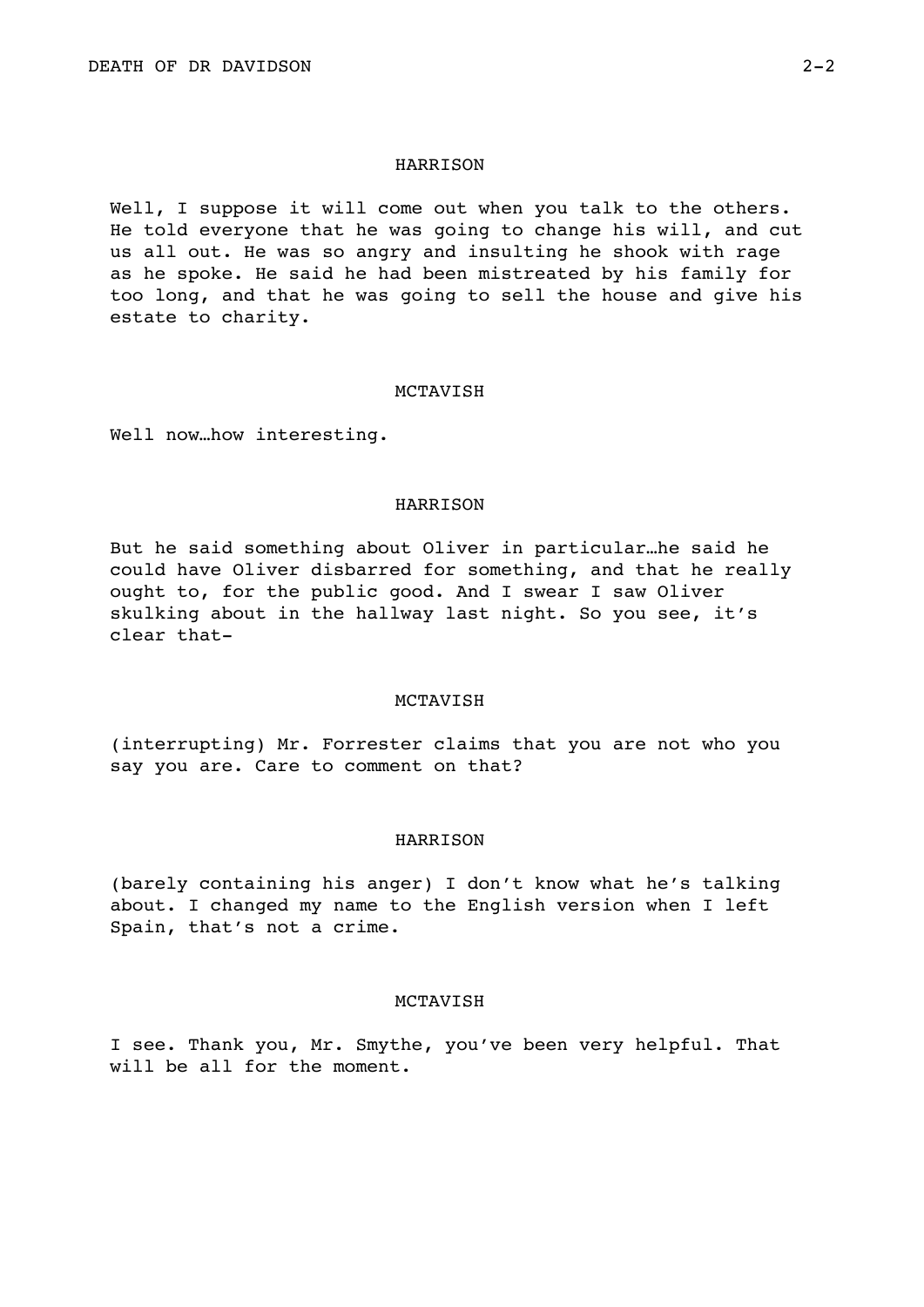Do you want me to go get him? I'd be happy to escort him in here for you.

# MCTAVISH

Much obliged, sir. But I think I should speak with one of the Davidsons. You are married to Dr. Davidson's eldest daughter, yes? Be so good as to send her in next, please.

### HARRISON

I would like to be here when you question my wife.

# MCTAVISH

It's important that I speak to everyone individually, sir. Please. Oh, and Mr. Smythe?

# HARRISON

(from doorway) Yes?

### MCTAVISH

No more attempts to leave the residence…for business or any other reason. Understood?

# **HARRISON**

(mutters as he leaves)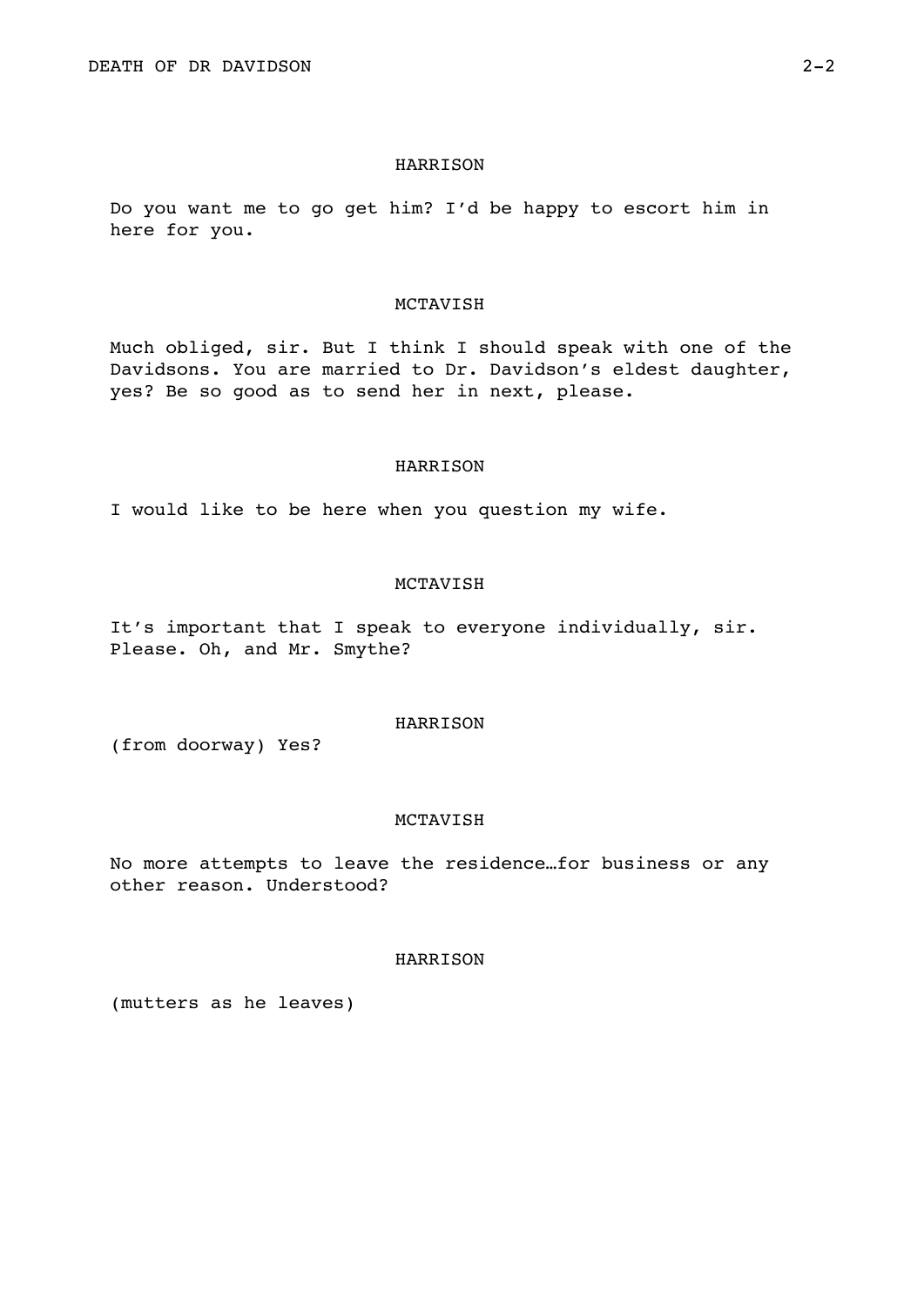# NARRATOR

Next to join the Inspector, Marlena glides in and takes a seat across from McTavish at the dining room table. She lights a cigarette and regards him suspiciously…

#### MCTAVISH

Good morning, Mrs. Smythe. Let me again express my condolences on your loss.

#### MARLENA

Thank you. It was a terrible shock.

## MCTAVISH

I will try to make my inquiries brief. You were there when Dr. Davidson's body was discovered, yes?

### MARLENA

Yes. Hannah, our housekeeper, had gone upstairs to wake him and we heard a dreadful scream. We all hurried upstairs…and well, there he was.

#### MCTAVISH

And it was clear your father was dead.

### MARLENA

Quite. I asked my brother-in-law to check him regardless, just to be sure. But with the foaming at the mouth and his cyanosis, it was clear-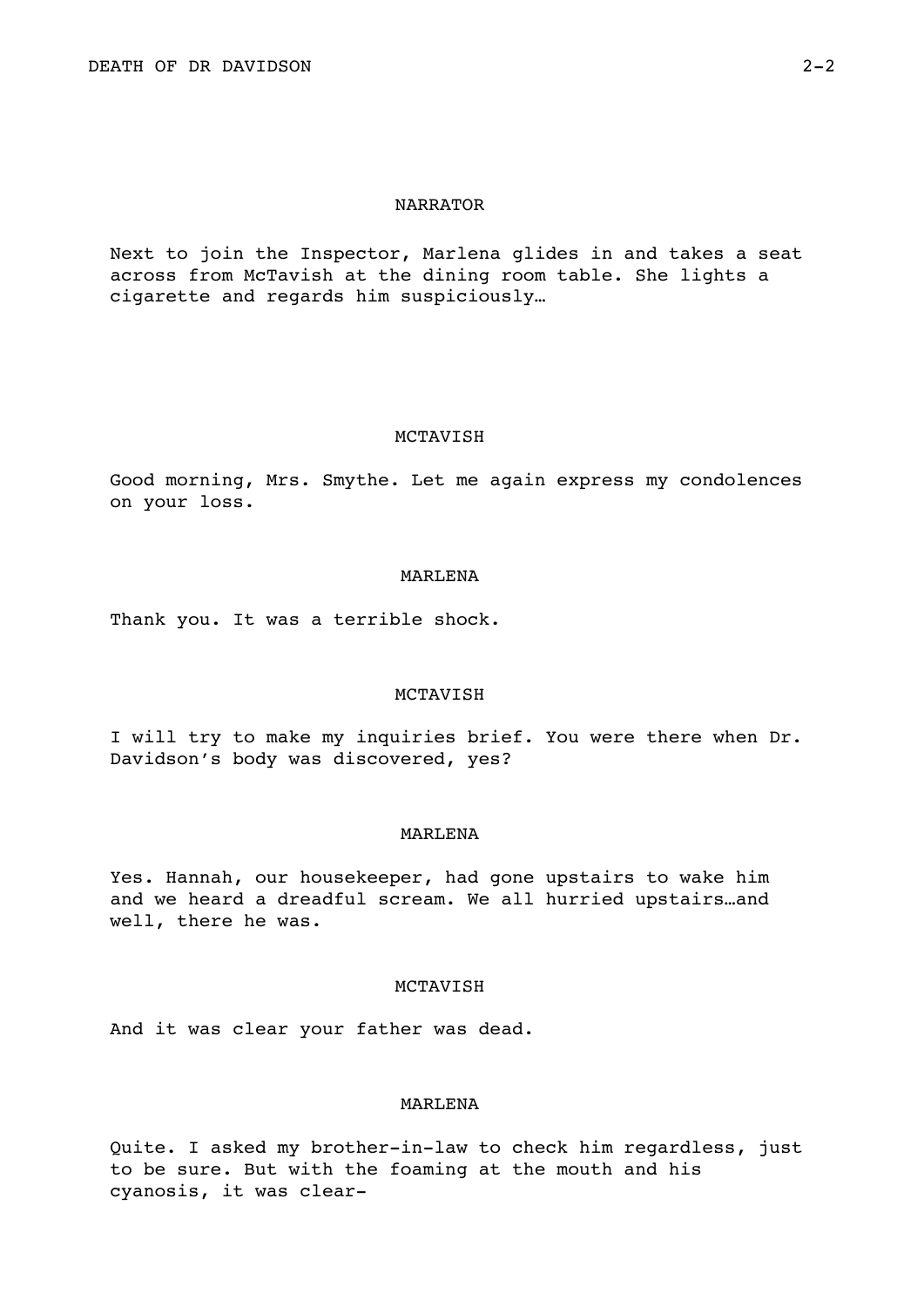Cyanosis?

# MARLENA

Forgive me, his skin was rather blue. I was a nurse during the Great War, you see, one doesn't forget the look of death, I'm afraid.

### MCTAVISH

Indeed. And so you alone knew he had been poisoned with cyanide?

## MARLENA

(blowing smoke) Look, Inspector Mc…Tavish, is it? Let's not beat about the bush, I know you have to interrogate all of us and look for the culprit among us. But let me assure you, I had nothing to do with my father's death. I simply recognised the smell of cyanide and put two and two together, as any sensible person would.

# MCTAVISH

As your brother-in-law did.

## MARLENA

It's a common fact that cyanide smells of almonds. At least among educated people.

## MCTAVISH

And is Mr. Forrester in the medical field as well?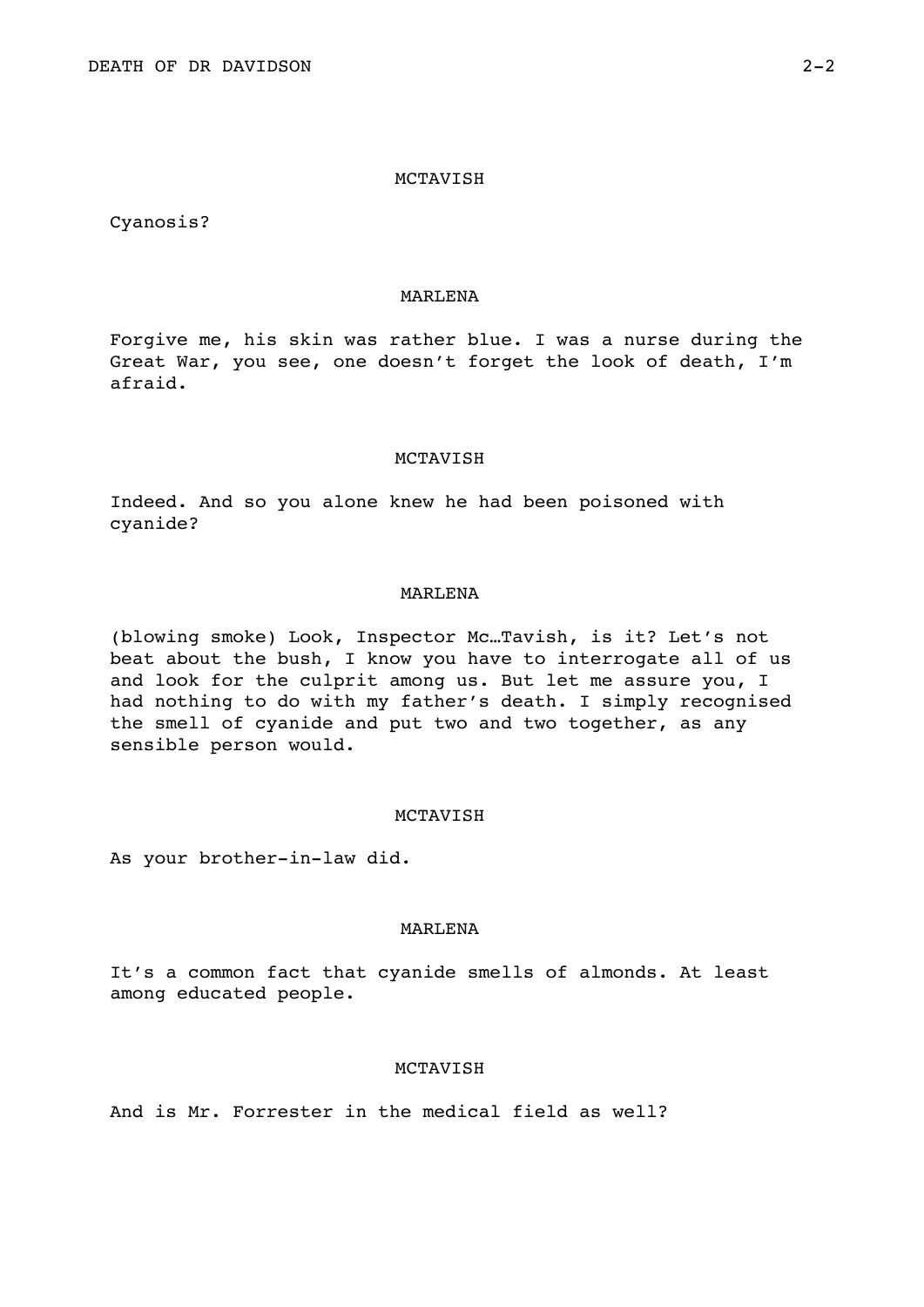## MARLENA

He's an attorney. He was my father's attorney for many years. He's a brilliant man, very well read. Look, why are you asking me about my sister's husband? Why aren't you talking to her about him? Or to him directly? I can't imagine what I could add to the investigation if you're looking at poor Ollie.

#### MCTAVISH

I am merely gathering information at this point, Mrs. Smythe. I understand that your father made some rather startling announcements last night…

#### MARLENA

Well, I see you've gathered quite a bit of information already, no doubt thanks to my hotheaded husband. Yes. Yes, he did. He blustered on a bit, felt a bit sorry for himself. Made some vague threats about changing his will.

# MCTAVISH

Your husband said Dr. Davidson was going to sell the house and leave everything to charity. Is that how you remember it?

### MARLENA

(blowing smoke) Something like that.

## MCTAVISH

And that he was going to reveal something that would see Mr. Forrester disbarred.

## MARLENA

(scoffing) You can't believe a word my father says. He's a…he *was*…a foolish old man with far too high an opinion of himself. Oliver had no reason to fear disbarment, that's quite absurd.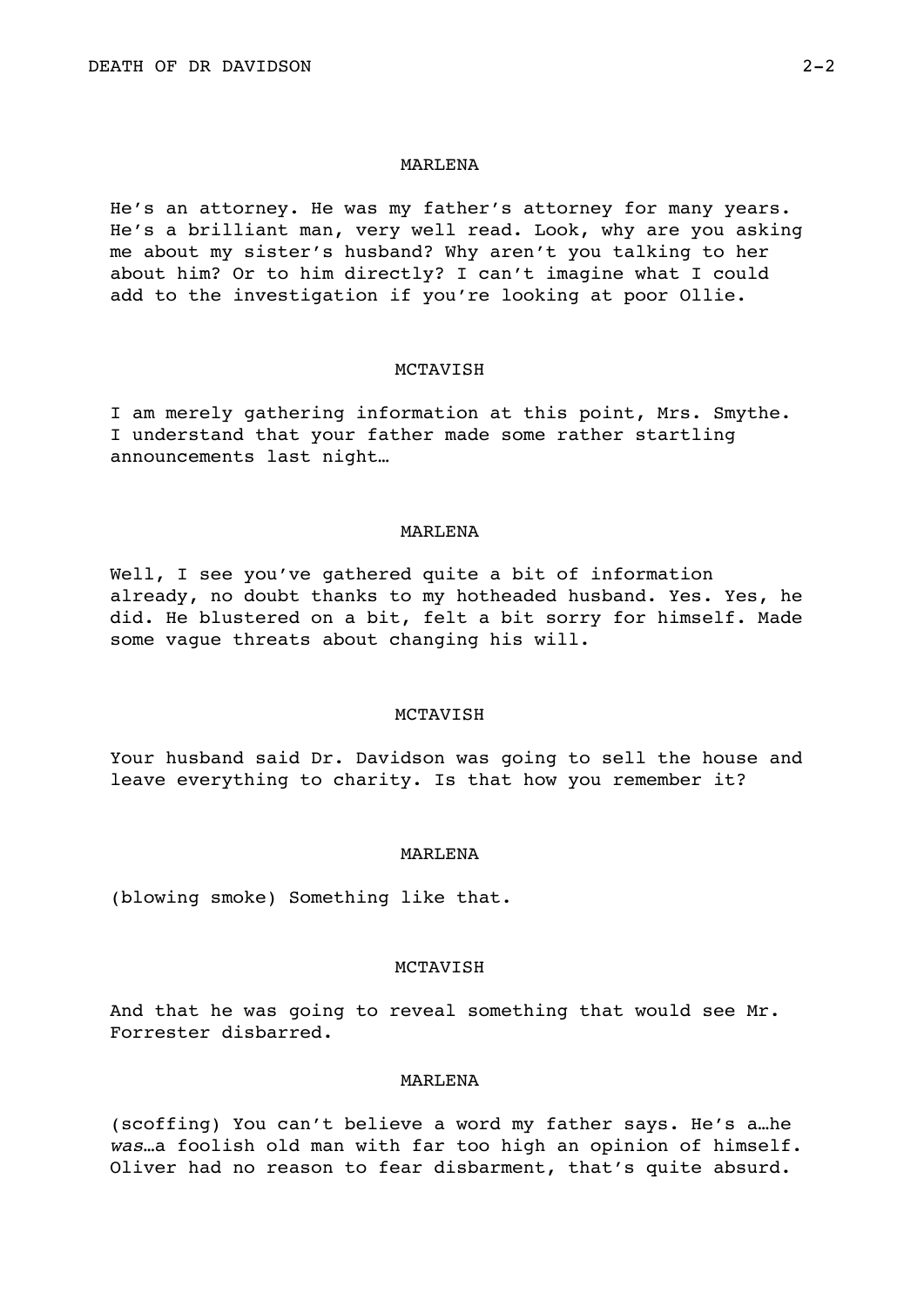And yet Mr. Forrester did have the key to your father's bedroom door…

### MARLENA

(surprised) I beg your pardon?

## MCTAVISH

(flipping through notes) He locked the bedroom door after you all left the room. He must have had a key

# MARLENA

I…well…I…don't recall that…perhaps the key was already in the lock, I don't know.

# MCTAVISH

Do you happen to know why your husband was trying to leave the premises this morning?

# MARLENA

I have no idea. Hadn't you better ask him?

# MCTAVISH

One last question for now, Mrs. Smythe. Do you happen to know the combination to your father's wall safe?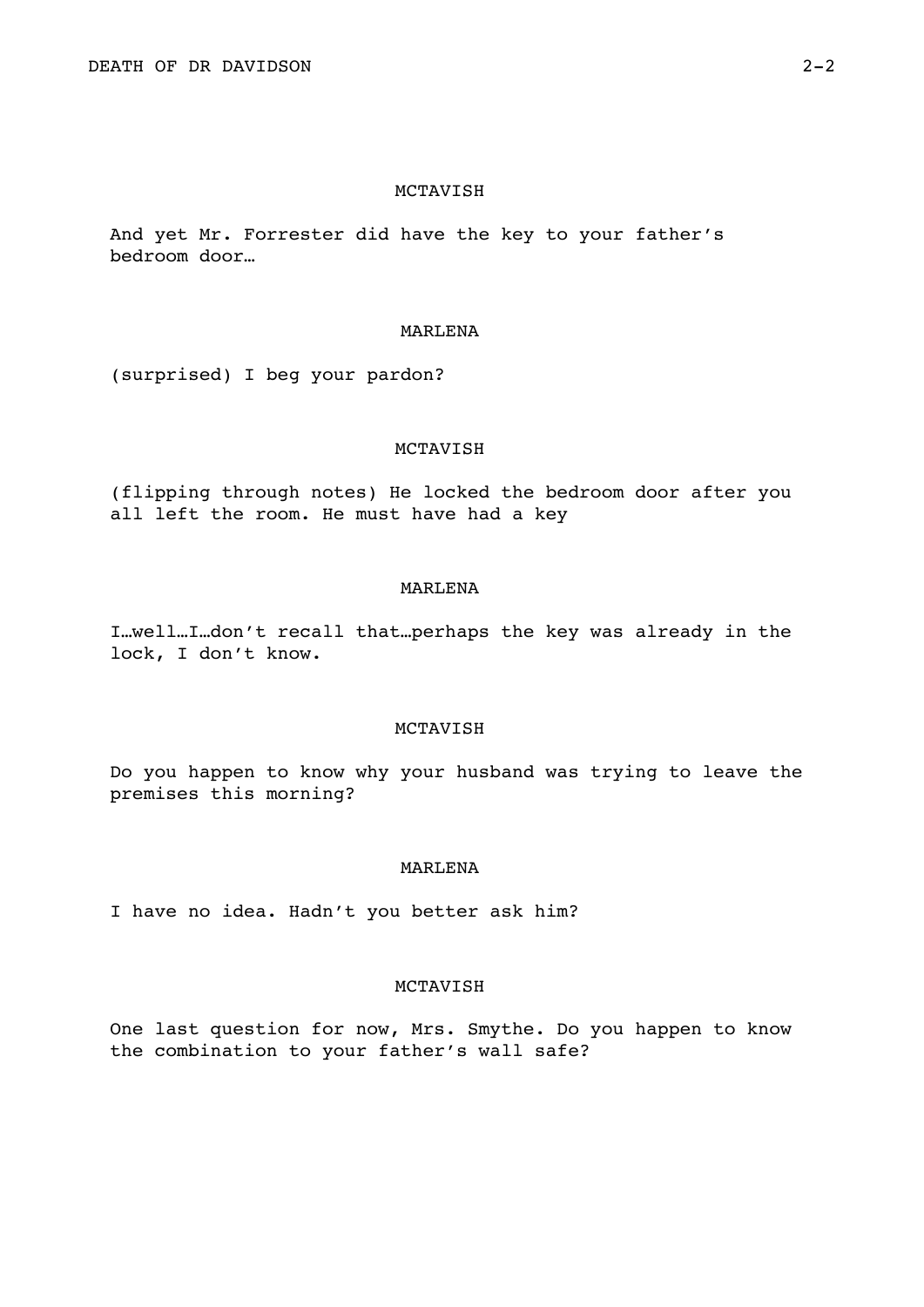# MARLENA

Goodness, you do jump around. (Cooly) Yes, as a matter of fact, I do. I used to help him run his practice and deal with his affairs, before he hired Dulcie. Naturally I knew the combination to his safe.

## MCTAVISH

And Dulcie is…

#### MARLENA

Miss Pangiottis, his secretary. She was here last night too.

# MCTAVISH

I see. And the safe… were you surprised to see that it was open and empty?

#### MARLENA

Was it open? It escaped my notice. My father's body rather monopolized my attention.

# MCTAVISH

Would you happen to know if your father kept an inventory of the contents of his safe?

# MARLENA

Yes, of course. I can find it for you if you like.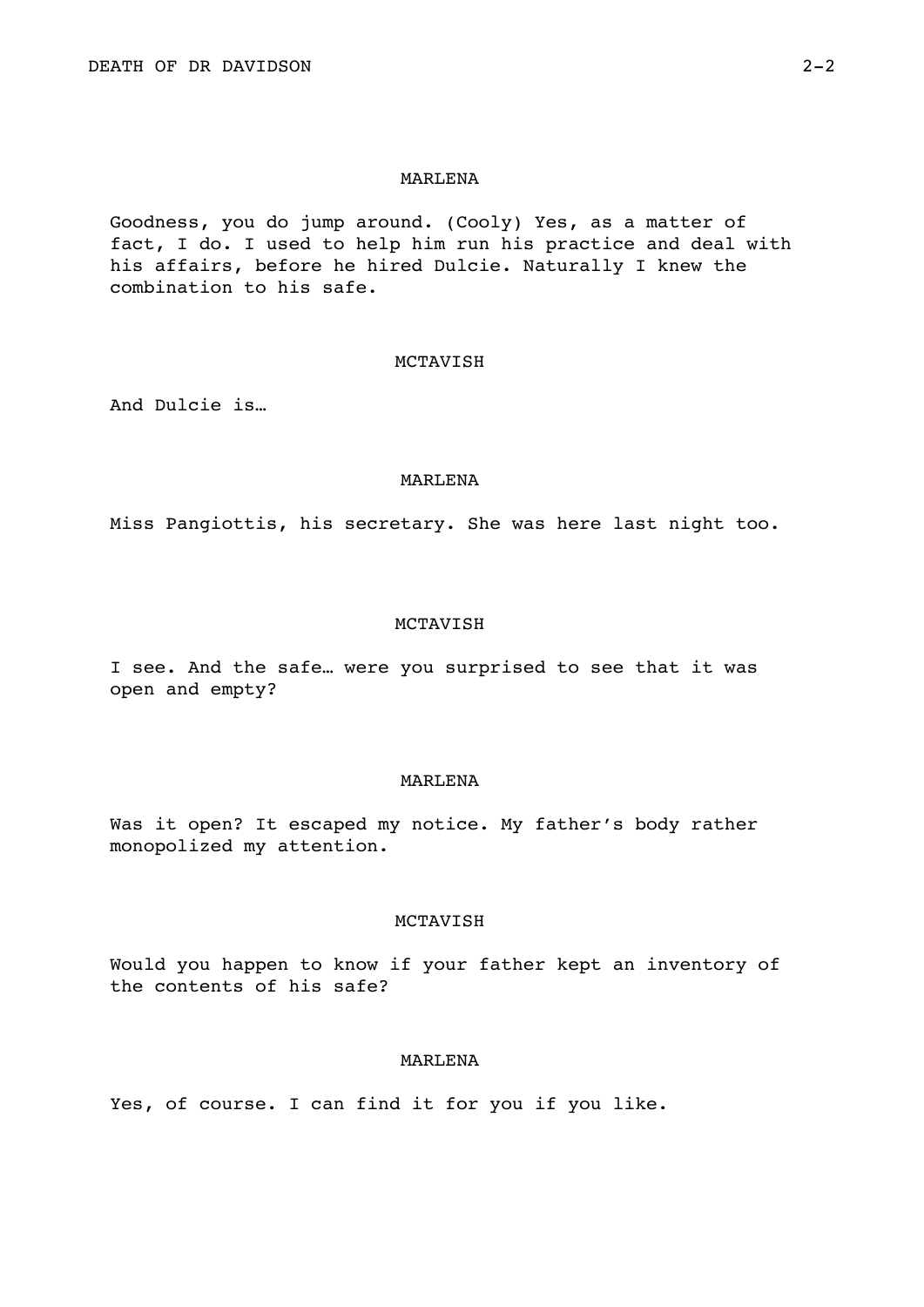That would be very helpful. One last question for now, Mrs. Smythe…did you and Mr. Smythe retire together for the evening?

### MARLENA

What kind of a question is that?

## MCTAVISH

I'm simply trying to determine everyone's movements last night. Were you together all night?

## MARLENA

Yes. Will that be all, Inspector?

### MCTAVISH

Just out of curiosity…do you have any idea who might have killed your father?

### MARLENA

I can't imagine any of us doing such a terrible thing. Certainly none of the family could have stooped to such barbarity.

# MCTAVISH

Correct me if I'm wrong, the only non-family members present last night were…Miss Higginbotham, the housekeeper, and this Dulcie… Pangiottis, Dr. Davidson's secretary?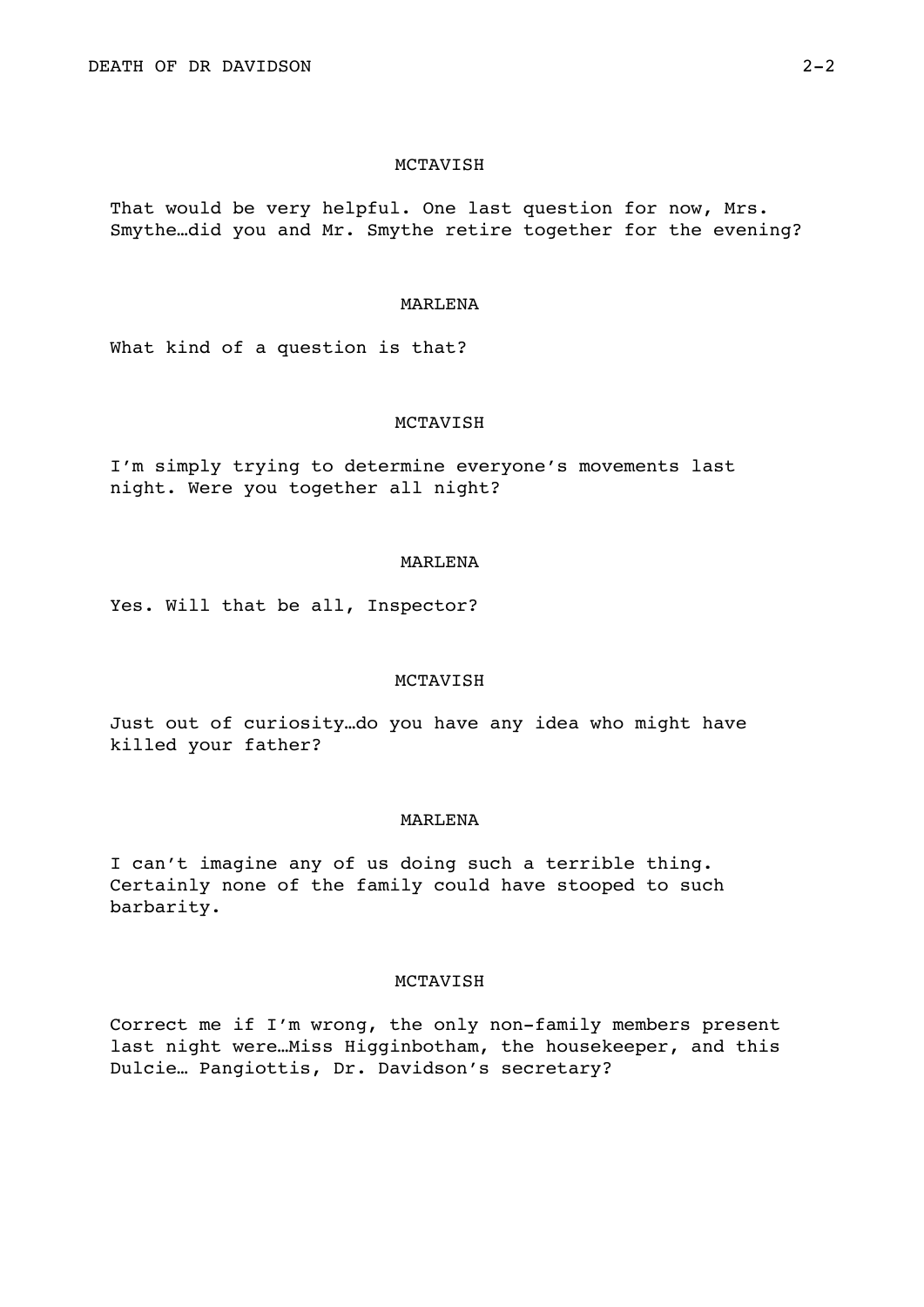#### MARLENA

That's right. But Hannah has been with us for many years, she's as good as family. And Dulcie's just his secretary, I can't imagine her having experienced enough of him to want him dead. In fact, there *was* another non-family member there last night. Kitty.

#### MCTAVISH

You mean Mrs. Davidson. Surely she's considered family.

## MARLENA

Lord knows I've tried to make her feel like one of us. But she's a cold one, that girl. I wouldn't be surprised if Papa's threat to divorce her was all the excuse she needed.

#### MCTAVISH

He threatened to divorce her *and* cut her out of the will?

### MARLENA

He seemed adamant. And she was in tears, I tell you, and rather undignified about it.

## MCTAVISH

Thank you, Mrs. Smythe. That will be all…for now.

# MARLENA

I really must say, Inspector, I hope you'll be more delicate with my sister and brother. This interrogation is really quite unnecessary, it couldn't be more obvious that none of us would have killed our own father.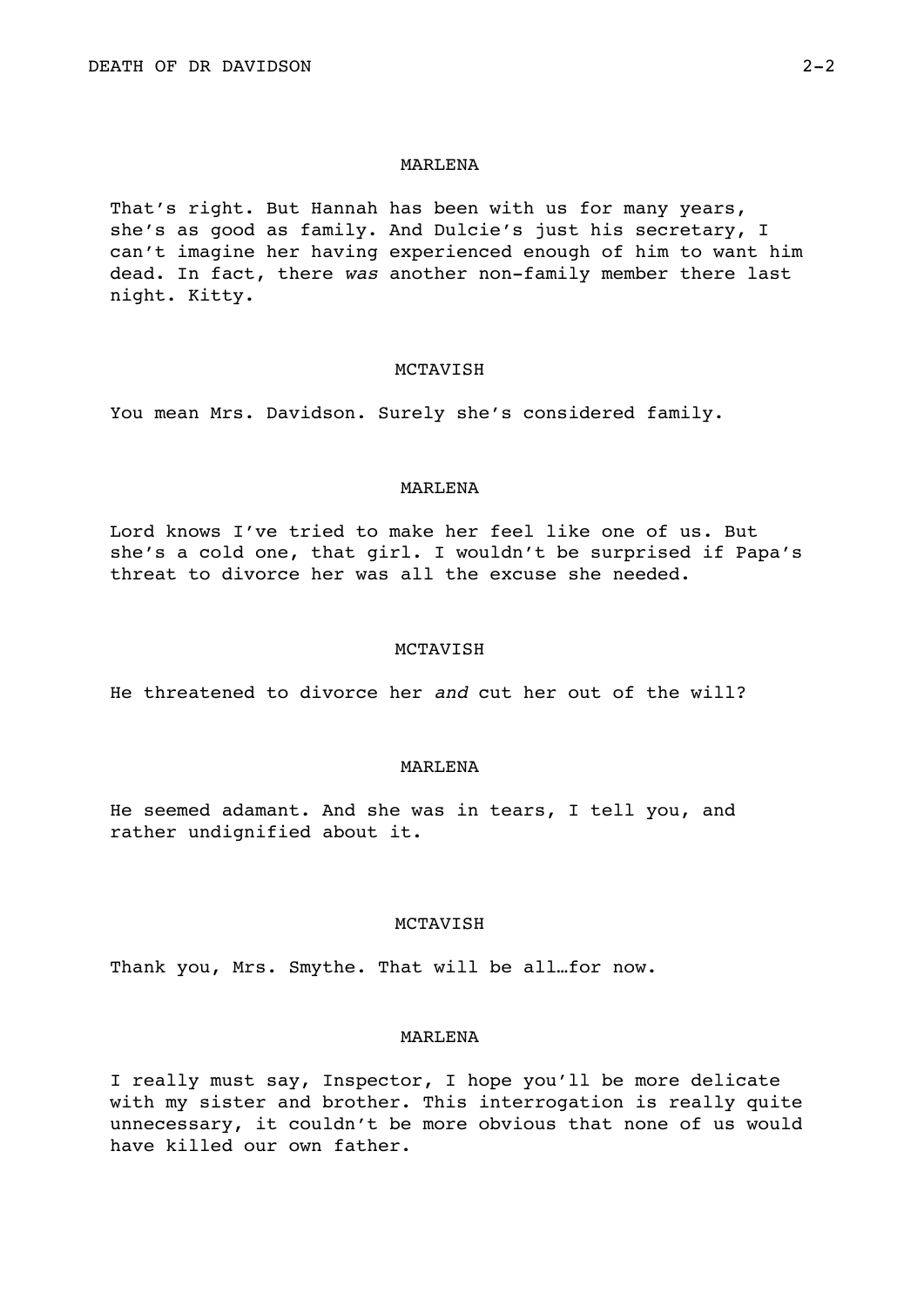It is rather less obvious to *me* at this point, Madame. But I will endeavour to keep my questions…delicate, as you say. Thank you, Mrs. Smythe, please ask Mrs. Forrester to join me next.

# NARRATOR

What will Sadie Forrester have to say? Will McTavish begin to suspect Dulcie? Don't miss the next episode as more of the suspects are questioned…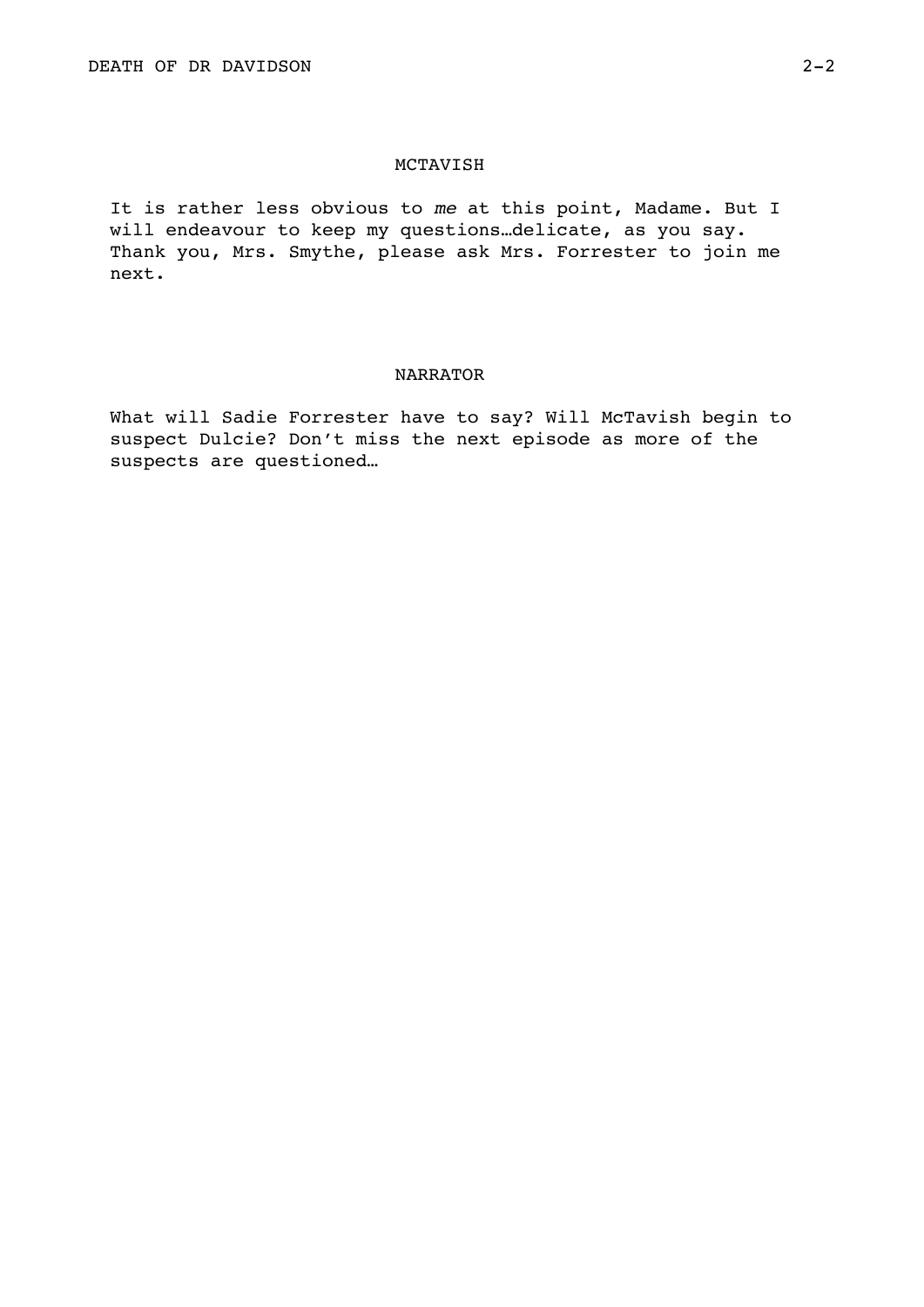**SCENE 3: INT. AFTERNOON**

## NARRATOR

Sadie Forrester has been called in to answer Inspector McTavish's questions. As the scene opens…

### SADIE

(in the middle of talking quickly) And so you see, it's just been so awful for all of us, his outburst really was extraordinarily rude and hurtful and I don't know what. And I'm sure someone has told you by now but yes, I did rather blurt out that I hated him and wished he were dead but of course I didn't mean it. One says such horrid things when one is upset, you know. I didn't mean it at all, I was simply so terribly upset.

### MCTAVISH

Mrs. Forrester…

#### **SADIE**

And I started to make my way home because, you see, we just live down the hill, in the village, we've lived there for more than thirty years, but I turned around and came back because I just refused to run away from this. And so I came back and went to bed and of course…well, that's just it, I just went to bed alone because Ollie was…oh I don't know, Ollie said he was in the sunroom or something, and in the morning, that's when it happened. Or rather, that's when we found him, and-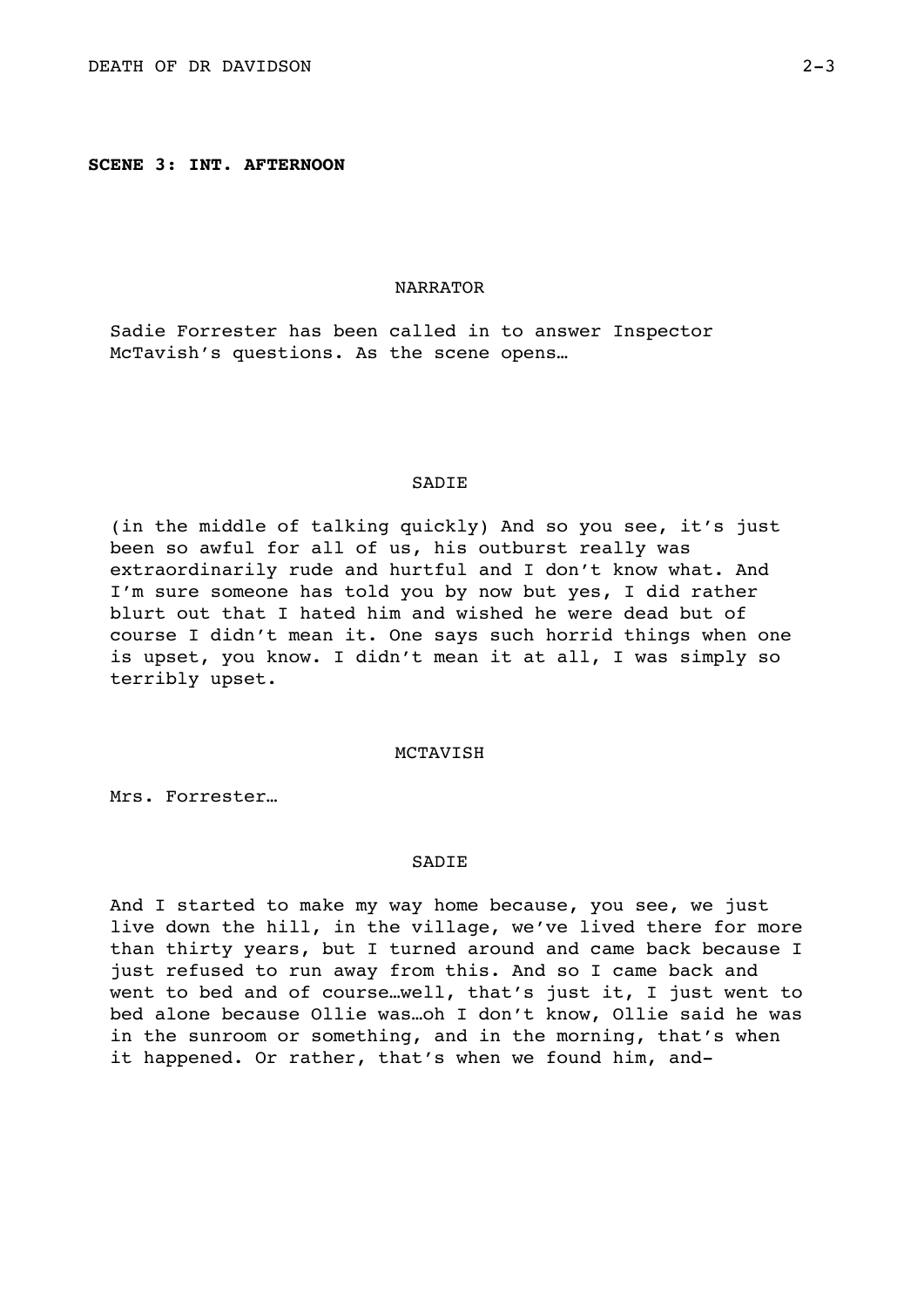Mrs. Forrester, please. Slow down, calm yourself.

## **SADIE**

I just know how dreadful it looks, I know what you must be thinking, especially since he said he was going to cut us out of his will and sell the house. I just couldn't bear the idea of his selling the house, that's what really upset me. Because if we only had the money I would have offered to buy it from him, I have such wonderful plans for this old stately home, but I suppose you know that too. It's alright, I make no secret of it, I want to open a home for unwed mothers, I think it's the duty of the privileged classes to do what they can for the unfortunates of the world. But he refused, and oh it's just been so hard not having any money to do what's right, and it doesn't help that Marlena and Harrison are forever showing off their baubles and trinkets like that gaudy diamond brooch of hers, even though I know they lost everything in the crash as well and I have absolutely no idea where all their money comes from.

## MCTAVISH

(firmly) Mrs. Forrester.

### SADIE

(contrite) Sorry. I am sorry, do forgive me. This is all just too ghastly.

# MCTAVISH

(sighing through his nose) Alright. As I was saying…your father was in the habit of drinking cocoa every evening, yes?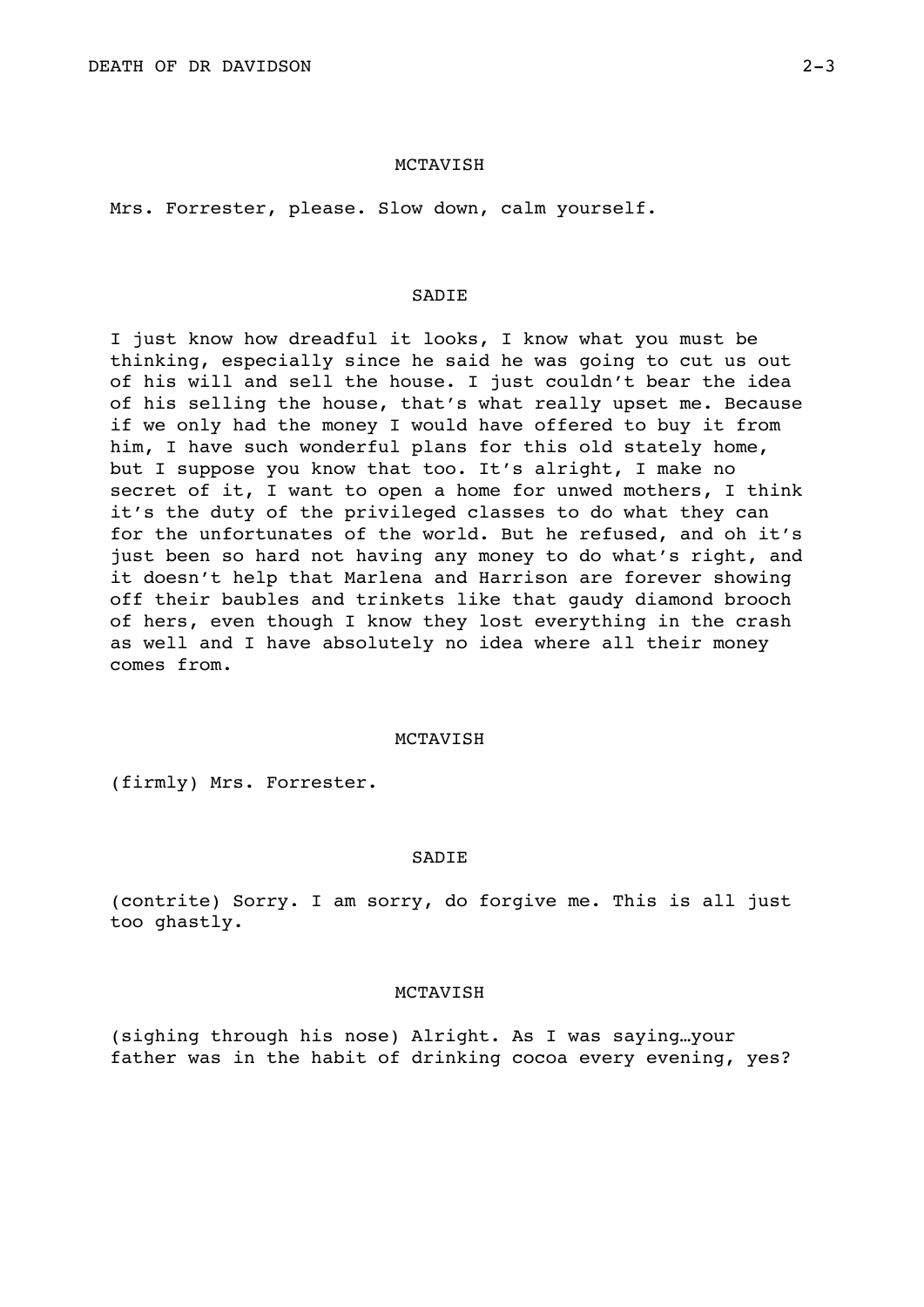#### SADIE

Yes, Hannah would bring him cocoa every night at one a.m. In fact we were discussing it over dinner.

## MCTAVISH

Who was discussing it?

# SADIE

Roddy and Marlena and I, we were telling Kitty about it. And Harrison, too.

#### MCTAVISH

Did anyone else hear your conversation?

# SADIE

Oh…oh no, I wouldn't say so. I know for a fact that Dulcie was talking to Oliver about cricket, I think. Neither of them would have heard us. No, they wouldn't have heard us. Dulcie and Oliver definitely weren't paying us any mind.

# MCTAVISH

Were either of them aware of your father's late night cocoa routine?

# SADIE

Oh no, certainly not. No, it was…it was known only to the family. And of course to Kitty and Harrison too, since were talking about it, but it was just a bit of silly conversation, it wasn't anything serious. You really mustn't think anyone else could have overheard us.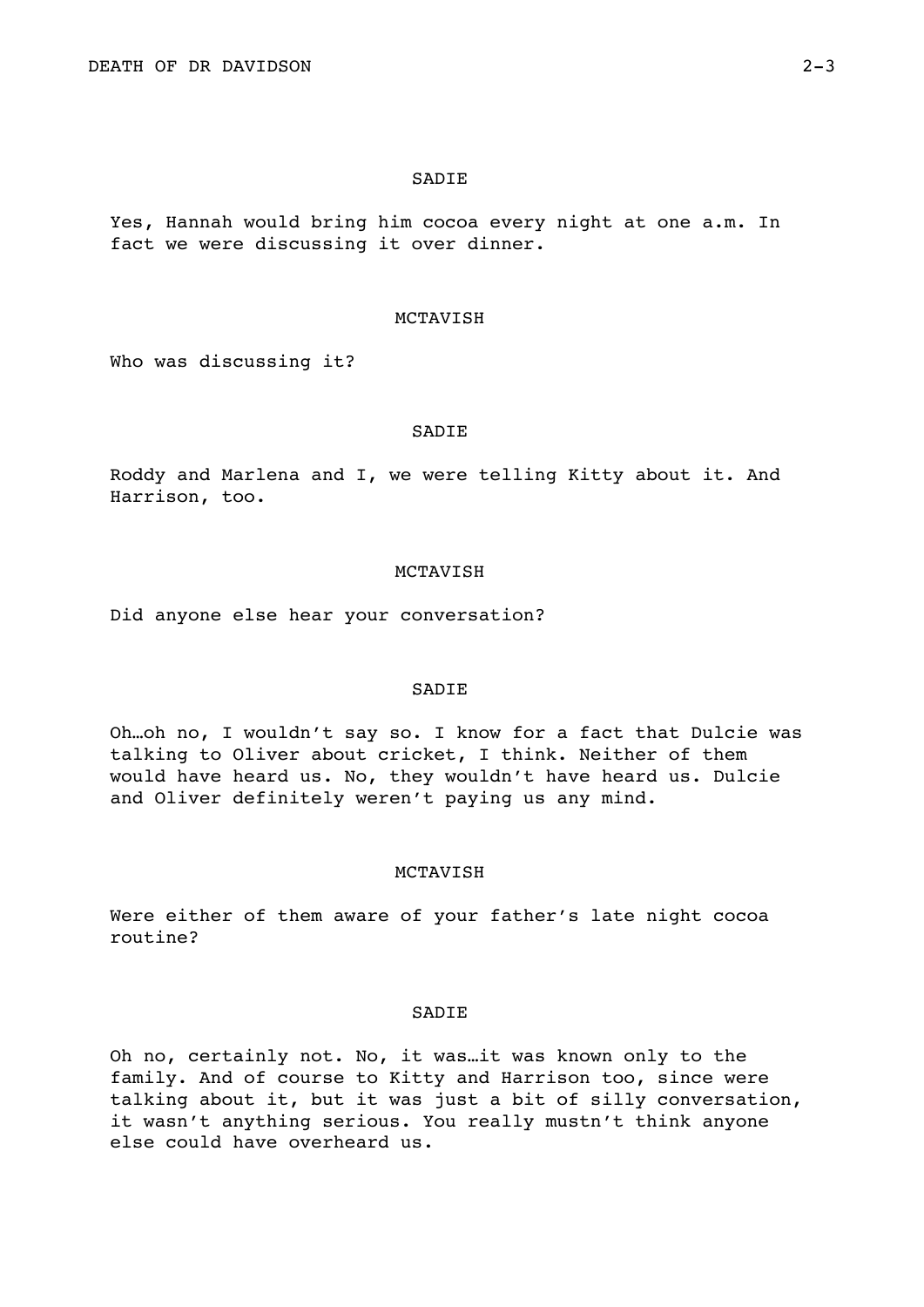I'm going to ask you a very pointed question, Mrs. Forrester. Who do you think could have poisoned your father?

### SADIE

Oh goodness…what a question…well, I can't imagine anyone in my family doing such a horrible thing. That's what makes this all so wretched, I can't even bear to think that someone in this house is a cold-blooded murderer…but if I had to guess, I'm sorry to say I have serious doubts about Kitty…she's always been a gold-digger, Papa even called her a gold-digger when he said he was going to divorce her. And she isn't blood, you know, she's just a Davidson by marriage. And it's different when you're related by blood, there's a bond there, there's something unbreakable and sturdy about being related by blood. t matters. It really does. So if I had to say, I'd be very suspicious of Kitty, since she did say she was so happy the old bastard finally got what he deserved. Did I not say that before? Maybe I should have said that before. After we found the body she looked ever so pale and like she was going to faint, but then she said she felt wonderful and that finally he had got what he deserved-

#### MCTAVISH

I see. Thank you Mrs. Forrester.

#### SADIE

Is that all the questions you have for me? I don't have much of an alibi, but then I suppose none of us do, we were all just here, in the house when it must have happened.

## MCTAVISH

It does present a challenge, yes. Tell me, you mentioned something about a brooch that Marlena wears?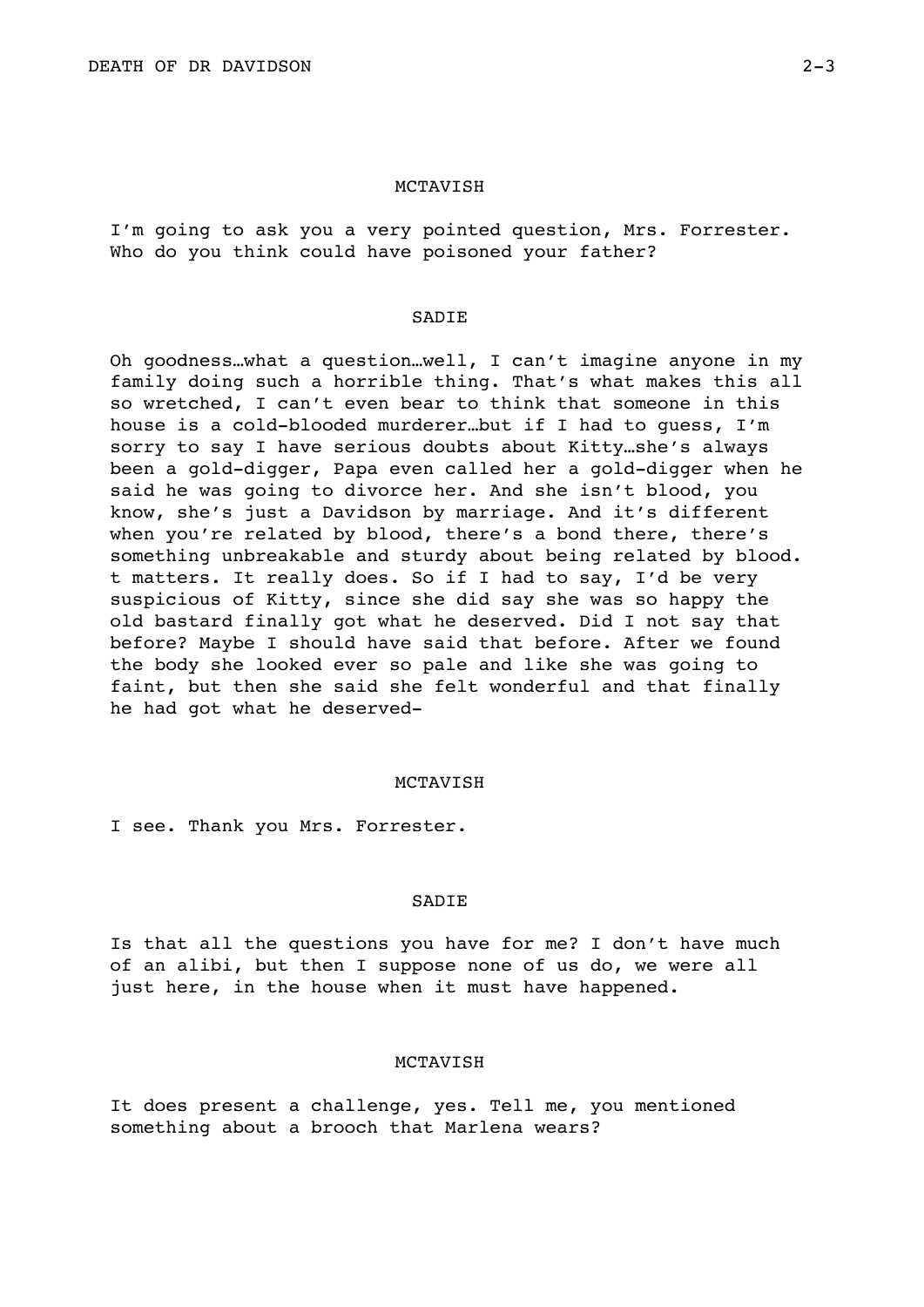#### **SADIE**

Yes, it's a horrible, garish, gaudy thing, all encrusted with diamonds, Harrison bought it for her. She wears it just to annoy me, just to show off how well they're doing…even though I know they were bankrupted by the crash and really can't afford anything so dear. But Harrison is always so determined to put on a brave face..although he really doesn't fool any of us. We may not have known his actual name but we always knew he was a Spanish fellow, Marlena met him in Spain after all, and he has that wonderful accent…but-

## MCTAVISH

That will be all, Mrs. Forrester, you've been a great help. Might I encourage you go find Miss Higginbotham and allow her to make you some tea.…and please send in Mr. Davidson.

#### SADIE

Of course. But I know Roddy didn't do it, he's a bounder and a bit of a cad but he's harmless, really.

## MCTAVISH

I should like to speak to him all the same.

## **SADIE**

Of course. Of course. Oh I do hope this will all be over soon, how perfectly dreadful all of this is…

## NARRATOR

Rodney enters the dining room with a casual, if resigned air. He takes a seat opposite McTavish and puts his feet up on the table.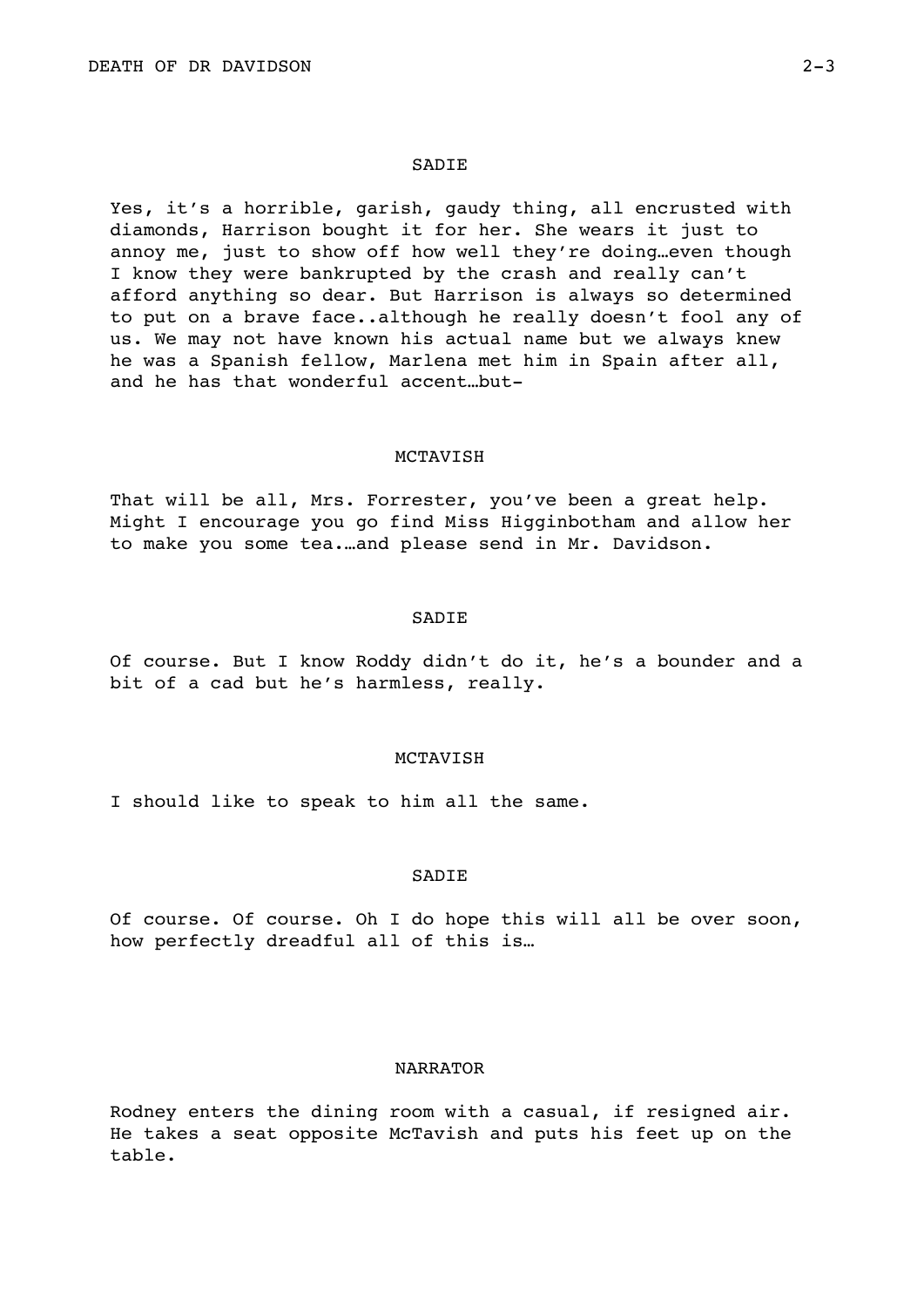# **[RODNEY ENTERS] [SFX SCHLUMP INTO CHAIR, FEET ON TABLE]**

# MCTAVISH

Good afternoon, Mr. Davidson.

#### RODNEY

Call me Rodney, everyone does.

## MCTAVISH

Very well, Rodney. I just have a couple of questions to ask you, if you don't mind.

## RODNEY

Fire away!

## MCTAVISH

What can you tell me about the dinner you all attended last evening?

## RODNEY

Oh, it was the pits. Anything to do with my father usually is, but this was exceptionally bad. He let loose on everyone, it was dreadful.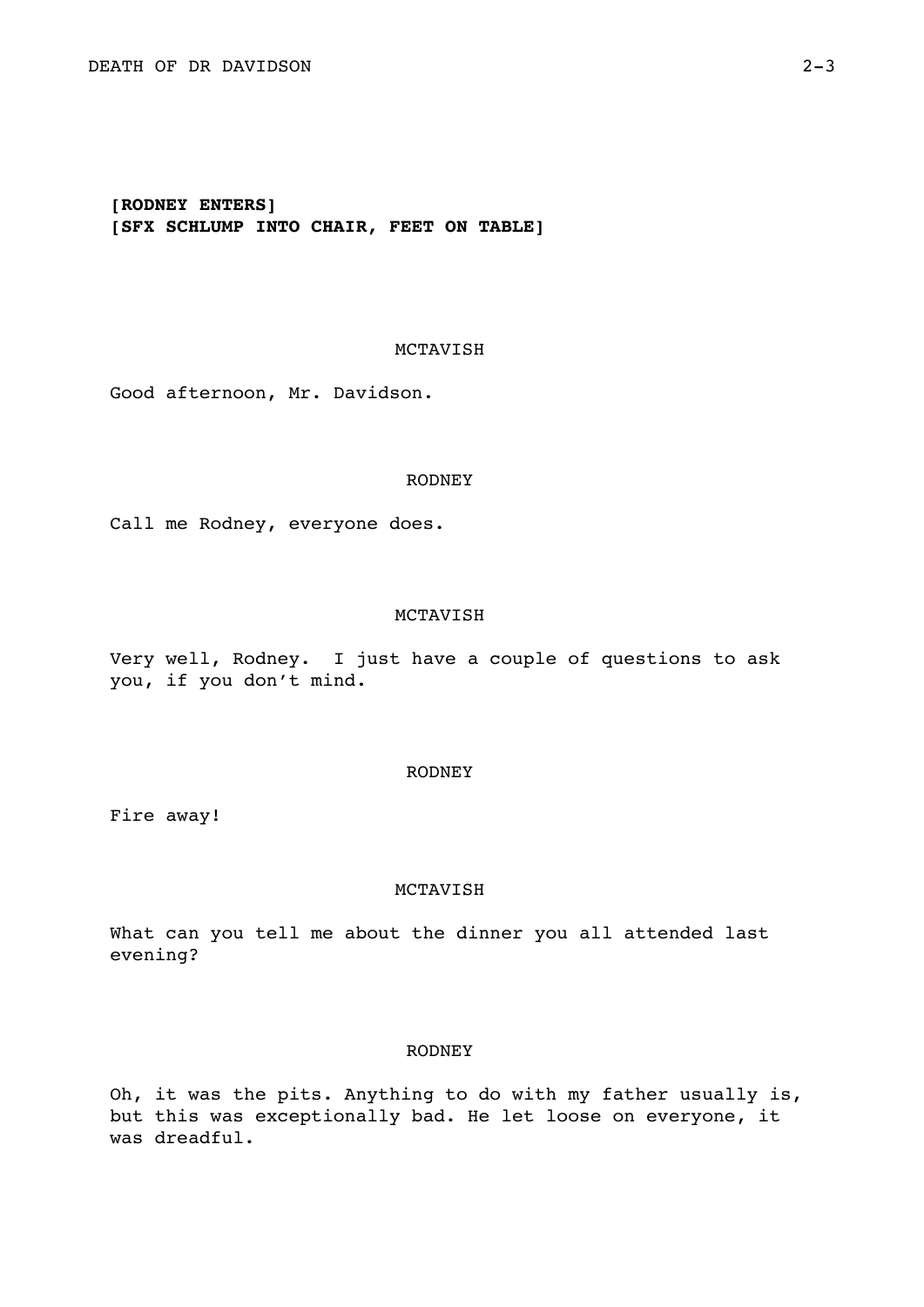Were you surprised by what he had to say?

## RODNEY

Yes and no. My father elevated self-pity to an art form. It was only a matter of time before he pulled some stunt like this.

### MCTAVISH

A stunt? So you don't believe he was serious?

#### RODNEY

I have no idea. But I do know he had a habit of firing Hannah and then rehiring her, and threatening Kitty with divorce.

## **MCTAVISH**

And how do you know that?

#### RODNEY

Well I might as well tell you, but do be discreet about it, old chap. It's not something I'd like to have get around but Kitty…well, let me say this, Kitty and I have become rather… *close*. And she often…*confided* in me. Let's just leave it at that.

### MCTAVISH

I see. And without being…indelicate…may I ask if you…or she… can provide alibis for each other for last night?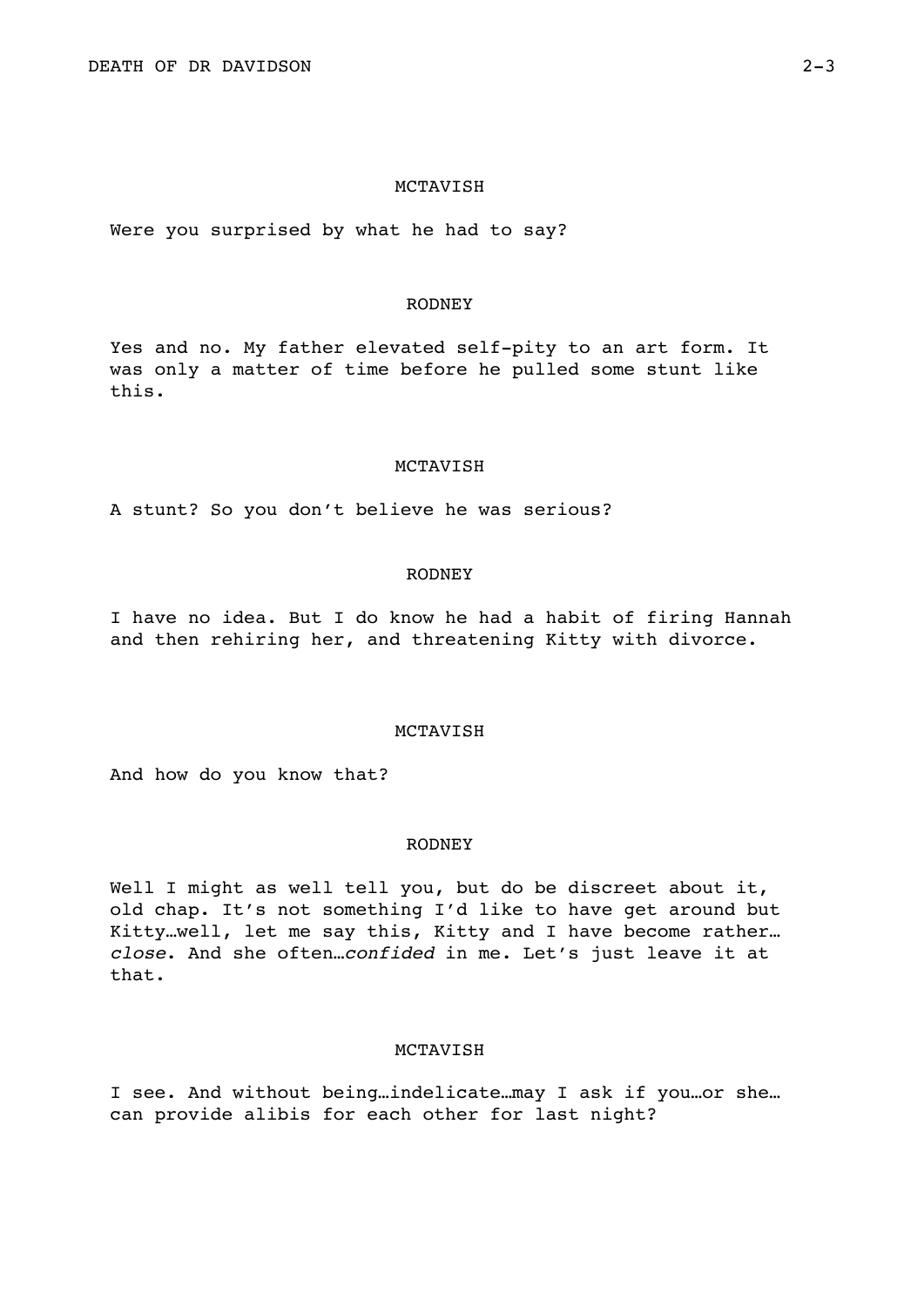#### RODNEY

I don't know. I doubt it, though.

### MCTAVISH

You don't know?

#### RODNEY

(buoyantly) No idea. I know that after his outburst I polished off the last of the gin and then went on a hunt for anything else I could find to drink. Dry as a bone. So I took myself off to the pub down in the village.

## MCTAVISH

And how long were you there?

## RODNEY

That's a bit fuzzy. All I remember is waking up in a hedge outside the pub this morning. No clue how I got there, either.

### MCTAVISH

So you weren't even in the house last night?

### RODNEY

I remember going to the pub, I remember last call…and that's about it. Maybe I came back up here…but I did end up in that hedge somehow, so it doesn't seem likely. Ask Joe the publican, maybe he knows. It's the Fox and Fiddle, charming little rustic hole-in-the-wall, just off the church laneway. Try the ploughman's lunch if you get the chance, it's a bit of heaven on a plate.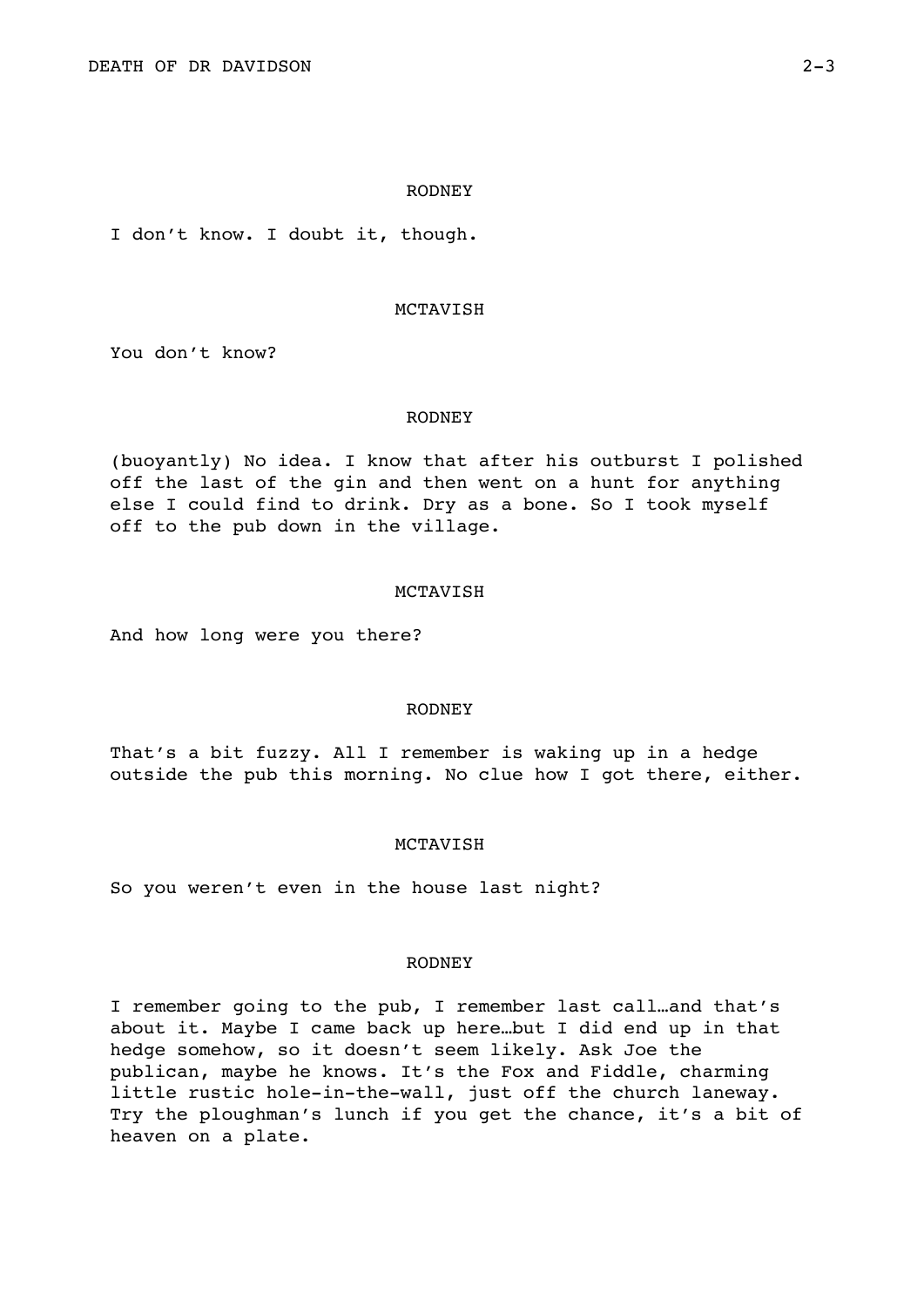I will, thank you. If you don't mind my saying, you seem rather cavalier about this situation.

#### RODNEY

I'm not the least bit sorry my father is dead, if that's what you mean. He took ill last year just as I was about to leave on a sailing trip to the Argentine, and I cancelled it just so I could be here for him. Did he ever thank me? Of course not. He just *expected* we'd all be here for him, as usual.

## MCTAVISH

How ill was he?

#### RODNEY

Oh, it was dashed awful for a spell. Something to do with his lungs, I don't know. Galloping consumption maybe, or some kind of influenza. Whatever it was, he recovered enough to write me a letter telling me all the ways I'd disappointed him as a son. So you see, I didn't kill the man but I'm rather chuffed someone did.

## MCTAVISH

Well I appreciate your candour.

### RODNEY

May I go now? I could use a drink. The sun *is* over the yardarm and all that…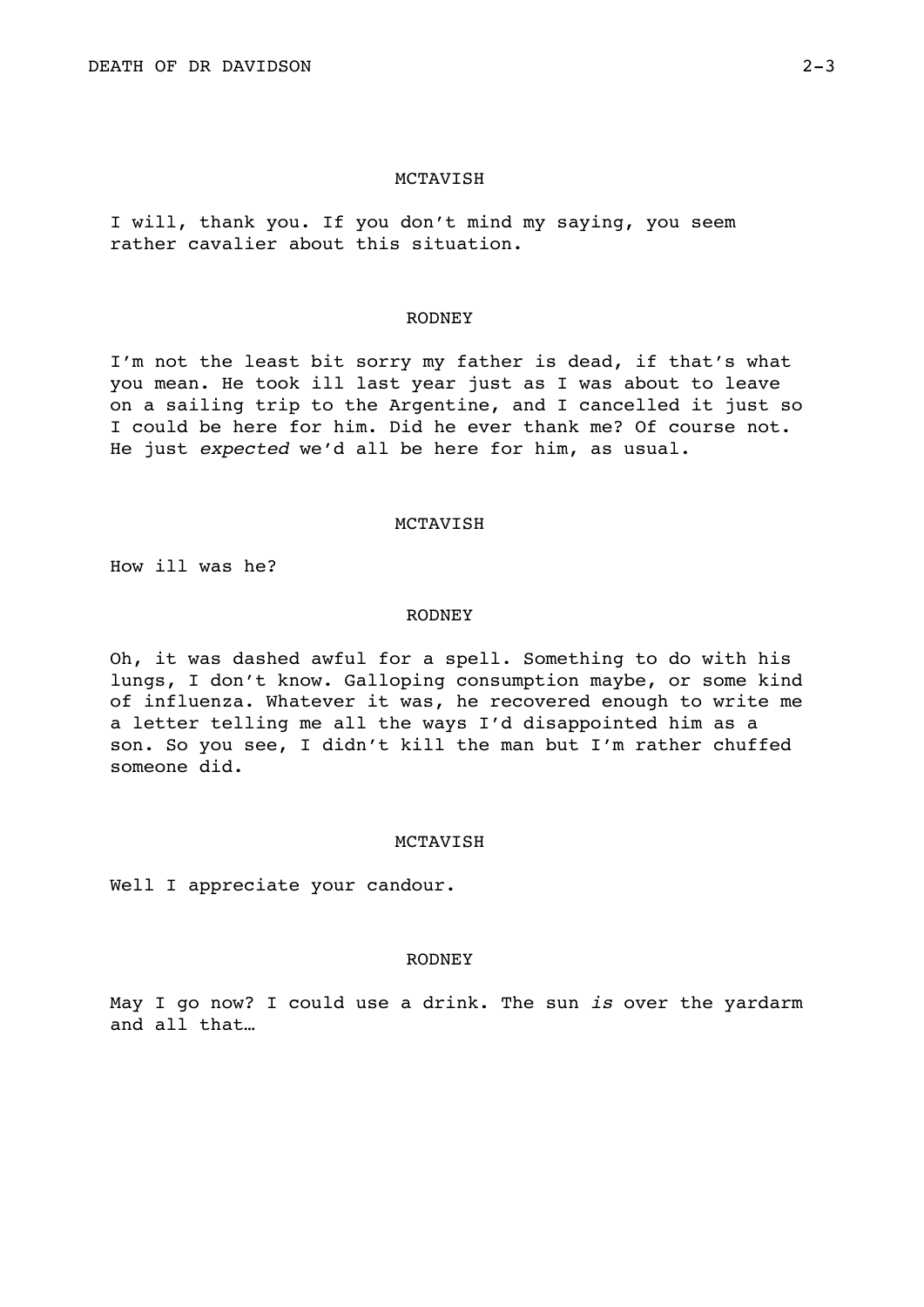Just one last question, Mr. Dav-Rodney. Do you have any idea who might want to see your father dead?

#### RODNEY

(laughing) More like who wouldn't want to see him dead. Everyone hated the old codger, especially the girls' husbands. He has some dirt on them I think, and threatened to use it. But every last one of us could have done it, if that's what you're asking.

## MCTAVISH

I see. Thank you Mr. Davidson. Would you please ask Sergeant Roy to join me on your way out.

RODNEY

Glad to.

**[RODNEY EXITS] [SERGEANT ROY ENTERS]** 

## SERGEANT ROY

You wanted to see me, Sir?

## MCTAVISH

Yes, Sergeant, do come in and shut the door. I'm perplexed by this case at the moment, I could use your insight.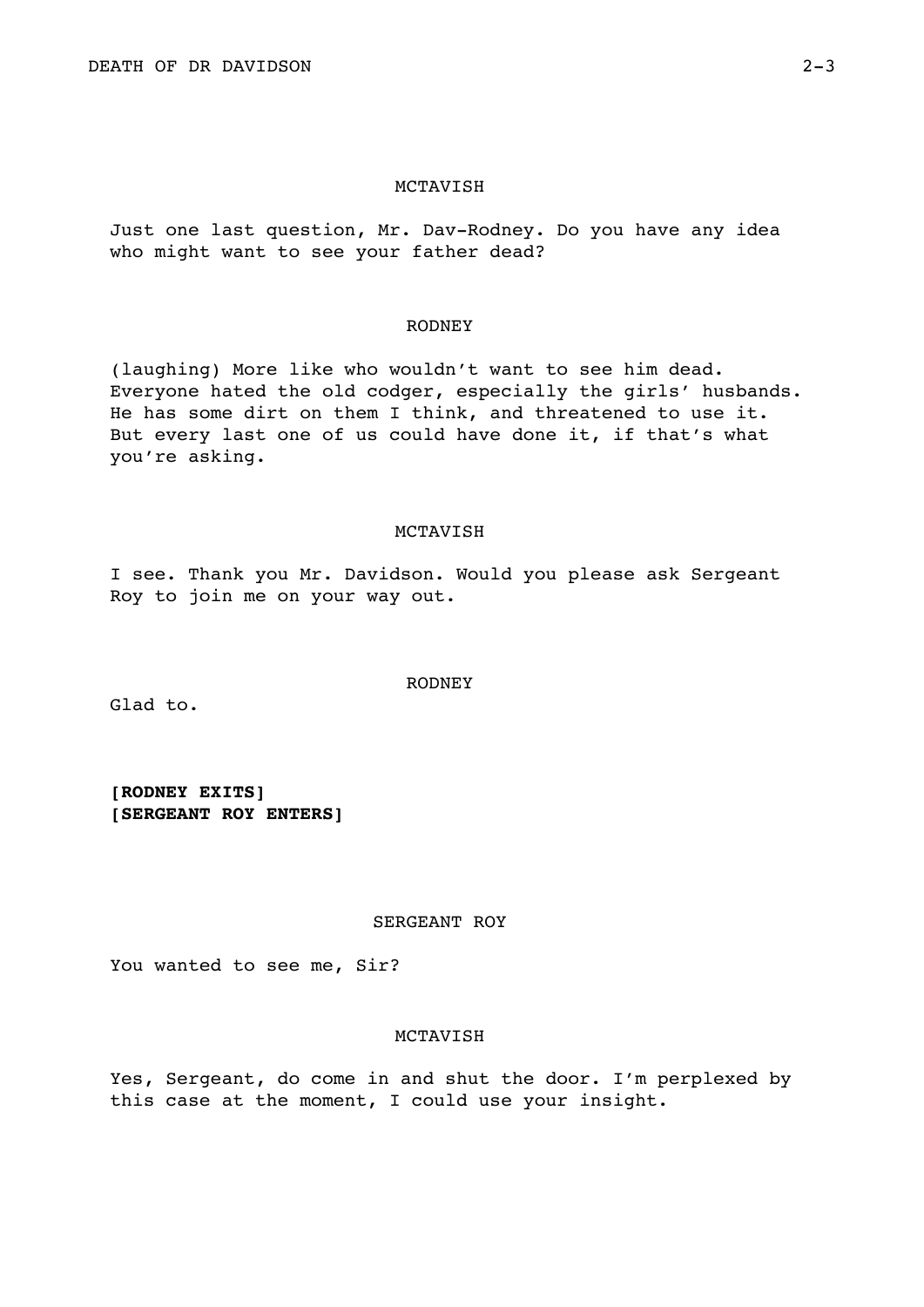## SERGEANT ROY

Happy to help, Sir.

#### MCTAVISH

Have you spoken to any of the family?

## SERGEANT ROY

That Mrs. Sadie Forrester gave me an earful, going on about cocoa and how we need to speak to the victim's wife.

## MCTAVISH

Yes, she's quite agitated. Frankly, I find it all very odd… each of the Davidson children have reacted differently to their father's death, and not one among them has shown any sign of what I would call grief.

## SERGEANT ROY

Apparently he delivered some shocking news to all of them over dinner last night, and let every one of them know what he thought of them. That's what Mr. Oliver Forrester told me that the victim called them all here just to tell them all they were disinherited. Not a very nice thing to do.

## MCTAVISH

Still, you'd think that one family argument wouldn't overshadow their father's death. No, there's more here than meets the eye, Sergeant. I don't believe this will be a simple case to crack.

## SERGEANT ROY

Should we talk to the housekeeper next? She's the most obvious suspect to my mind, she found the body.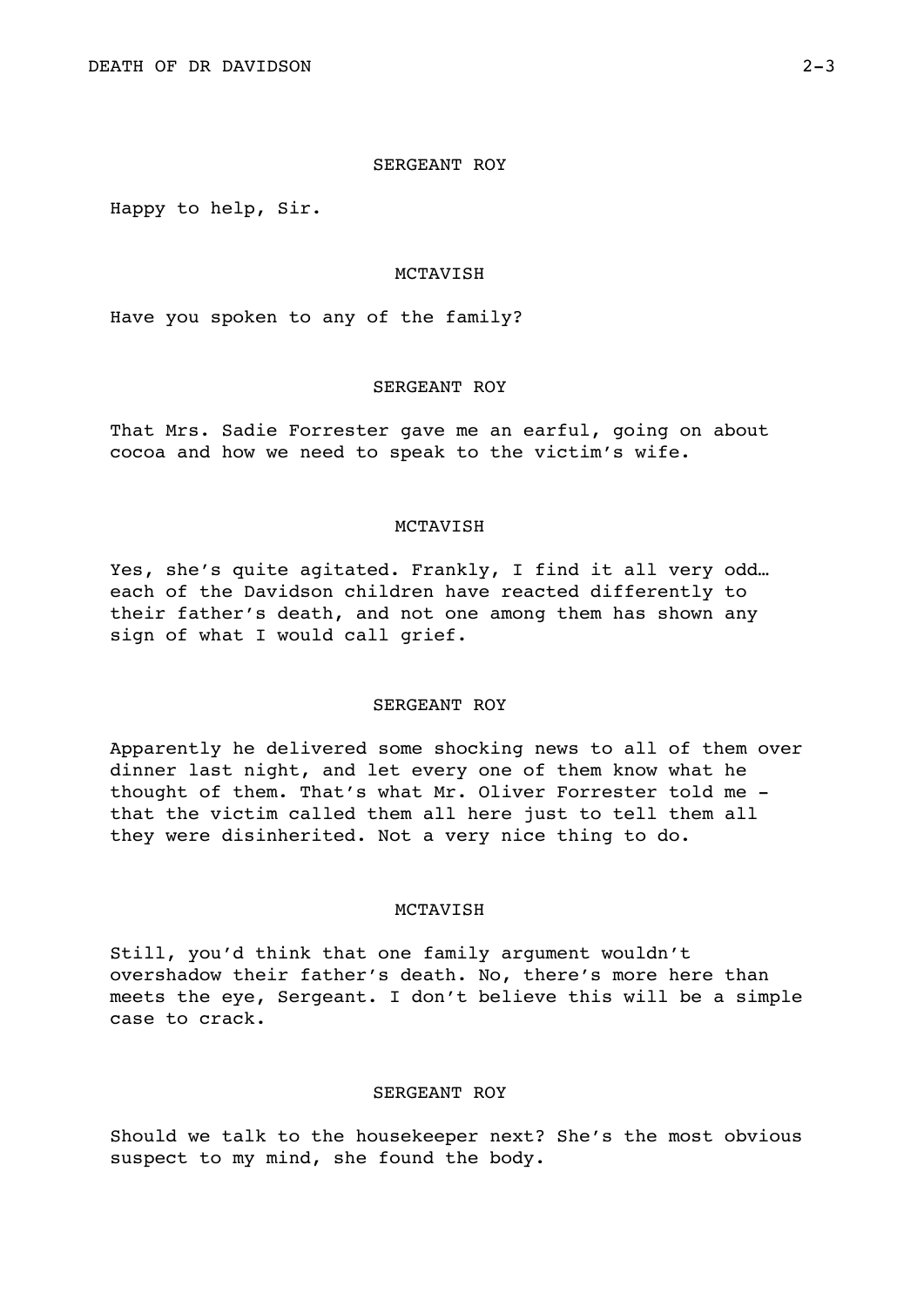Yes, and she brought him the cocoa, knowing he'd drink it. The trouble is, Sergeant, even at this early stage, we've already seen that more than one person in this house had a motive to kill Dr. Davidson, and more than one person is already implicated to some degree.

## SERGEANT ROY

That eyelash you mean…do you think it could belong to Mrs. Forrester?

## MCTAVISH

No, I don't think it belongs to her…I observed that she is a lady who does not favour heavy *maquillage*. Perhaps this young secretary, Miss Pangiottis. But I am unwilling to assume anything at this point. I will say, though, that discovering the shattered brooch belonging to Mrs. Smythe, and having apprehended Mr. Smythe in the process of trying to flee…well, this is all quite puzzling. I think I need to do some digging around, I need to find out more about the victim before we continue. Let's reconvene here tomorrow and continue the questioning then.

## NARRATOR

Already, five suspects have entered the Inspector's mind - was it Dulcie who lost a false eyelash while stealing from the safe? Was it Sadie, who wished her father dead? Perhaps it was Marlena, who dropped her brooch in her haste to flee the scene of the crime? Was it Harrison, who tried to escape after murdering his father-in-law? Or was it Hannah, the person who brought Dr. Davidson the deadly drink? Tune in next time as the investigation continues…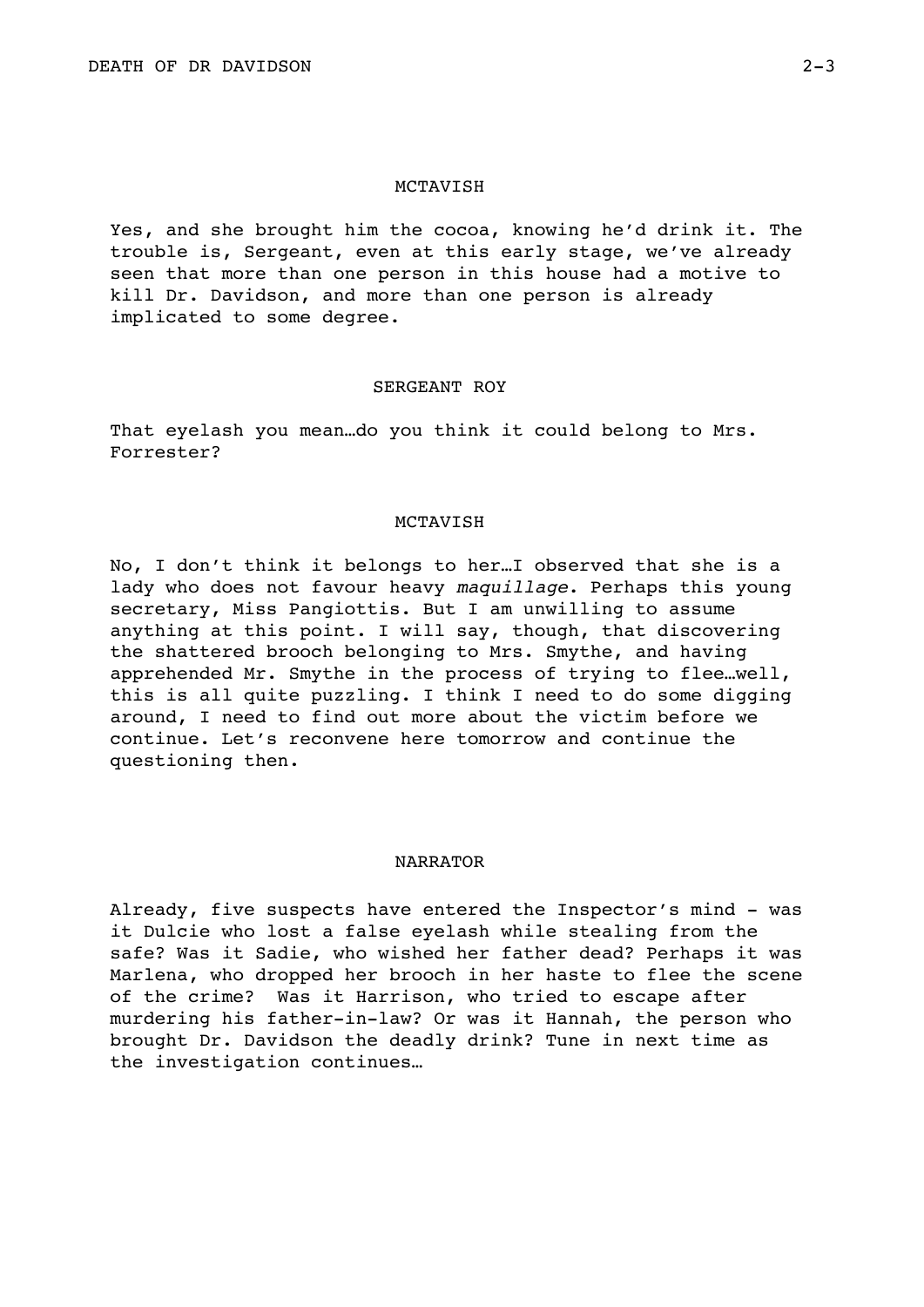# **ACT 2 SCENE 4: EXT. MORNING [SFX: BIRDS, CRUNCHING GRAVEL, TWO PEOPLE WALKING]**

### NARRATOR

It's the next morning, and Inspector McTavish and Sergeant Roy have returned to Wakefield Manor to continue the investigation into the Death of Dr. Davidson. McTavish has the photographs taken at the scene yesterday, and has done some snooping into the backgrounds of Dr. Davidson, and some of the guests. As Inspector McTavish and Sergeant Roy approach the house…

### SERGEANT ROY

I've never seen a case like it, Sir. So far every one of them had a motive for wanting the man dead, and no one has an alibi.

## MCTAVISH

Remind me to stop by the Fox and Fiddle down in the village later, Sergeant. I must speak with the publican about Rodney's story.

#### SERGEANT ROY

Righto. Did you get that list of the safe contents from Mrs. Smythe?

### MCTAVISH

Indeed, she telephoned me at the station this morning, I jotted down what she said. You might want to take a look.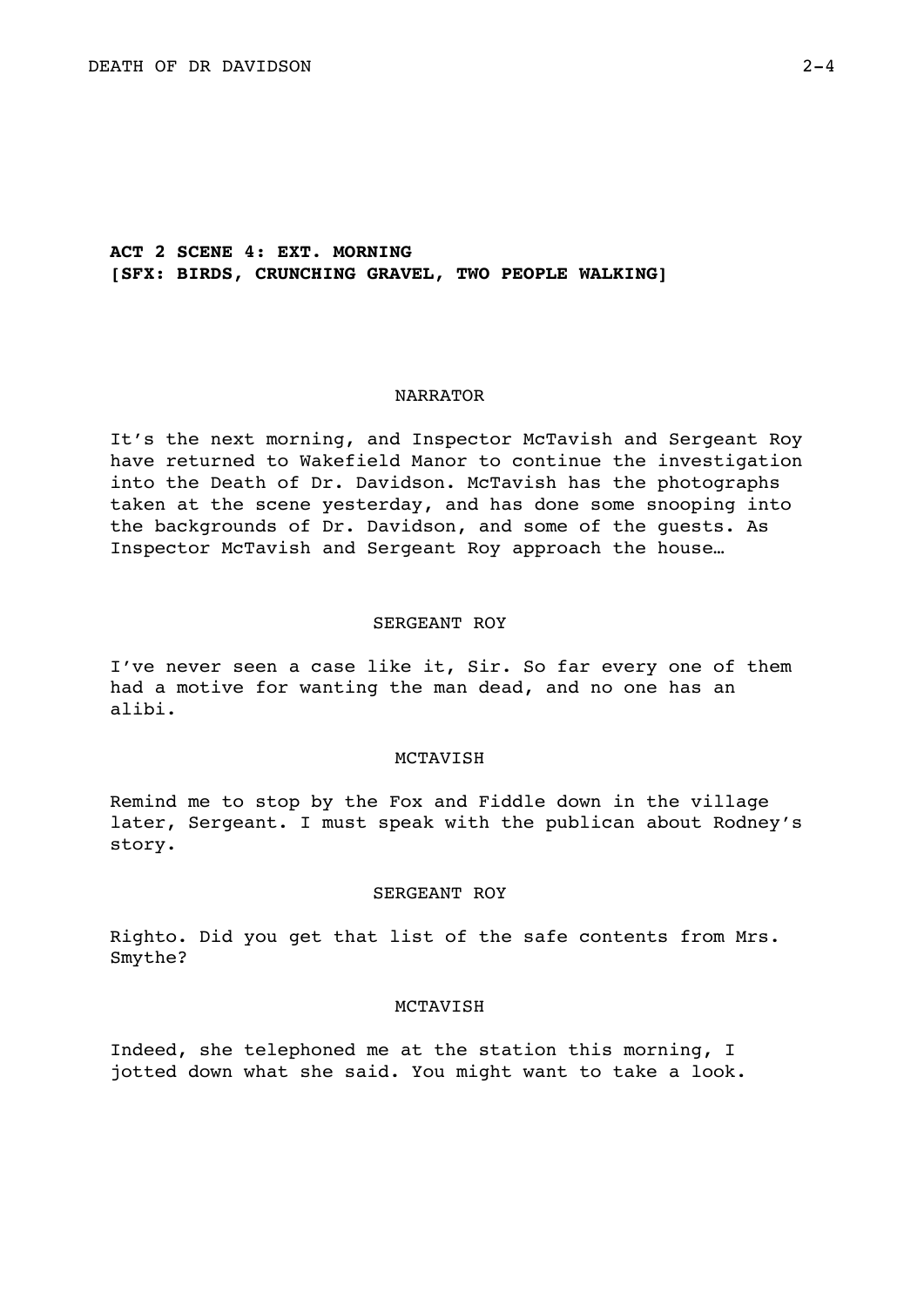### SERGEANT ROY

(reading) A marriage licence for Mr. And Mrs. Davidson, his life insurance policy, a gold Patek Phillipe pocket watch, a diamond bracelet, a - oh hello, here's a tidy sum - twenty thousand pounds cash. (whistles) I say, this chap was richer than Croesus. That's got to be a motive for all of them as well, especially if he was threatening to cut them all out of his will. The only thing left behind was the life insurance policy - whoever it was cleared out everything else and is sitting on a pretty penny right about now.

### MCTAVISH

Mrs. Smythe knew the combination to the safe, as did Miss Pangiottis. I wonder did anyone else in the house know it.

#### SERGEANT ROY

I'd imagine that housemaid Hannah could have done with a few bob. I'd be surprised if she didn't know the combination.

## MCTAVISH

We shall see…there she is now. (arriving at the bottom of the steps to the manor) Good morning, Miss Higginbotham.

### HANNAH

Good morning, gentlemen. May I offer you a cup of tea?

## MCTAVISH

Thank you, no, we would like to begin questioning the remaining guests if you don't mind. Would you be so good as to ask Mrs. Davidson to join us in the dining room?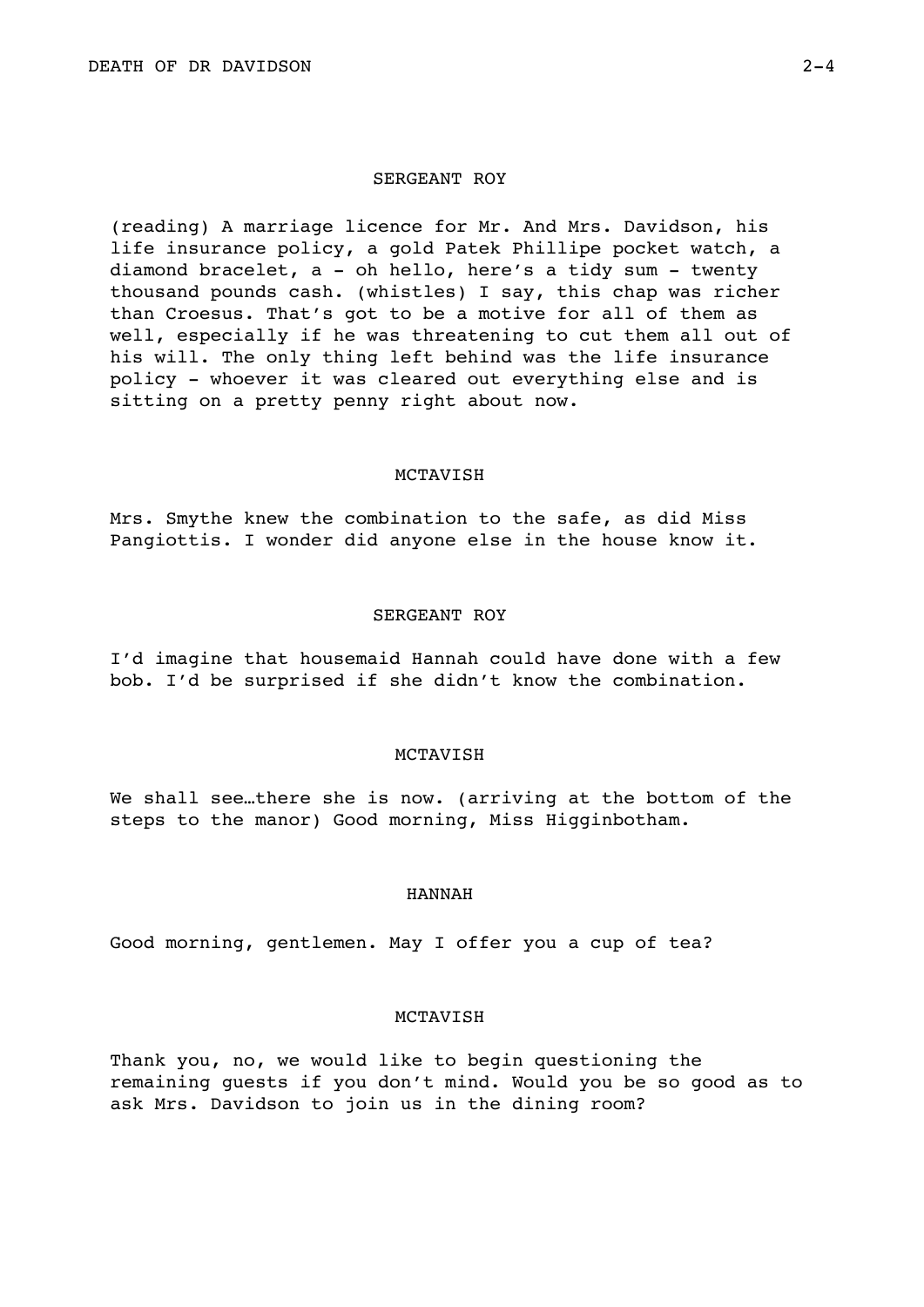#### HANNAH

(embarrassed) I'm sorry, Inspector, but Mrs. Davidson has said she won't come downstairs on account of her terrible grief. She asks that you attend her in her room.

#### MCTAVISH

I see. Very well. Shall we, Sergeant?

# **[SFX - MOUNTING THE CEMENT STEPS AND GOING INSIDE]**

### NARRATOR

Inside Kitty's private room, the inspector and the sergeant find her sitting at her dressing table, dressed in a pink chiffon negligee and brushing out her golden hair.

# **[SFX - 30'S MUSIC PLAYING FAINTLY]**

## KITTY

Look, I'll be perfectly frank with you, I hated the old bastard, and in many ways I'm relieved he's dead. But I simply wouldn't have killed him.

## MCTAVISH

And why is that, Mrs. Davidson?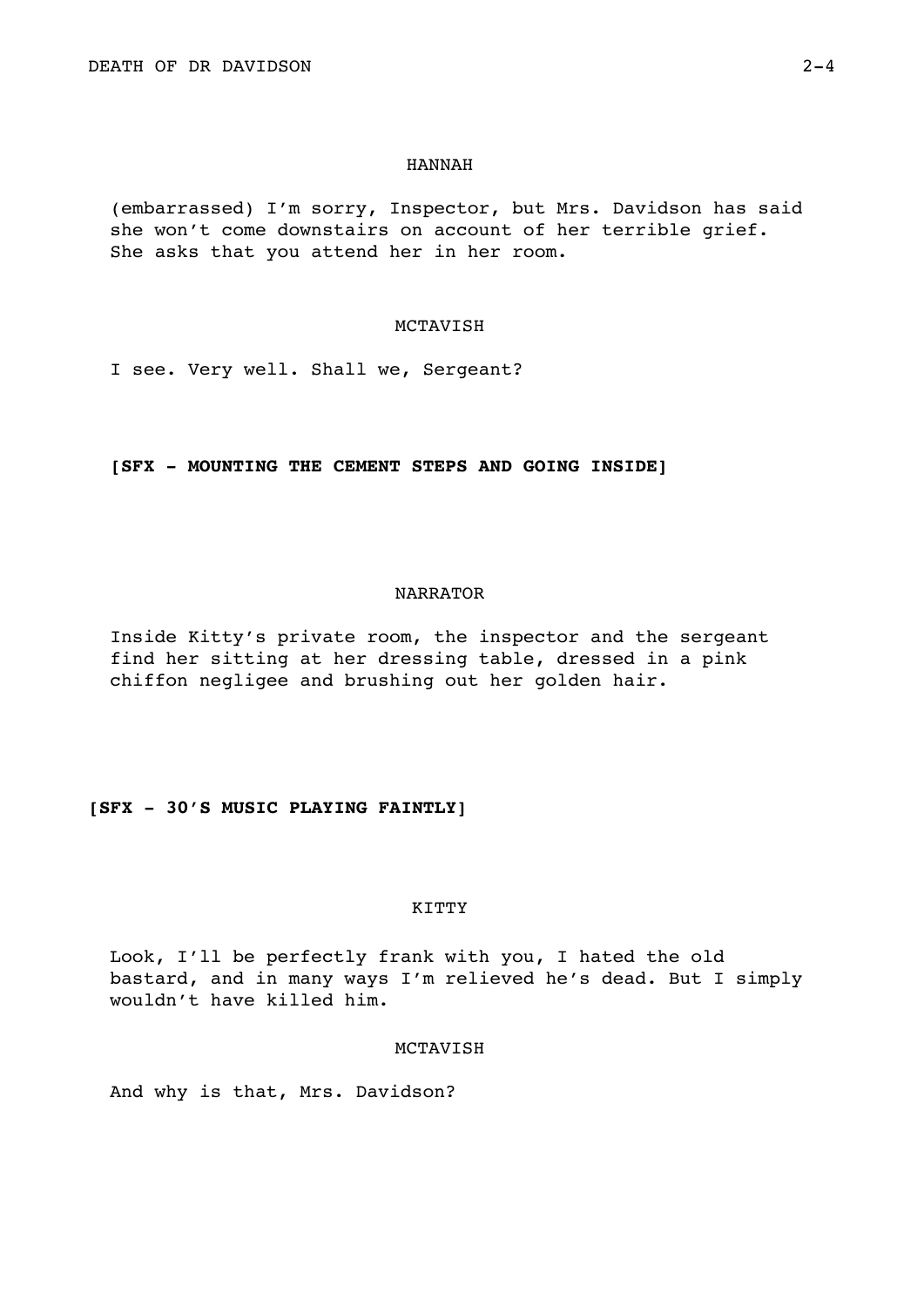## **KITTY**

(sigh) Because I know what's in his current will, the one he hadn't changed yet. It was something he insisted on before our marriage eight years ago. He added a codicil that if I divorced him, or he pre-deceased me, within ten years of our marriage, I would receive no part of his estate.

## SERGEANT ROY

That's a rather odd thing for a bridegroom to add to his will.

## KITTY

He said he did it to appease his children. He wanted them to accept me into the family, and thought if they knew I had nothing to gain from our marriage for at least ten years, they'd be more comfortable welcoming me into the Davidson fold.

#### MCTAVISH

And did they?

### KITTY

Too much, if I'm being honest. They rather think I'm one of them. How dreadfully dull, to be considered one of *them*.

## MCTAVISH

Still…you'll forgive me if I confirm this information with Dr. Davidson's solicitor.

Be my guest.

KITTY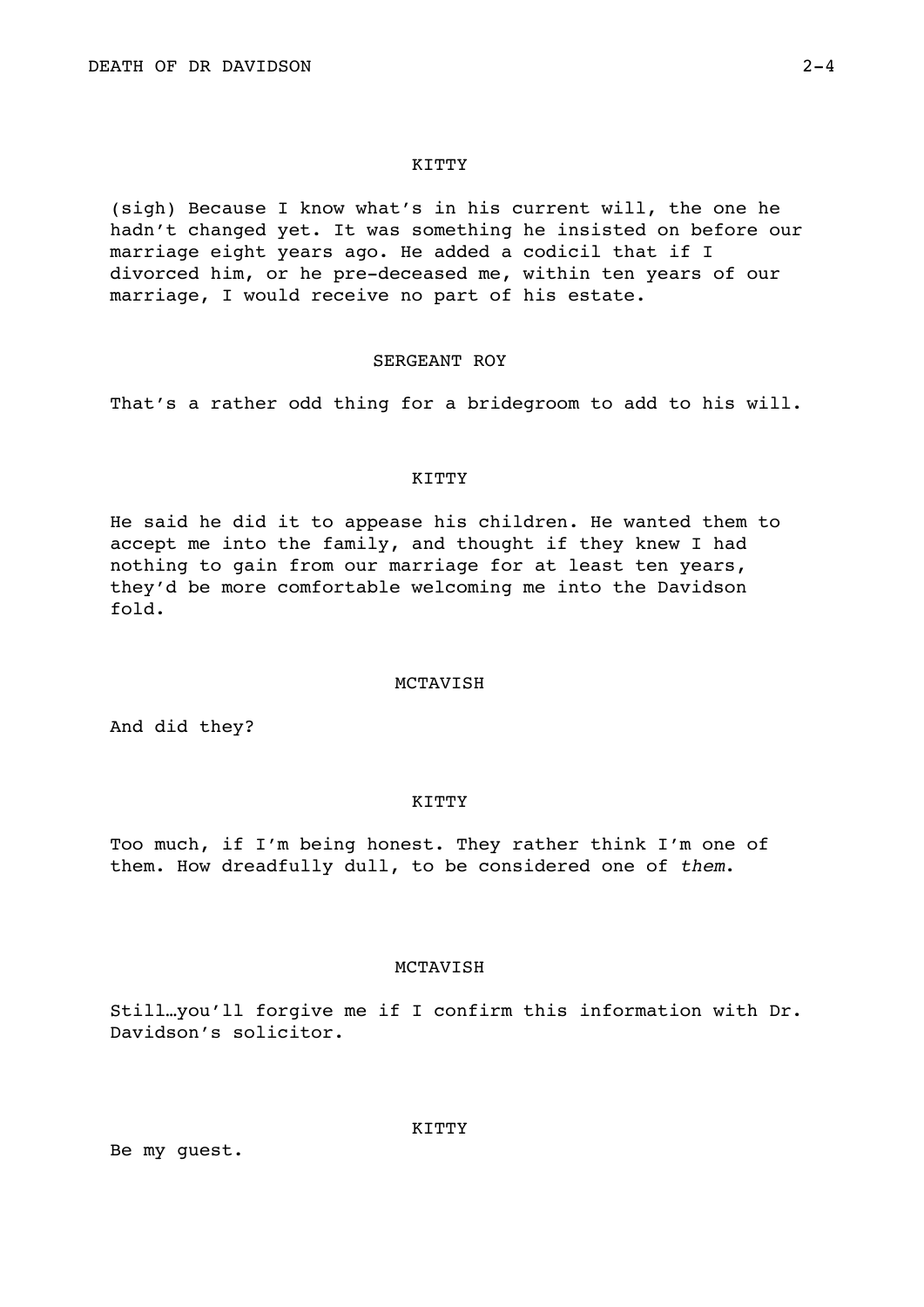Of course, playing devil's advocate, you could have contested the will. As his wife, you'd stand a good chance in the courts if you challenged that provision.

### KITTY

Do you think I would take that chance? That I'd risk it all just for the satisfaction of killing him? Hardly. I've lost eight years of my life to that man, with only two more years to go before I could divorce him, why would I kill him? Or at any rate, why would I kill him *now*? If I *were* going to kill him, I'd wait another twenty-four months and inherit half his estate free and clear.

#### MCTAVISH

I see. Well…to be frank, Mrs. Davidson, he did threaten to divorce you last night. Is that not so? And if that was indeed a condition in his will…

### KITTY

He had no grounds for divorce, and he knew it. Besides, killing him before he could divorce me…and then taking my chances with probate court, along with the rest of his family? My, you do think me a gambler, don't you Inspector.

## MCTAVISH

Perhaps, Mrs. Davidson. Because, as you know, in most cases of homicide…

### KITTY

It's almost always the spouse who did it. Yes, I know. (Sighing) Even more reason not to attempt it, don't you think? Surely I'd be your immediate and primary suspect.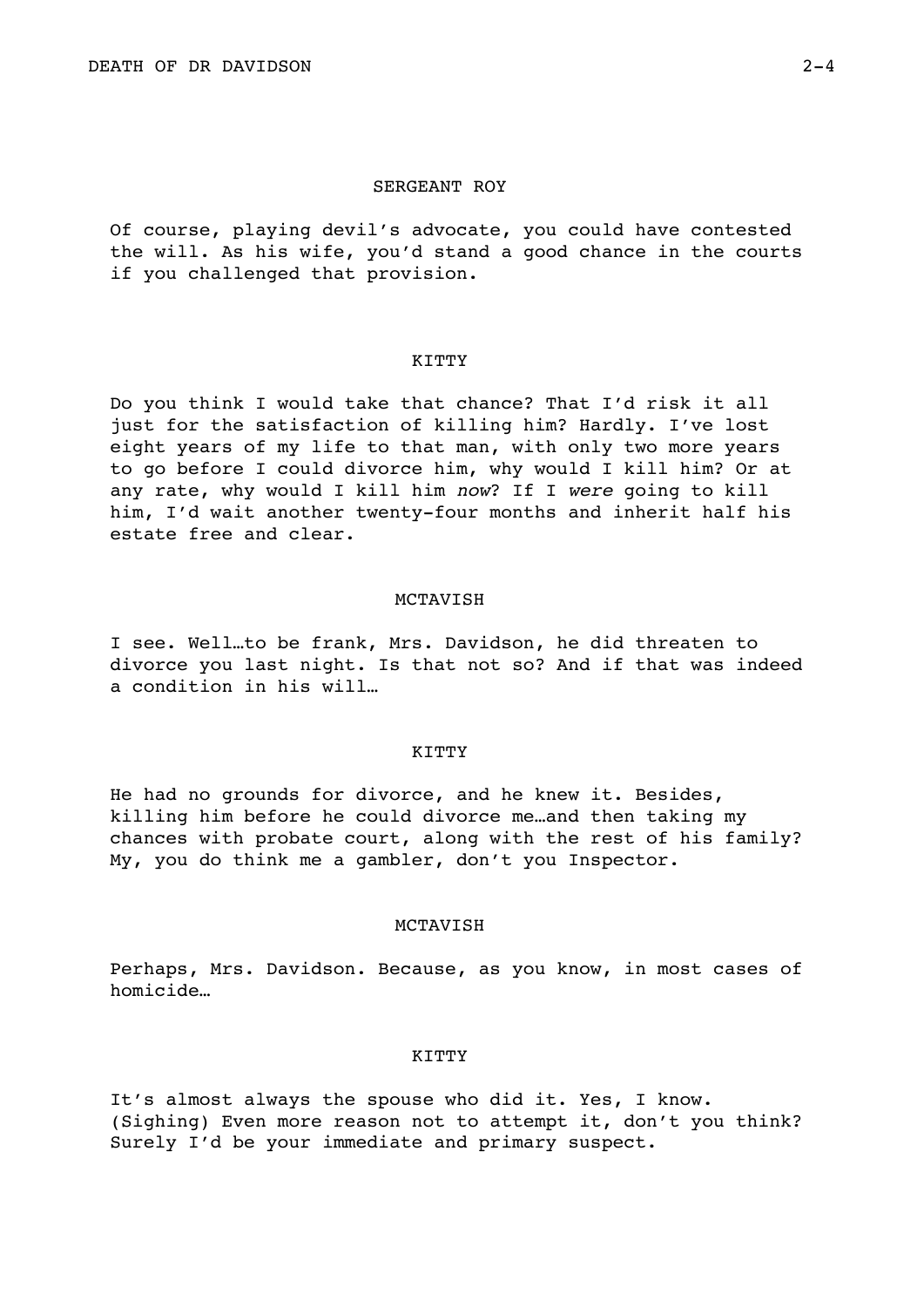## SERGEANT ROY

Do you have an opinion as to who could have done it?

#### KITTY

Any of them. They all hated him as much as I did, I'm simply the only one who will admit it. But I do think that little tart Dulcie was trying to push me out. Even he thought so, ask anyone. He rebuffed her quite savagely last night, and I can see that kind of girl killing him simply out of wounded pride.

#### MCTAVISH

What do you plan to do now, if I might ask? Now that he has, in fact, pre-deceased you within the specified time frame and your part of the estate is forfeit?

### KITTY

I have plans, Inspector. Don't worry about me, I'll be just fine.

## MCTAVISH

Of that I have no doubt, Mrs. Davidson. If you will excuse us.

### NARRATOR

Meanwhile, downstairs, in a quiet hallway…

# OLIVER

(whispering)What did the Inspector say to you, Mar? Was it dreadful?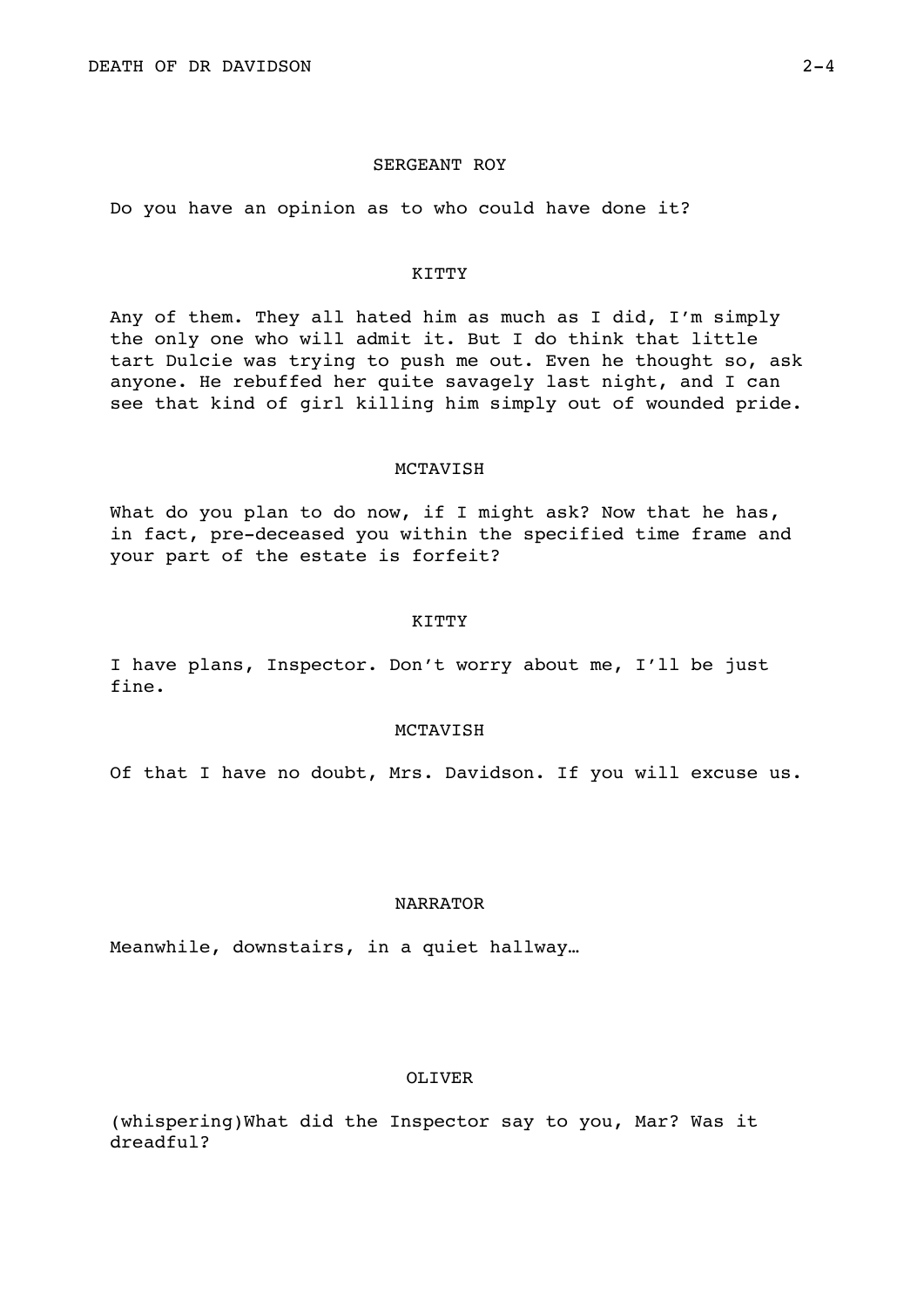## MARLENA

(whispering)Nothing of consequence…but I'm…I'm so terribly worried for you Oliver…you *were* running about the hallway last night, it looks very bad for you.

## OLIVER

Don't worry about me, darling.

## MARLENA

But what if the Inspector tries to pin it on you?

# OLIVER

Stop fretting, Mar. You'll work yourself up into a lather. I'll talk to the Inspector and make sure he knows what he needs to know.

## NARRATOR

A few moments later, in the dining room again, McTavish and Roy greet Dulcie as she enters the room and takes a seat.

# MCTAVISH

You look rather familiar, Miss Pangiottis…would I have seen you somewhere before?

# DULCINEA

I don't think so.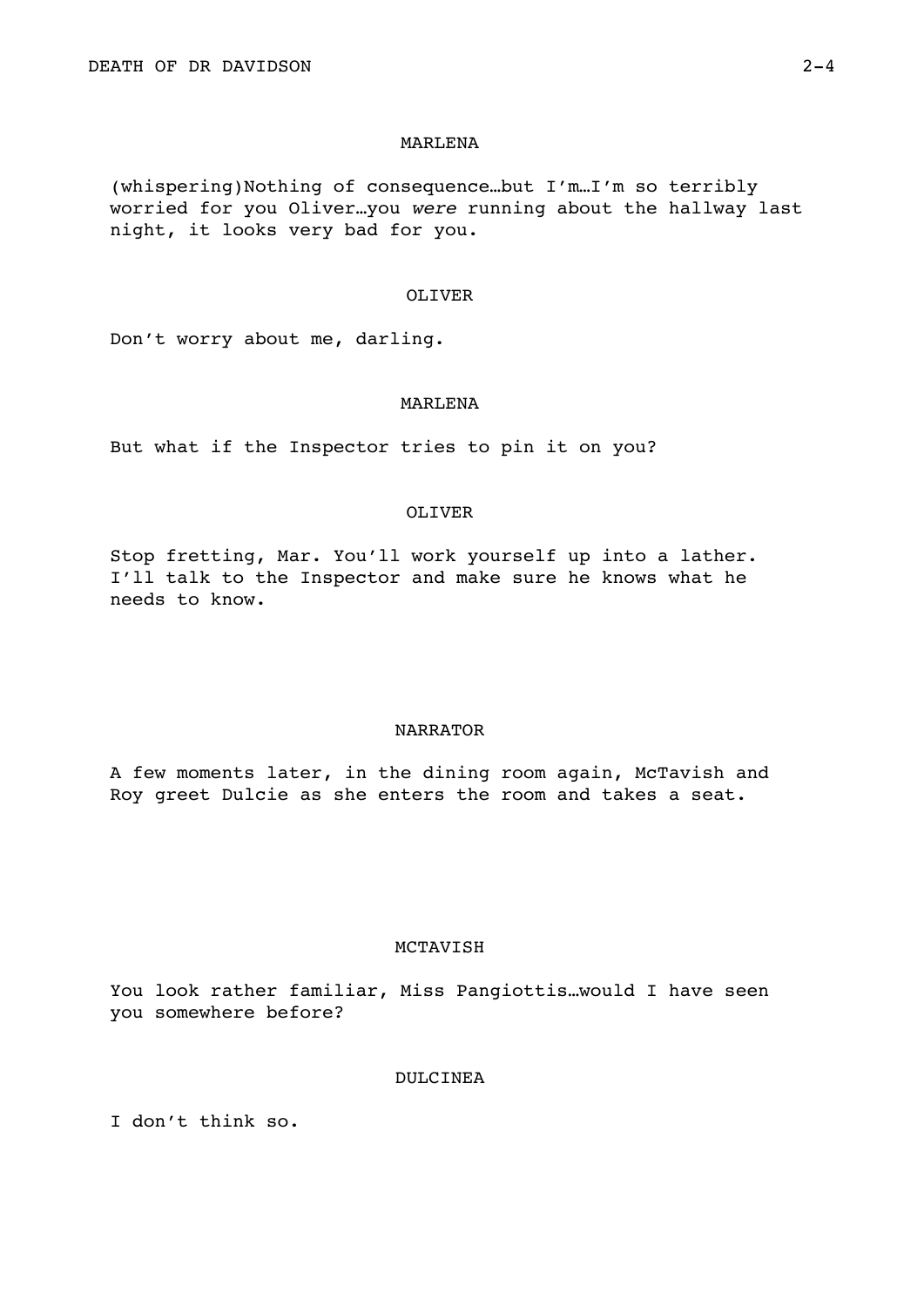That turn of your head, the way you smile…it is quite familiar.

# SERGEANT ROY

Were you an actress before you came to work for Dr. Davidson? You're pretty enough to be in the pictures.

#### DULCINEA

Thank you, Sergeant. But I've only ever been a typist. I've lived in the village my whole life, and I've never been in the pictures or on the stage.

## MCTAVISH

And you were employed by Dr. Davidson as his personal assistant, is that so?

### DULCINEA

Yes. I typed up his letters, I helped him box up his old patient files and send them off to other doctors, that sort of thing.

## MCTAVISH

I assume you also worked in his surgery? Dealing with the patient files that were once housed there?

## DULCINEA

Oh yes, I would spend whole days there, sometimes, organising and cataloguing everything. It was tedious work, but I didn't mind it.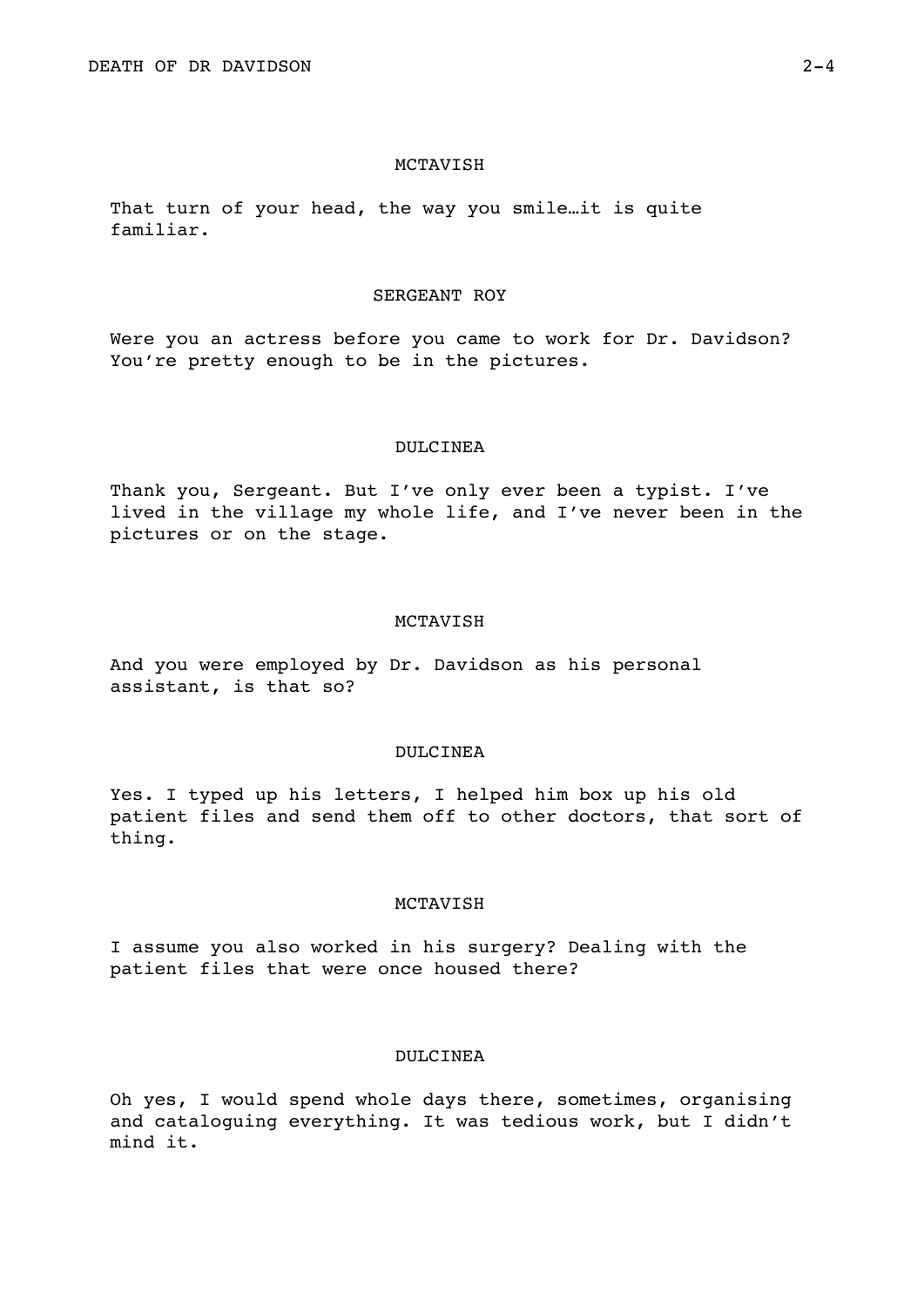And how did you find working with Dr. Davidson himself?

## DULCINEA

Well to be honest, he wasn't the most amiable man...

## MCTAVISH

I've gathered that. Please, sketch his character for us in more detail. We need to get an idea of him from an outsider, so to speak.

### DULCINEA

Well…if you insist. (pause) He was perhaps the most selfcentred person I ever met. Every small annoyance was like an affront to him, he viewed even the most benign events as personal slights. He must have told me a thousand times all the ways his colleagues and family mistreated him, abused him, misunderstood him, it was an endless litany of complaints, the same ones over and over again, even when I told him I'd heard the stories already. That's when I realized he wasn't looking for a conversation, if you understand me. He was paying me to sit and listen to him complain.

## **MCTAVISH**

Did you ever do any actual work for him?

## DULCINEA

Oh yes, he got a full day's work out of me, certainly… sometimes I typed so many letters my fingers ached all night. Then he'd ring me up at two or three in the morning, all in a tither because he'd had words with Hannah or Kitty, and was feeling palpitations.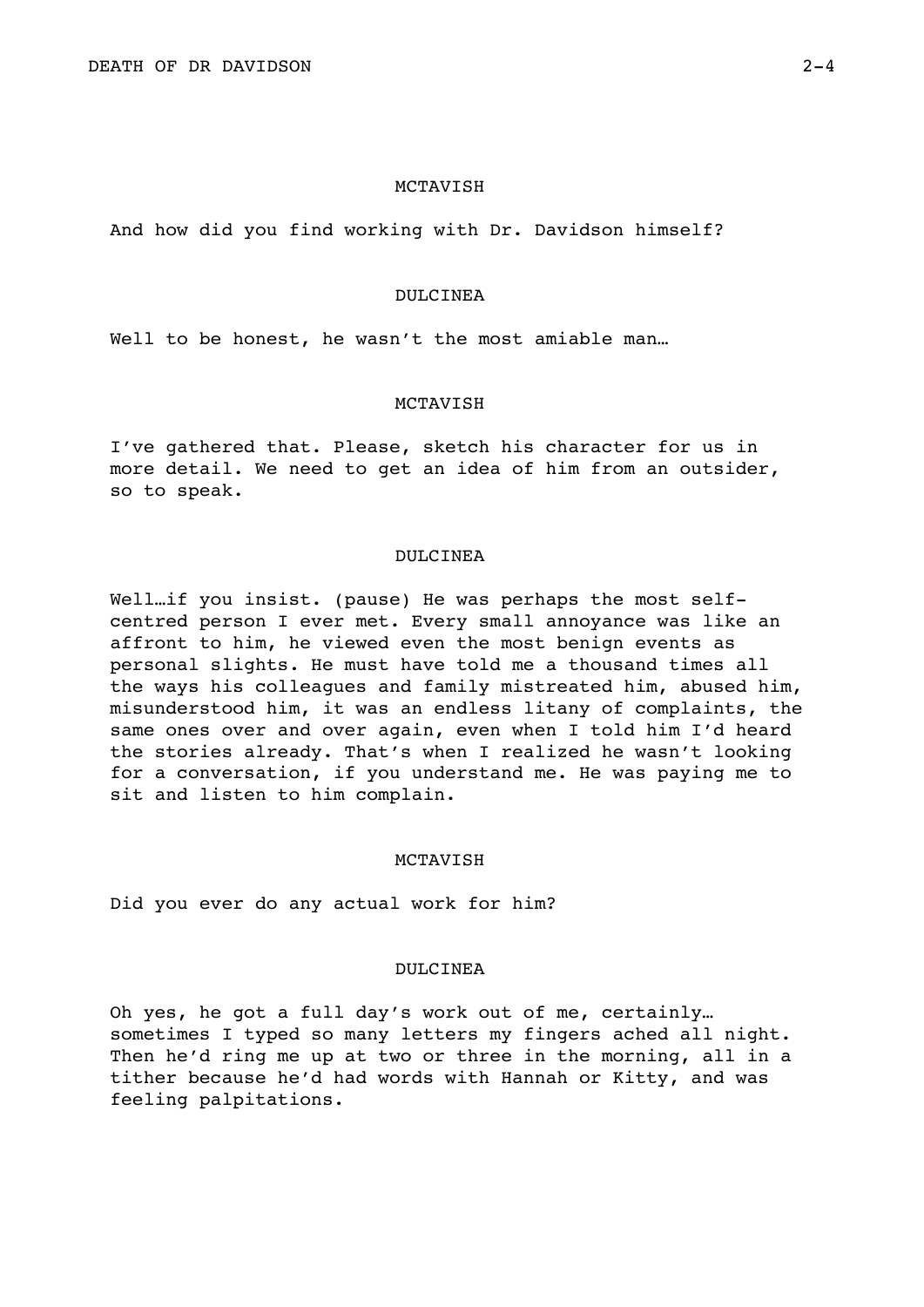## SERGEANT ROY

(incredulous)He would telephone you at home? In the middle of the night?

## DULCINEA

Not often, but yes. And if I tried to ring off he'd find ways to keep me on the line. I tried every excuse, but the only way I got him to end the call was by complaining about situations in my own life. Petty annoyances, you know, nothing of consequence. But he resented having to be of help to me, you see, or anyone, really. He couldn't put down the telephone fast enough if I started to relate a troubling circumstance of my own.

## SERGEANT ROY

He sounds like a right sod.

# MCTAVISH

That's enough, Sergeant. If you don't mind, Miss Pangiottis, how did you feel when he fired you last night?

## DULCINEA

It didn't compare to the news he was delivering to his children. I only worked for him, they're his family. But I admit, I was shocked that he thought I was…that he believed I was using my position to try to…to…

# MCTAVISH

Divert his affections away from Mrs. Davidson?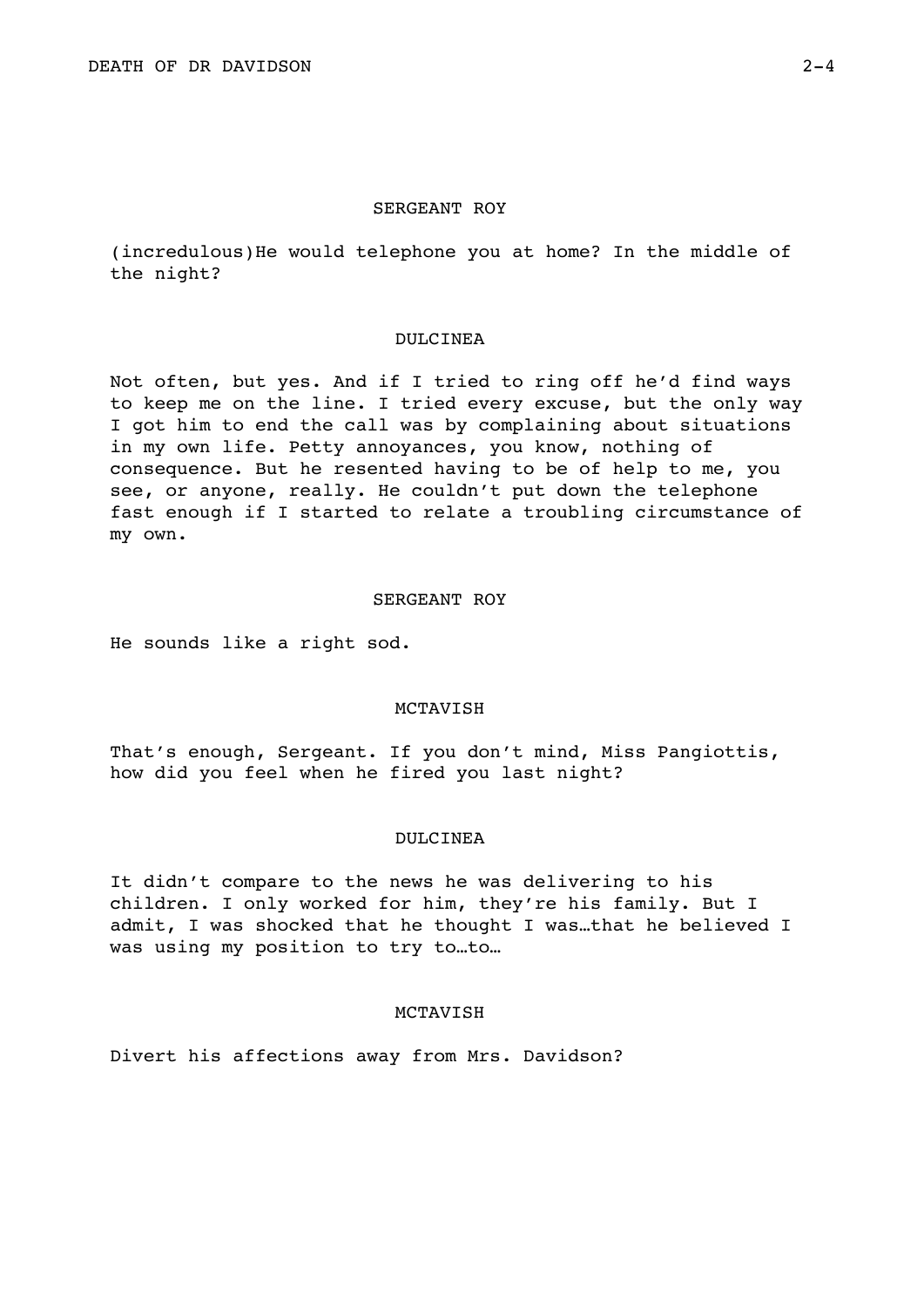## DULCINEA

Yes! It's absurd, I can assure you. I…I can't tell you why…but I would never think of Dr. Davidson that way. It would be so utterly unnatural to me to even consider it. Please, don't ask me more, but trust that I had absolutely no designs on Dr. Davidson.

### MCTAVISH

The loss of your employment with Dr. Davidson must present a financial hardship to you, does it not?

## DULCINEA

A pretty woman who can type will never want for a job, Inspector.

## SERGEANT ROY

That's for sure. There's a job going in the secretarial pool at headquarters, in fac-

### DULCINEA

I can assure you, I had no reason to kill Dr. Davidson. No job would be worth killing someone over, you must see that.

## MCTAVISH

It does seem a paltry motive, I grant you. But sometimes, one's motive for murder is not what it initially appears to be.

## DULCINEA

What other motive could I have? I barely knew the man. For you to accuse me-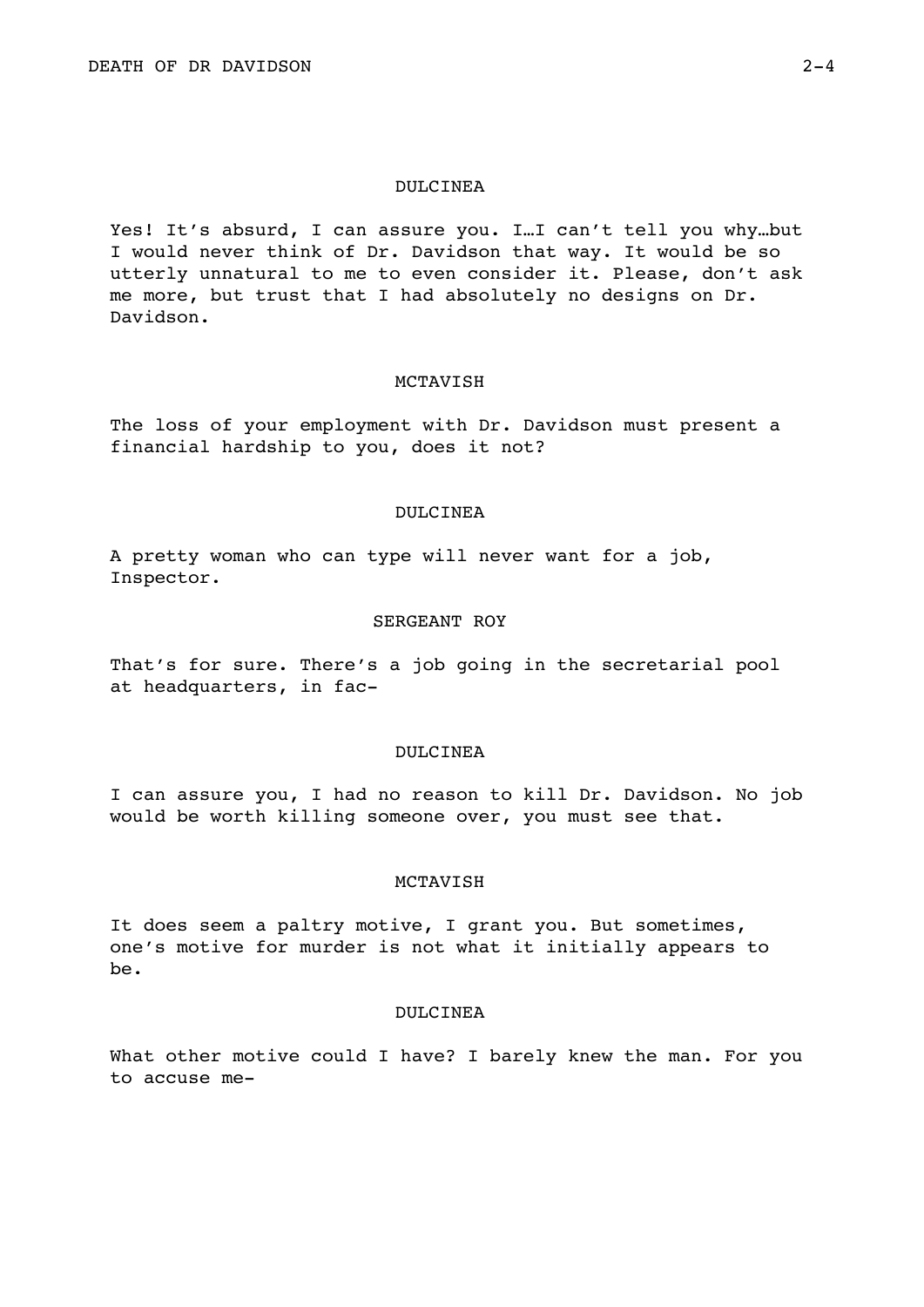I am not accusing anyone as of yet, Miss Pangiottis. I am merely gathering the pieces of the puzzle together.

## DULCINEA

Well, while you gather your puzzle pieces, may I be excused? Mrs. Forrester is still quite upset and I'd like to bring her some tea.

#### MCTAVISH

Very thoughtful of you, indeed. Yes, that will be all. Oh…one thing…that perfume you're wearing, it's quite distinctive.

#### DULCINEA

It's French. It was a gift from…from a friend. Do you like it?

## MCTAVISH

Its effects are quite overpowering, yes.

## DULCINEA

Now, do excuse me

## **MCTAVISH**

Of course. Thank you, Miss Pangiottis. Would you ask Mr. Forrester to join me, please?

## NARRATOR

Was Kitty Davidson lying about the codicil in her husband's will? Does Marlena think Oliver killed Dr. Davidson? Does Oliver think Marlena killed him? And why did Davidson make late night phone calls to Dulcie? All will be revealed soon… stay tune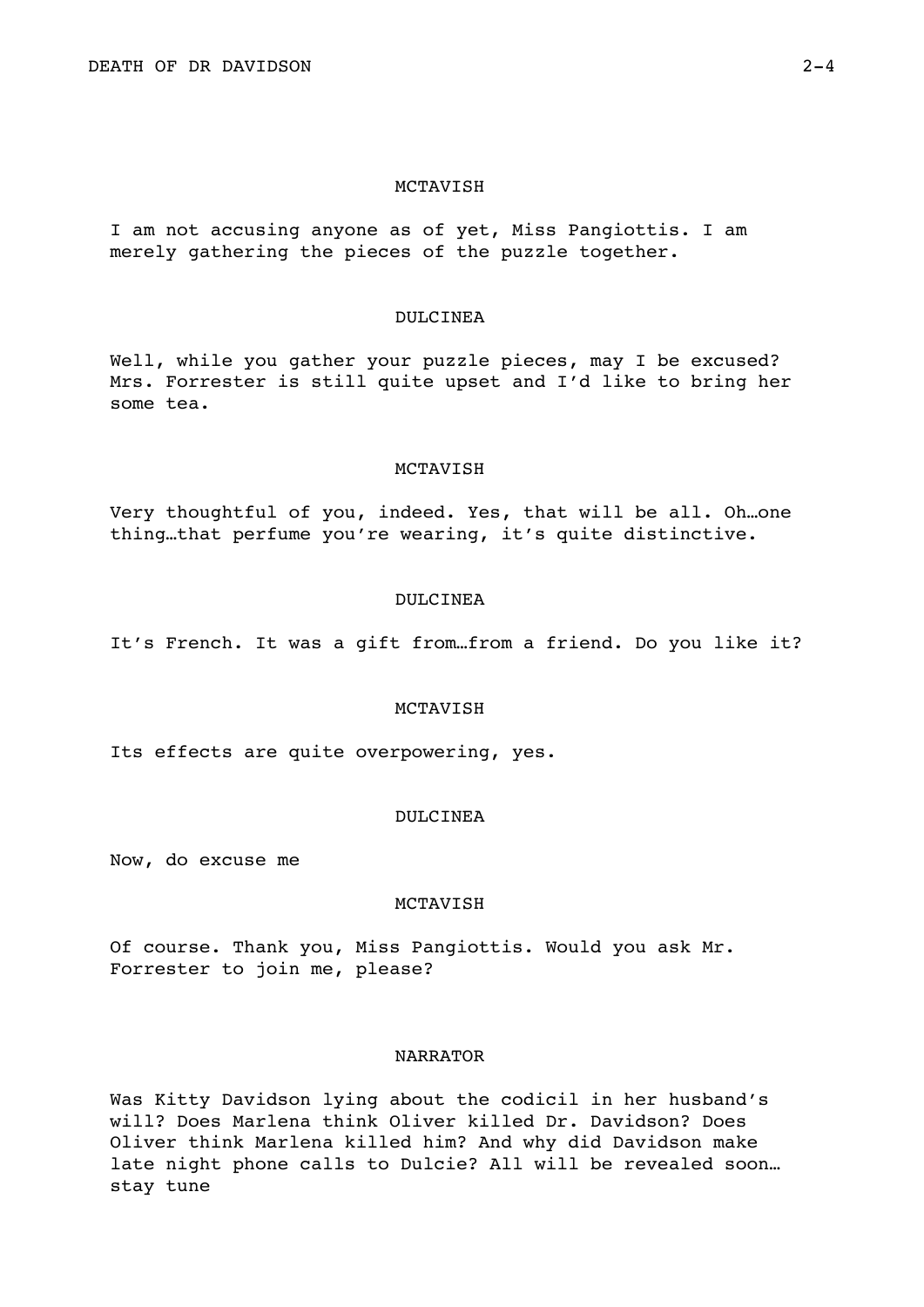**ACT 2 SCENE 5 : INT. AFTERNOON** 

## NARRATOR

We return to our mystery as Oliver Forrester joins Inspector McTavish in the dining room. Oliver has has asked to be interviewed privately, with Inspector McTavish alone. Intrigued, McTavish has agreed and asks Sergeant Roy to remain with the rest of the guests in the drawing room.

## MCTAVISH

Mr. Forrester, do sit down, I won't take up too much of your time.

### OLIVER

I'm happy to co-operate with the police.

### MCTAVISH

(small laugh)

#### OLIVER

Did I say something funny?

## MCTAVISH

No, excuse me. It's just that Mr. Smythe said almost the exact same thing when I questioned him.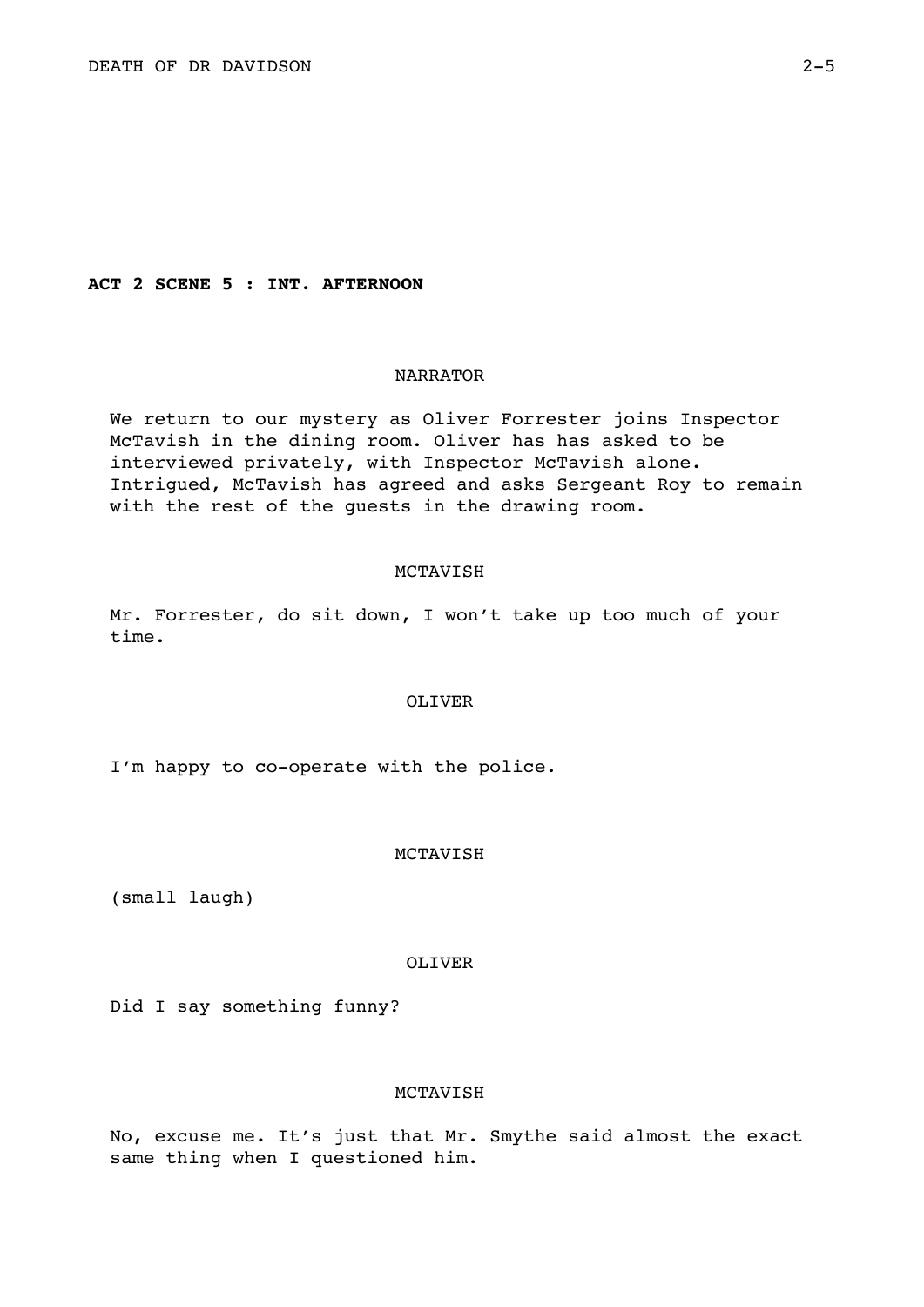#### OLIVER

Well, in my case you can believe it. In his case…well, I'm sure you know by now what an artful criminal that man is.

## MCTAVISH

We are looking into his background, of course. But whatever his past, it does not mean he murdered your father-in-law.

#### OLIVER

Inspector, may I be blunt?

### MCTAVISH

I would welcome it.

### OLIVER

You haven't got a hope of solving this case.

## **MCTAVISH**

That is rather blunt, I must say. Go on.

### OLIVER

Consider the facts; no one saw Dr. Davidson after about ten pm, and his body was discovered at around eight am the next morning. In the intervening ten hours, there were eight people in this house with motive, means and opportunity…and no alibis. I dare say it would be almost impossible to make a murder charge stick, barring anything short of a full confession.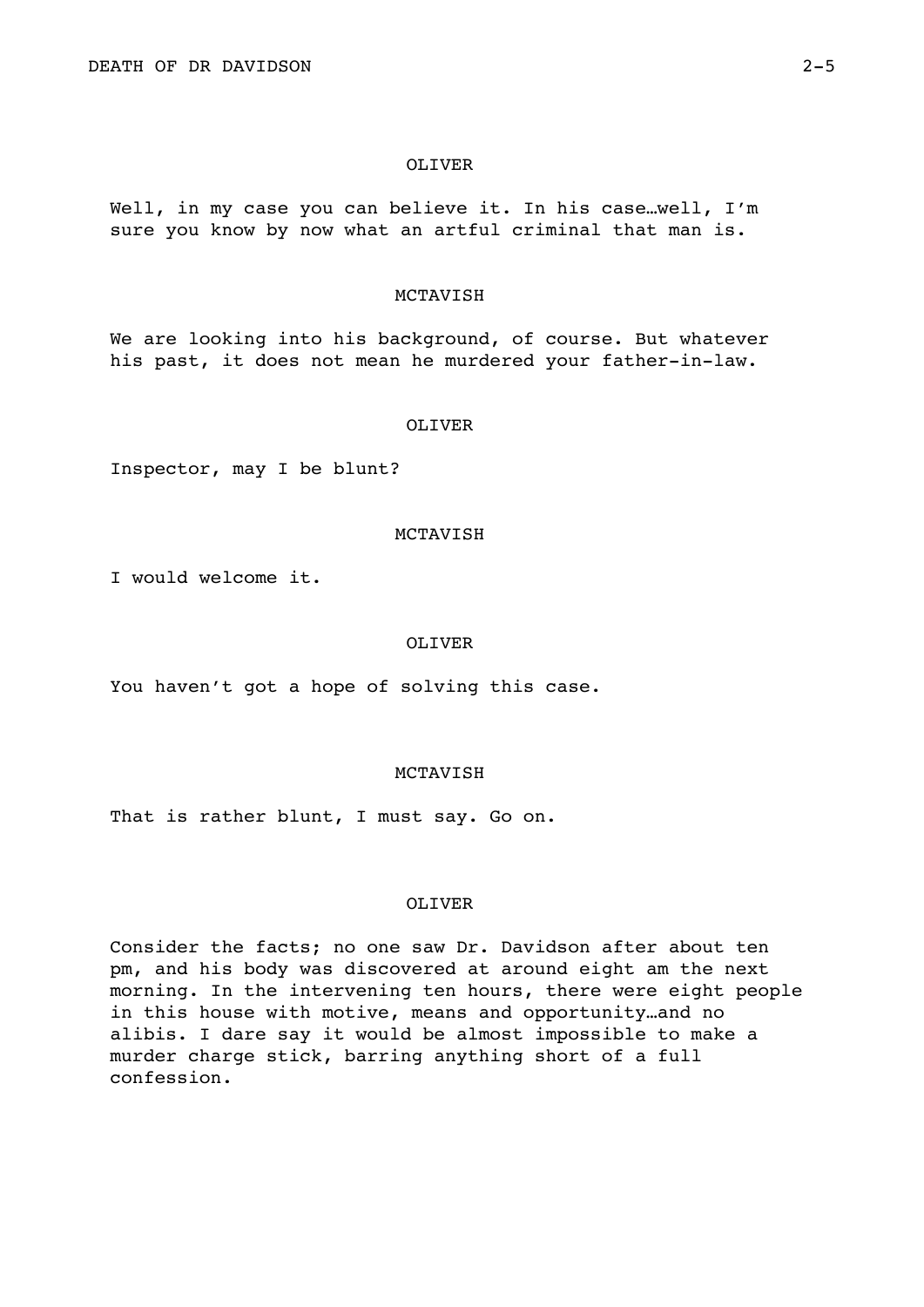I see. And is this your legal opinion?

## OLIVER

I practice corporate law, not criminal. But I know enough to know what a terrifically awful case this would be to bring to trial. I doubt any prosecuting attorney worth his salt would even touch it.

## **MCTAVISH**

Fascinating.

### OLIVER

Any good defence attorney, furthermore, would certainly present an alternate theory of the crime. Why, he'd have seven other viable suspects to pin it on. Any one of whom could have just as easily committed the crime as whoever stands accused.

## **MCTAVISH**

Well then. Tell me, what do you propose I do about this sad state of affairs?

### OLIVER

(conspiratorially) Why not say you can't charge anyone? Do you *have* to arrest someone, can you not just leave it unexplained?

#### **MCTAVISH**

There is the matter of justice for the victim, Mr. Forrester. As an officer of the law, I am duty bound to bring criminals to justice.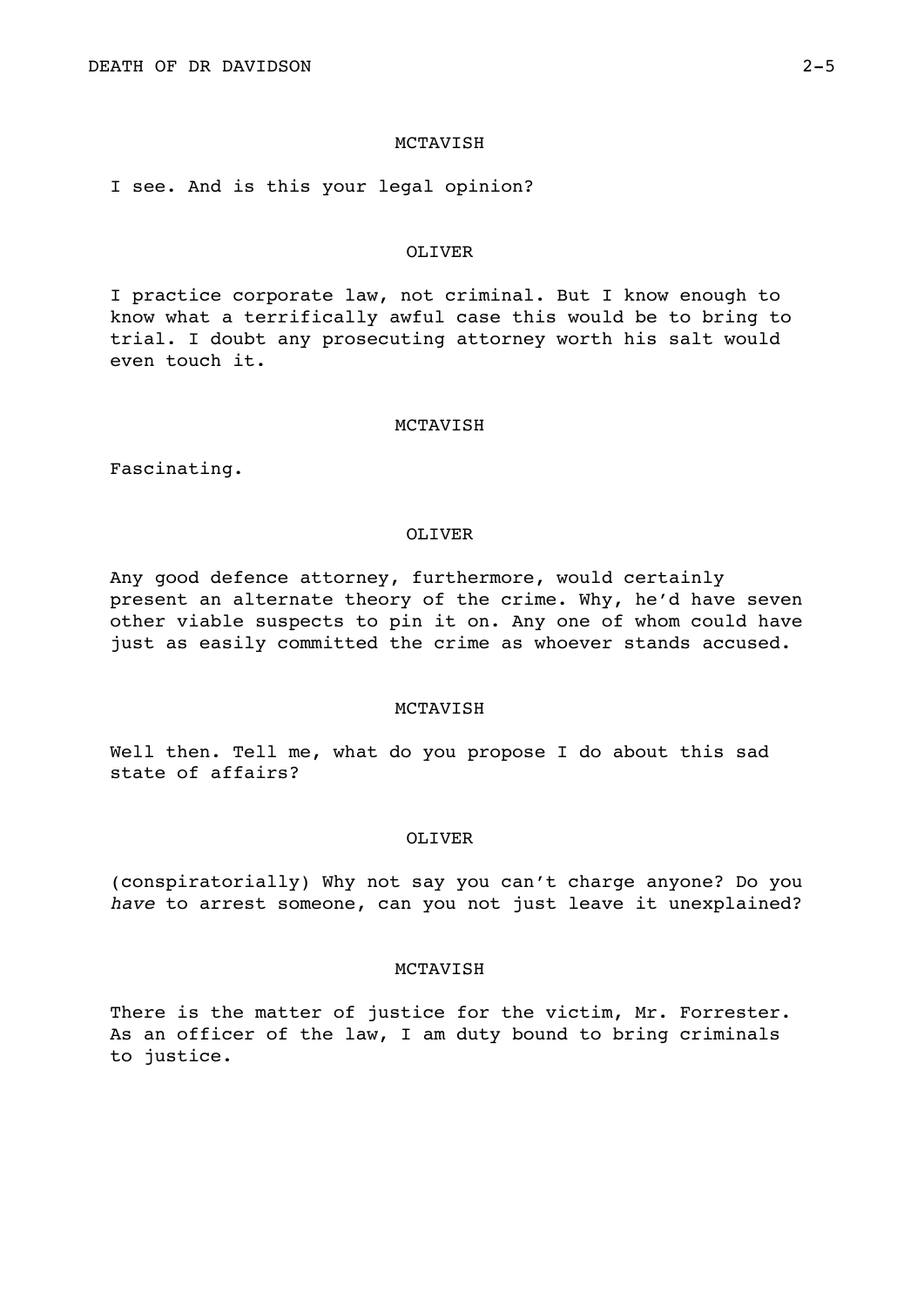#### OLIVER

I do understand the need for a satisfactory conclusion in a murder case, or at least something your superiors can give to the newspapers. Personally, I think you couldn't go far wrong with Herrero. Davidson had something on him, and threatened him with it - wouldn't it be easy to say he did it, and then tried to escape? I don't think anyone would fault your logic in arresting him.

## MCTAVISH

Just a tidy little arrest, then.

## OLIVER

I say give your higher-ups the arrest they're looking for, and give the family the peace of mind of knowing that scoundrel Herrero has been dealt with.

## MCTAVISH

Of course, there is the small matter of whether he actually did it.

### OLIVER

If you can't prove anyone else did, does it matter?

### MCTAVISH

If I had your scruples, Mr. Forrester, my job would be a far sight easier.

## OLIVER

I don't care what you think of me, Inspector. I know this family, and I know they were browbeaten, bullied and blackmailed by that man for decades. He was a vile, selfish brute who treated his whole family very badly. He was a devil for dramatic gestures - he should have been on the stage, he certainly craved the limelight enough to have been a performer.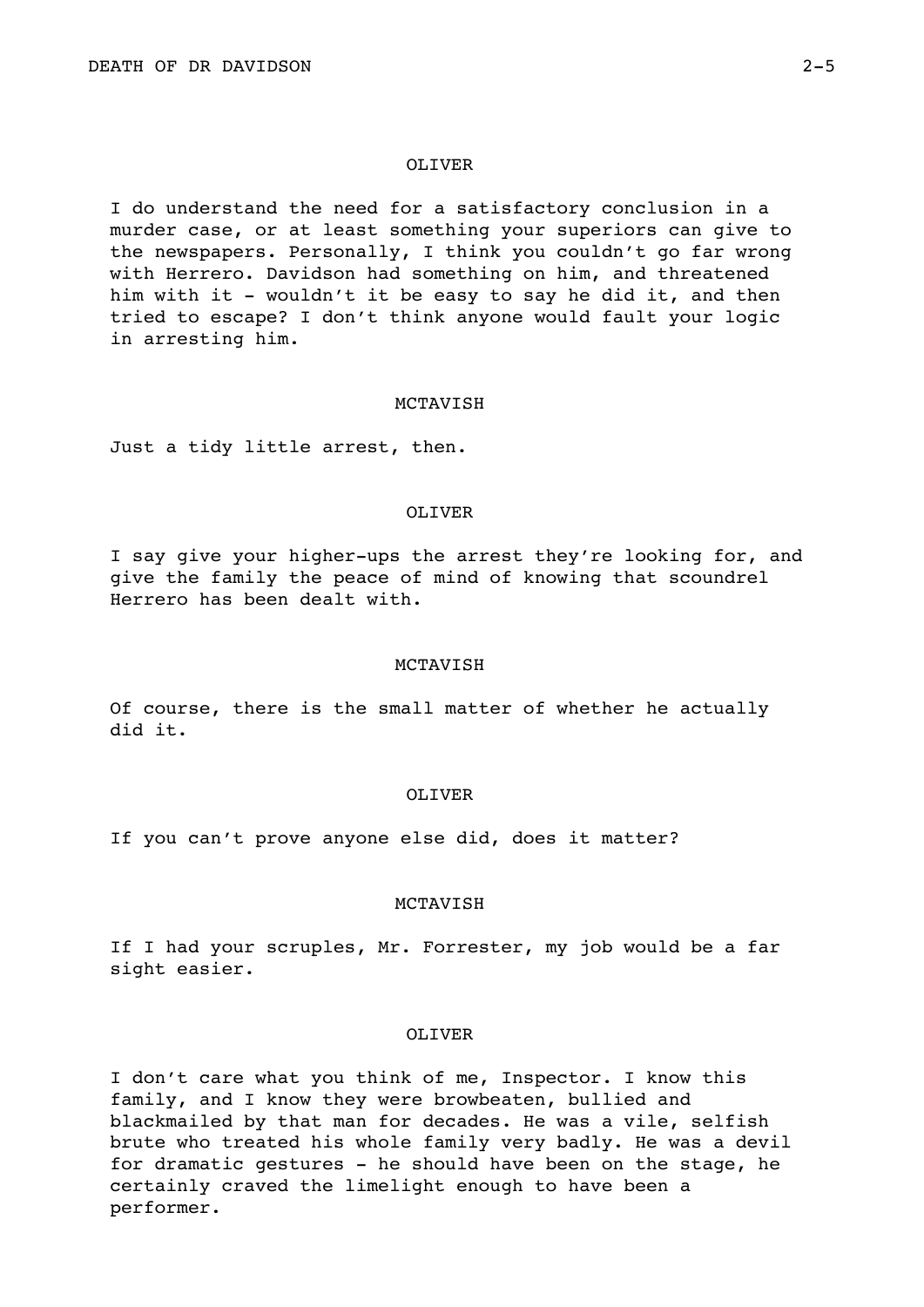It seems to me…if you'll forgive *my* bluntness…that if I *were* to put names in a hat to make an arrest for this murder…well, it might as easily be your name I drew. You've been most outspoken about your hatred of the victim, if you see what I mean.

### OLIVER

(sighing) I'll come clean, Inspector, because I don't care what happens to me. I'll tell you everything about my dealings with the Davidson family.

## MCTAVISH

Please do.

## OLIVER

Dr. Davidson was my client, many years ago. I handled many of his personal affairs, and since I was familiar with the New York Stock exchange through some of my other clients, he asked me to advise him about certain investments. I was eager to impress him, because I had met his daughter and fallen in love with her. I wanted to marry her, and I thought if I could provide him with some inside information I had learned from my other clients…

## **MCTAVISH**

He would consent to your marrying Sadie.

## OLIVER

(sighing) Not Sadie. Marlena.

## MCTAVISH

Indeed…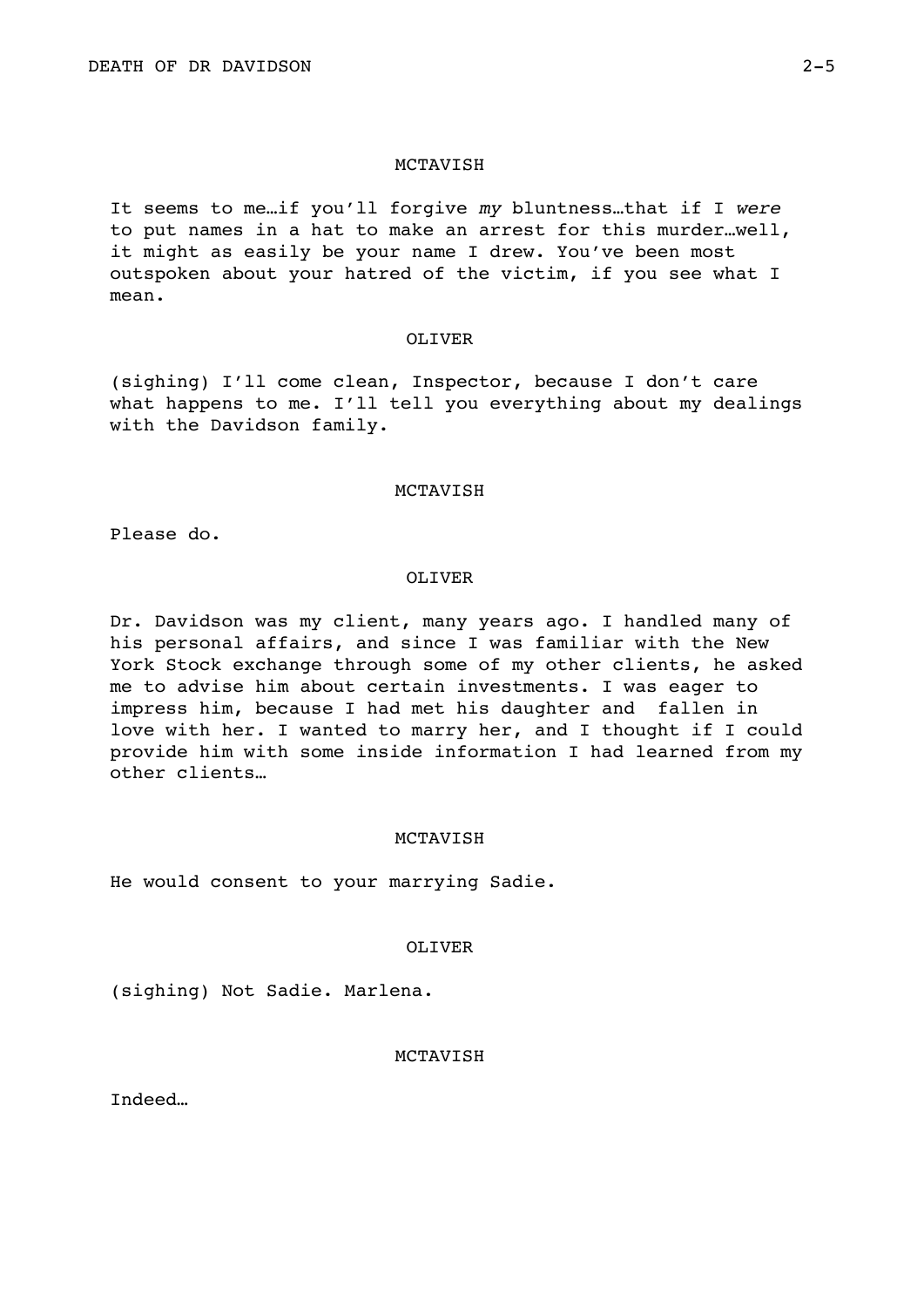So I broke the law, *and* violated attorney-client privilege. Davidson was able to sell his stocks before the crash, and was able to buy certain others afterwards that rebounded so well he became astonishingly rich. He didn't seem to mind how he came into such wealth…until one summer when Marlena and I had a bit of a bad break and she went off to Spain to think things over. I guess he thought she and I were through, and so he… forgive me, this is difficult to admit…but you see, I had begun a friendship with Sadie, mostly because I couldn't bear the thought of never seeing Marlena again. I suppose she took it for courtship, because quite suddenly I found myself blackmailed into marrying her. She had always been a highstrung, needy sort of girl, and I can only assume Dr. Davidson wanted her married off and out of his hair. Why she chose me I'll never know, but *I* had no choice, you see…I could either marry her or face disbarment and possibly prison.

## MCTAVISH

So that's why Dr. Davidson told everyone he would have you disbarred.

#### OLIVER

But I didn't kill him, I swear it. It's all water under the bridge now, my career is winding down anyway, and as for the insider trading, under US law, the statute of limitations on that has long run out. So you see, I simply had no motive to kill him.

#### **MCTAVISH**

Not for those reasons, perhaps…

### OLIVER

What other motive could I have?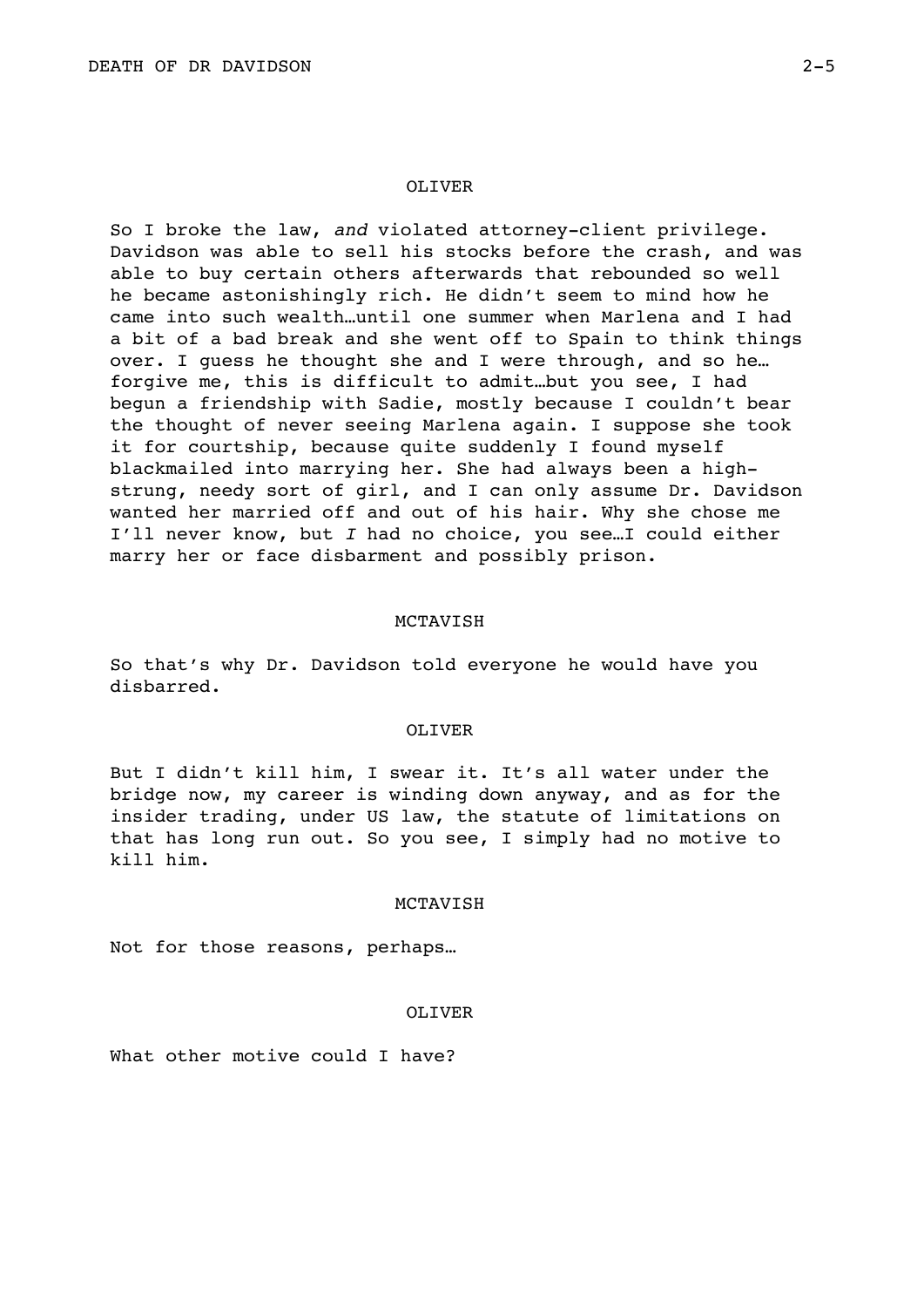I'm not privy to the hearts of men, Mr. Forrester, but with an admission such as the one you just made concerning Mrs. Smythe…

## OLIVER

All I've ever wanted for Marlena is her happiness and safety. That's all I'll ever want.

### MCTAVISH

Forgive me, sir, if this is indelicate, but I rather think there's more to it than that…Mrs. Forrester told me you did not spend the night with her. Were you, perhaps, with Mrs. Smythe?

### OLIVER

Absolutely not. I was…well, I admit it, I did go to check on her after that awful dinner. I heard she and Herrero having a terrific row, mostly about money. I saw him storm out of the room in a rage, so I wanted to hang back in the shadows and make sure no harm came to her. But that's all. I had planned to stay all night in the hallway, if I had to, in case he came back and caused trouble. Now I know I my instincts were right. That man can't be trusted. It *must* have been him.

### **MCTAVISH**

There is the matter of your having a key to Dr. Davidson's room. Someone mentioned you locked the door, and I myself saw you unlock it to admit the Sergeant and myself yesterday morning.

## OLIVER

(sighing) Alright, I admit that too. I took it off Hannah's key ring. After I checked on Marlena, I had intended to sneak into the study and see if I could find the evidence he had on Herrero. But I heard he and Mar coming down the hall, and so I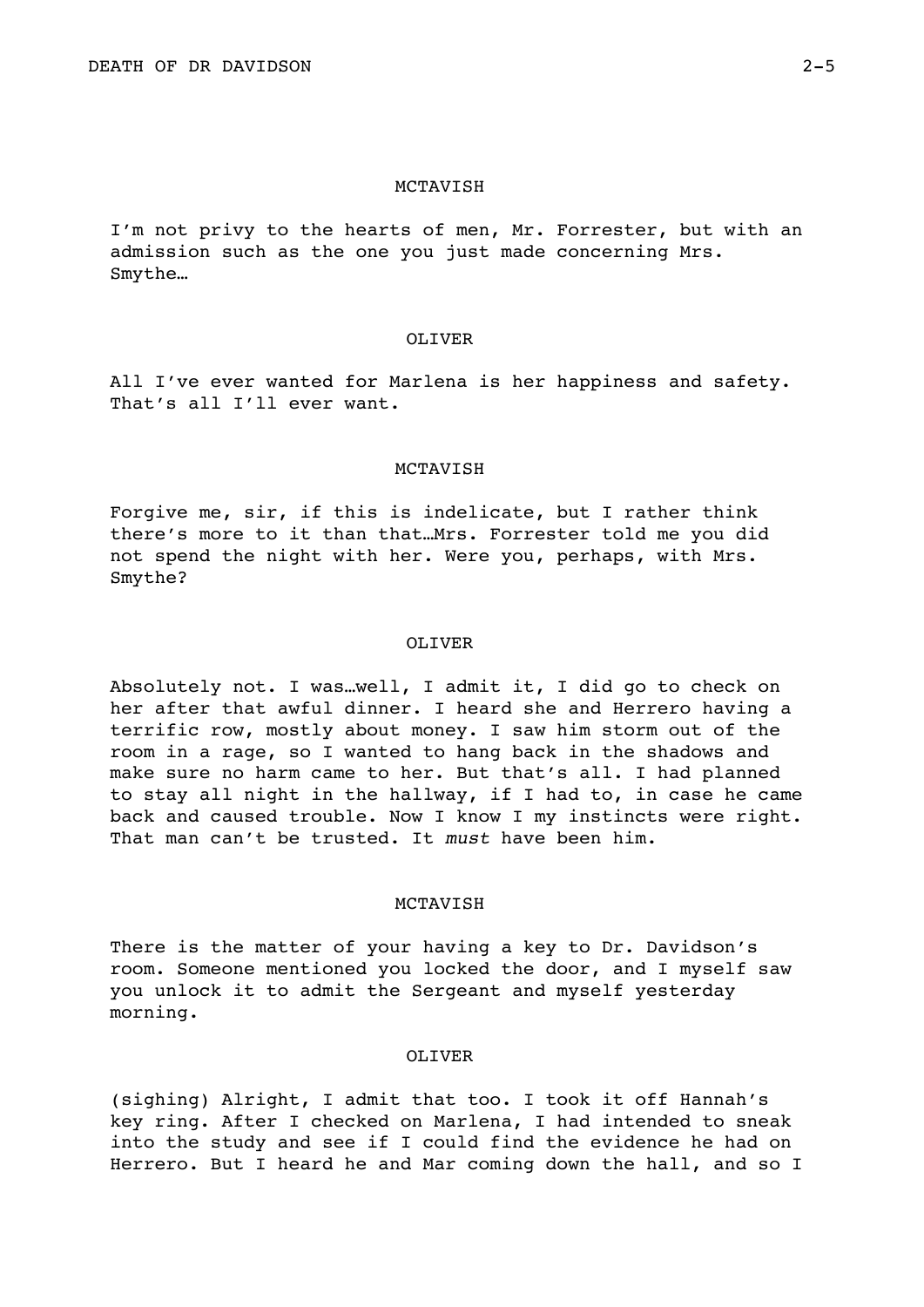## OLIVER CONT'D

left. I'm surprised they didn't wake the whole house with their arguing, Herrero was absolute scarlet with rage. At any rate, I took to the sunroom to sleep, not wanting to be too far away from Mar's room in case things took a drastic turn.

## MCTAVISH

So you never did enter Dr. Davidson's study.

#### OLIVER

I swear to you, no.

### MCTAVISH

(flipping through his notebook) You recognized the smell of almonds in the cup you found by Dr. Davidson's body…and you identified it as cyanide. How did you know it was cyanide?

# OLIVER

Doesn't everyone?

## MCTAVISH

No, not everyone is intimately familiar with the smell of deadly poisons, sir.

## OLIVER

Well, I remember a case from law school, a woman poisoned her husband by crushing up the pits of bitter almonds and putting them in his morning oatmeal. The smell of almonds was overwhelming, but she thought disguising it with maple syrup would conceal her intent. It worked, he died instantly.

## MCTAVISH

So you know quite a bit about the poison.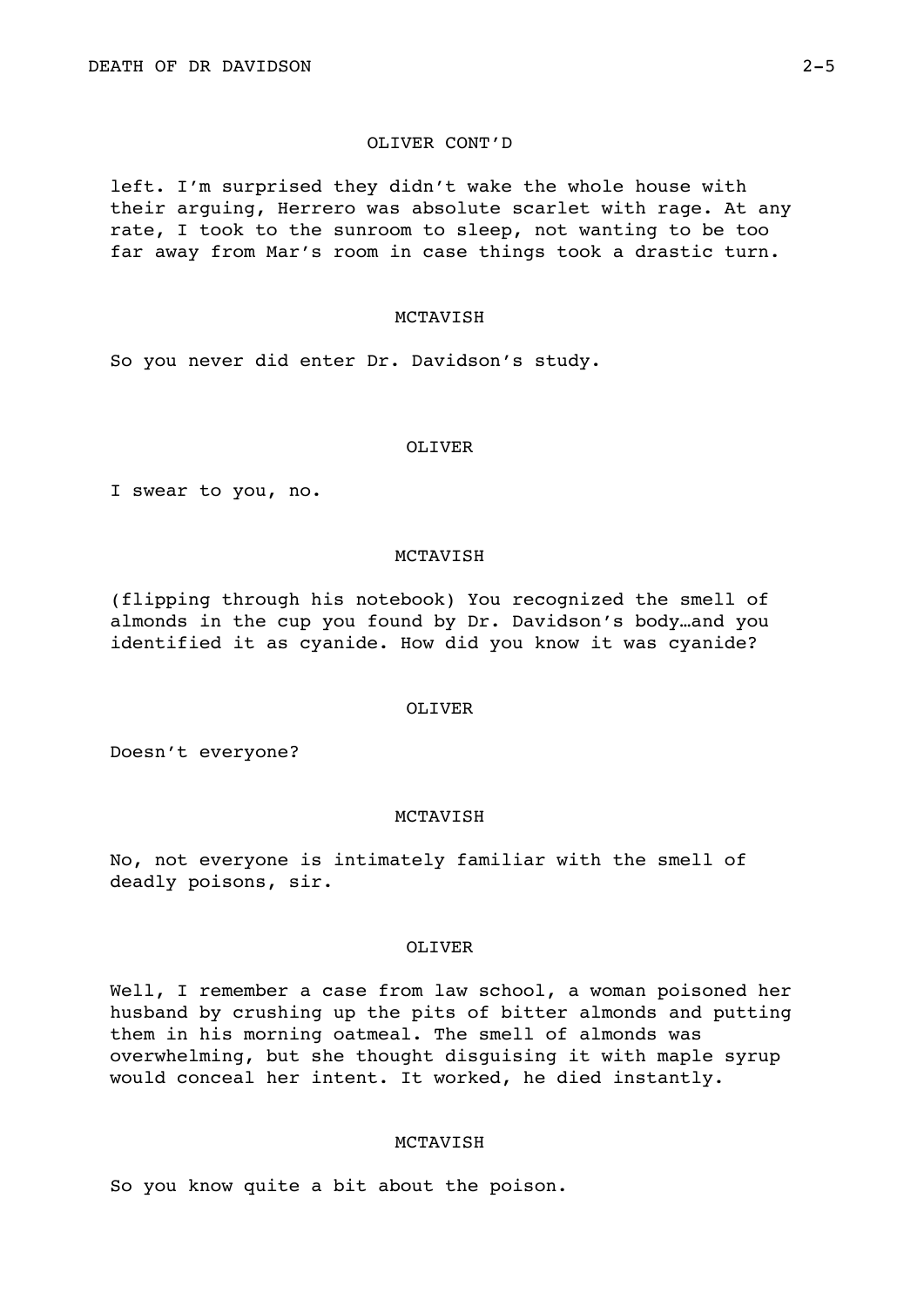#### OLIVER

Did I mention she went to the gallows? I don't fancy myself a genius but I'm not stupid enough to poison someone with something so blasted obvious.

## OLIVER

(Long pause) Inspector…are you alright? You've got a strange look in your eye…

#### MCTAVISH

(musing to himself) It is obvious, isn't it? This manner of death…it's quite unmistakeable that death has occurred by misadventure.

Yes, what of it?

# OLIVER

#### MCTAVISH

I'm beginning, I think, to understand…the killer wanted there to be no doubt that this was not a natural death. In fact, great pains were taken to ensure that the scene, when discovered, pointed directly to a wilful act.

## OLIVER

Yes, but what of it? Whoever killed him probably acted in a fit of insanity, and didn't think to smother the old man or push him down the stairs or some such, to make it look accidental. I can tell you, inspector, I should have done something like that if I *had* killed him. I'd have sooner cut the brakes in his Bentley and made it look like he lost control going down to the village than spike his drink with something as quick and painless as cyanide.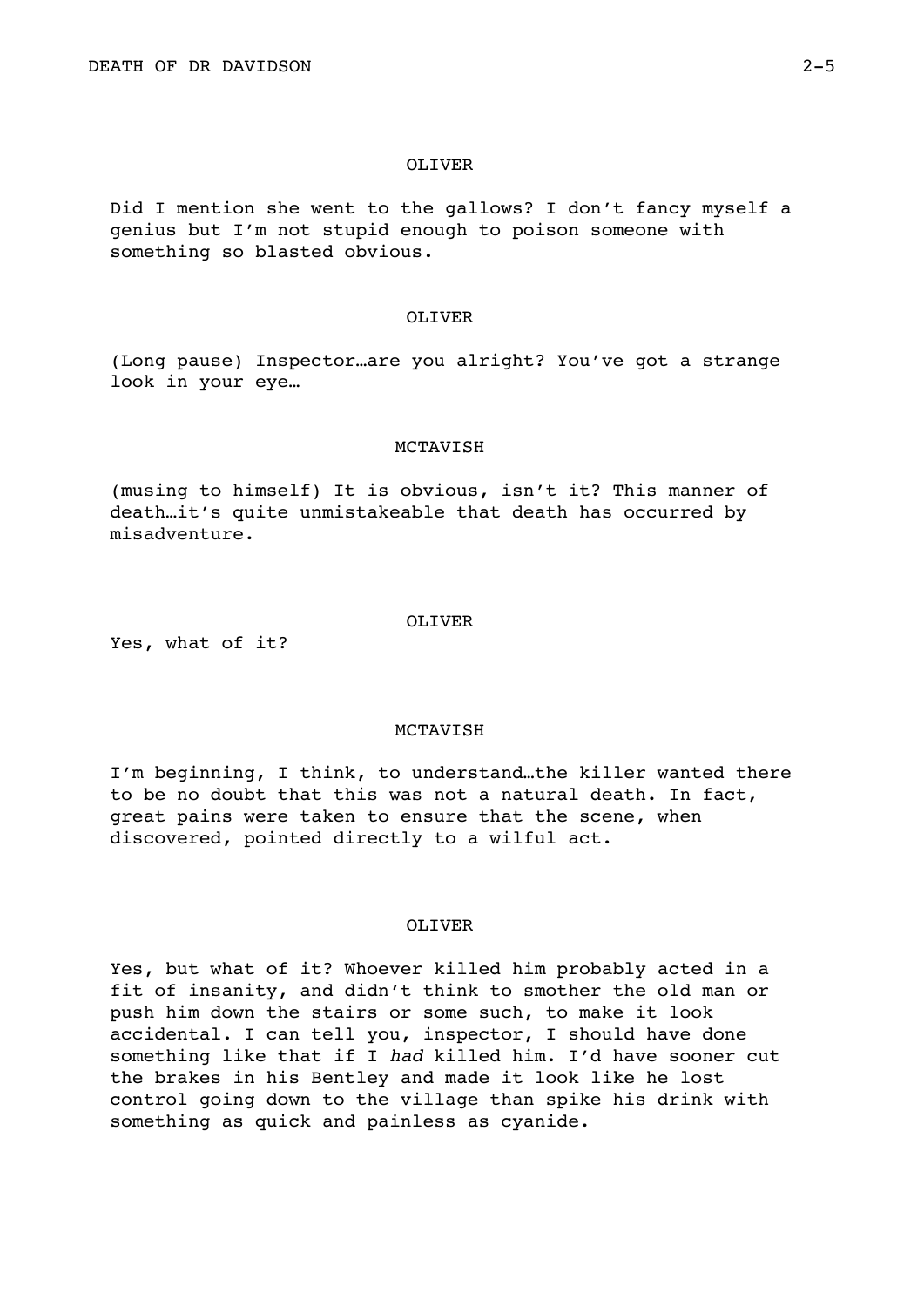(sharply) You also happen to know cyanide is quick and painless?

## OLIVER

Well of course I don't *know*, but I do know it's rather quick. I should have liked to see that man suffer a bit longer if I *had* gone so far as to murder him, I don't mind admitting that to you.

### MCTAVISH

I see…well, thank you for your frankness, Mr. Forrester. It's quite refreshing, I must say. May I be so bold as to be frank with you in return?

### OLIVER

Please do.

## MCTAVISH

Thank you, sir. I admit I am perplexed by certain aspects of this case. I don't often like to confess to such a thing, but I feel I can be candid with you.

# OLIVER

I appreciate your faith in me. What's troubling you about the case?

## MCTAVISH

It is simply this - everyone in this house had a reason to kill him, but I am left with the sense that there are only one or two among you who had adequate…shall we say, verve? To commit the crime.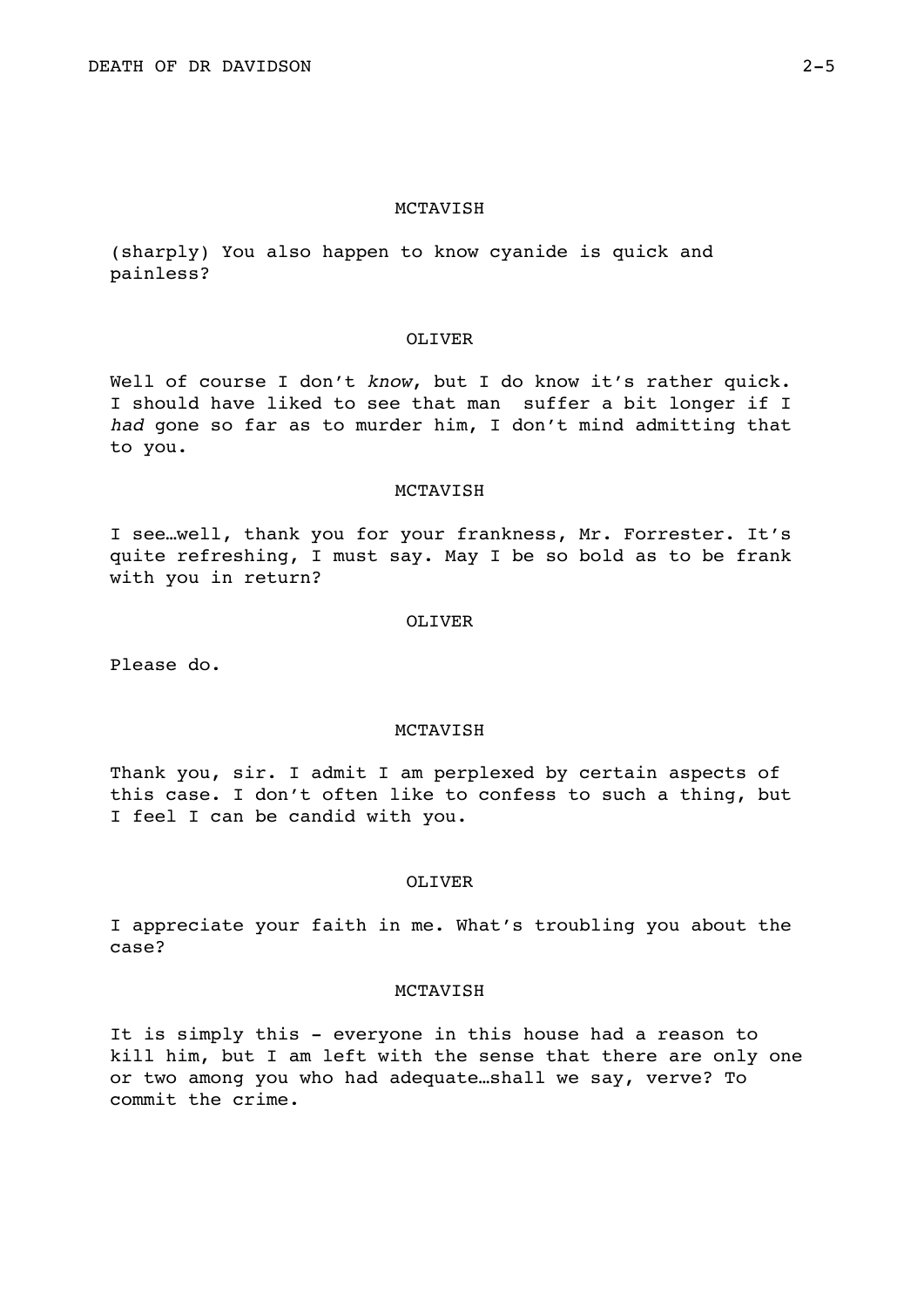By verve you mean the guts to do it, I suppose.

#### MCTAVISH

Precisely. Taking a life in such a manner…it is not so easy a thing to do as novels would have you believe. Especially when it is one's father, for instance. Or one's husband.

#### OLIVER

You're absolutely right! And you've rather confirmed my theory about Herrero, that it was done by someone unrelated to Davidson.

#### MCTAVISH

But then there is the matter of this supposed damning evidence he had on you and Mr. Smythe in particular. We have searched his office and surgery, and found no files of any kind. I placed a telephone call this morning to his solicitor, and the reputable gentleman assured me he had not been charged with the safekeeping of any files or documents for Dr. Davidson. So if there is, in fact, damning evidence that would inspire murder…where is it?

#### OLIVER

I shouldn't think that would matter. (Thinking quickly) But perhaps it was in the safe, and Herrero found it and destroyed it.

## **MCTAVISH**

And out of an abundance of brotherly love, he also destroyed the evidence against you?

## OLIVER

If he was in a hurry, perhaps he simply took everything from the safe and ran. He may not have even looked at what he was stealing.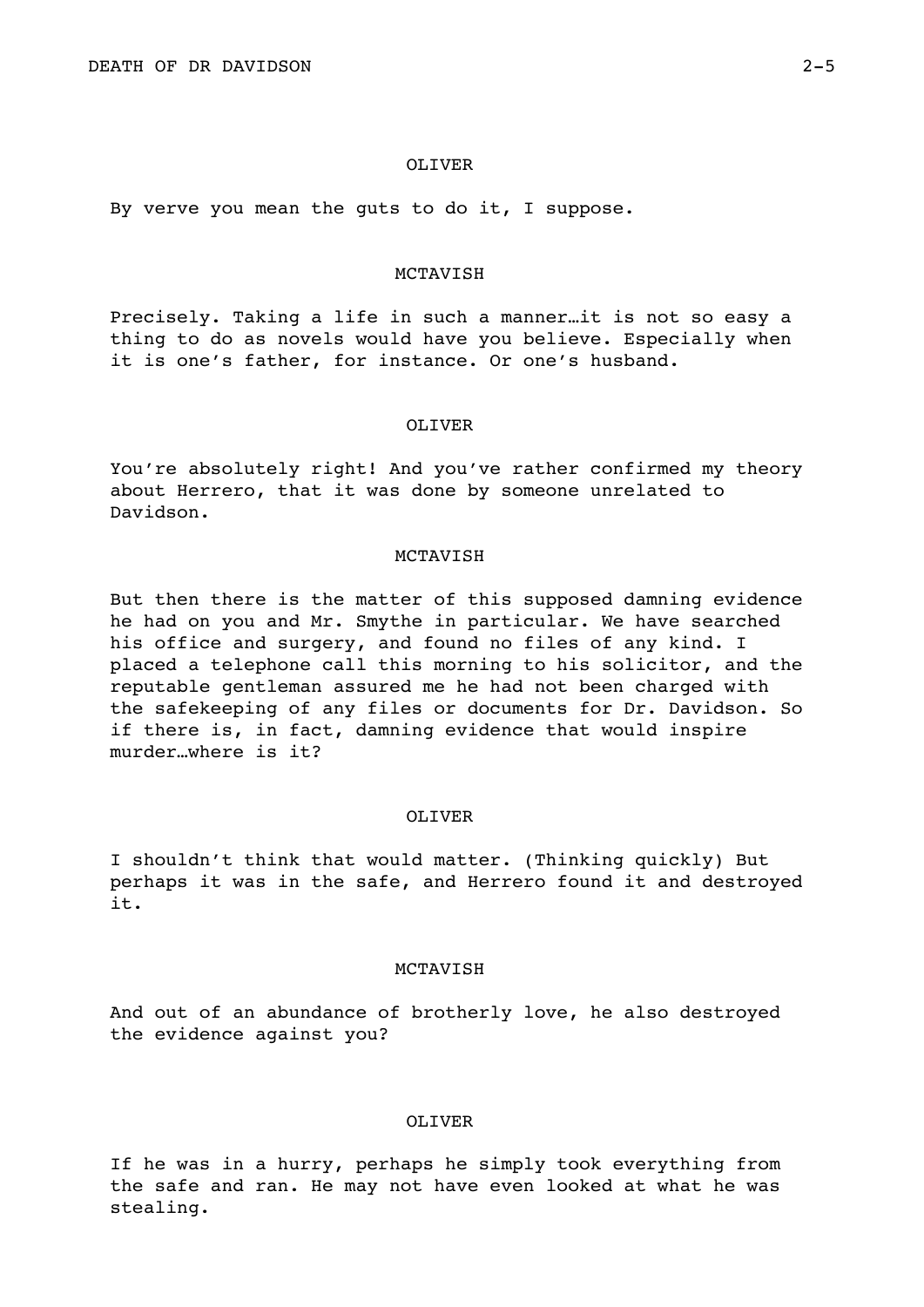Hmm…perhaps. But you see, without these documents…I'm afraid it would be, as you say, nearly impossible to prove there was sufficient motive for a murderer to strike.

## OLIVER

The killer need only have *thought* that the evidence existed, Inspector. And Davidson announced rather stridently that it did, in front of everyone. That would certainly hold up in court, we were all witnesses.

## MCTAVISH

(Portentiously) Precisely, Mr. Forrester. (Airily, ending the interview) Well, thank you for your insight, it has been most illuminating.

#### OLIVER

Have you finished with your interviews?

## MCTAVISH

I have only Miss Higginbotham left to interview, in fact.

# OLIVER

You've left Hannah for last? But surely she's the prime suspect?

## MCTAVISH

It looks that way, yes. That's why I chose to interview her after I had spoken to everyone else. Do be so kind as to show her in.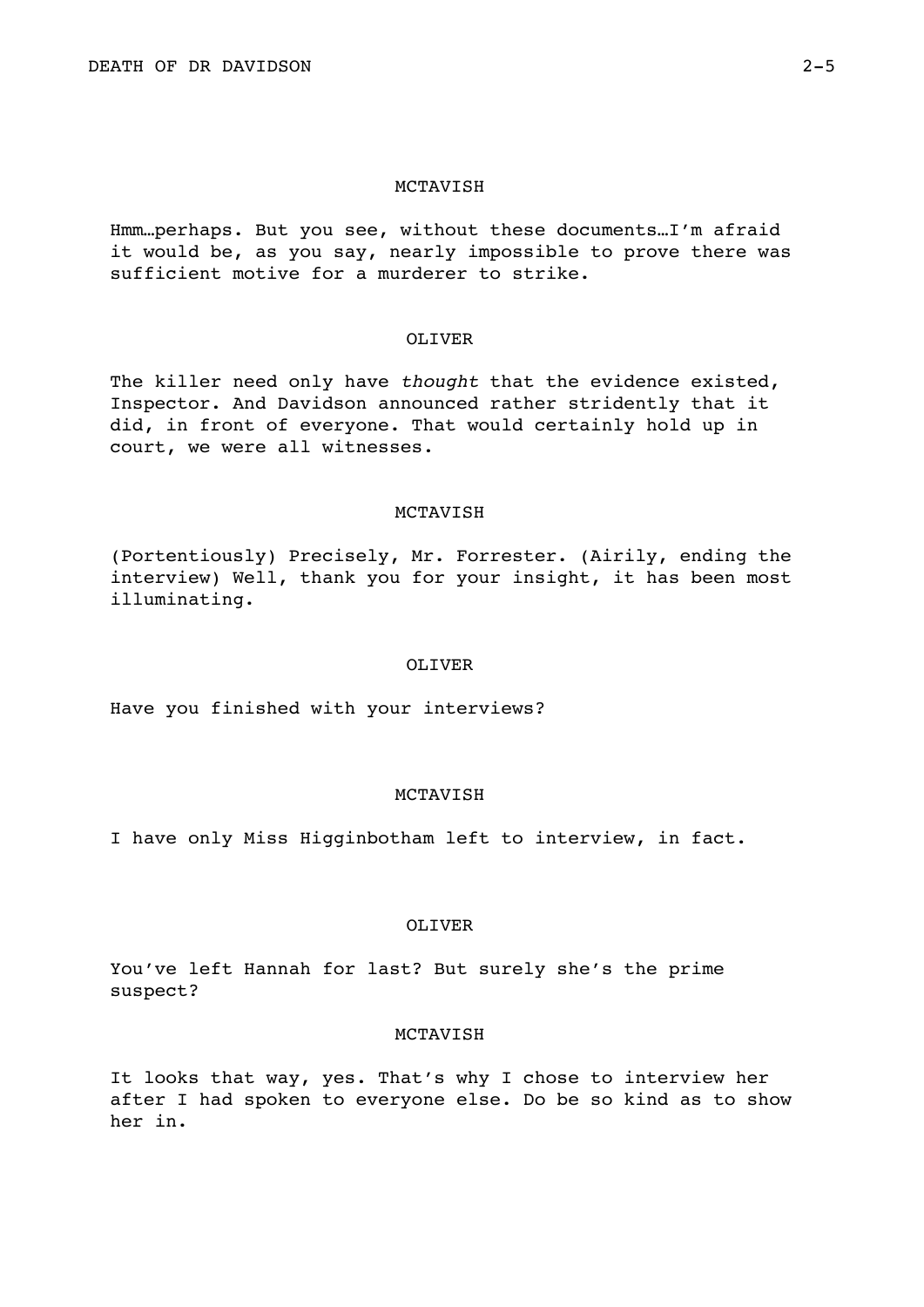# NARRATOR

Is Oliver trying to cover up his own guilt by implicating Harrison Smythe? Or is he protecting someone else…someone he thinks may have committed the crime? And what will Hannah have to say to the Inspector? Tune in next time to find out…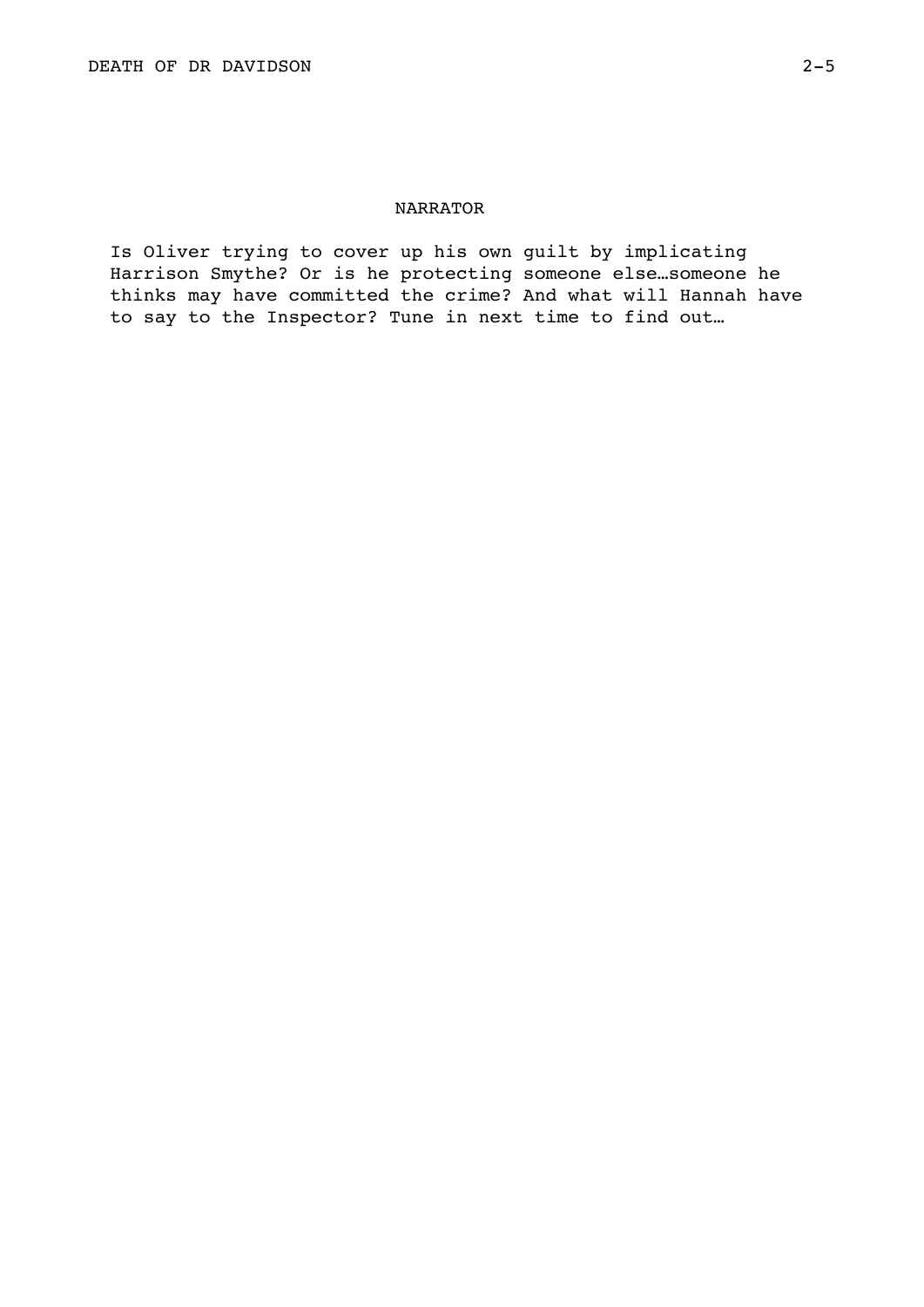**ACT TWO SCENE 6 INT. AFTERNOON** 

## NARRATOR

Hannah Higginbotham, long-serving housekeeper to the Davidson family, is the last to speak to Inspector McTavish. We join them in the kitchen, where they are seated at the small breakfast table.

## MCTAVISH

Miss Higginbotham, may I offer you my handkerchief?

## HANNAH

Thanks ever so much, Inspector. I'm sorry, I just can't stop blubbering, I must look a right mess.

## MCTAVISH

It must have been very upsetting, discovering the doctor's body.

## HANNAH

I screamed my head off. I'll never forget it, I'll go to my grave seeing that horrible scene. And knowing it were the cocoa! With everyone looking at me like I'm the one that done it. I can't make head nor tails of this, Inspector, God as my witness I can't account for it. I swear on my mother's life I didn't kill him. You have to believe I'd never do such a horrible, horrible thing.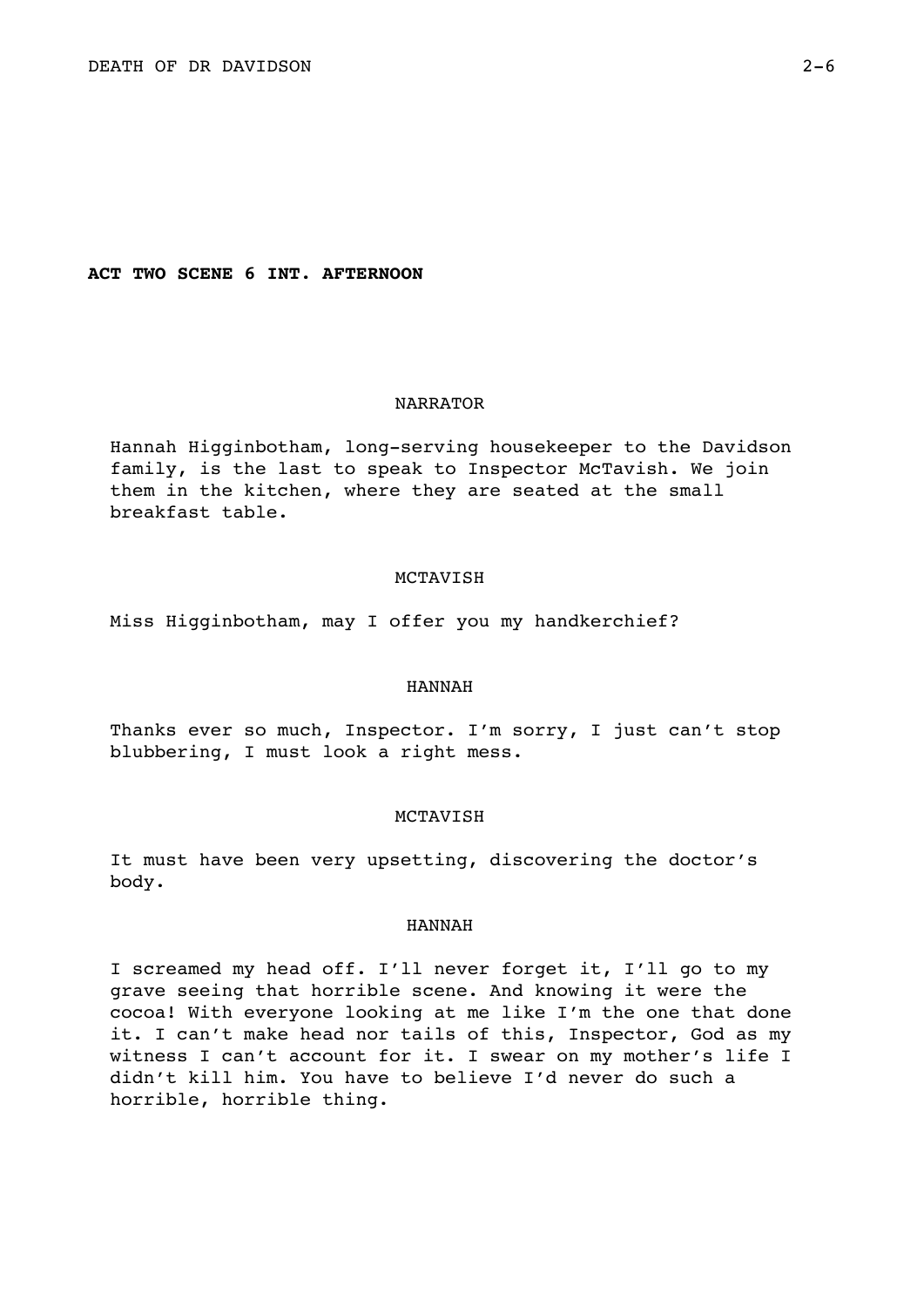(Gently) You must have been upset by Dr. Davidson's announcement over dinner last night…

## HANNAH

(blowing her nose) Oh…well, yes…naturally. But you must understand, I've known him thirty year or more. I'm used to him by now.

#### MCTAVISH

Oh? Were these dramatic announcements a common occurrence then?

## HANNAH

Not as bad as last night, and not common I wouldn't say. It were only that he'd been so very ill this last year, and his temper often got the better of him. He were a very private, secretive sort of man, I think he were just finally letting his temper out more often than he used to is all.

### MCTAVISH

He was ill, you say. Do you know anything about his condition?

## HANNAH

(scoffing) Oh, no, he never shared anything like that with me. I just know there were a few appointments to see some specialist or other, and some of those x-ray thingies came by courier for him not long ago, but he didn't seem to be at all ill lately. For all I know they were in aid of someone else altogether. As I said, I never knew a thing about his medical practice.

## MCTAVISH

I see…so were you surprised by his decision? To disinherit his family and sell the estate?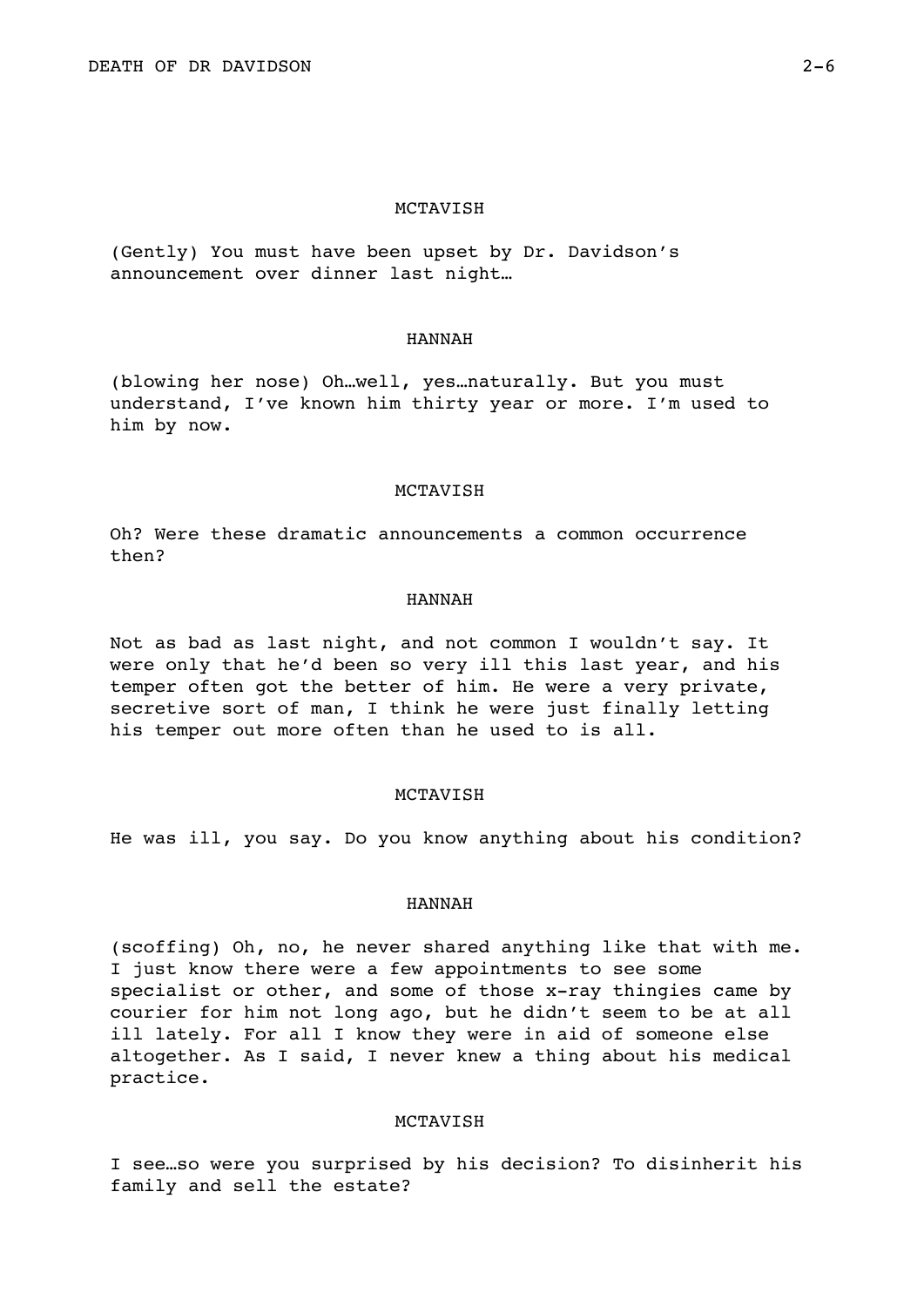#### HANNAH

Surprised by what he said, certainly. But I do believe…I do believe and make no mistake…as heartless as he seemed, he would never have gone through with it. He was all bluster, he was. He was, in his heart, a very vulnerable sort of man…after his wife died he was never the same. She doted on him, from what I understand, and from what the children said. He just wanted to be loved…and yes, he could be right selfish and cold…but that was just his way. He didn't know how to look beyond himself…if you know what I mean. When I was a girl growing up, there was a young lad in our village that had some sort of…problem, you know, we never wanted to ask and his mother never said nought about it, but it was like he just stopped growing at a certain point, and wasn't ever going to get any bigger. He was only about four foot tall even as a teenager, with a little scrawny body and all. He was a young man in his head but he looked like a little boy. That's how I thought of Dr. Davidson, only the other way around. He looked like a grown man, but in his head, he was just a little boy.

#### MCTAVISH

And little boys can be petulant, selfish and rude.

## HANNAH

But loveable too, mind. In their own way. You can't blame them, can you? They don't know any other way, they just want someone to love them.

### MCTAVISH

I see. Tell me, was this the first time he mentioned ending your employment with him?

## HANNAH

No…Sometimes he'd get cross and tell me I had to go. But he'd always settle down and try to make amends, even if he were all gruff and grumbly about it. He wouldn't say he was sorry, exactly, he would just…oh it's hard to explain, if you didn't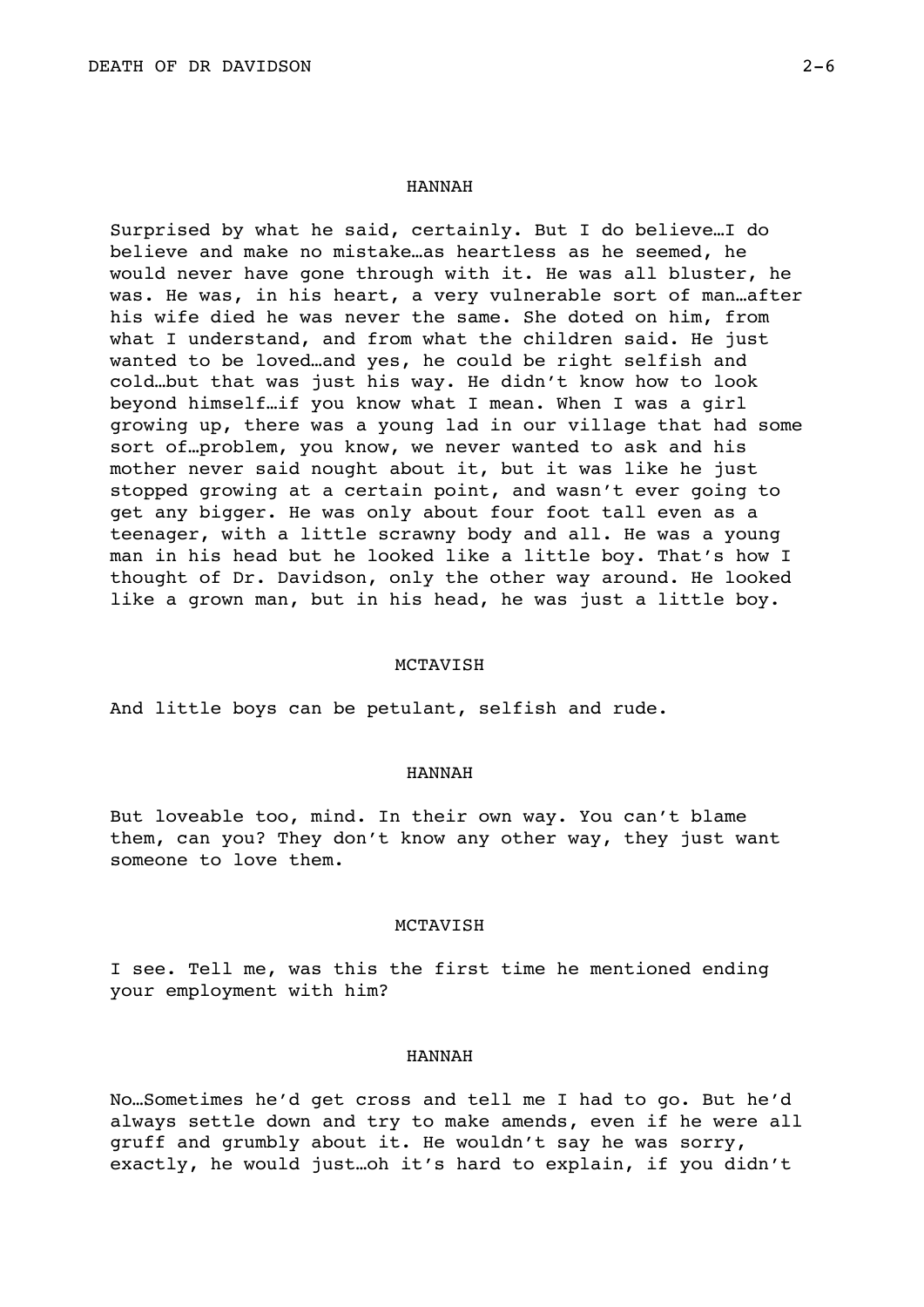# HANNAH CONT'D

know him as well as I did. He'd go on shouting at me for something and I'd start to cry - I never could stop the waterworks, it's my curse - and I'd go off and sulk and then later he'd come by the kitchen and look all red-faced and uncomfortable and he'd ask all polite like if I wanted to take a day off or go to the pictures, he'd pay for it, or something like that. It were his way of making things right. Nothing were ever said out loud, if you know what I mean. But I understood him. And that's how I know he would have done the same thing with this horrible to-do. He wouldn't have changed his will, he wouldn't have sold the place and thrown me out. I just know he wouldn't have.

### MCTAVISH

And you say he was secretive?

## HANNAH

Well, as I said, he never liked to say anything directly. Sometimes, for example, he'd leave a draft of letter on his desk, right out in the open, knowing I'd see it when I dusted, and it would be addressed to me and it would say "You are invaluable to this family Hannah, we couldn't live without you." and then that crossed out and a new start with "I hope you know how valued you are in this household" or things like that, and of course the letter never got finished and given to me, because it was just meant for me to stumble upon, you see what I mean? He liked mysteries, and puzzles, he liked things that weren't right out in plain sight…I don't know if I'm explaining it properly. Like…sometimes when he were in a good mood, he'd show me articles about what the spies did in the war, and he'd show me how they concealed messages inside film containers and shaving foam canisters and the like. He'd show me cyphers that were made out of a code from books, you know, check page three hundred of such and such a book, and look down to a certain line, and choose the first letter of the last word, clever tricks like that. He showed me how you could find out what someone had written on a writing tablet by rubbing a pencil across it, the writing would show up from the pressure the pen had made-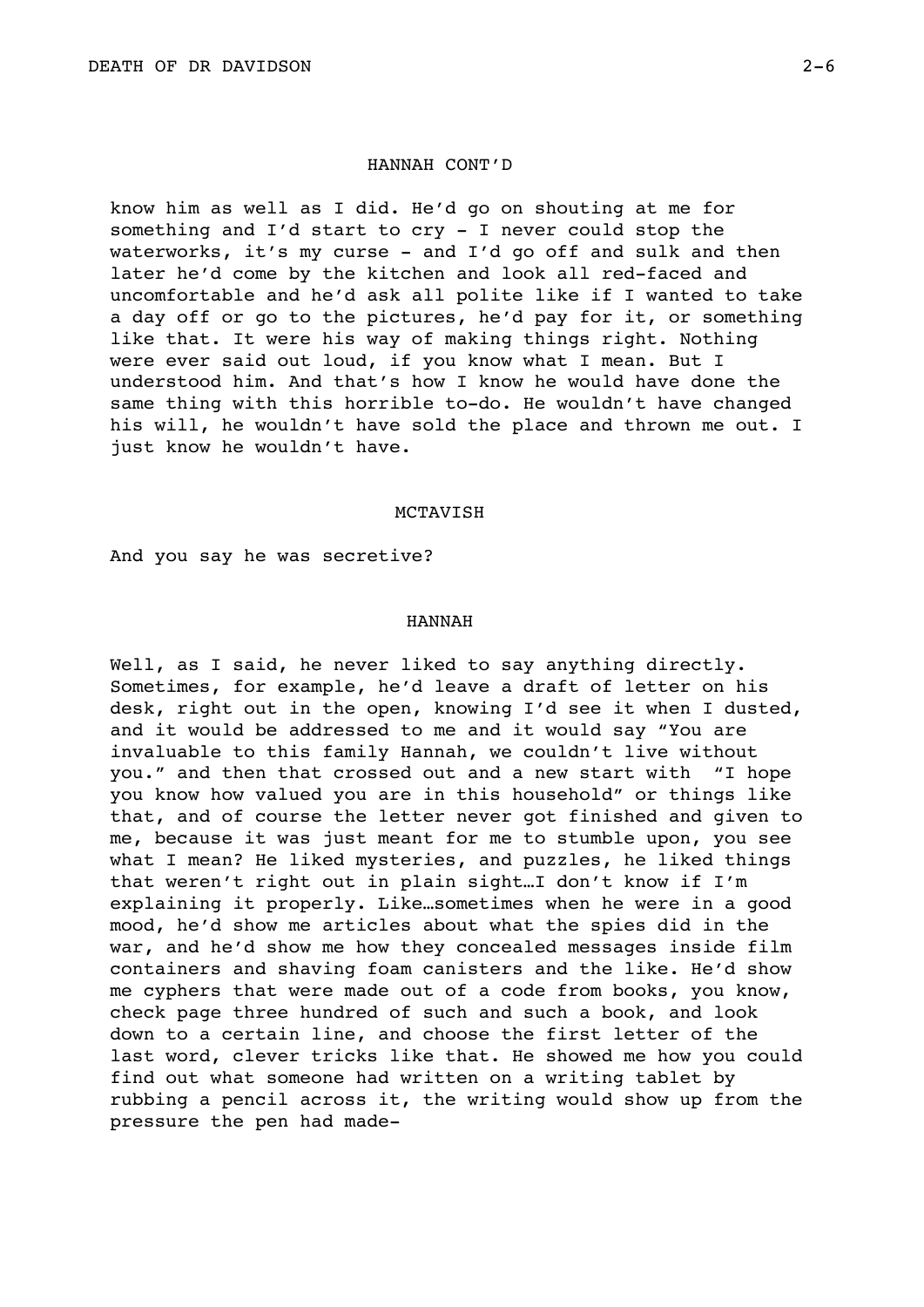(snapping his fingers) Yes! Of course! That's it, of course. Excuse me, Miss Higginbotham, I must return to the doctor's study.

### HANNAH

(startled) Oh…alright…am I…have I answered all your questions then?

### MCTAVISH

And then some, Miss Higginbotham…and then some!

# NARRATOR

Sergeant Roy joins Inspector McTavish in the doctor's study a few moments later.

## MCTAVISH

That pencil you found in the drawing, and the writing tablet, if you please. Hannah gave me the idea, if we rub the pencil across the surface of this blank page like so (rubbing of pencil)…ah, yes, there we go…indeed. Just as I thought, whatever was written on the top page has made an impression on the paper beneath. Aha! Now we're on the trail! It's clear enough to read what it says…

# SERGEANT ROY

What, was he able to scribble down the name of his killer before he knocked off?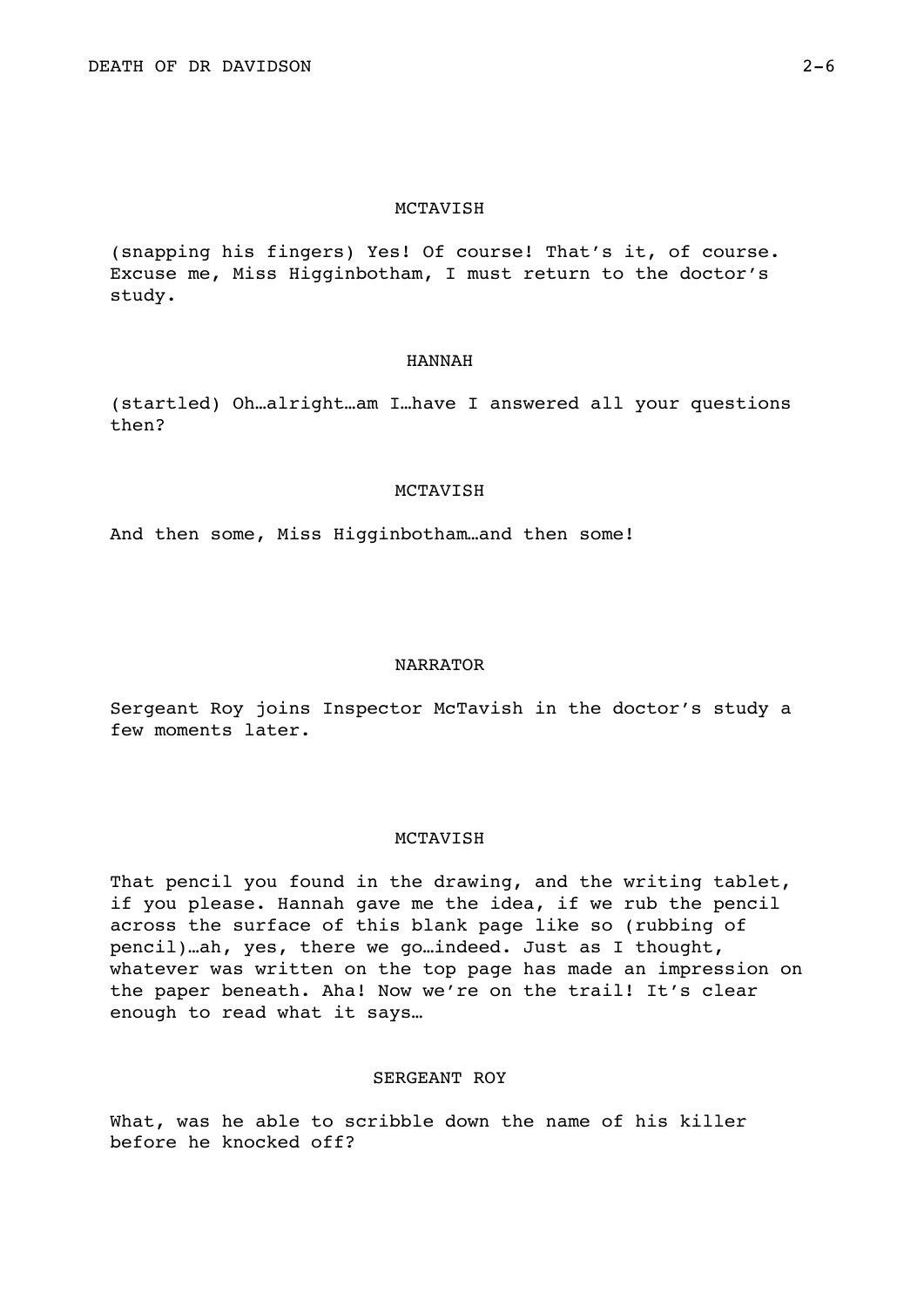See for yourself.

# SERGEANT ROY

(reading) "I am a man more sinned against than sinning". What the devil is that supposed to mean?

# MCTAVISH

The benefit of a classical education can never be overstated, Sergeant. Would you be so good as to hand me that book over there on the floor? The one we assumed he was reading when he was killed?

## SERGEANT ROY

*King Lear*, by William Shakespeare. Not what I'd consider light reading. Here you are, sir.

# MCTAVISH

(flipping through pages) If my memory serves, we're looking for…Act three…scene…three is it? No, I tell a lie, it's scene two…aha! Here we are! A little scrap of paper tucked in between the pages…

# SERGEANT ROY

Something's written on it.

# MCTAVISH

Indeed…it reads 'Get thee glass eyes and like a scurvy politician seem to see things thou dost not.'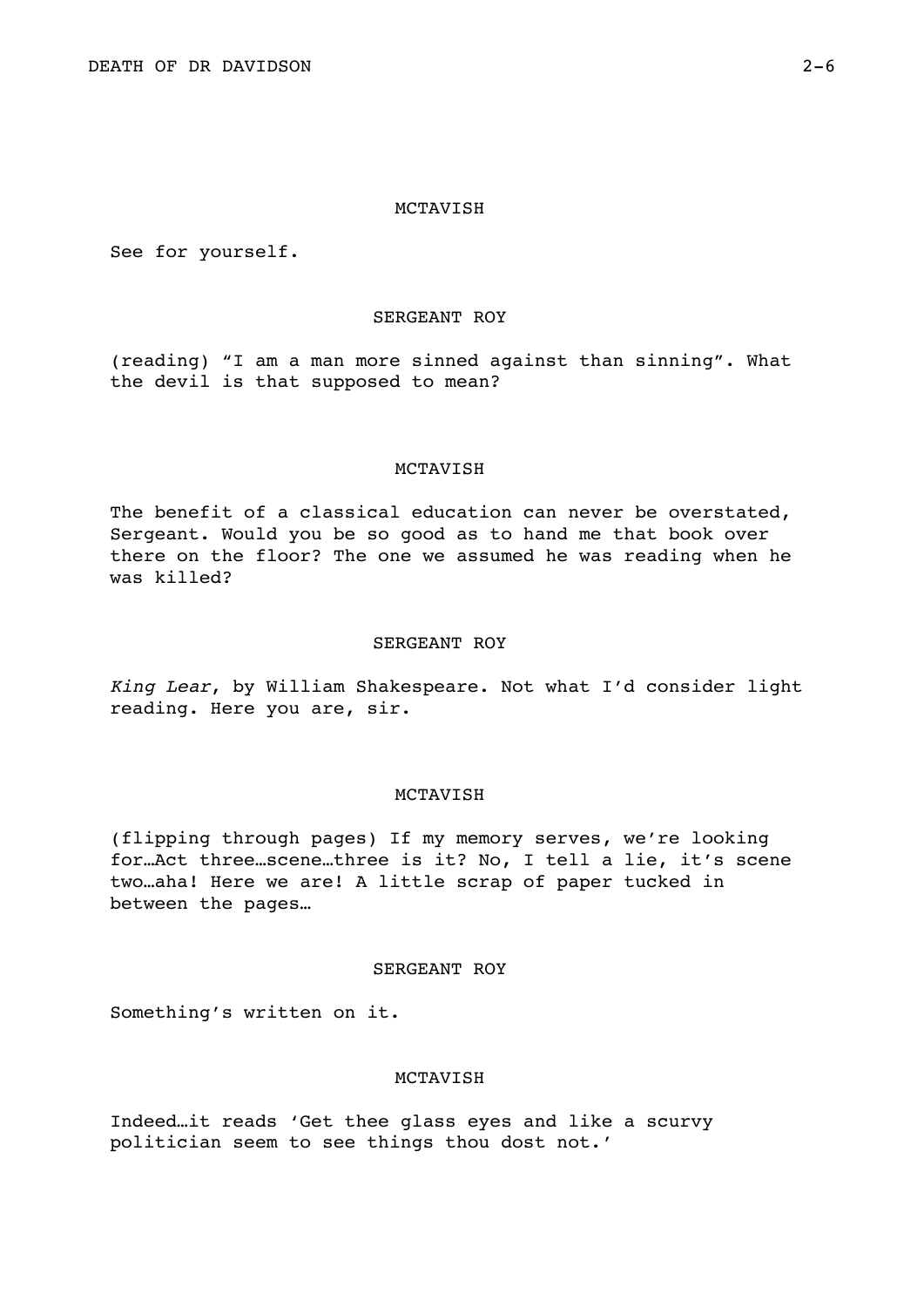## SERGEANT ROY

Oh for the love of Pete! What is he talking about now?

# MCTAVISH

Fear not, good Sergeant, there is another line. It says "the truth about Messrs…the writing is smudged, but it looks like it says Messrs Forrester and Smythe…is to be found secured in an envelope beneath the desk drawer".

### SERGEANT ROY

Well why didn't he just write that in the first place? What's all this hullabaloo with King Lear and pencil rubbings?

# MCTAVISH

As Hannah told me, the doctor enjoyed puzzles and games. I suspect this puzzle was not merely for fun, however…help me remove this drawer, Sergeant, it's rather awkward…I suspect this little ruse was meant to conceal the truth from being discovered too soon.

## **[SFX: DRAWER BEING REMOVED]**

# SERGEANT ROY

Too soon? How do you mean sir?

# MCTAVISH

Ah, look! An envelope taped to the bottom of the drawer, just as the note indicated…let me see if my suspicions are correct (withdraws papers and reads, hmming and mumbling as he reads, until finally…)Aha! ….oh what a satisfaction to be right in one's suspicions…and the rare pleasure of being able to prove it.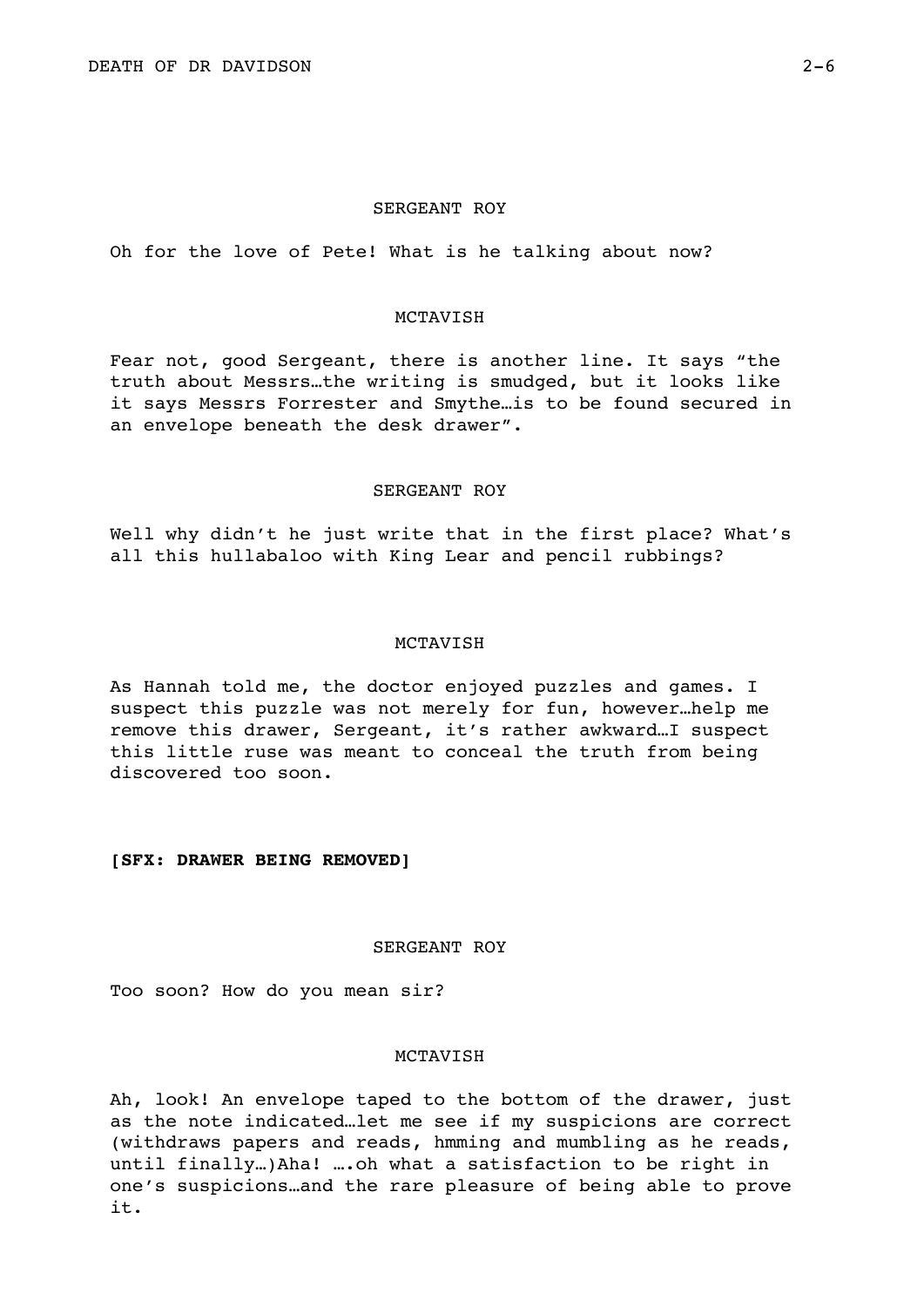## SERGEANT ROY

You…you know who murdered him? From what's in these files?

## MCTAVISH

(Papers rustling, sounds of reading) Astonishing….it's not quite that simple…however…ah, yes, it all begins to make more sense…Give me a few moments, Roy, I must visit the Fox and Fiddle, and then to the Registrar's Office in town to confirm my last suspicion. If you please, gather everyone in the drawing room in exactly two hours.

# SERGEANT ROY

Yes sir.

## MCTAVISH

Oh, and please bring this machine downstairs with you…I shall have need of it at a particular time, and would like it to be available. But not before then, do you understand?

# SERGEANT ROY

This bloody great thing on the desk, here sir?

### **MCTAVISH**

The dictaphone machine, yes sergeant. It will be vital to the conclusion of this case.

# SERGEANT ROY

If you say so, sir.

## NARRATOR

Has Inspector McTavish solved the case? Tune in next time as he reveals all to the assembled suspects.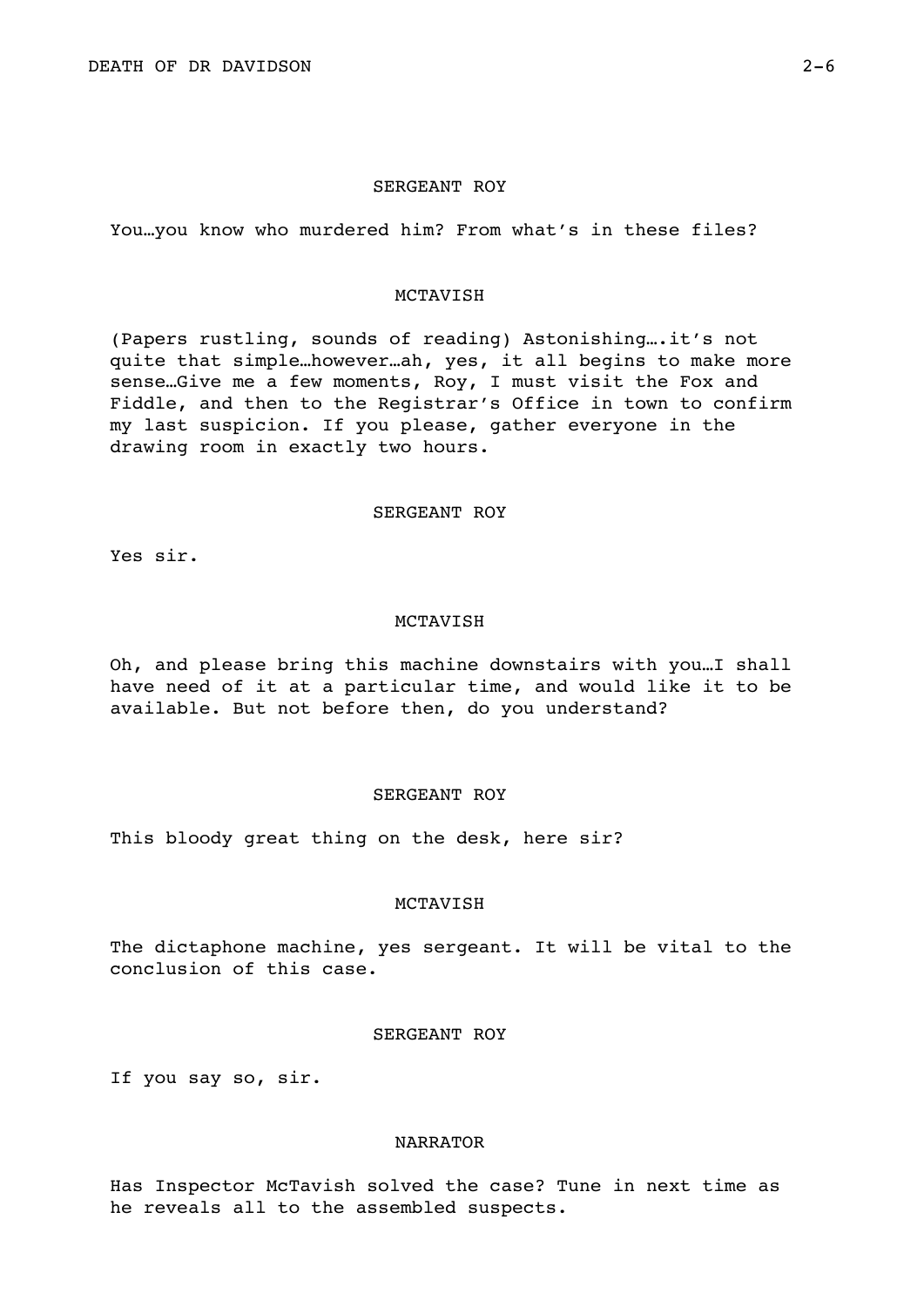# **ACT 3 SCENE 1: INT. EVENING**

# NARRATOR

After investigating the death of Dr. Davidson, Inspector McTavish has assembled the suspects in the drawing room of Wakefield Manor.

### MCTAVISH

Thank you all for joining me. As you know, I have been tasked with investigating the murder of Dr. James Davidson, and with identifying the guilty party.

## OLIVER

Who did it? As if we all didn't already know.

# **MCTAVISH**

I beg your indulgence for a moment, Mr. Forrester. All will become clear shortly. You see, the facts of this case are most extraordinary. Nine people, staying overnight in a house, each of whom had been publicly insulted by Dr. Davidson the evening before. Nine people who discovered that their lives, and their futures, were about to change, and not for the better. Nine people who had reason to wish Dr. Davidson dead, and nine people who had the means and the opportunity to do so.

This presented quite a challenge, as you can imagine. Where does one begin, when everyone is equally suspect?

So I decided to walk through the crime in my head, imagining how it could have been done. It's quite obvious that since Dr. Davidson was killed by poison in his cocoa, that the obvious suspect must be the person who prepares and brings him his cocoa every night…the person who allegedly discovered the body…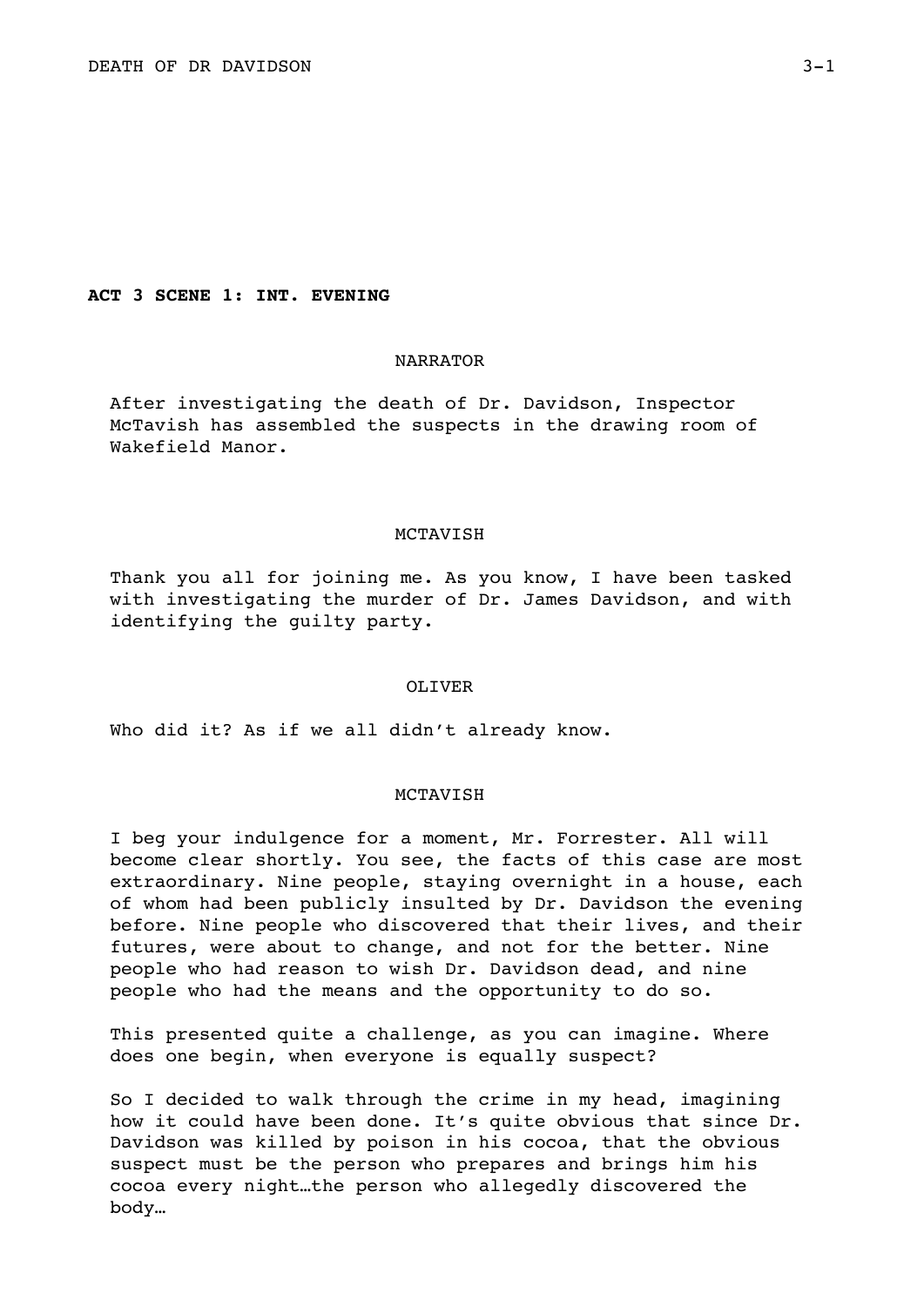#### HANNAH

I had nothing to do with it, Inspector. I'm that shocked you'd think I would ever do something so vicious, especially to the doctor. I swear I just left it outside his door, I didn't want to disturb him and whoever he was talking to.

## MCTAVISH

I will address that in a moment, Miss Higginbotham.

## SADIE

Heavens, Inspector, you can't be serious. Hannah wouldn't hurt a fly.

### MCTAVISH

And yet she, perhaps, is the person most hurt by the doctor's actions.

# RODNEY

She is not, Inspector. Forgive me, Hannah, but you only lost a service position, it's nothing to what the rest of us have lost…or should I say, stood to lose, if he had lived to change his will.

## MCTAVISH

It would appear that way, wouldn't it, Mr. Davidson? Except that in Miss Higginbotham's case, it was not merely the loss of her position. It was, ultimately, a rejection from the man she loved.

# MARLENA

Good heavens! Hannah in love with Papa?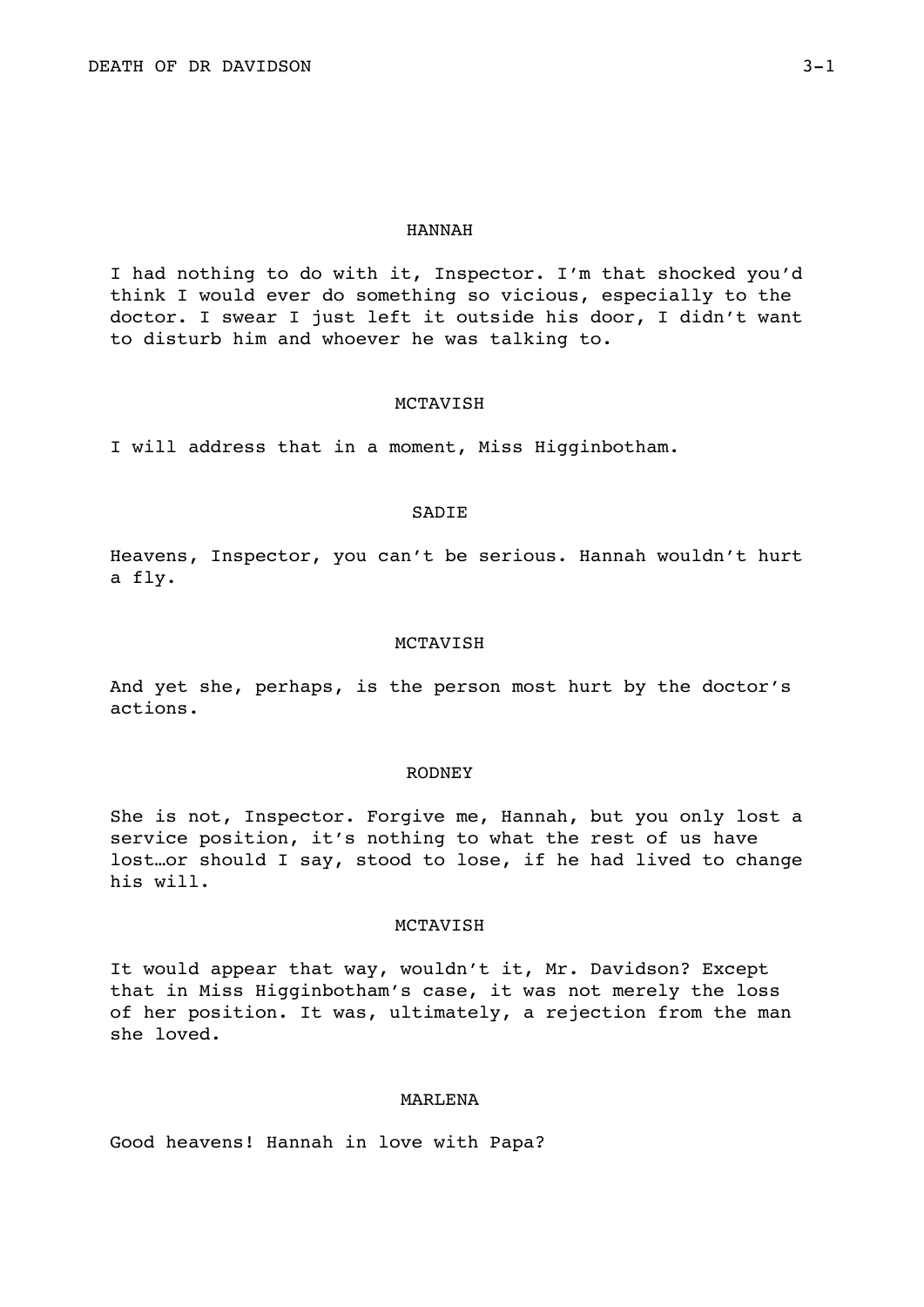### KITTY

(snorting derisively)

## MCTAVISH

Miss Higginbotham was taken on here as a spinster in her thirties, and found herself in the role of helpmate to a widowed man and mother to three bereft children. Yes, I sincerely believe she grew to love all of you, and began to view Dr. Davidson in a…shall we say "marital" light, if not an outright romantic one.

### SADIE

Hannah, dear…is this true?

### HANNAH

Oh, Sadie…you all needed me so much…and you know, despite his gruffness, I saw how much he truly grieved for your mother. I saw how much he suffered, although he never wanted anyone to know. I guess I just…grew fond of him.

# MARLENA

Oh Hannah, how sad for you. Is that why you've stayed on here for so long? Hoping that one day he might return your love?

### RODNEY

Papa didn't deserve your love, Hannah. And he never would have loved you back, he didn't love anyone but himself.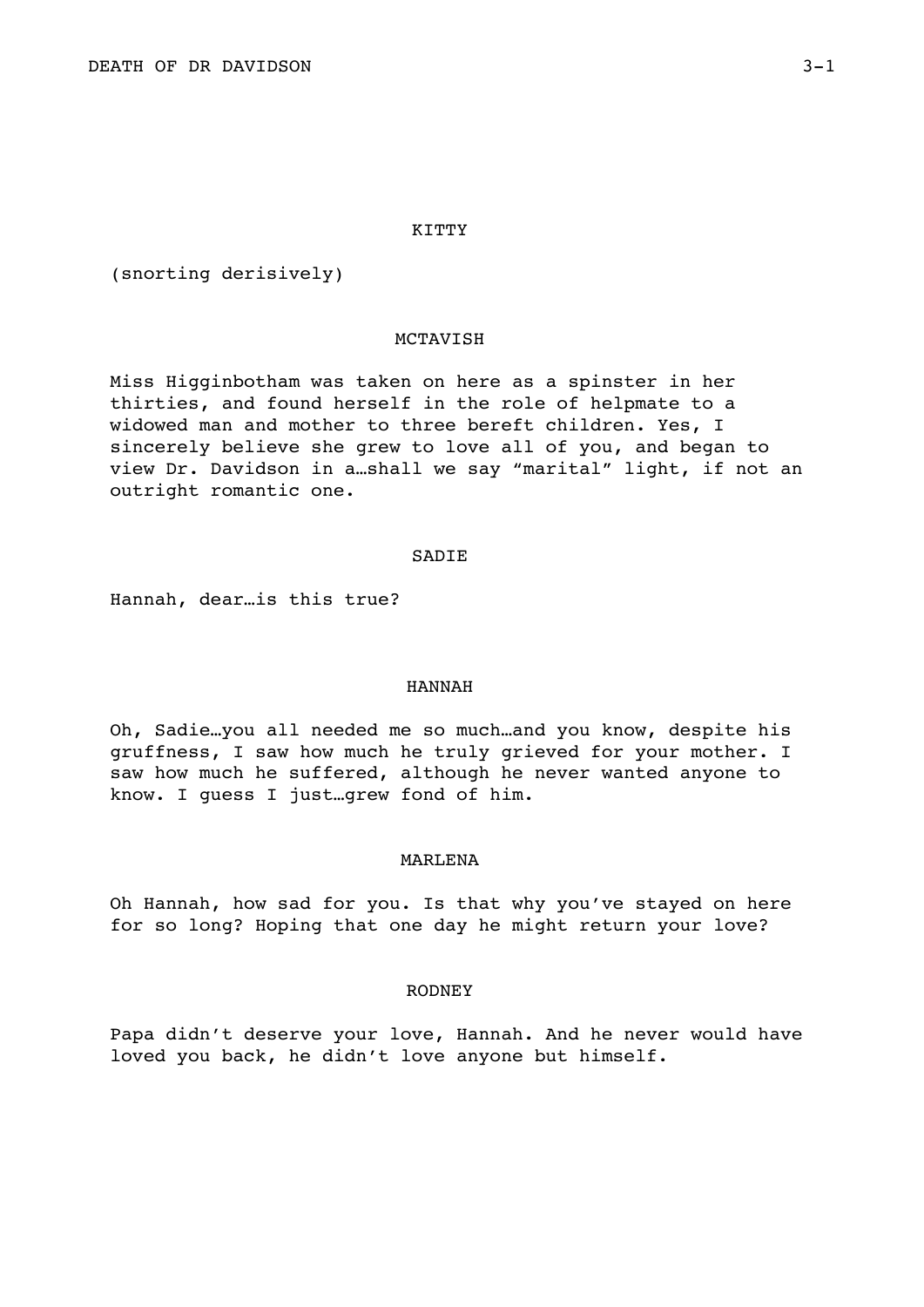### HANNAH

I knew he'd never love me back, not really. I fulfilled a role in his life, I was here to serve him, to help him, to be there when he needed help. I came to accept that, in time. And when he married Mrs. Davidson…well, let's just say I had a right good cry and then put it all away, all my silly hopes and dreams. But I never bore him any ill will, that I can promise you all. I just put my energy into caring for you three, mostly. Honestly, (tearing up) you're the children I never had.

### **SADIE**

Inspector, you can't believe this poor woman would have poisoned anyone, least of all Papa.

### OLIVER

Well, hell hath no fury, as they say...

## HARRISON

It's always the ones you least suspect. A woman neglected for thirty years and passed over for a beautiful young hussy…

### KITTY

Go to blazes, Diego. Or whatever your name is.

### **MCTAVISH**

I admit, at first the motive seemed very compelling. She certainly had the opportunity. And by being in charge of the cocoa, I even believed she had the means. But then…

## OLIVER

She had the means! Surely she has access to the doctor's surgery where the drugs are kept.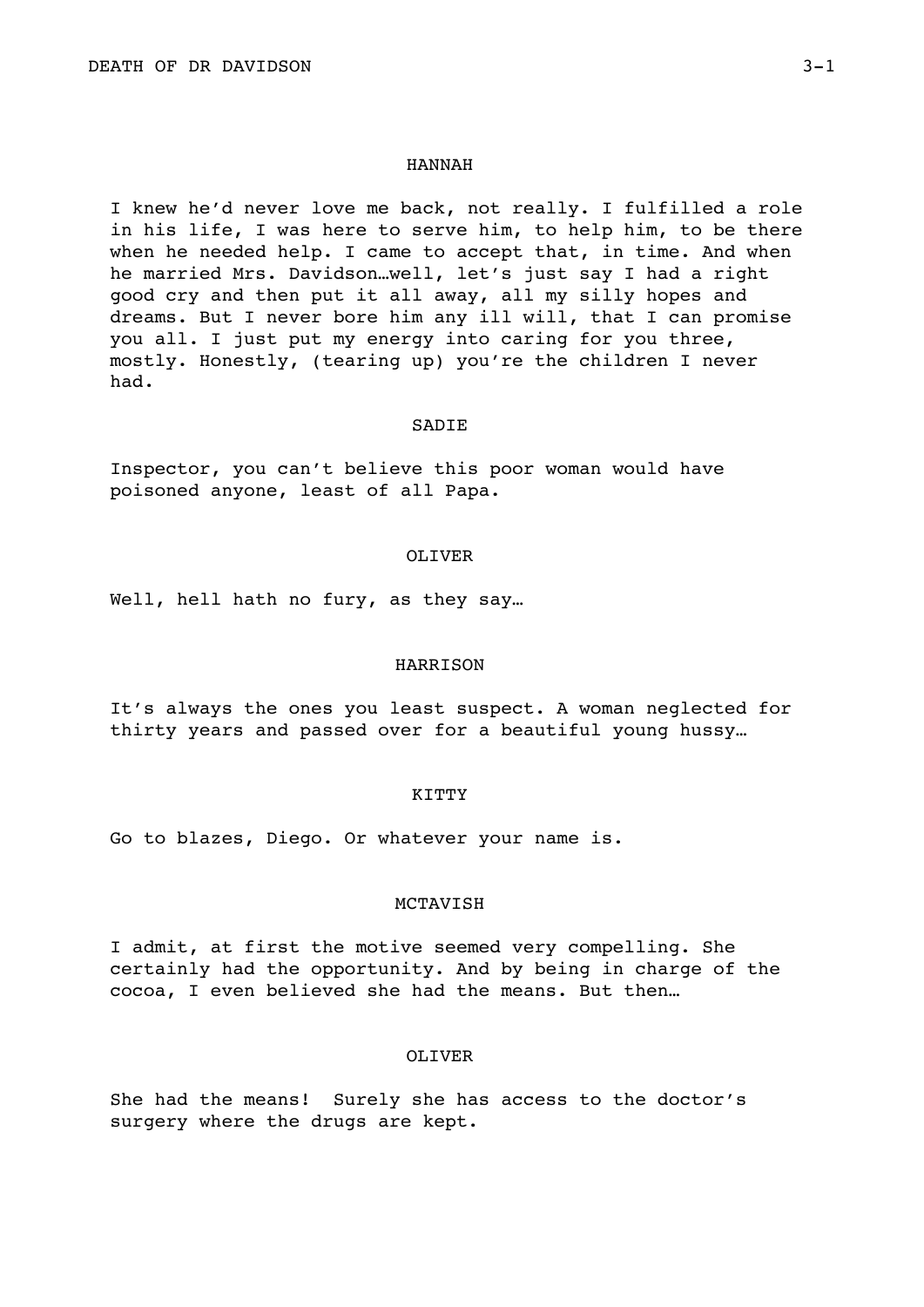Yes, perhaps she does. However…well, let me demonstrate, if I may. There's no need for all of us to traipse down to the doctor's surgery, I have here a photograph taken yesterday by the police photographers and developed early this morning. Please, all of you, take a close look. I would like to draw your attention to the row of dark bottles behind the locked glass cabinet, just there. Miss Higginbotham, please take a look as well. If you would be so kind, would you please point out for us the bottle marked chloroform?

### HANNAH

Let me have a look…wait'll I put my glasses on…I don't see it there, Inspector. The labels are all just letters and numbers.

### MCTAVISH

Well perhaps an easier one - can you locate atropine among these bottles?

# HANNAH

As I said, inspector, they're all just labeled with letters and numbers.

## **MCTAVISH**

Alright, see if you can find one labeled Prussic Acid.

# HANNAH

No, sorry sir. There's nought with a P in it anywhere.

### MARLENA

You've made your point, Inspector.

## **HARRISON**

I don't understand - what does he mean?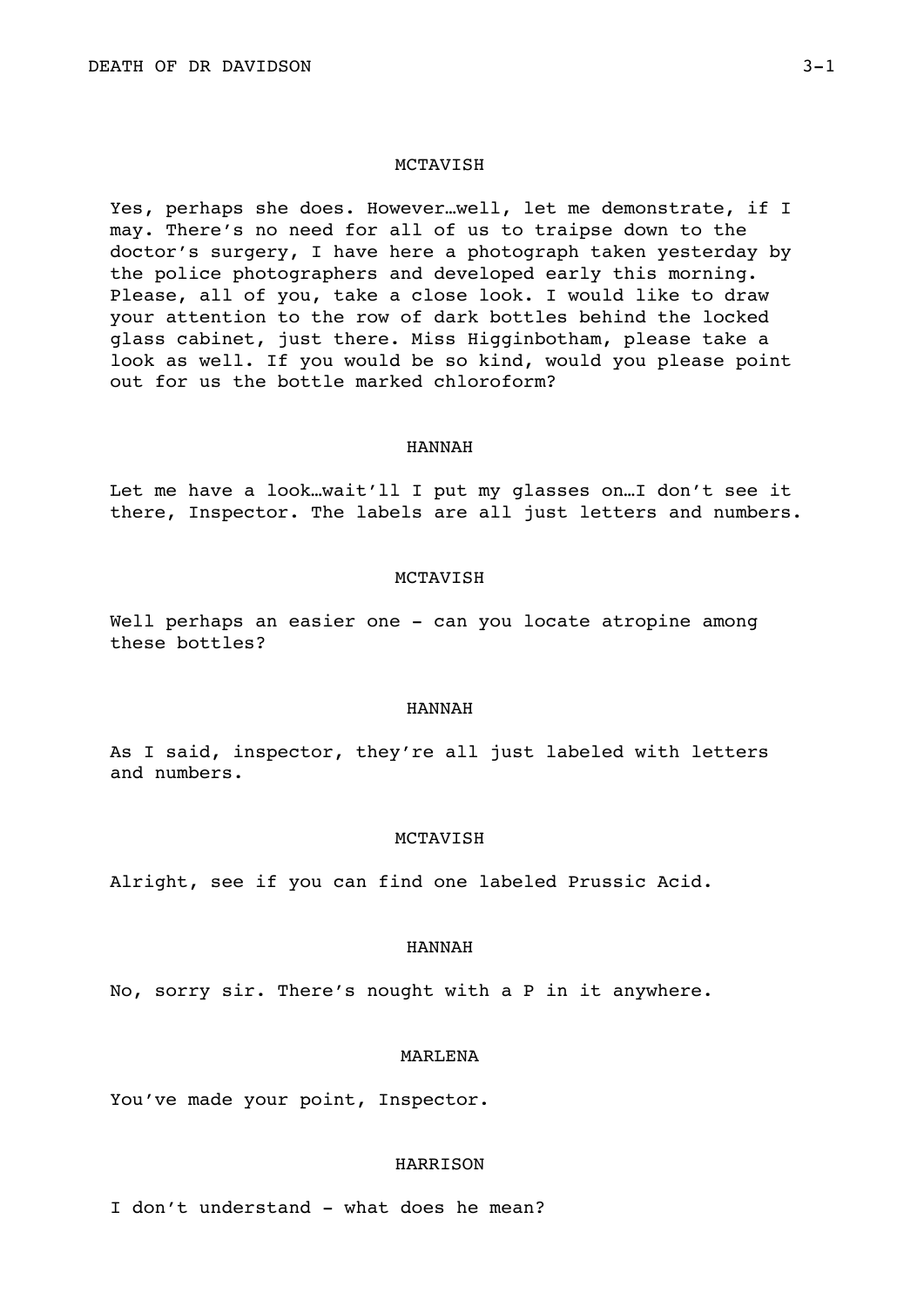### MARLENA

He means that Papa labelled his chemicals by their chemical formulae, not their names. Chloroform is that one there  $CHCl<sub>3</sub>$ , atropine is that one,  $C_{17}H_{23}NO_3$ . He never labeled dangerous compounds by name.

## MCTAVISH

And as you just saw, Miss Higginbotham was unable to locate Prussic Acid just now.

### HARRISON

Wait, I thought he was poisoned with cyanide?

# MARLENA

That's another name for cyanide. It hardly matters, though, she was looking for something with a P in it - here, hand me the photograph, let me take a look (pause)…of course she can't find it, it isn't even there. It would be labelled HCN, for Hydrogen Cyanide. But there's no such bottle there.

# **SADIE**

How do you know all this, Marlena?

### MARLENA

Remember, dear, I worked as a nurse during the war, and I helped Papa in his surgery. It was a long time ago, but I always had a head for chemistry.

# OLIVER

Dear God, Mar, stop talking. You're not helping yourself.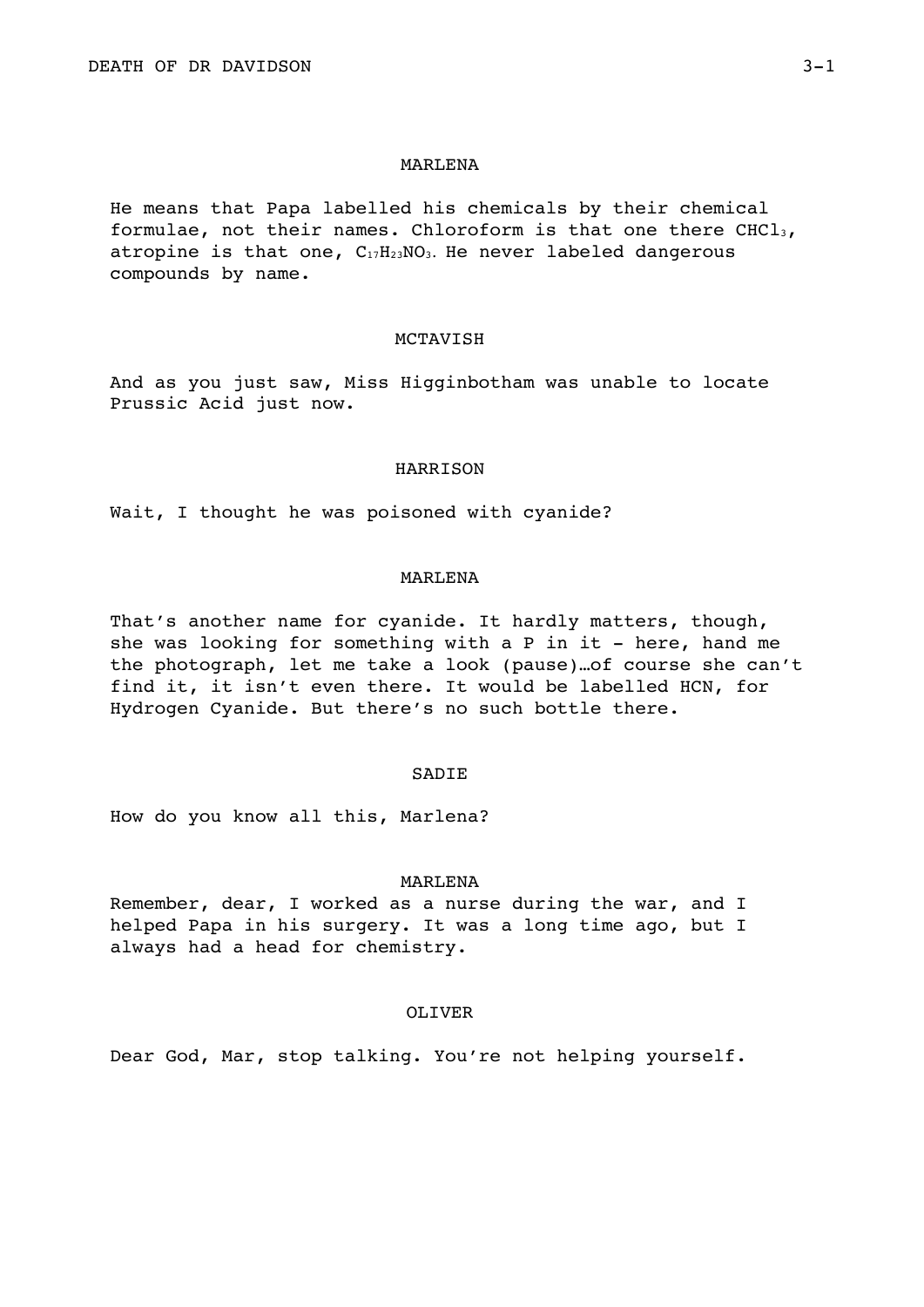### MARLENA

It's alright, Ollie. The point is Hannah is a dear and clever soul, but she wouldn't know cyanide from baking soda. Even if she *did* want to kill Papa, she couldn't have done it the way it happened.

### MCTAVISH

No, Miss Higginbotham did not kill Dr. Davidson.

### SADIE

Much as she had cause to. Oh Hannah, dear, I'm so sorry.

# MCTAVISH

So with that avenue exhausted, I then decided to consider who among the rest of you absolutely could *not* have committed this murder. I have to say, in many a previous case I've been presented with a list of air-tight alibis as long as my arm, but in this case…well, I was quite surprised to learn that only one of you has an alibi for the night of the murder.

### OLIVER

Who? We all retired to bed after dinner to nurse our wounds.

### **MCTAVISH**

Well, wounds were nursed, but not all of them here in this house. Mr. Davidson, perhaps you'd care to share what you told me during our interview?

## RODNEY

You know what a crashing bore Papa is about drink…I finished off the gin, and couldn't find anther drop of hooch in this whole place. So…I took myself down to the village local for a few pints.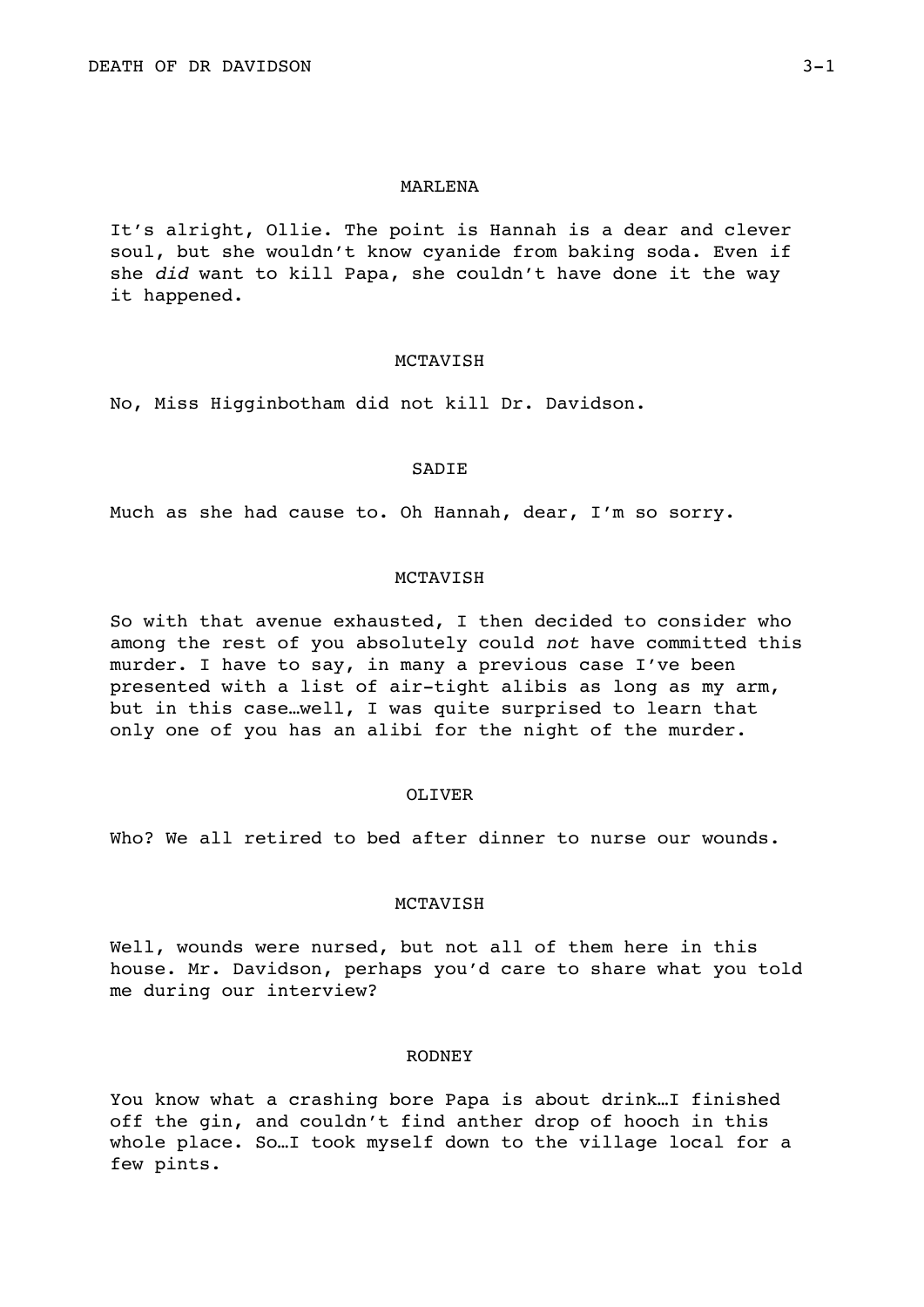It ended up being quite a bit more than a few.

## RODNEY

I had just been blindsided by Papa, I was in desperate need!

## MCTAVISH

And you got so drunk the publican had to toss you out on your ear after last call. He informed me that you promptly passed out in the hedgerow and stayed there until the early hours of the next morning, snoring all night and keeping him and his wife from getting a decent night's sleep.

### RODNEY

So you see! Drink isn't all bad!

## OLIVER

But Rodney was with us all the next morning, when we found James. He didn't look the worse for wear. He certainly didn't look or act hungover.

## **SADIE**

Or like he'd slept in a shrub all night.

## **MCTAVISH**

Perhaps, Mr and Mrs. Forrester, your lives have not often crossed paths with those whose demons take the form of alcohol. Those in her thrall often learn how to conceal their affliction from others, and rouse themselves to behave normally around others, even when dealing with the aftereffects of indulgence.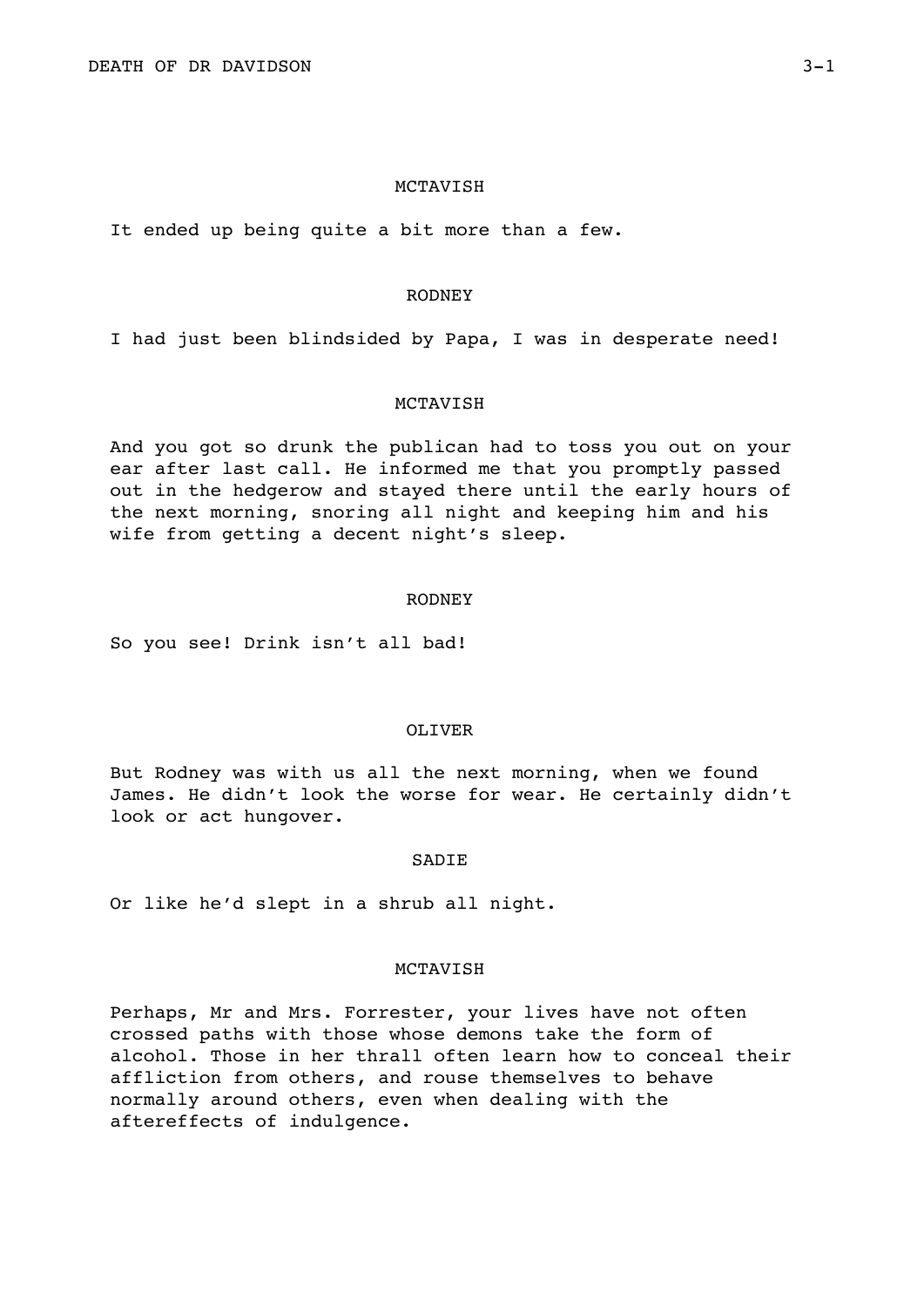### MARLENA

How diplomatic. You're saying he's become good at hiding his hangovers.

### MCTAVISH

Correct, Mrs. Smythe.

## MARLENA

And that he couldn't have killed Papa. Or rather, like Hannah, it's an extreme unlikelihood.

# MCTAVISH

Again you share my viewpoint, Madam. Rodney Davidson could not have, and did not, kill Dr. Davidson.

# **MCTAVISH**

So…with only two potential suspects all but ruled out, I decided to look to the crime scene itself, which in turn led to the discovery of the open safe in his study. This puzzled me immensely, I might add. Not only had it been left open for us to discover, but the only item inside the safe was a copy of Dr. Davidson's life insurance policy. Everything else on this inventory of the safe's contents - which Mrs. Smythe was good enough to furnish me this morning - is missing. Of particular note is the matter of twenty thousand pounds.

# SADIE

Twenty thousand! Good gracious.

# **MCTAVISH**

There were only two people Dr. Davidson trusted with the combination to his safe…only two people with unfettered access the contents, including the vast sum of cash contained wherein. Is that not so, Miss Pangiottis?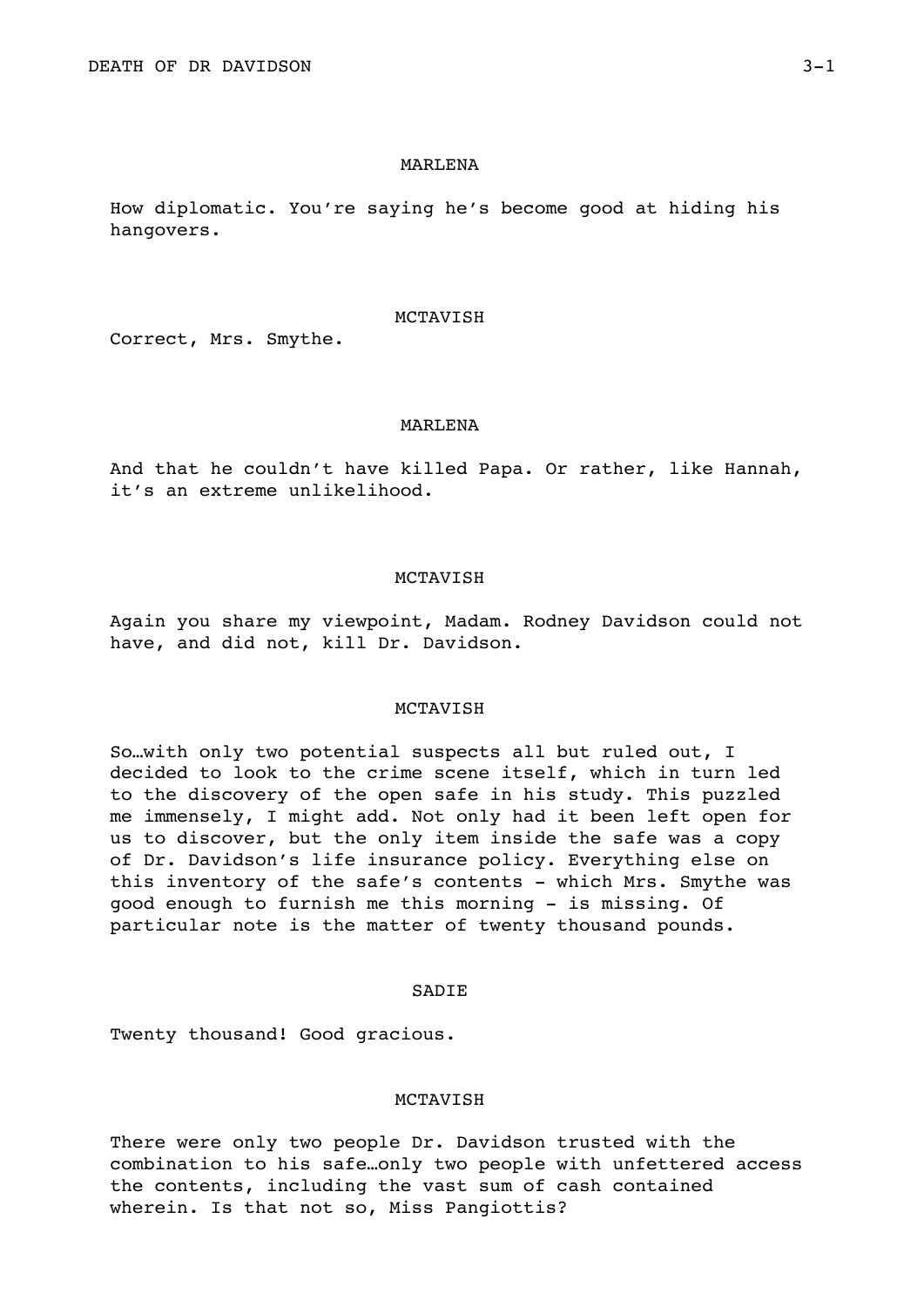### DULCINEA

Me? Well…well, yes, I suppose. But I rarely went into his safe, apart from filing some documents and papers, which I never looked at. I just put them away as he asked and closed the safe, I swear it.

### MCTAVISH

And yet some very valuable jewels - and of course the cash are missing from the safe…

## DULCINEA

I…Inspector, I…

## MCTAVISH

According to some papers I later discovered in Dr. Davidson's study - It shall be revealed how I discovered these concealed files in a moment - it seems that Mrs. Forrester was responsible for securing your employment with the doctor. Can you tell me why she arranged for you, specifically, to take this position?

### **SADIE**

(interjecting)I…I simply wanted to find her a job. I was doing a good deed for a needy young village girl, that's all.

# **MCTAVISH**

No, Mrs. Forrester, that is not all. You wanted Miss Pangiottis in place for a specific reason. You wanted her to have access to your father's files and steal the deed to Wakefield Manor, so that he could not sell it. Is that not so?

## SADIE

I…I….I heard him talking to his solicitor one day about a possible buyer. I thought if I could find the deed…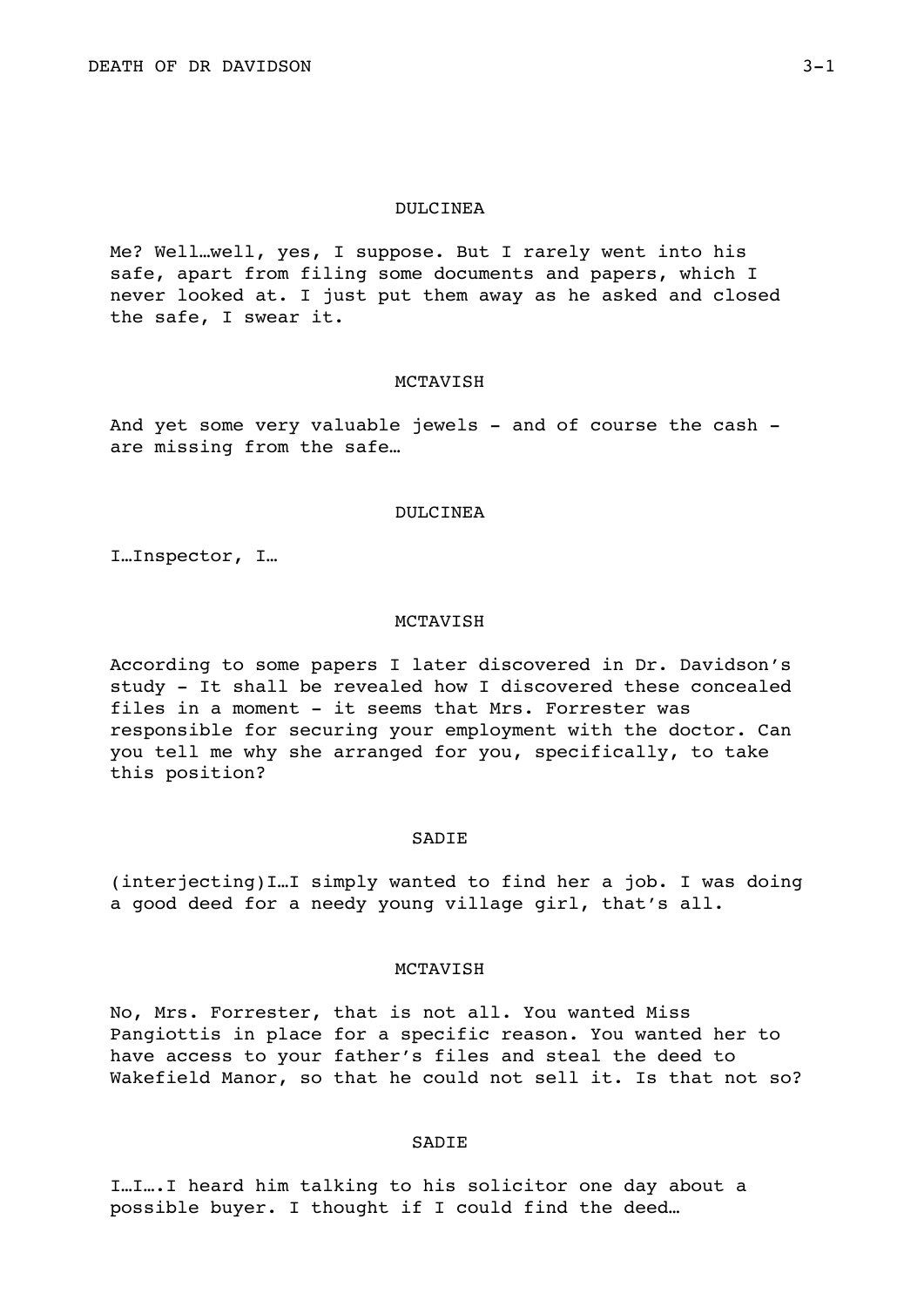The sale could not go through. Or at the very least, would be substantially delayed, perhaps indefinitely.

#### SADIE

What of it? This is my family home, do you fault me for not wanting it sold off? Papa wouldn't let me anywhere near his personal papers, I had to have someone in place whom he didn't know. You can't fault me for it, you really can't.

### MCTAVISH

No, I can't speak to that, Mrs. Forrester. But the fact remains, the money is missing, and Miss Pangiottis is the only one who had access to it. After having been so abruptly fired last evening, perhaps the temptation of all that money was simply too much for her to resist.

### SADIE

No, no, that's not possible!

### MCTAVISH

It is possible, Mrs. Forrester. Miss Pangiottis also had access to the doctor's surgery, where his medicines, including Prussic Acid, were kept…

### **SADIE**

Stop this at once!

# MCTAVISH

And given that this…one false eyelash…was found near the body…

### DULCINEA

(gasps) Good heavens, how did that get there?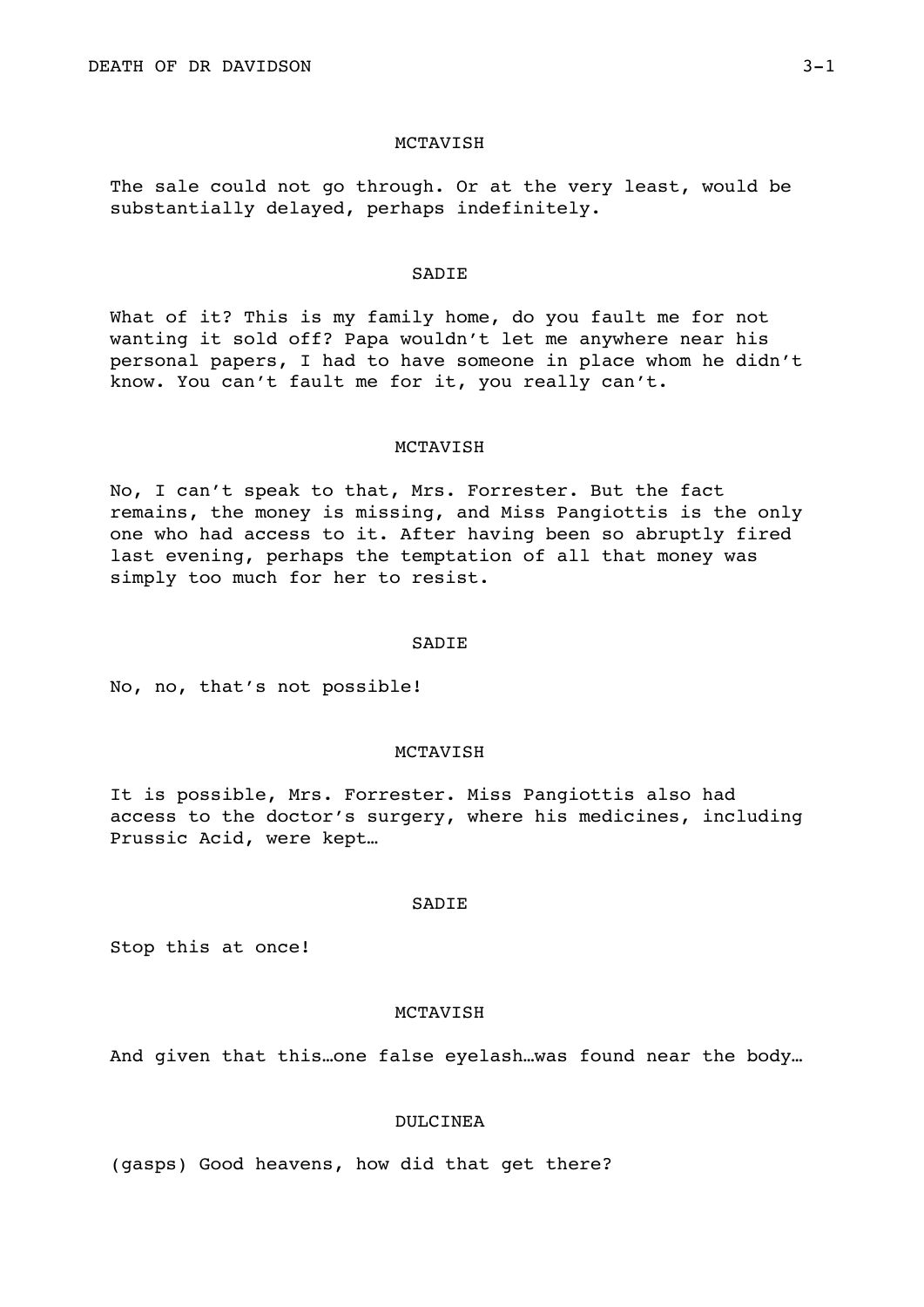### **SADIE**

(leaping to her feet) Alright, I confess! It was me! I did it! I killed papa!

# **[GASPS]**

## MCTAVISH

(gently) No, Mrs. Forrester, you did not.

### SADIE

I did, I tell you I did! You mustn't think Dulcie did it, she is blameless. I was…was out of my mind with distress, so I….I…

### MCTAVISH

Yes? How precisely did you exact your revenge, Madam?

# SADIE

(flustered) The…the cyanide...I mean the Prussian Acid….I…put it in his drink. (Quickly, remembering what Hannah said) The cocoa, It was there in the hall, and on impulse I spiked his drink.

## MCTAVISH

On impulse? You just happened to have *Prussic…* it is called *Prussic* acid, Mrs. Forrester, not *Prussian* Acid… on your person?

# SADIE

(more flustered) No…I mean….I spied the cocoa and I saw my chance so….so…

### OLIVER

Sadie, this is absurd!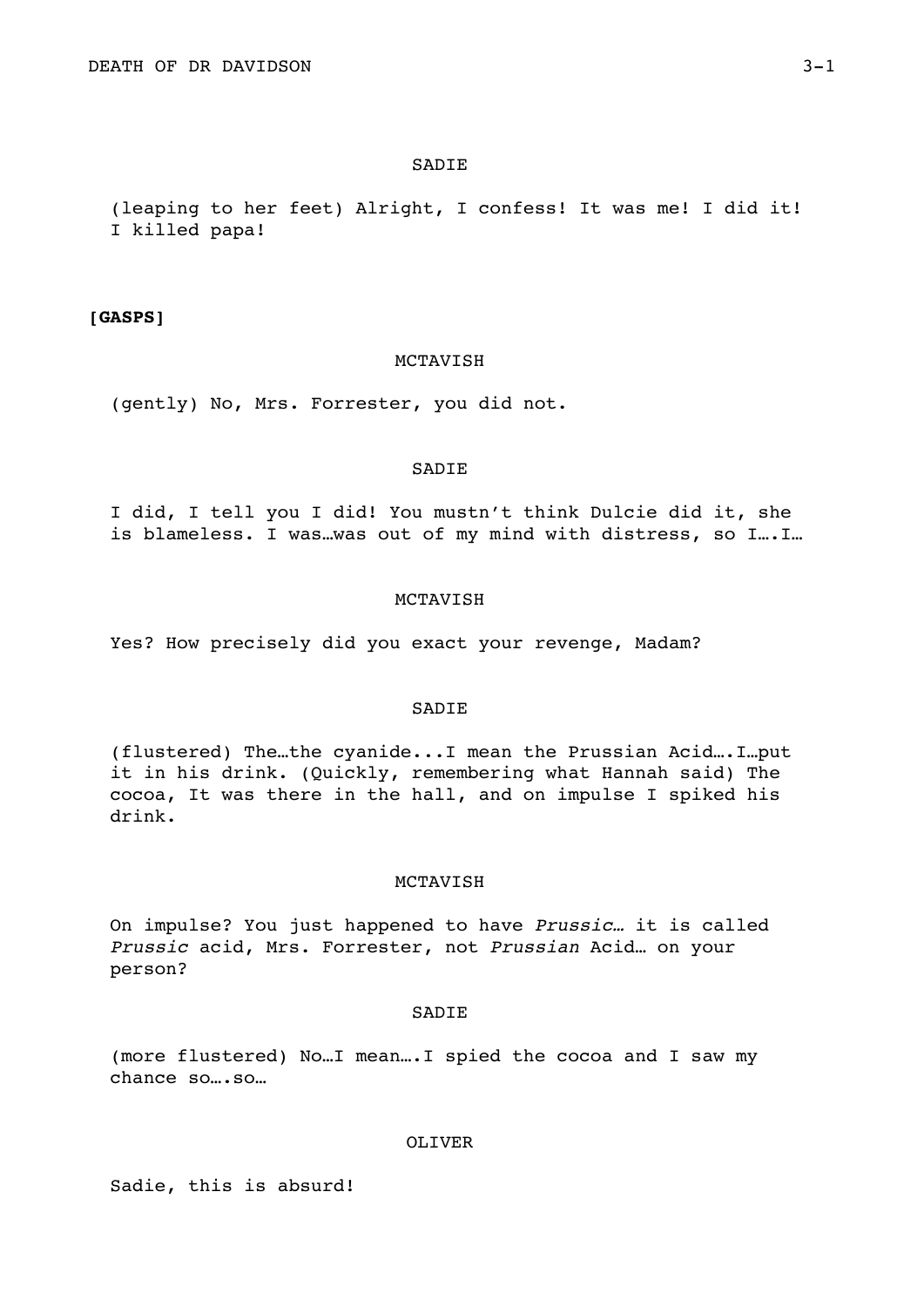If it isn't something you typically carry in the pocket of your dressing gown, then where did you obtain the poison, Mrs. Forrester?

### SADIE

I…..I….I shall leave that for my statement, at the police station. Please take me now, Inspector.

### OLIVER

Sadie, what on earth are you doing?

# MCTAVISH

(gently, sagely) I cannot, Mrs. Forrester. You did not murder your father. It is a noble gesture, though, attempting to take the blame for Miss Pangiottis and spare her the gallows.

# OLIVER

Why would you do such a thing, Sadie? Are you out of your mind?

# SADIE

You can't arrest her, you simply can't!

# MARLENA

Sadie, pull yourself together! What is this about? Why are you so eager to protect Dulcie of all people?

### SADIE

Because…because…oh, it's too wretched, you wouldn't understand. (Crying)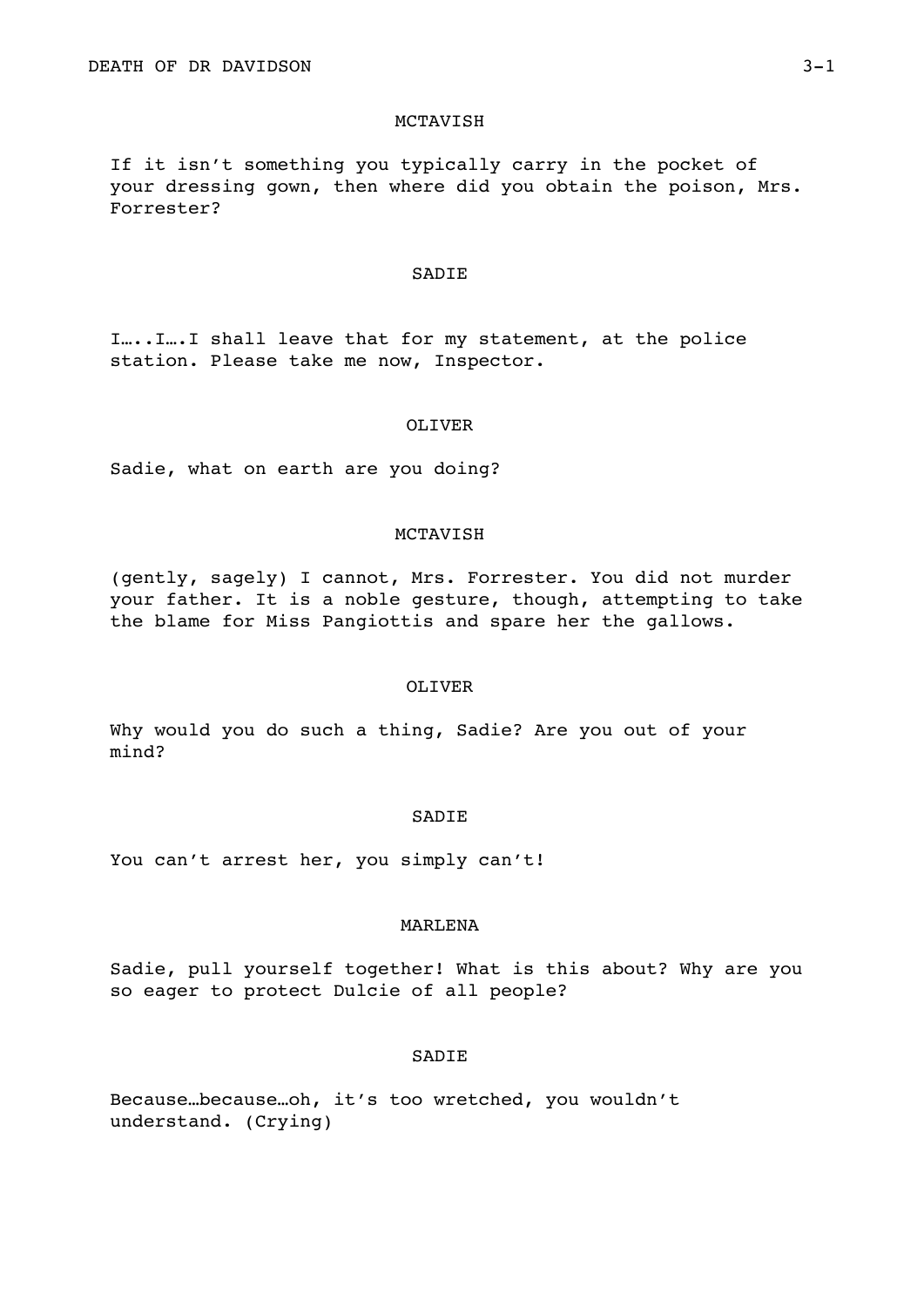Calm yourself, Mrs. Forrester, please. Don't despair for Dulcie…she didn't murder Dr. Davidson either.

### MCTAVISH

I believe the false eyelash was left there deliberately to accuse her…. It was veritably drenched in her perfume to further incriminate her. Now, I may be a bachelor with little experience in feminine frippery, but even I know you don't put perfume on your eyelashes.

### SADIE

Oh, thank God! Thank God in Heaven. What monster would try to frame her for murder?

### MCTAVISH

I shall come to that shortly. But for now-

# OLIVER

Sadie, answer me! How do you know Dulcie? Why in God's name were you willing to *hang* for her?

### **SADIE**

Leave me alone, Oliver! All of you, leave me alone!

# MCTAVISH

Perhaps I can shed some light on Mrs. Forrester's state of mind. What you see in her attempt to save Dulcie is the purest, most fundamental, most ferocious love there is. The love of a woman…for her child.

# **[GASP]**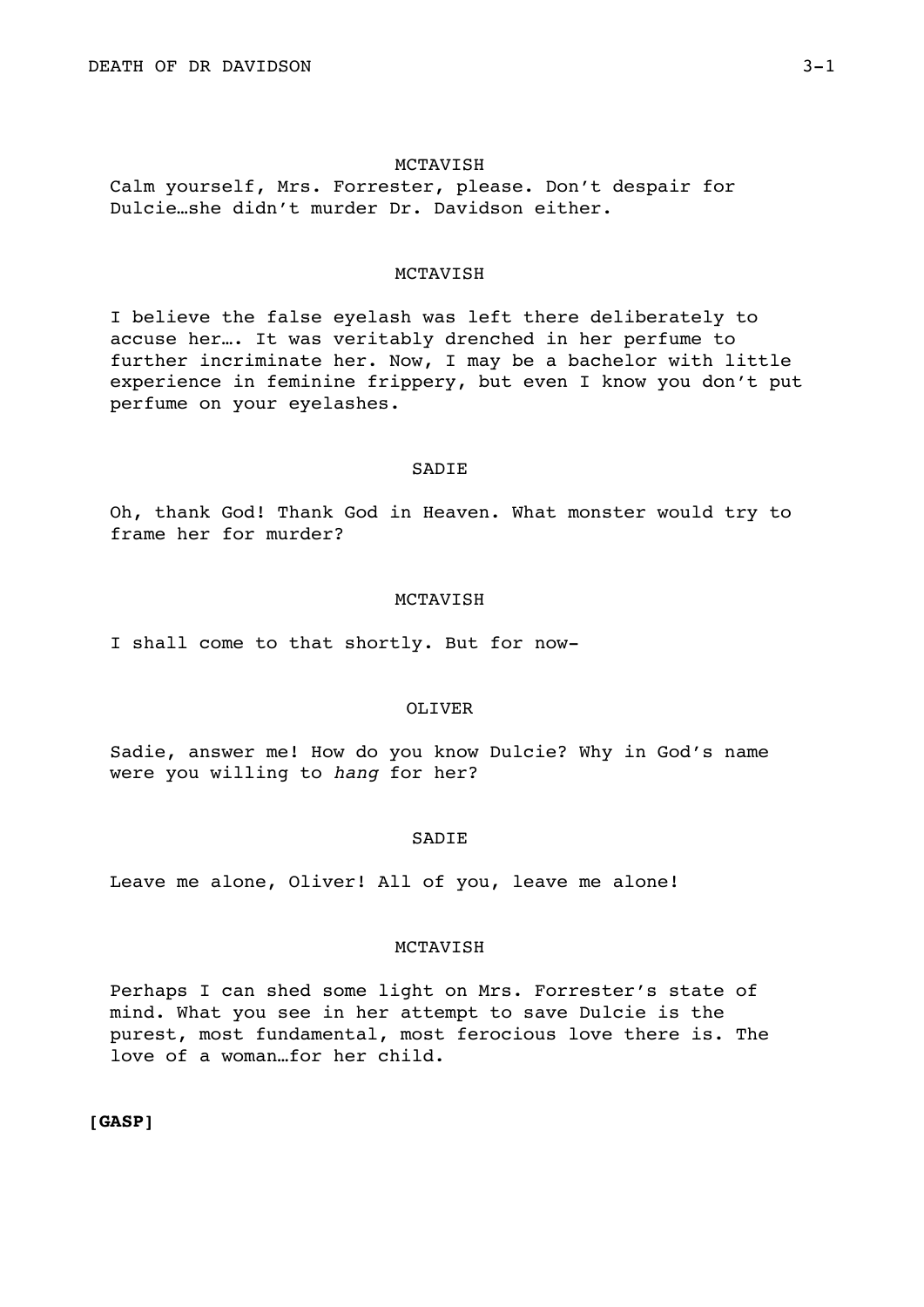### MARLENA

Sadie! Is…is this true?

# MCTAVISH

I noticed a similarity between you and Miss Pangiottis when I interviewed her. Something about the way you both laugh. I thought it was just possible you were mother and daughter, given your ages…and then, when I considered your strong feelings on what should be done with Wakefield Manor, I followed a hunch…and just this afternoon paid a call to the local Registrar's Office to have them locate Miss Pangiottis' original birth certificate. Which, of course, lists her natural mother's name…

### SADIE

It's true. Dulcinea is my daughter. Come here, dearest, sit with me.

### DULCINEA

Oh maman…I'm so sorry it had to come out this way.

### OLIVER

Dulcinea, you knew about this? Dear God, how did none of us not see it? How did I not put this together?

### MARLENA

But…but…when?

### SADIE

You went off to Barcelona that summer, Marlena, and Roddy was too young to be any sort of companion to me. I was so desperately lonely without you, I didn't have a soul to talk to, and so...well, I met a young man in the village. His name was Spiro, he visiting his aunt and uncle …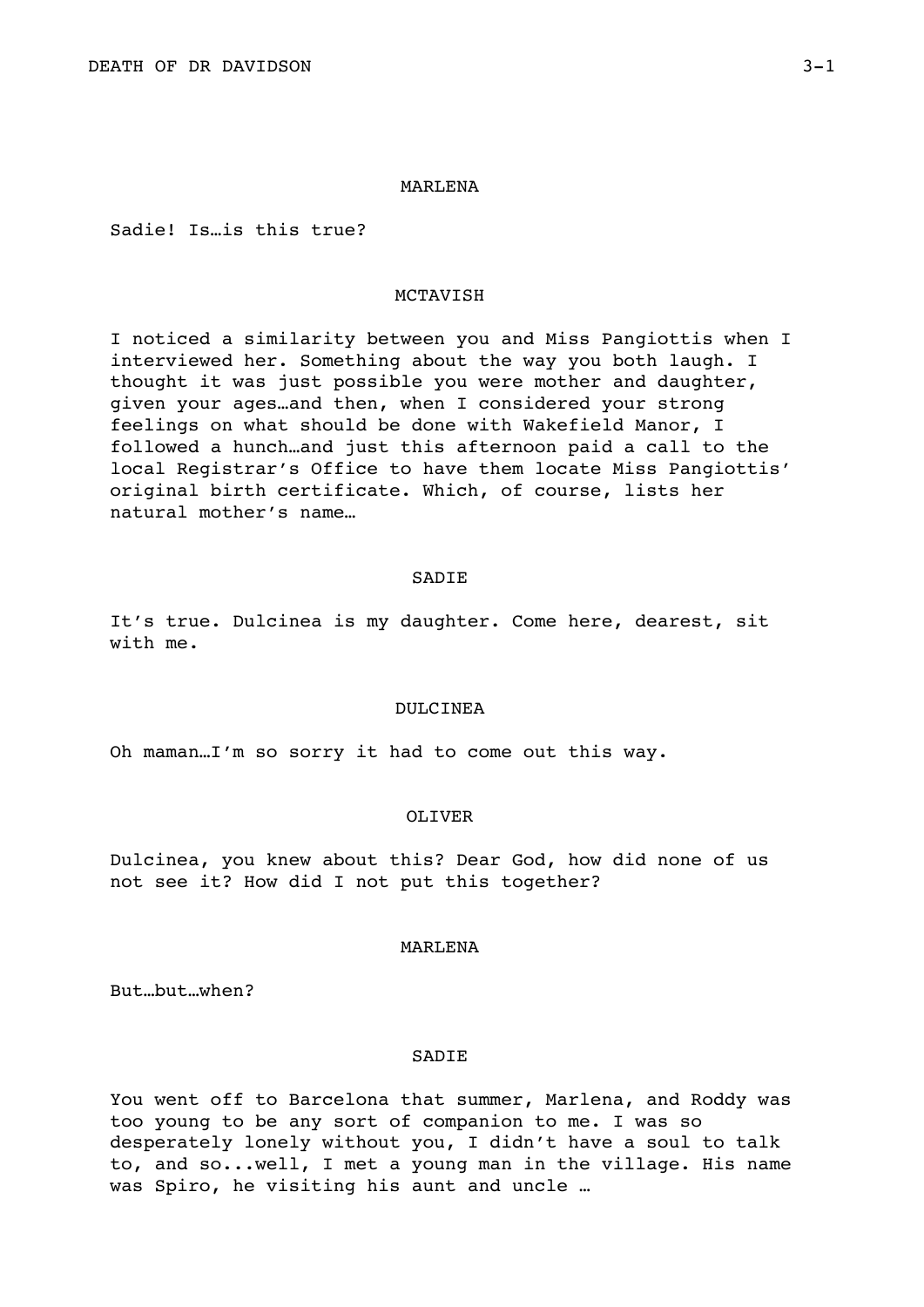### RODNEY

The Pangiottis family…

# SADIE

Yes. It was a foolish, foolish mistake, but I fancied myself in love. I was only seventeen, I didn't know any better…and when he left to go back to Greece that fall…I…I discovered I had fallen pregnant…Oh, it was dreadful, Papa exploded with rage. I dare say he would have killed the boy had he still been here.

### OLIVER

But…but…that autumn you and I had started courting….

## SADIE

You never wanted me, Oliver, you only paid attention to me because Marlena had abandoned you and run off to Spain. Don't think I didn't know about it. You and she had been having a secret affair, but she broke it off with you and went off to Barcelona for the summer to get over it. Papa made you marry me, even though she was the one you wanted.

### OLIVER

I…I….Of course not, Sadie. Don't be ridiculous.

# MCTAVISH

It's not ridiculous at all, Mr. Forrester, as well you know. In fact, one of the items recovered in Dr. Davidson's secret hiding place is this letter…detailing his blackmail demand that you marry Sadie and "make an honest woman" of her or he would reveal your misconduct and have you disbarred. Which, despite your protests to me yesterday, were much much a threat to your livelihood and freedom at the time. I presume he told you only that Sadie had lost her virtue…not that she had given birth to a baby girl as well.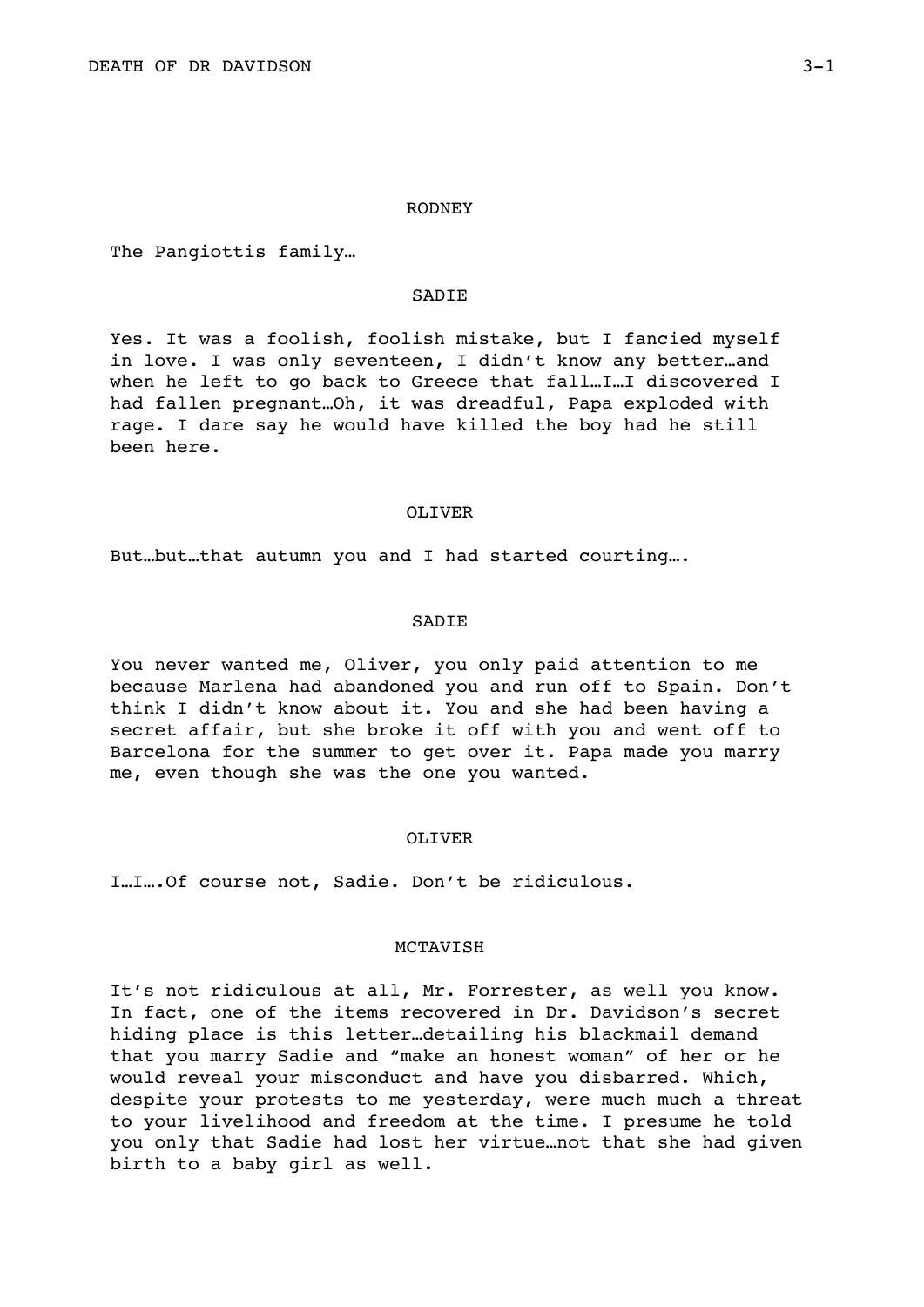### OLIVER

No…I had no idea. The wedding was set for the following spring, after she was due back from…from…

### SADIE

"A visit to my aunt in the country" (bitter laugh). What a euphemism that is.

### MARLENA

So that's why you want to turn this manor into a home for unwed mothers…

### SADIE

Yes! So no other girl has to be sent from home, to deliver her baby in a strange place with no comfort, no support, with only the glaring disapproval and ill-treatment of the Sisters of Charity! So other girls could…could…keep their babies…

### DULCINEA

You did the best you could for me, maman. The Pangiottises are wonderful people, I've had a splendid upbringing.

### RODNEY

Good God, I just realized! That makes you my niece! I say, Dulcie, I'm so sorry for pursuing you so lustily, you should have told me!

### MARLENA

Not now, Rodney, for pity's sake!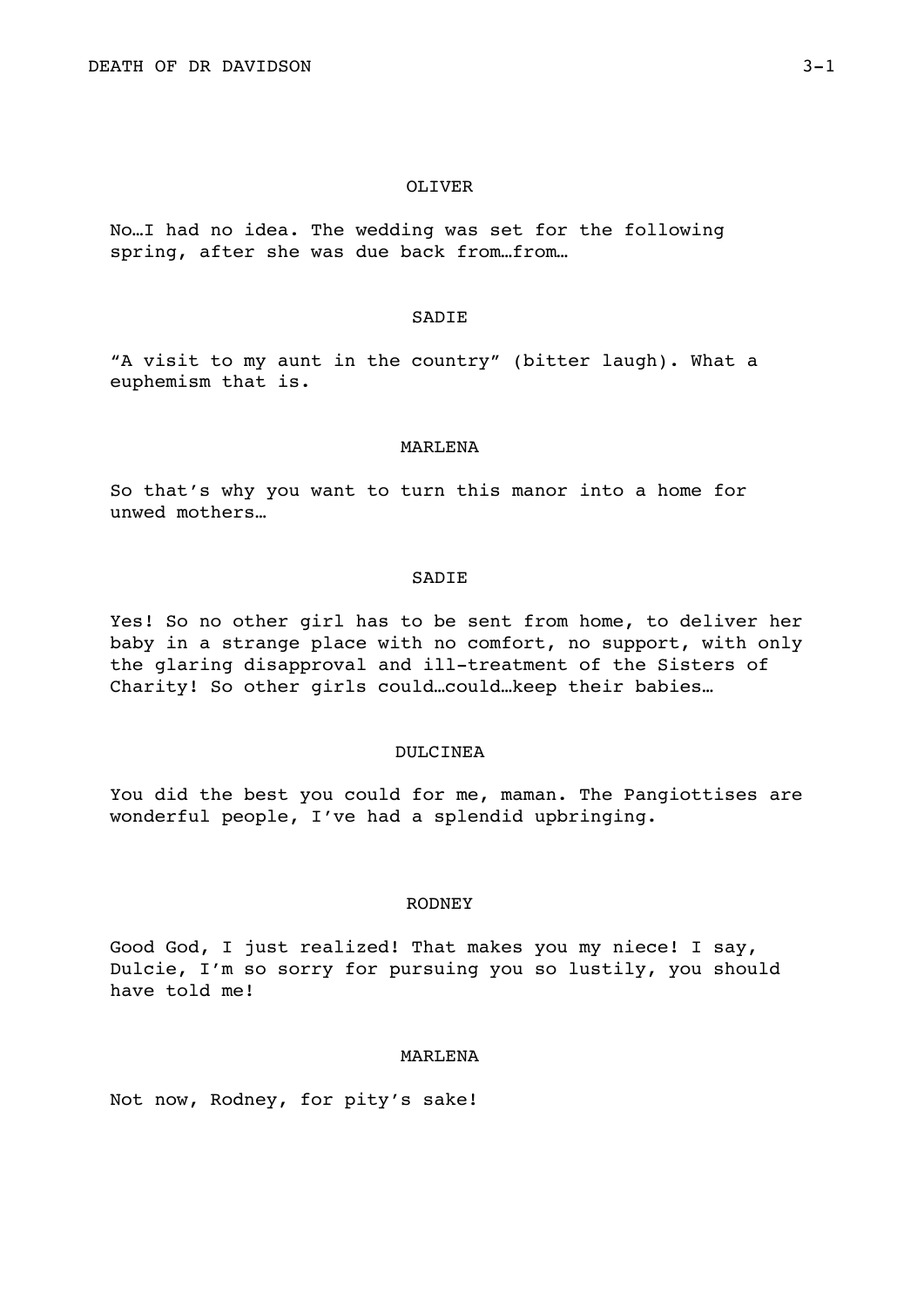## SADIE

My only comfort was placing you with a family so near to Wakefield. At least I was given that small kindness.

## OLIVER

So that's why you insisted we stay in the area. It wasn't to look after your father…it was to be closer to Dulcie…

### SADIE

Can you blame me? I had been forced into this marriage with you, even though I knew we would never love each other… I had to give up my baby girl…it was the only solace I had.

### MARLENA

Oliver…I must know something. You know I only eloped with Harrison because you had announced your engagement to Sadie-

### HARRISON

What?

# MARLENA

Are you telling me that Papa…*blackmailed* you into marrying Sadie?

## OLIVER

We can talk about this later, Mar. All of this, this is family business, it doesn't need to be aired so publicly.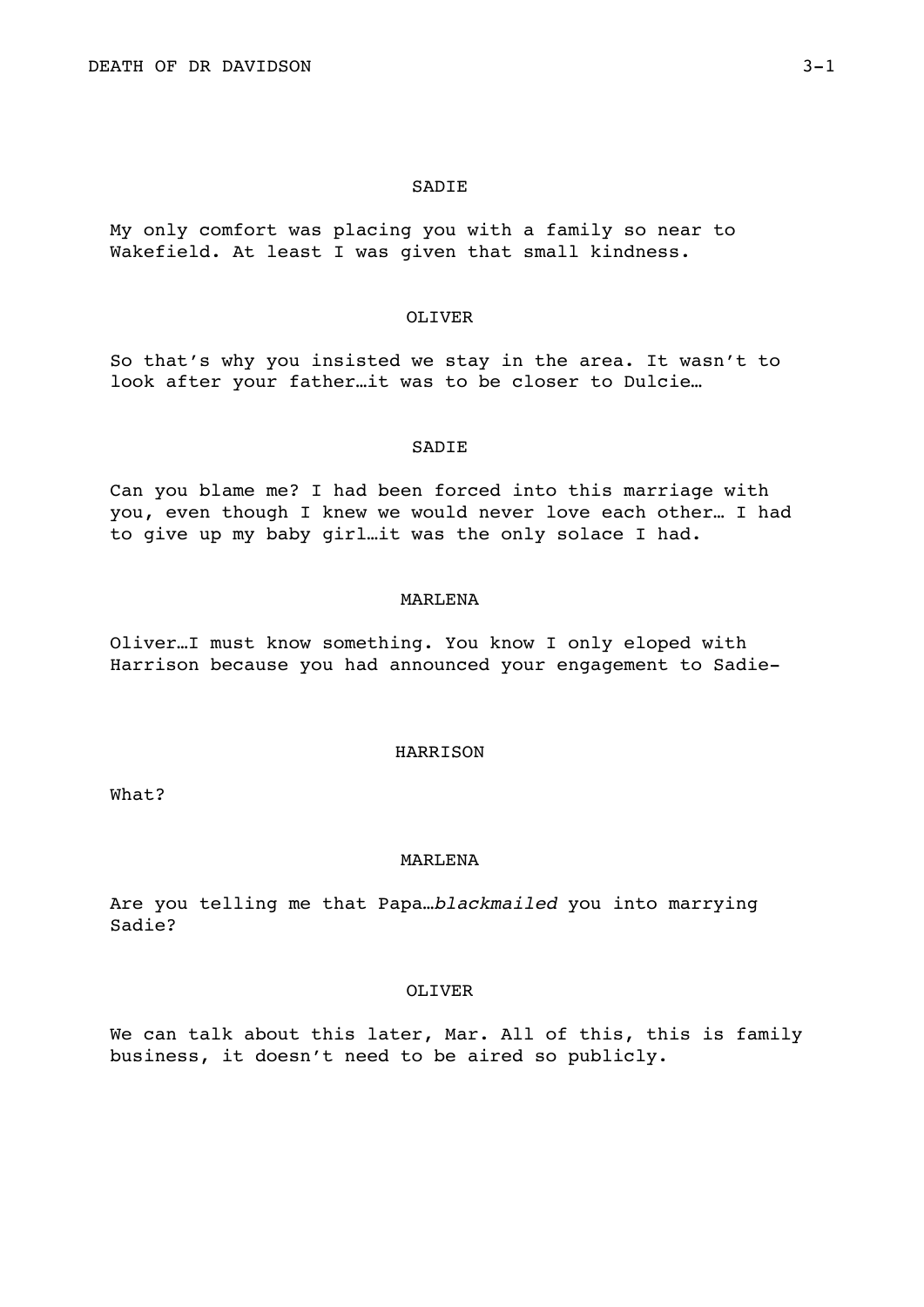Oh I think it all needs to come out right now, Mr. Forrester. You see, this blackmail question is a very important one, for more than just yourself. It seems the good doctor was adept at finding dirt on people, and holding it over them. Isn't that right…Mr. Smythe?

# NARRATOR

With Hannah, Rodney, Sadie and Dulcie ruled out as suspects, at whom among the remaining guests will McTavish point the long finger of the law? Who actually killed Dr. Davidson? Tune in next time and find out.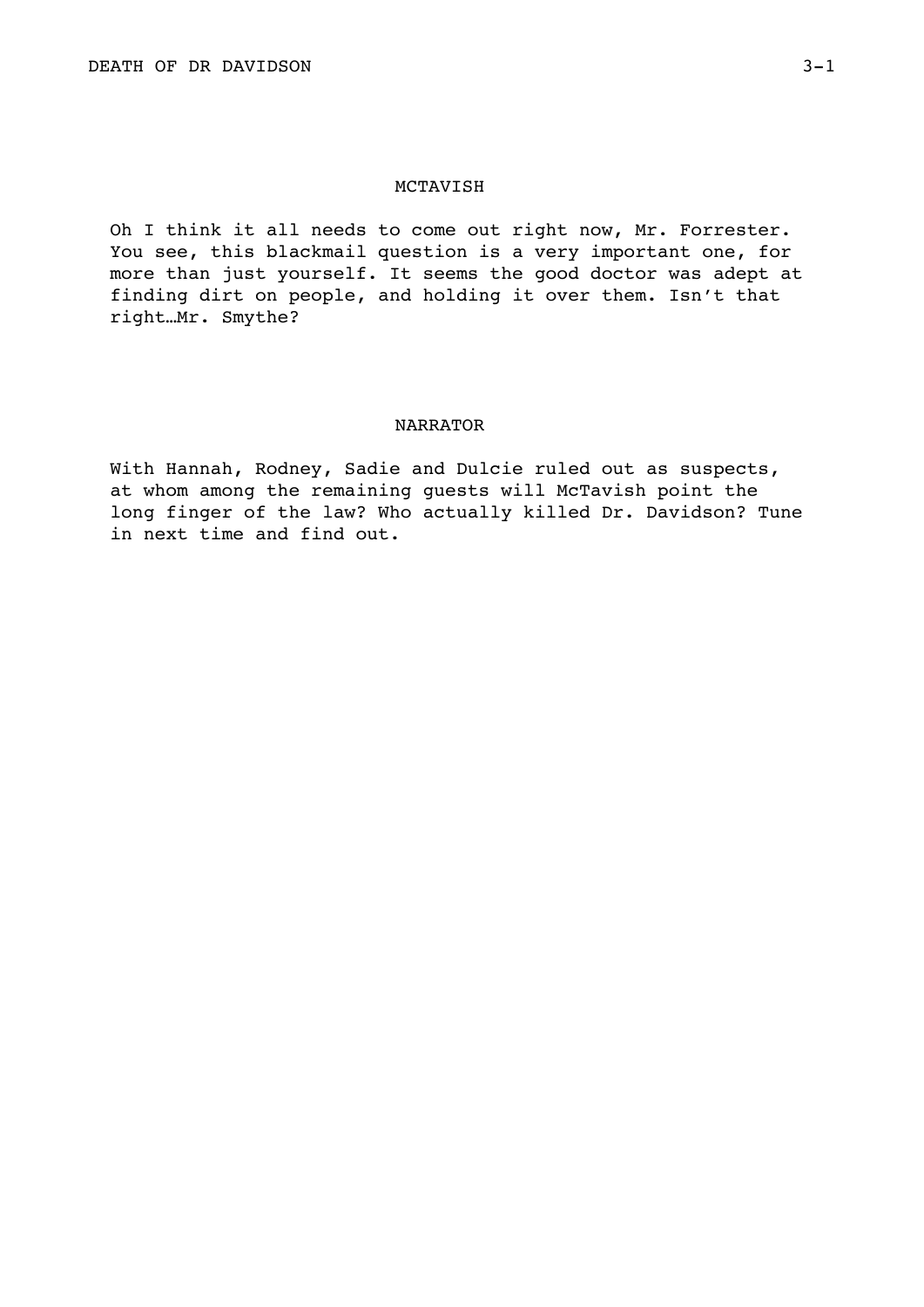# **ACT 3 SCENE 2 : INT. EVENING [SFX: THUNDER AND RAIN]**

## NARRATOR

Inspector McTavish has gathered the guests together in the drawing room of Wakefield Manor, and has just informed them that Hannah, Rodney, Sadie and Dulcie are ruled out as suspects in the death of Dr. Davidson. He has turned his attention now to Harrison Smythe…

### HARRISON

Me? You're accusing *me*?

## OLIVER

(Eagerly) Yes! You *were* captured trying to run away. And as I recall you were desperate to 'leave the country'. You were trying to flee the scene of the crime, weren't you?

# HARRISON

You…you all heard him. The night before, he told all of you my real name, and that I have…well, that I've had some trouble with the Spanish authorities. The cat got out of the bag, as they say. So I had no reason to kill him after that…

## MCTAVISH

He may have revealed your true identity to his family, Mr. Smythe, but it seems he made it clear he was *about to* inform the authorities of your whereabouts. Not that he already *had.* Which is indeed borne out by the files I found in a hiding place in his study, outlining your wrongdoings in great detail.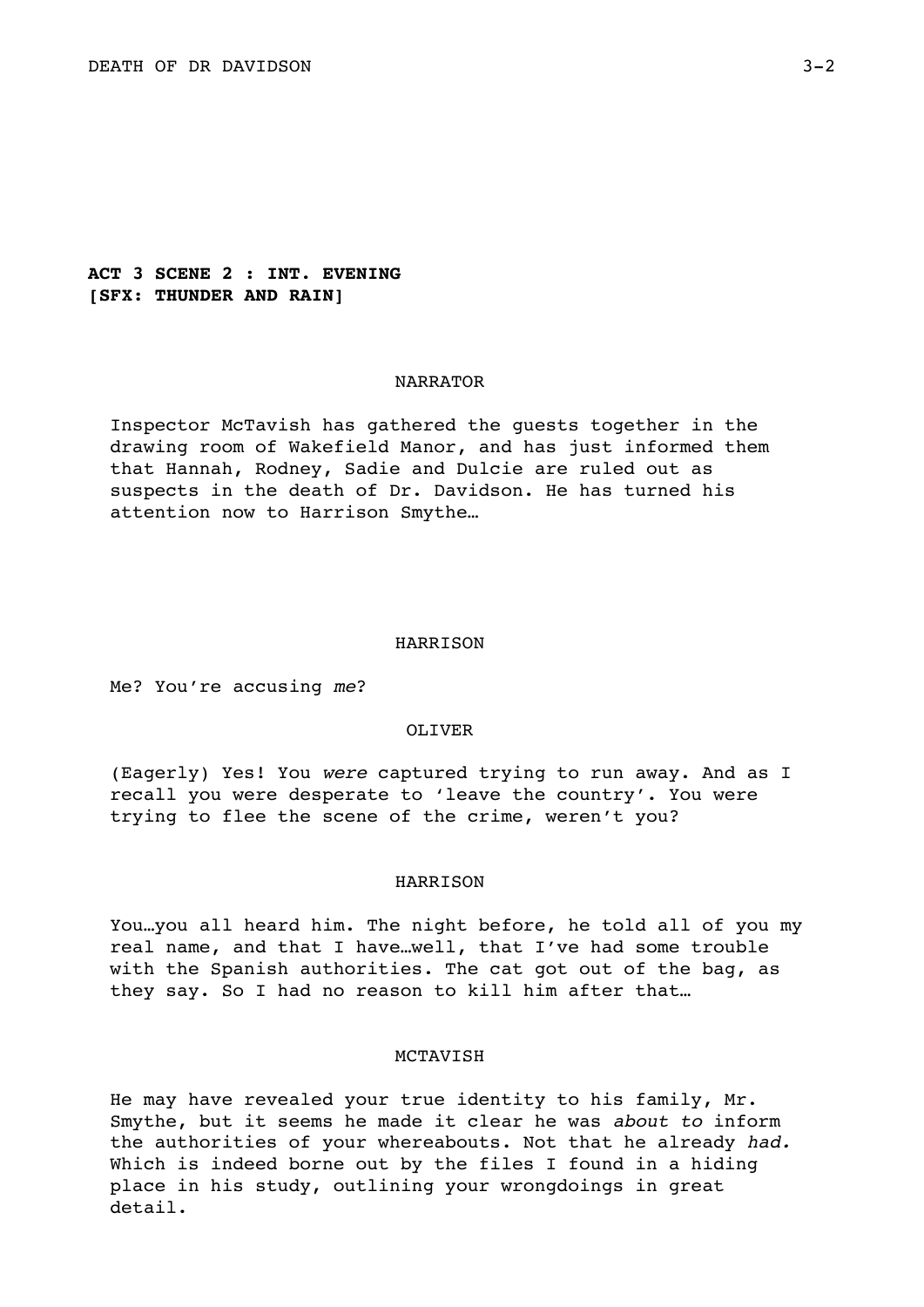## OLIVER

In other words, you did have reason to want him dead!

### MARLENA

This is absurd!

### OLIVER

I saw him, in the hallway last night! After your argument, I saw him storm out of your room. And Hannah…Hannah, didn't you say you heard Davidson talking with someone? Isn't that why you left the cocoa outside in the hall?

### HANNAH

Well, yes, but I couldn't say who he was talking to.

# OLIVER

It must be him. It's obvious! He knew he wasn't going to get any more money out of the old man, and he feared arrest and deportation. He's been lying to all of us all these years, of course he's lying now. I always knew you had married beneath you, Marlena.

### **HARRISON**

I swear you will pay for these insults!

# MARLENA

Stop it, both of you! I may have married a complete scoundrel, but I simply refuse to believe he had anything to do with Papa's murder.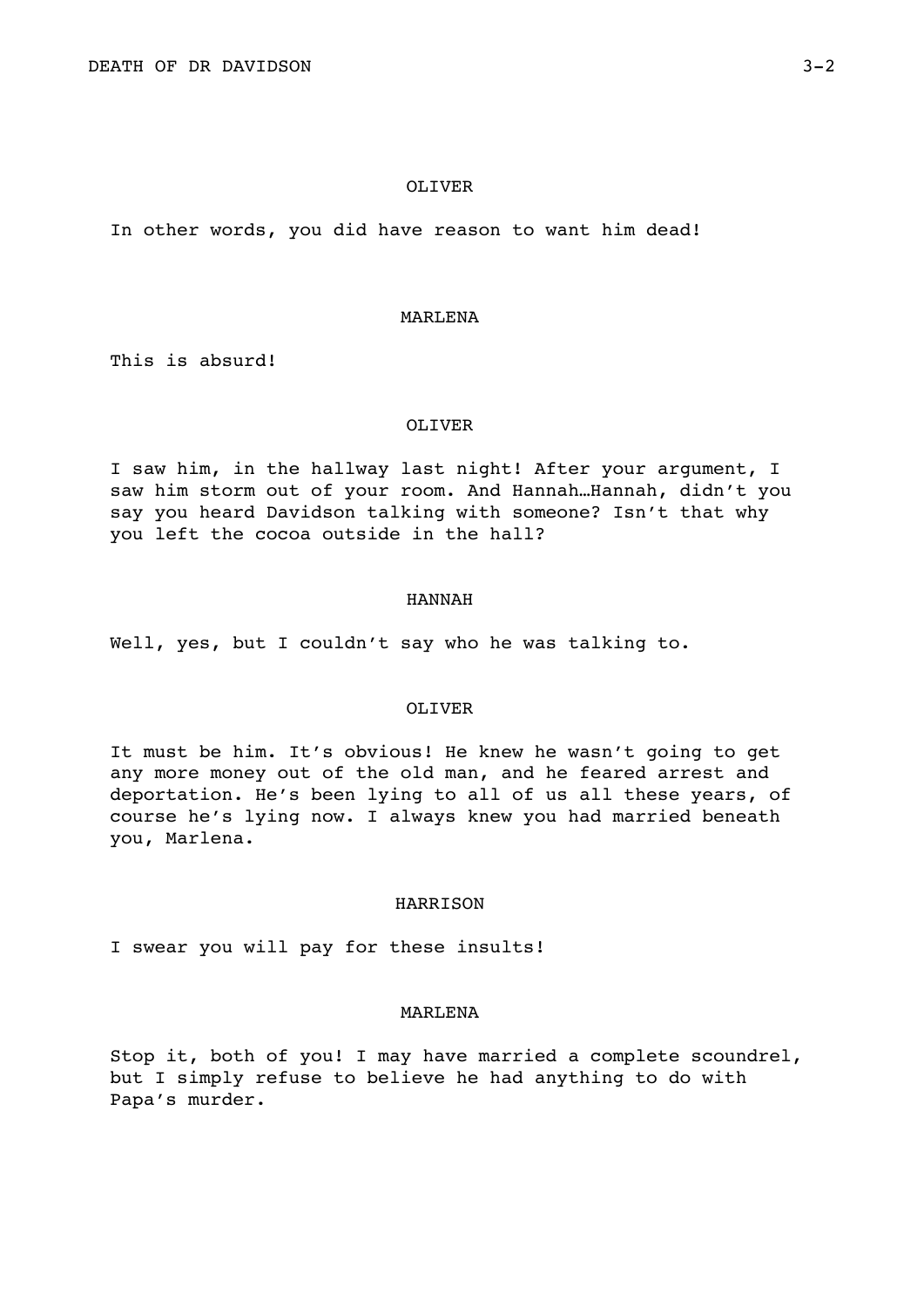As it happens, Mrs. Smythe…you're right. Harrison Smythe didn't have anything to do with Dr. Davidson's death.

# HARRISON

(triumphant)I told you! I should sue you for slander, you-

# MCTAVISH

(interrupting) No, Mr. Smythe's crime was much more financially motivated than bloodthirsty.

## MARLENA

What? What crime?

# MCTAVISH

The jewels, watch, and the £20,000 he removed from Dr. Davidson's safe before attempting to flee. Isn't that right, Mr. Smythe?

## HARRISON

I…I…

# MCTAVISH

You were searched when Sergeant Roy returned you to the house, but that Burberry coat of yours…one of the benefits of bespoke clothing is that they often include little details that offthe-rack clothing lacks. Like, for instance, a well-concealed inner compartment in the jacket lining - perfect for securing important documents…like a passport in someone's real name, for example. Or a large sum of cash. Sergeant Roy, would you be so kind?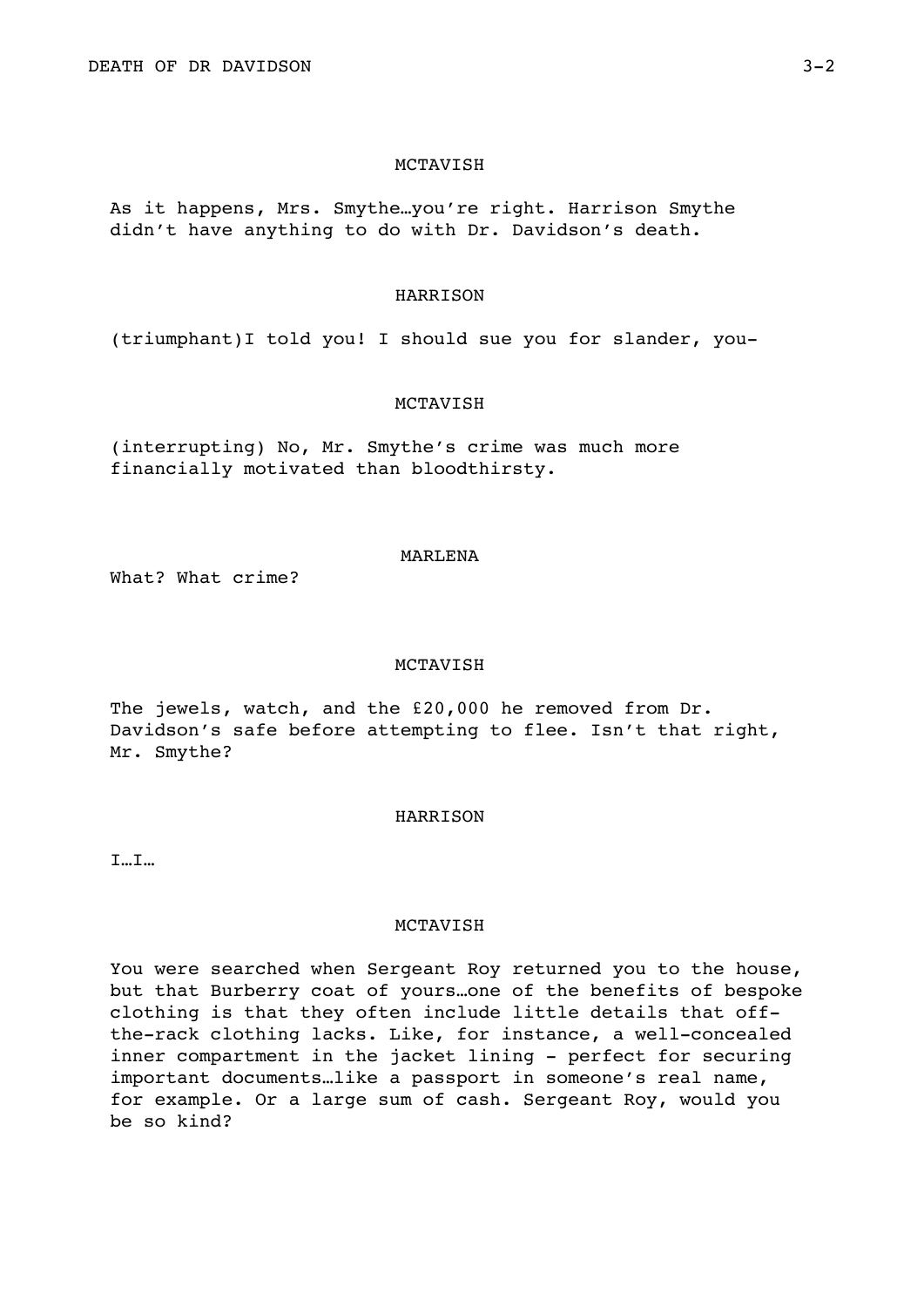## SERGEANT ROY

Here you are, sir. I looked for a hidden pocket like you suggested, and sure enough, there it was. Twenty thousand pounds sterling in cash, a gold pocket watch, a bracelet…and three passports in different names, one of which being Enrique Herrero.

### MCTAVISH

Indeed. Thank you Sergeant. Please see that the money and other items are set aside as evidence. Along with this…the eyelash of Miss Pangiottis' that I suspect…and I admit this is simply a hunch on my part, perhaps you'd be so good as to confirm it, Mr. Smythe…I suspect was planted on the edge of the safe to throw us off Mr. Smythe's trail.

## DULCINEA

You did what? How on earth…how did you even get one of my false eyelashes?

### HARRISON

(sighing) You're right, Inspector. I'm sorry, Dulcie. It was an impulsive move. I found it on the bathroom floor, and…and…I acted without thinking, I thought if they believed *you* had taken the money, it would buy me some time. Your perfume was there too, so I used it. It was…I don't know, it was a foolish thing to do, and I'm sorry.

## **SADIE**

She could have been arrested for murder you heartless-

# MARLENA

-But she wasn't. Nor would she have been arrested for taking the money; as the inspector said, her eyelash was simply too obviously planted to make her look guilty.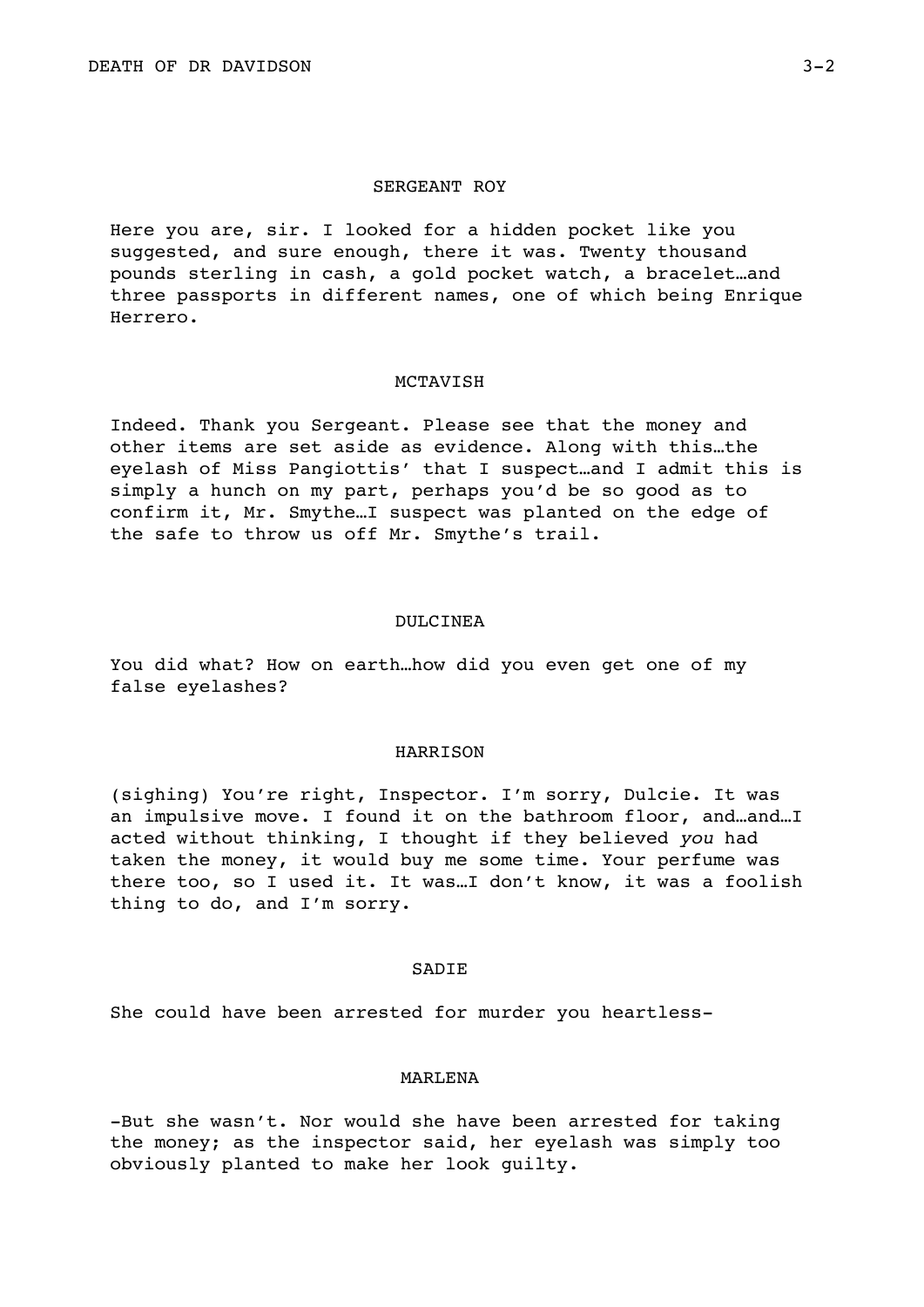### OLIVER

Well this is getting faintly ridiculous, Inspector. So far we've heard nothing but alibis and excuses. If it wasn't Hannah, nor Rodney, nor Sadie, nor Dulcie, nor "Enrique"…

### MCTAVISH

Indeed, the pool of possible murderers is shrinking. As always, we must consider who had the strongest motive for killing Dr. Davidson.

## RODNEY

We all had motive, inspector. He bankrupted all of us, fired Dulcie and Hannah, broke it off with Kitty-

### MCTAVISH

Yes, yes he did. In fact…and you will forgive me if I take the trouble to explain my thinking on this point…from how you described his announcement at dinner…well, frankly, I found the whole affair to be quite…theatrical. Would you not agree?

### MARLENA

Papa was like that, especially when he felt aggrieved.

# MCTAVISH

Still, did none of you think it odd that he chose to make such grand, excessively harsh changes to his estate, and indeed his personal life…all at once?

# SADIE

Well...I suppose...but we were all so shocked by what he was saying to really give it much thought.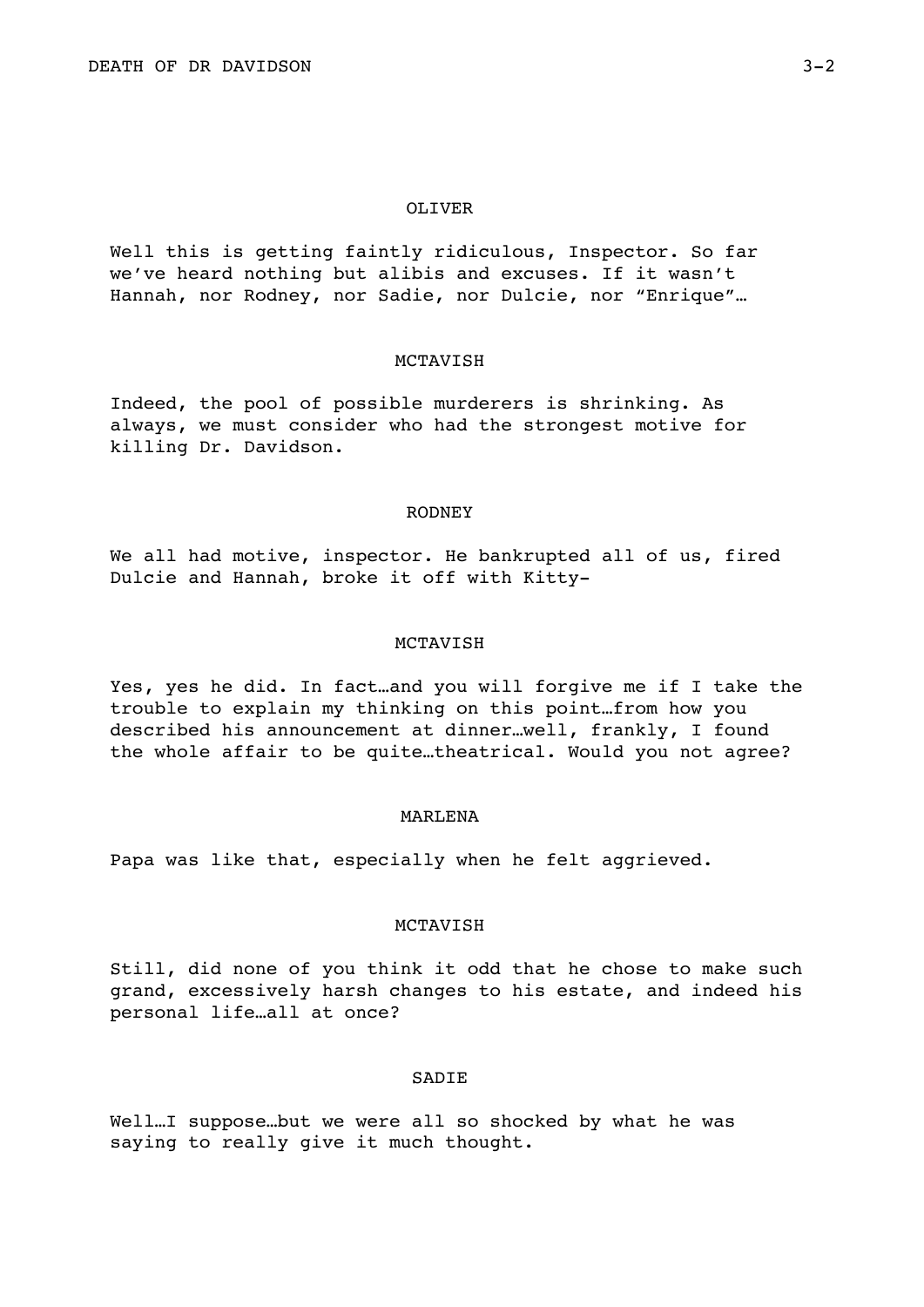In my experience, many police investigations into murders and acts of violence tend to overlook the victim when pursuing the perpetrator. In their rush to find the murderer, they ignore the "murderee", as it were. They ignore his character. Perhaps you can speak to that, Mrs. Davidson.

## KITTY

He was a selfish, over-emotional, self-important weasel. I admit I married him for his money. Don't you all look at me like that - he married me for my looks. I don't see any of you leaping to condemn *him* for not marrying for love.

# OLIVER

So you killed him before he could divorce you!

# KITTY

(brittle laugh) Oh for heaven's sake, no. How naive of you. He simply had no grounds for divorce, and I dare say he knew it. But even if he *were* to pay off a judge and divorce me, I would simply sue for alimony. A lot of it.

# MARLENA

No matter what happened, you'd be better off with him still breathing, in other words.

# KITTY

Utterly. You must remember that clause he added to his will when we married. If he were to pre-decease me within ten years-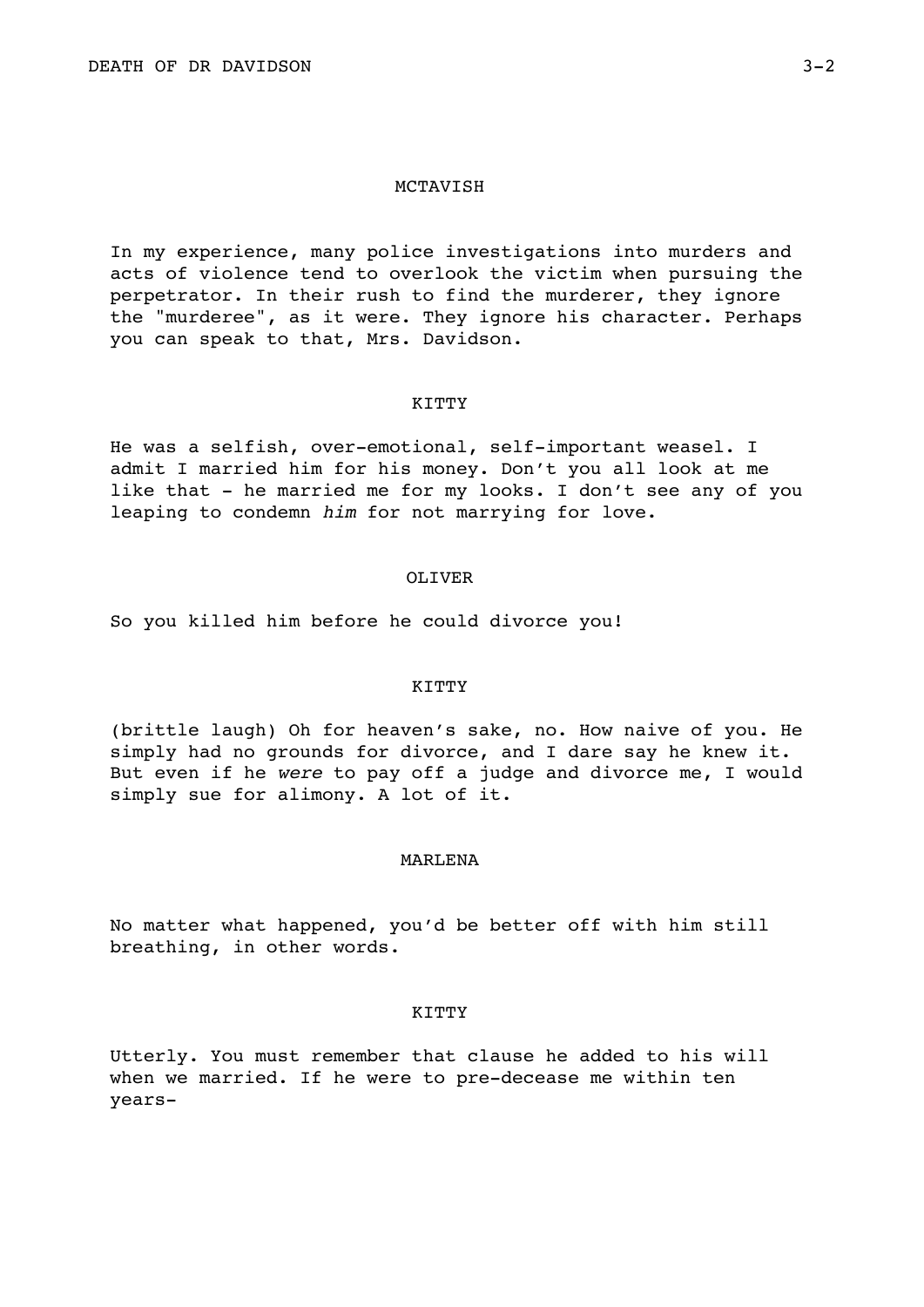### SADIE

So why the crocodile tears when he told you he was divorcing you? You behaved like you were completely distraught.

### KITTY

(sighing) Habit, I suppose. I've learned that a few well-timed tears usually cools his flights of rage.

## OLIVER

Are you buying this, Inspector?

# MCTAVISH

In fact, I am. She's entirely correct in what she says. Mrs. Davidson had every reason in the world to want her husband alive. I confirmed with the solicitor this afternoon that the codicil to Dr. Davidson's will is in fact iron-clad, as they say. *Had* she killed Dr. Davidson, she would have inherited absolutely nothing. And so…she did not.

### OLIVER

This is a farce! You mean to tell me you think either Marlena or myself murdered Dr. Davidson? This is too outlandish for words!

## **MCTAVISH**

I understand, Mr. Forrester. If you would but indulge me a moment longer, all will become clear. You see, there is also the small matter of access to the Prussic Acid, as I mentioned to Mrs. Forrester. The culprit not only had to know that such a poison existed within this house, but also where it was kept. And furthermore, since it is such a deadly poison, Dr. Davidson kept it under lock and key…and so the guilty party had to have access to his locked surgery, and his locked medicine cabinet. Someone who might, in fact, have had a master key. Someone who also knew about the nature of Prussic Acid, and how to identify it by its chemical formula alone. Someone like…you, Mrs. Smythe.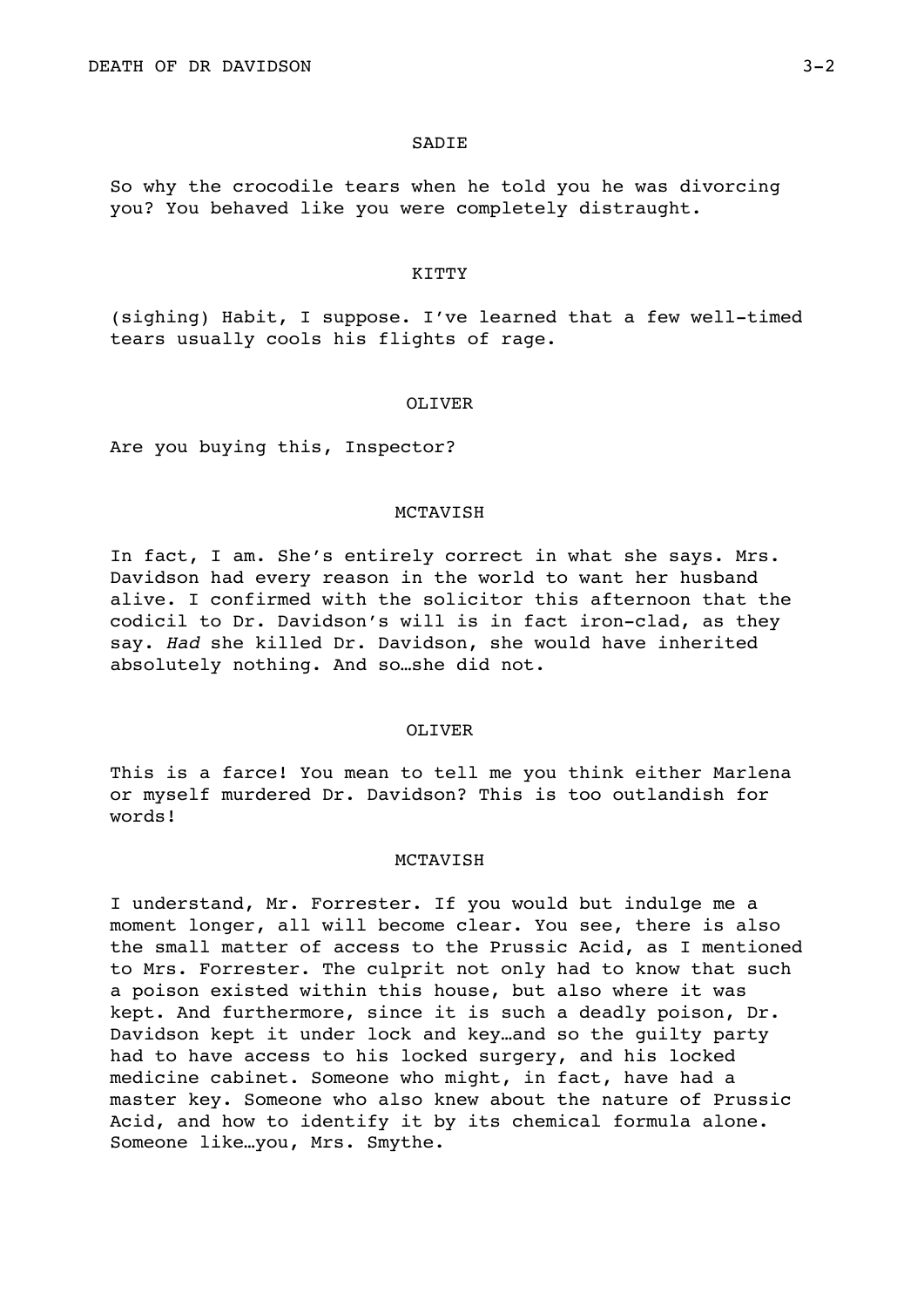# OLIVER

That's preposterous! Marlena was a nurse, yes, but that was many years ago! And of course she has a master key, so does Hannah. That means nothing!

# MCTAVISH

Perhaps in and of itself, no. However in light of what was discovered just outside your father's study door this morning… I believe this brooch belongs to you, Mrs. Smythe?

### MARLENA

Oh my…

# MCTAVISH

I trod on it quite by accident…I'm afraid the stones are crushed. My sincerest apologies for my clumsiness.

## SADIE

The stones are *crushed*? But that's impossible, those are diamonds.

# **MCTAVISH**

They do look very much *like* diamonds, don't they? Marvellous what they can do these days. No, you see, these are merely paste. Aren't they, Mrs. Smythe?

## MARLENA

(clearing her throat)As you see.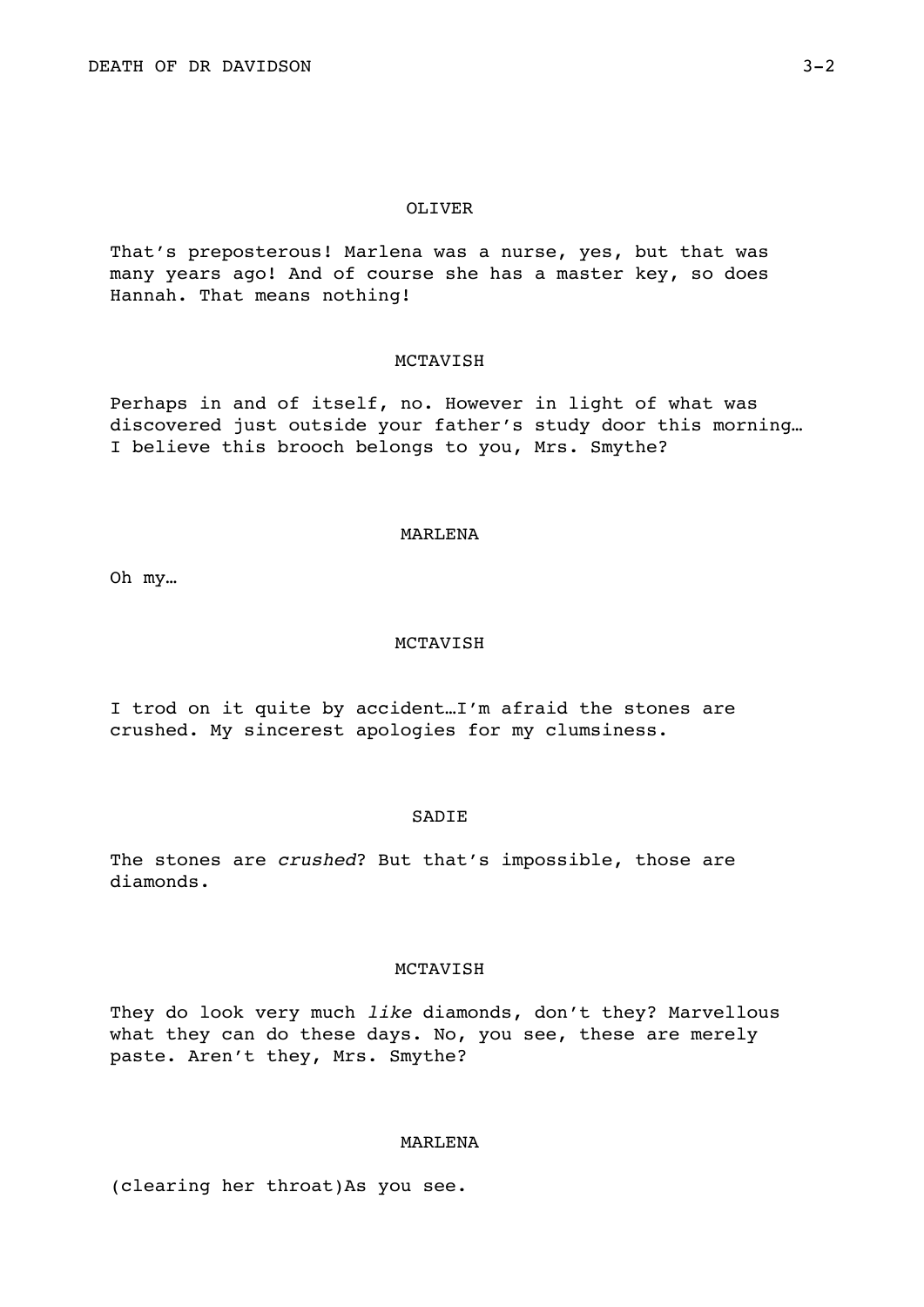Now, it is, of course, not my concern if you choose to wear costume jewellery, but it *is* my concern if such jewellery is found near a dead body.

### MARLENA

I…I was…

### HARRISON

Tell him, Marlena. For both our sakes.

## MARLENA

Oh very well…I had an argument with my husband last night. He was trying to persuade me to sell a diamond brooch that he had bought me many years ago. Because we need the money so very badly, you understand. But you see…I…well he was quite unaware of the fact, but I *had* indeed sold the brooch. Two years ago. To pay off some of our creditors. I had replaced it with paste so he would never know.

## OLIVER

Marlena…why didn't you ever ask us for help?

## HARRISON

Because it's none of your business.

## MARLENA

At any rate, I…I didn't want to argue with Harrison further and I was terribly afraid that in his worked-up state he might actually take it from me, and find out the truth. So my *plan* was to put the brooch in papa's safe…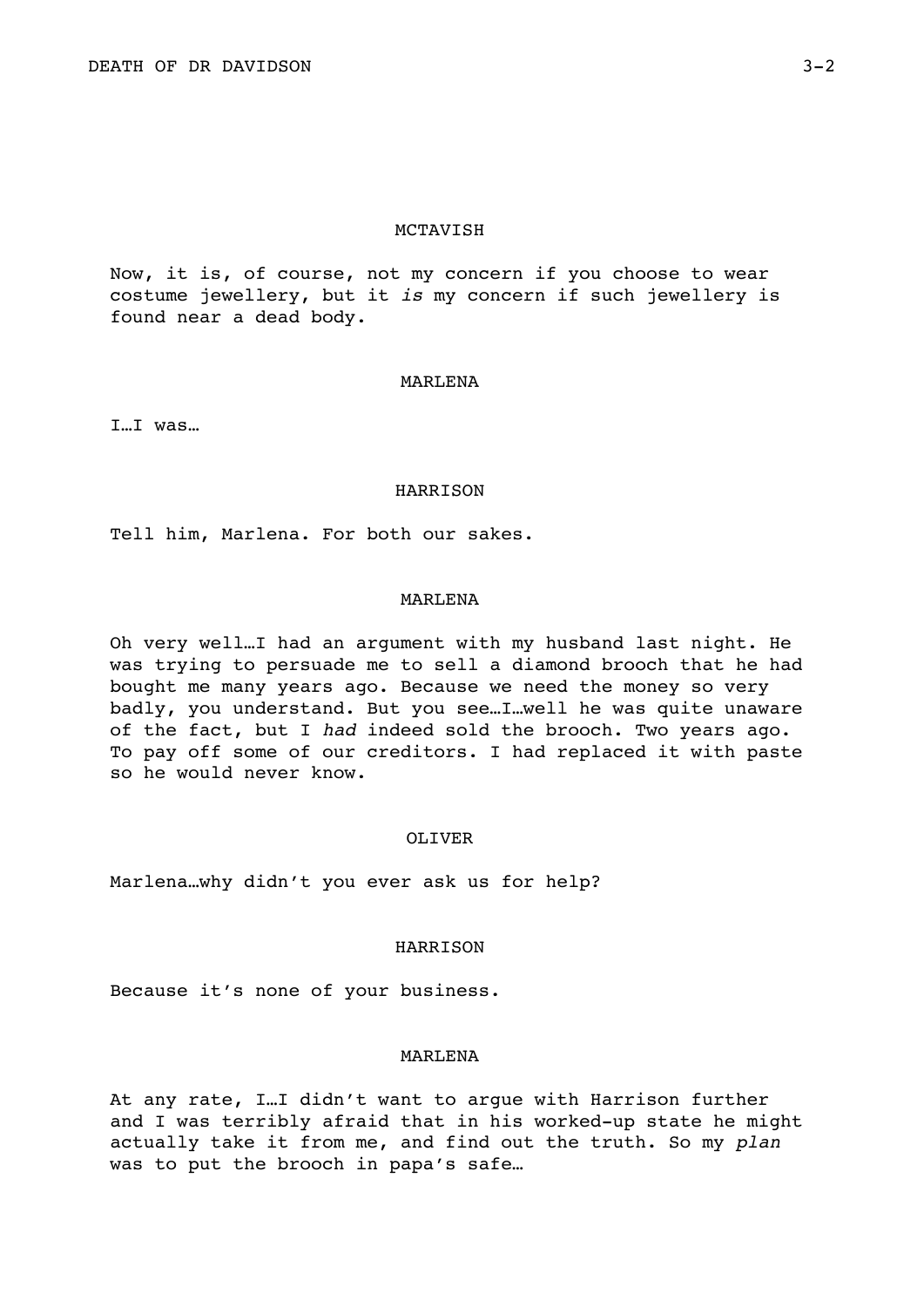### HARRISON

But I followed her to demand she change her mind…that's when she told me the truth. I admit it, I was furious. I threw the brooch on the ground and…I crushed it beneath my heel.

### MARLENA

That's the absolute truth, Inspector. We were both so cross we went to separate rooms after that, and I didn't see Harrison again until morning. But I can assure you, neither one of us entered his study, nor had we any reason to. Our acrimony is aimed entirely at each other. You may or may not believe us, but there you have it. I defy you to prove otherwise, for we simply had nothing to do with it.

### OLIVER

I saw Marlena go back to her room, I'll swear to it in court.

## MCTAVISH

Indeed, Mr. Forrester. Your generosity is admirable. However, it won't be necessary. Mrs. Smythe did not kill Dr. Davidson.

## OLIVER

Why then…this is ridiculous…that only leaves…me.

## **MCTAVISH**

It would appear that way. Even if, as you say, you had long given up the fear of being disbarred or reported to the Securities Exchange Commission for insider trading-

## SADIE

What? Is that what Papa had on you? Good heavens Oliver.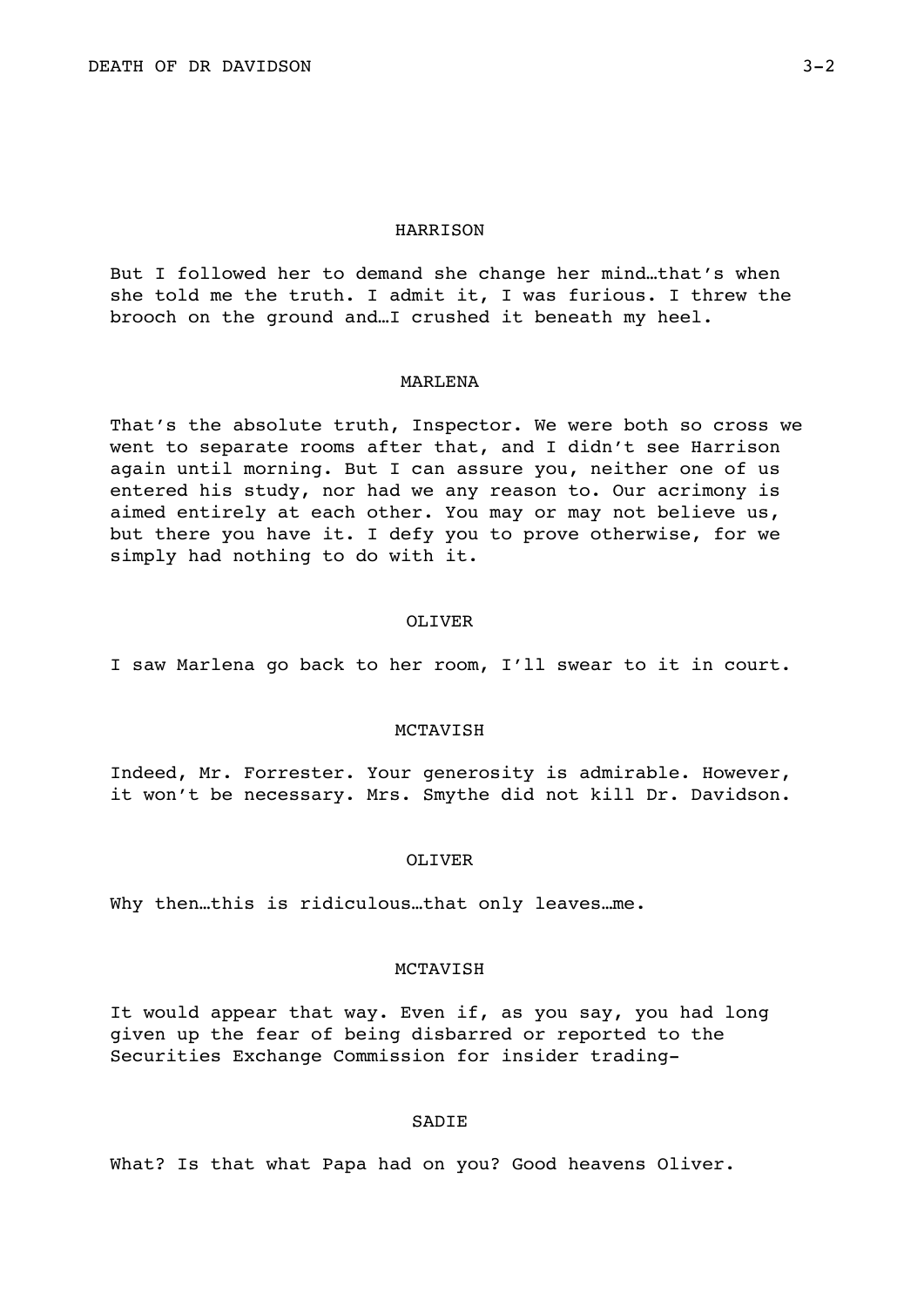But you had yet another reason to commit the crime. Your love for Mrs. Smythe. Perhaps you had discovered that her mother's trust had been liquidated, as the solicitor told me this afternoon. Perhaps your resentment towards your father-in-law for keeping you from the woman you love, and causing her to marry another man, finally spilled over into rage.

### OLIVER

I swear to you, as God as my witness, I did not kill James Davidson. I had every reason to wish him dead, yes, but I did not kill him.

## MCTAVISH

You did have every reason to…and you knew about the cyanide. And you admitted to taking Hannah's key to his study.

### HANNAH

Goodness me.

# **MCTAVISH**

You were seen by Harrison Smythe in the hallway that evening, and with the cocoa left outside the door-

# MARLENA

Ollie! Dear God Ollie, say you didn't murder Papa!

## OLIVER

I didn't! Mar, darling, I didn't, I swear to you on my life I didn't!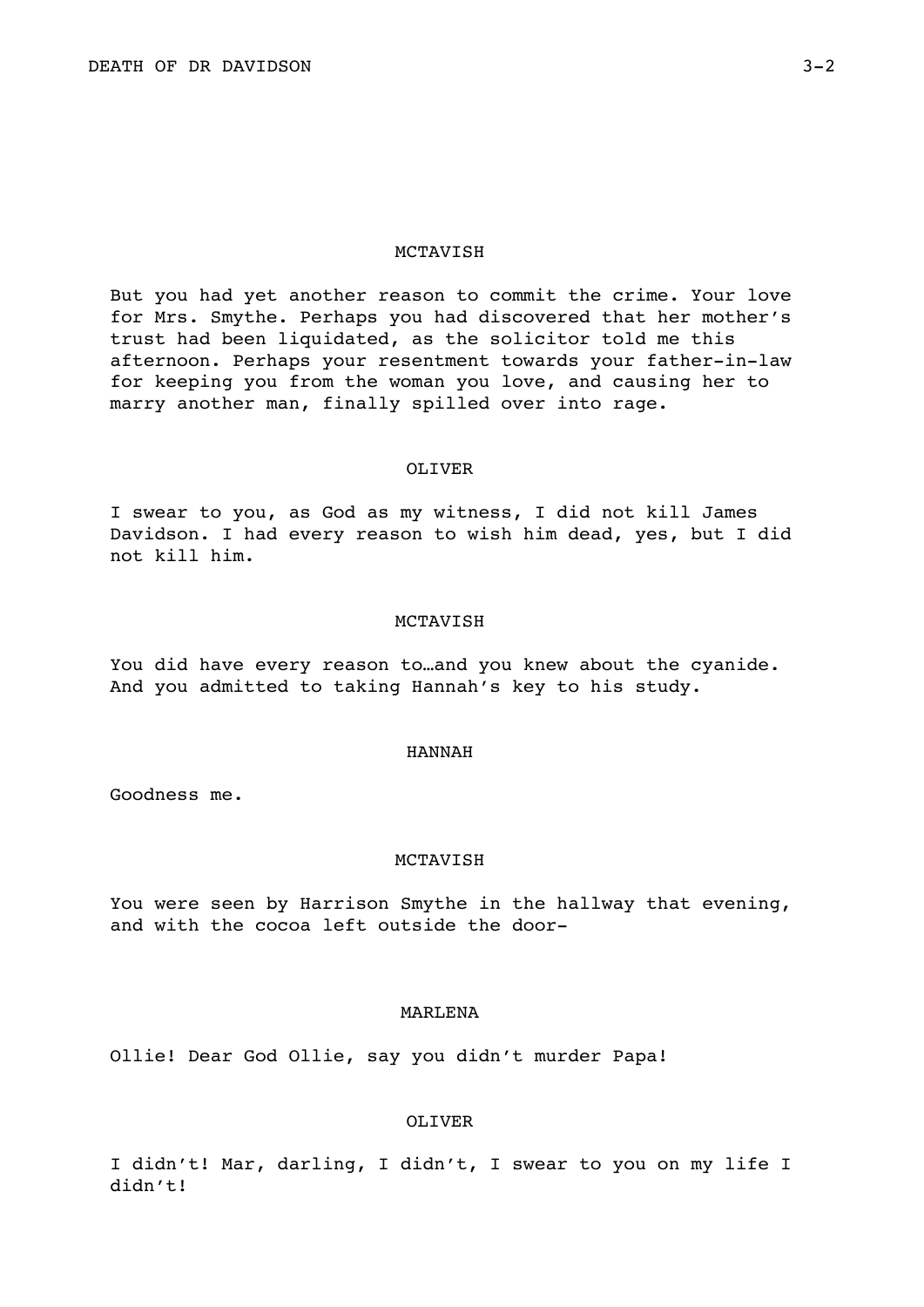He's right, Mrs. Smythe. He didn't.

## HANNAH

Wait a minute, wait a minute. We've gone through everyone, you've ruled all of us out, so who the devil killed Dr. Davidson?

### MCTAVISH

I am sorry to say…Dr.Davidson was killed by…*himself*.

**[SFX: GASPS, CONFUSION]** 

# **MCTAVISH**

With the help of a clue you provided, Miss Higginbotham, I was able to locate a cache of secret files that Dr. Davidson had secured beneath the drawer of his desk. In perusing these documents, all of my suspicions were confirmed. Furthermore, there was another very interesting note among the files. It reads "My final words to my family are recorded on the wax cylinder in the recording device on my desk"…

**[GASPS] [ALL - THIS IS EXTRAORDINARY, WE'RE GOING TO HEAR PAPA'S VOICE, ETC]** 

## MCTAVISH

Sergeant, would you please bring in the device? I've had Sergeant Roy bring down this contraption…thank you very much, Roy.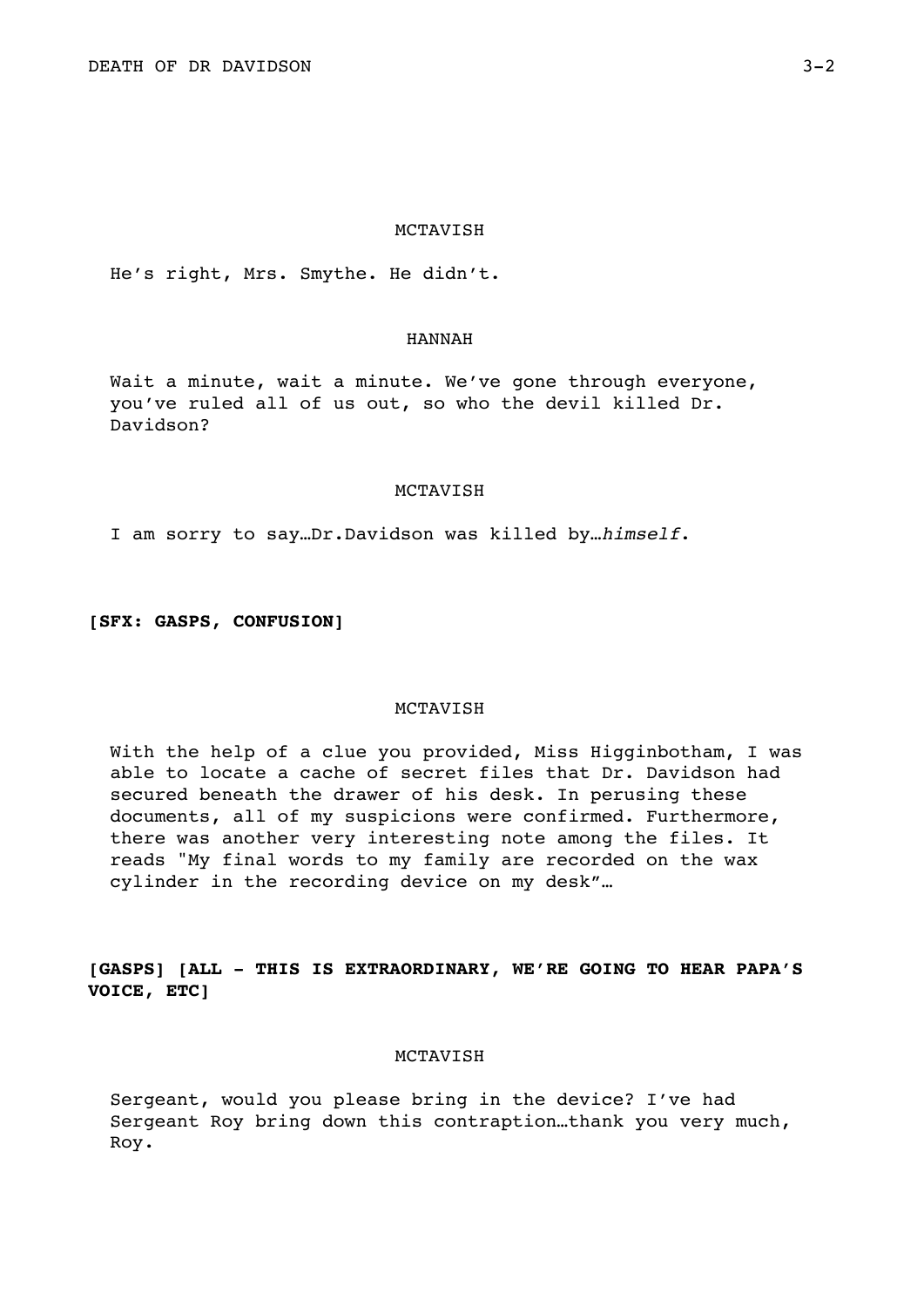# **[SFX - SOUNDS OF THE MACHINE BEING BROUGHT IN]**

# DULCINEA

That's his new Dictaphone, he bought that only last week.

## MCTAVISH

If you'll allow me, I will let Dr. Davidson himself explain the remaining details of this case.

## NARRATOR

What message does Dr. Davidson have from the grave? Tune in next time for the stunning conclusion.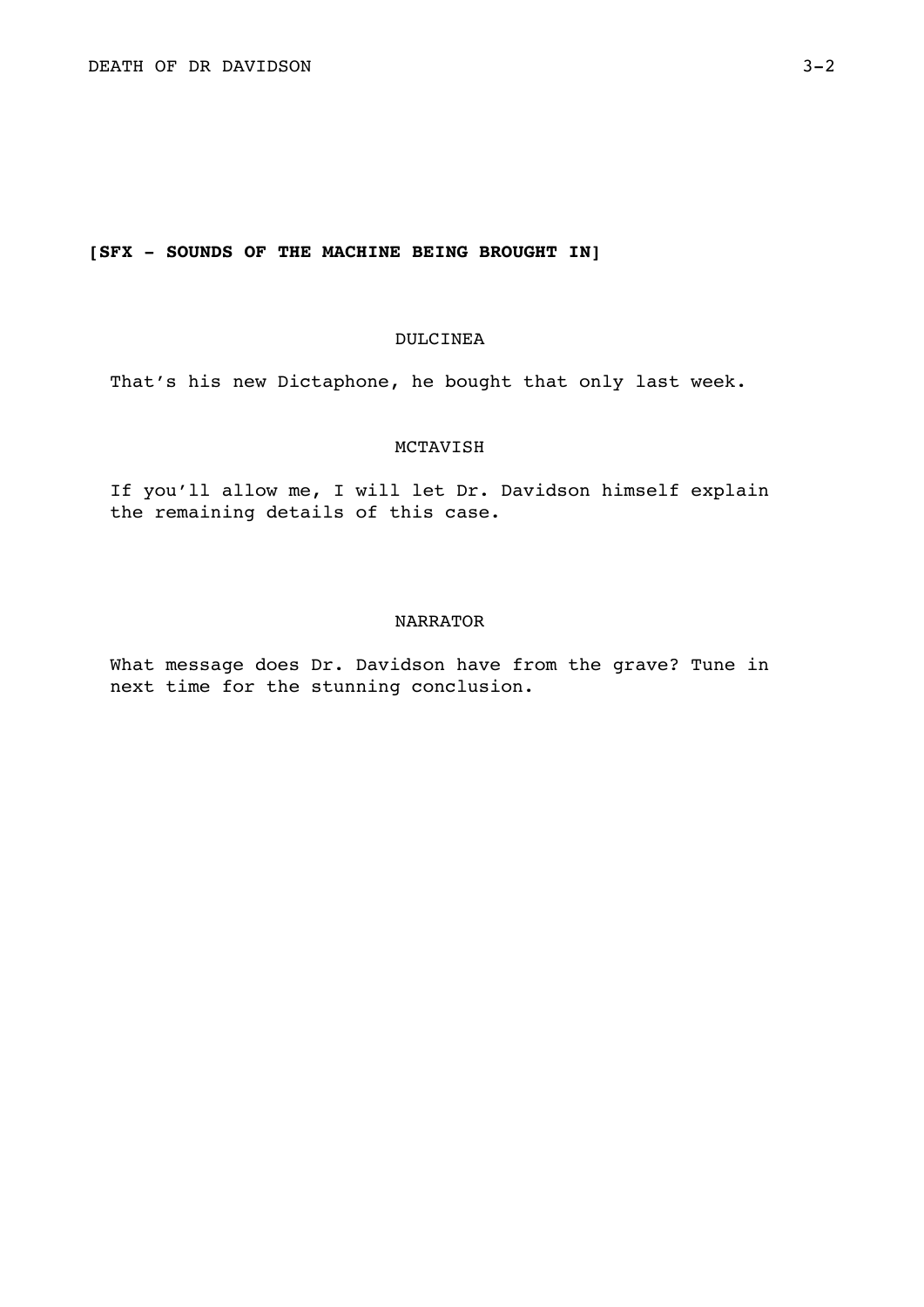**ACT 3 SCENE 3: INT. EVENING [SFX THUNDER AND RAIN]** 

#### NARRATOR

What message does Dr. Davidson have from the grave? Listen closely and find out…

# **[SFX - SCRATCHY SOUND OF AN OLD RECORDING)(VOCAL TREATMENT TO MATCH]**

### DAVIDSON

To my family…if you are listening to this recording, then events have transpired much as I expected and rather hoped they would - that I am deceased, and you have discovered this recording and the files I wish to make public. Therefore this recording shall serve as my final will and testament, superceding any previous wills in existence.

**(ALL: GASPS)** 

No doubt you are confused by this turn of events, so allow me to fully explain the circumstances that have brought you here.

It has long been my belief that - to quote King Lear - "How sharper than a serpent's tooth it is to have a thankless child". I worked to provide an excellent upbringing for my three children, and through shrewd investments and careful economy, I was able to increase my fortune to the point that it became, to my chagrin, a source of enmity amongst my family rather than cause for gratitude.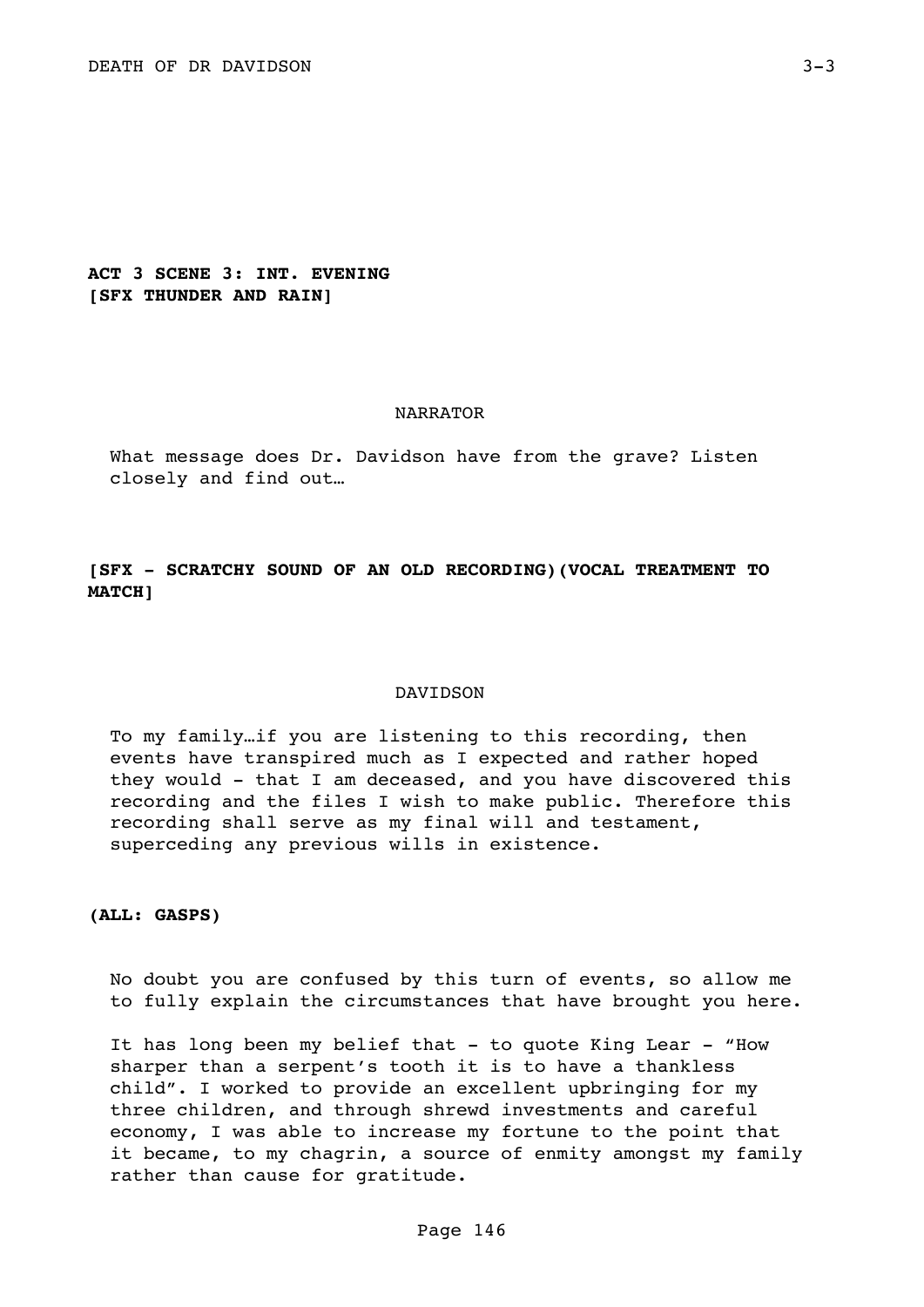Instead of raising three bright, capable young people to go out and do good in the world, as I had done, I had the misfortune of witnessing three dissolute and lazy individuals emerge from my care, and the further disgrace of watching their lives disintegrate into the indulgent self-pity which I tried so strenuously to discourage in them.

Before I continue with the distribution of my estate, you must be aware of certain facts. Last winter I became ill with a severe chest infection, or so I thought. After treating it myself, and seeing the symptoms only worsen, I finally consulted one of my former colleagues in Harley Street, who delivered to me the grim diagnosis. Cancer of the lung, and at such an advanced state as to assure me that within the year I would be dead.

I did not share this news with my family, knowing that none of you would likely have cared. It did, however, cause me to start putting my affairs in order, and to start considering how I should like my estate to be divided.

Like King Lear regarding his ungrateful children, I opted to devise a test of sorts, to see which, if any of you, were deserving of my generosity. I carefully considered the facts as they pertain to each of you, and here are my conclusions:

Sadie, you may not be the eldest, but in any inventory of a father's deepest regrets, one must begin with the child who has caused him the most grief. Your thoughtless, immoral behaviour was beyond reprehensible, and forever besmirched the Davidson family name. Perhaps age and maturity have shown you why it was necessary for you to give up your child and marry someone as quickly as possible, but given your misplaced devotion to this 'home for unwed mothers' that you so desperately want, I have little hope that you will ever understand.

### SADIE

Oh what a terrible thing to say. Even from the grave he torments me.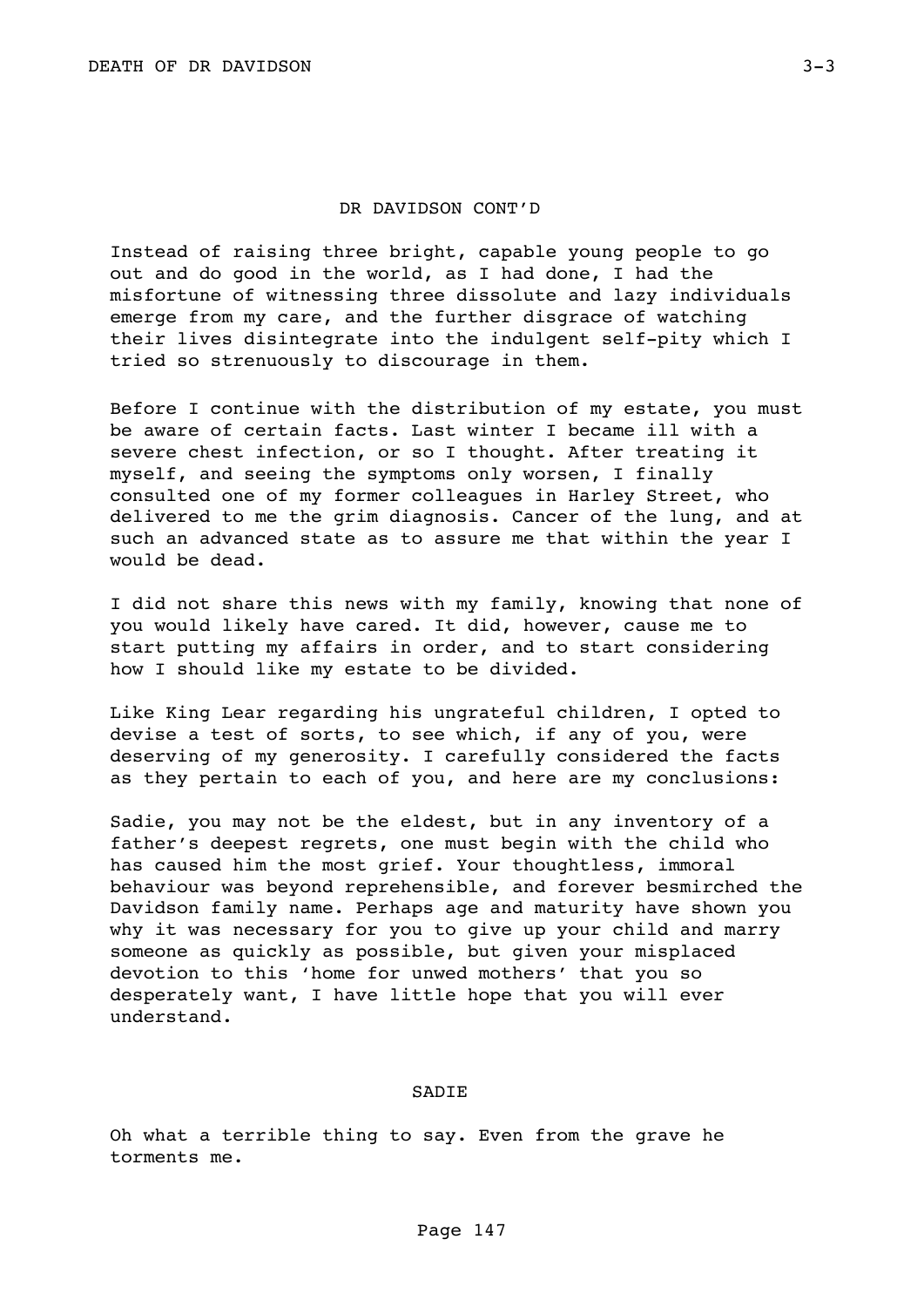### DR DAVIDSON

My only regret is that in my shock and dismay, I foolishly rushed to exhort Oliver Forrester to make an honest woman out of you. Forrester was my solicitor for many years, and though it shames me now to admit it, it was his information, garnered from a privileged conversation with another client of his, and then illegally communicated to me, that allowed me to sell my shares ahead of Black Thursday, and thereby prevent the loss of my fortune. He is doubly guilty, of both violating attorney-client privilege and of insider trading, and in my estimation he ought to be disbarred. I should never have allowed such an unscrupulous ne'er-do-well into my family, but Sadie, your situation made me desperate to cover up the secret as quickly and quietly as possible.

#### OLIVER

He used the information I gave him and grew even richer after the crash, but *I'm* the ne'er-do-well.

#### DAVIDSON

As for you Marlena. Had I known that your summer holiday to Barcelona would result in a scandalous elopement with one of the most worthless young men I have ever encountered, I should never have let you set foot outside this house. He is an exotic and dashing fellow to be sure, but for many years, my scruples against interfering in a marriage that was, unfortunately, legally done and fêted by our general acquaintance, prevented me from investigating the scoundrel as I should have.

As I told everyone at dinner tonight, your husband is wanted by the Spanish authorities in relation to an elaborate extortion scheme he perpetrated against a minor member of the Spanish royal family. He is a confidence man, plain and simple, and had I investigated him under his real name of Enrique Herrero the moment you revealed it to me, I like to think I could have given you ample evidence for an annulment of your marriage. I do not know the nature of your feelings for this criminal, but I have long suspected he is not the first immoral, untrustworthy and wholly inappropriate character you've thrown your lot in with.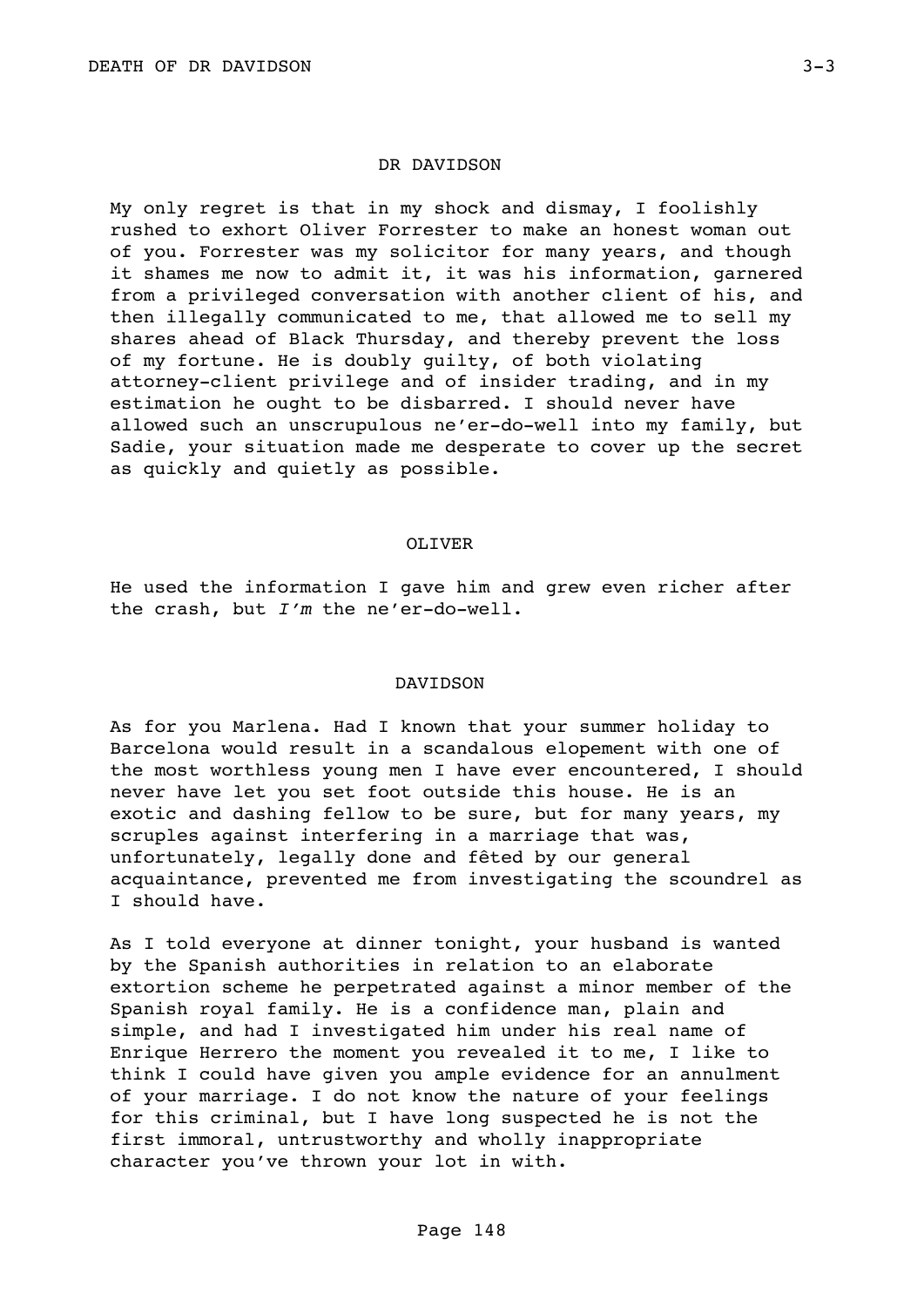I believe you intended to marry Oliver Forrester before you went to Barcelona, although you both concealed this from me at the time. I shouldn't like to think his marriage to your sister caused you to elope with this Herrero fellow - but if it did, I can take no blame for it. You made your choice in a wilful, emotional way that would have made your mother ashamed of you, and now you must live with the consequences.

### MARLENA

And I have…

#### DAVIDSON

Rodney. You have always been a disappointment to me, being the most dissolute young man and now an entirely dissipated drunkard of more than forty. Either of my daughters equal two of you, and it is my eternal shame that I was unable to produce an heir worthy of carrying on the Davidson name.

#### RODNEY

(jovially) I say! Don't beat about the bush, father, tell us your true feelings!

#### DAVIDSON

Regardless, you must be aware that when you came to me last winter, having cancelled your sailing trip, and offered to attend me during my illness, I saw for perhaps the first time a latent maturity and evidence of good breeding in you that I had always dared to hope were bound to emerge. Imagine, then, my dismay upon hearing that the reason for this newfound filial devotion was that you wished to marry a showgirl you had met at a revue show on the Brighton pier.

Having disabused you of that notion, I was not unaware of your resentment towards me. No doubt you thought that by coming to me last month and asking my permission to court my secretary, Miss Pangiottis, that you had offered me a potential daughter-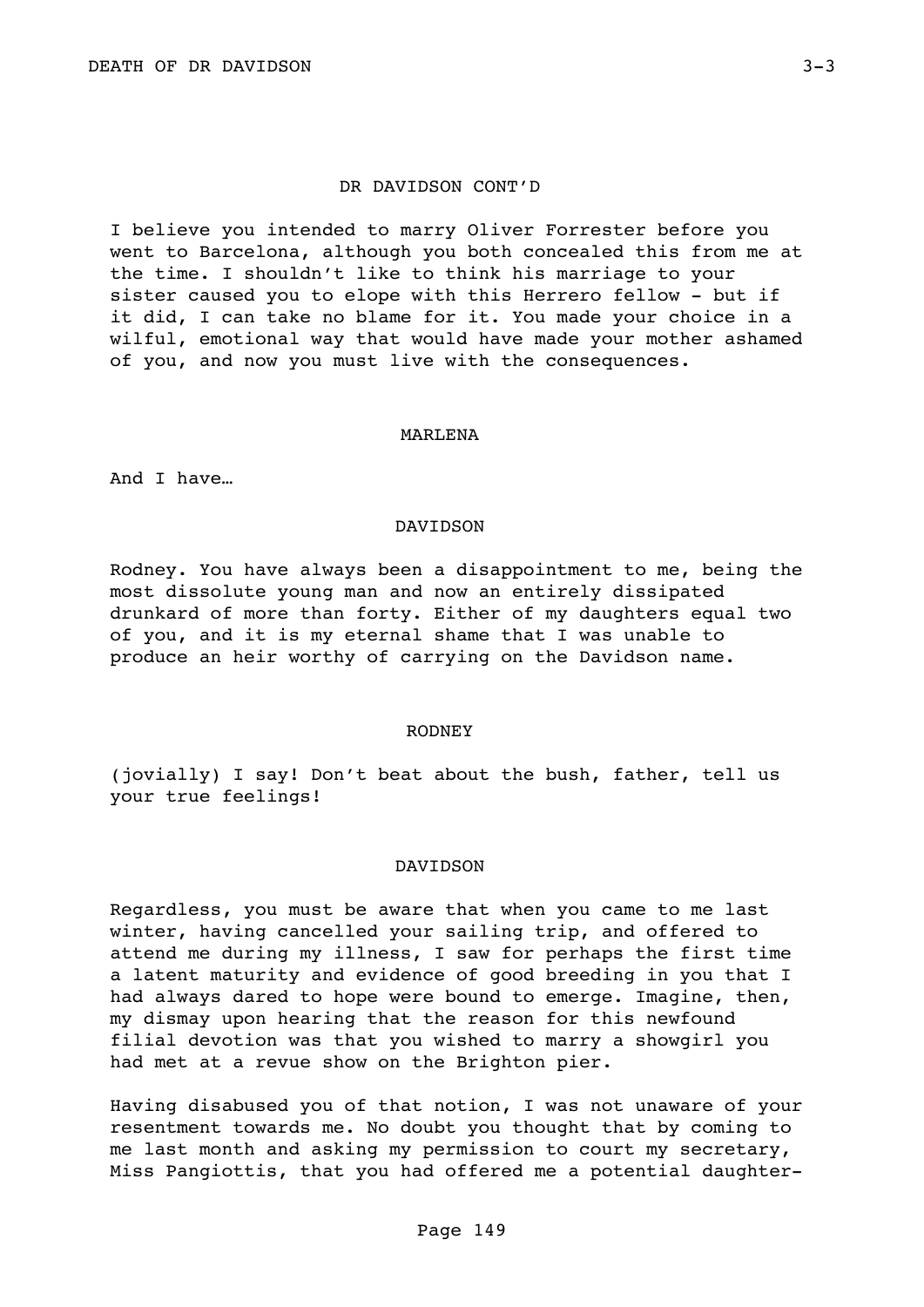## DR DAVIDSON CONT'D

in-law who was a shade more respectable than your previous choice. I was sorry to have to disabuse you of *that* notion as well, but I can now admit that I also held back from you another crucially important and shocking piece of information. It pains me to relate the particulars, but in investigating Miss Pangiottis prior to her employment here, I discovered not only is she poor, and likely a scheming gold-digger, but she is also, I regret to say, the natural daughter of your sister Sadie.

I do not believe she is aware of this connection to our family, or else I doubt she would have been so eager to attempt to sway her grandfather's affections in her direction. But you need to know this truth before you proceed any further with the pursuit of a woman who is, in fact, your niece.

In the spirit of familial obligation I did endeavour to learn her character, and offered her many chances to provide the kind of loving and dedicated support that anyone worthy of being called my granddaughter would have to demonstrate - but alas, like her mother, aunt and yourself, she too failed me.

Every attempt to find solace in her companionship resulted in my having to bolster *her*, rather than the other way around. She quite simply was not a comfort when I needed her, and so my hope is that she will never know of her bloodline, and may never make a claim against my estate.

### DULCINEA

I have never been so ashamed to be born into this man's family. I'm sorry, maman, but I can't say I'm not grateful to have been raised by the Pangiottis family instead.

### DAVIDSON

Finally, you may wonder at my outburst of last evening, and why I chose to publicly berate all of you. It is simply this-I wanted to give my children one last chance to redeem themselves.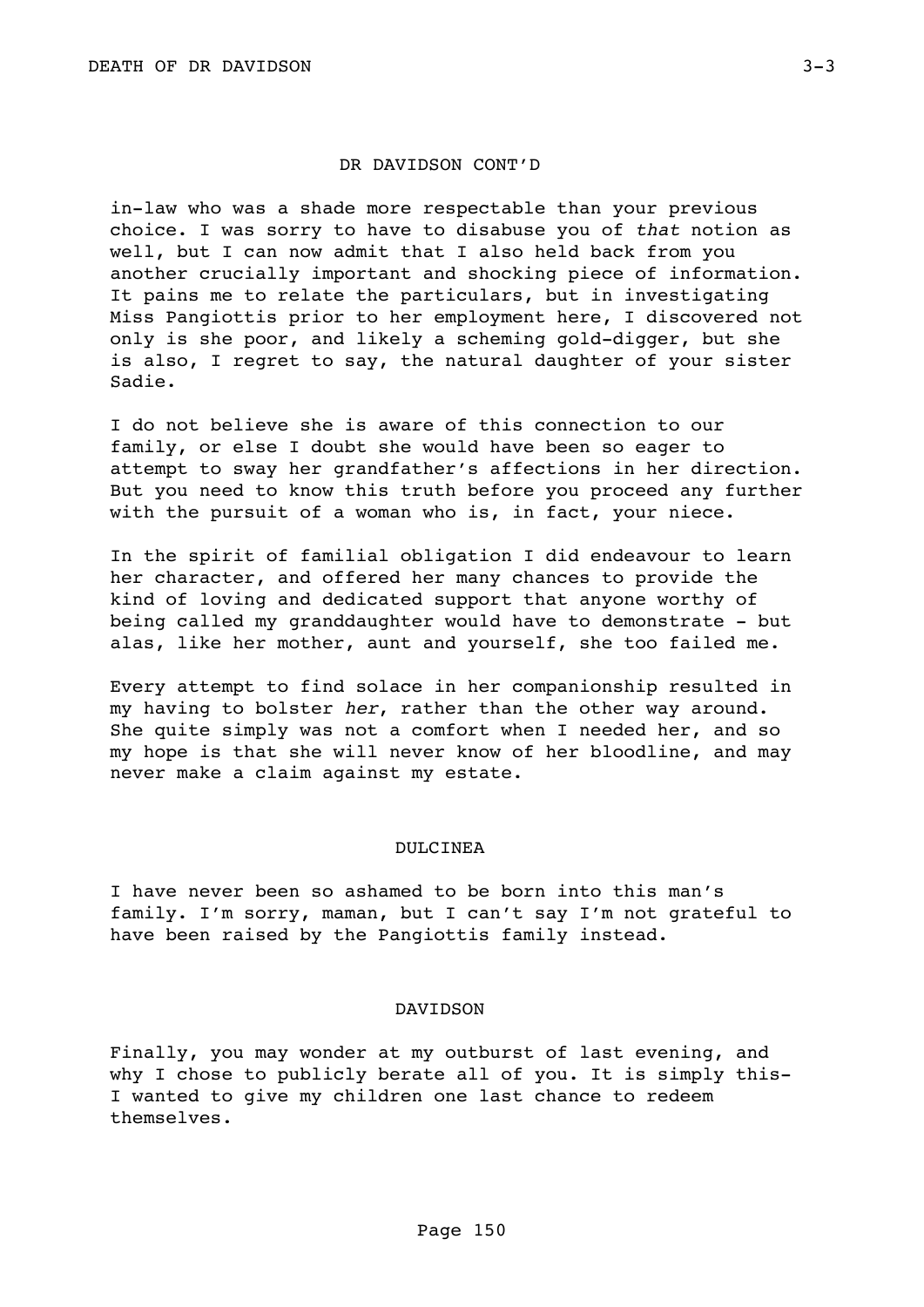### DR DAVIDSON CONT'D

If any of you had come to my study after the event and begged my forgiveness, if any of you had pleaded with me for a reconciliation, I would have relented. If my sons-in-law, either of them, had come to me and offered apologies, I would have stayed my hand. In other words, if any of you had shown your father the love and respect he is due, all of this unpleasantness would have been avoided.

I would have revealed the nature of my illness, and I would have been prepared to let the cancer take its natural course. I would have gone to my heavenly reward with my last will and testament in tact, providing for each of you as I had always intended.

If you, Kitty, had tried to come to me as a wife should, I would have forgiven you. But if the threat of divorce and disinheritance weren't motive enough to make you reconsider the error of your ways, then I was and am prepared to adhere to the original conditions of my previous will. Since you and I have not been married ten years as of yet, you are entitled to precisely nothing, and that is what you shall receive.

#### KITTY

Pfft…that's what you think.

## DAVIDSON

The only person in this house who behaved as she ought was Miss Higginbotham, whom I suspect and hope you have to thank for finding this message. Not wanting to leave such important files to be found by either of my two sons-in-law, I had to devise a way to alert the proper authorities to their location. If you are listening to this recording, then my plan was a success.

#### HANNAH

(murmuring) That's who I heard him talking to, then. Himself. Recording this here message.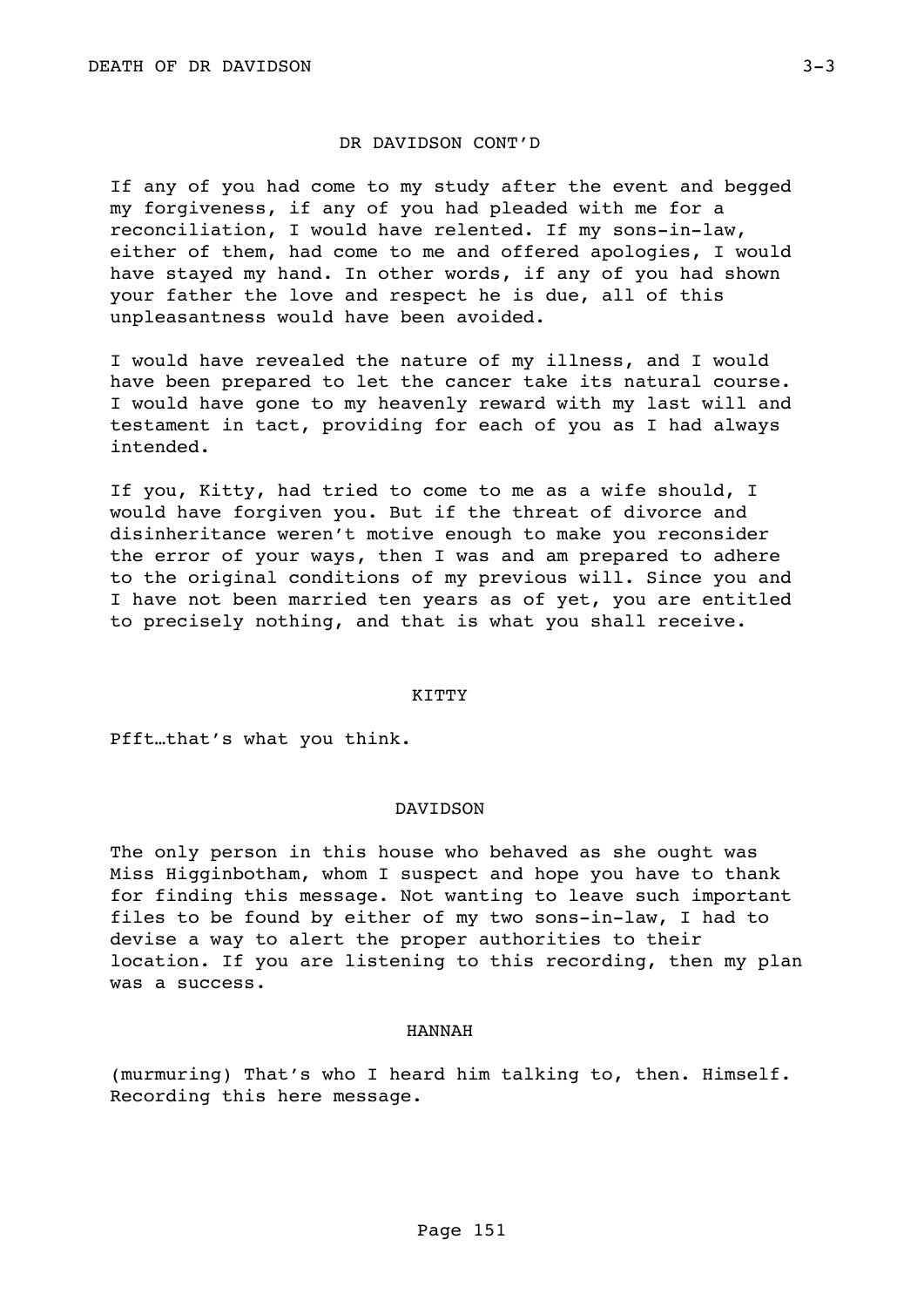## DAVIDSON

I did worry that perhaps passages from King Lear were beyond the intellectual abilities of Miss Higginbotham, but I trusted that an intelligent person of my own sex would be present to put the pieces together.

While I am grateful to Miss Higginbotham - whom I can hear outside my door this very moment, delivering me my cocoa as she has done every night for thirty years, the reliable old biddy - I can only express my deep, deep disappointment at this piteous state of affairs; that a simple-minded, dottering old servant of the lower classes should show more loyalty to me than any of my own family.

## **SADIE**

Oh Hannah, how perfectly awful of him to say such things.

## DAVIDSON

But as this recording demonstrates - none of you showed the slightest bit of loyalty to one so worthy of it. Not one of you came to me to soothe my anger and repent of your bad behaviour. Not one of you thought for a moment about how you had abused me for so many years. And so, I proceeded with my plan, as I had warned all of you I would.

Therefore…not only does this recording serve as my new last will and testament, bequeathing all my worldly goods and entire estate to The Church of England Temperance Society, but I furthermore make it publicly known that I, Dr. James Robert Davidson of Wakefield Manor, took my own life on the evening of Fourteenth August, nineteen hundred and thirty eight.

You may consult with Dr. Bishop of Harley Street who will confirm that the cancer invading my body had advanced beyond the help of medical science. He has been provided with radiographs to render the diagnosis irrefutable, and will of course confirm my own assessment that had I not taken this course of action this evening, my life would have been prolonged by only a few more months at most.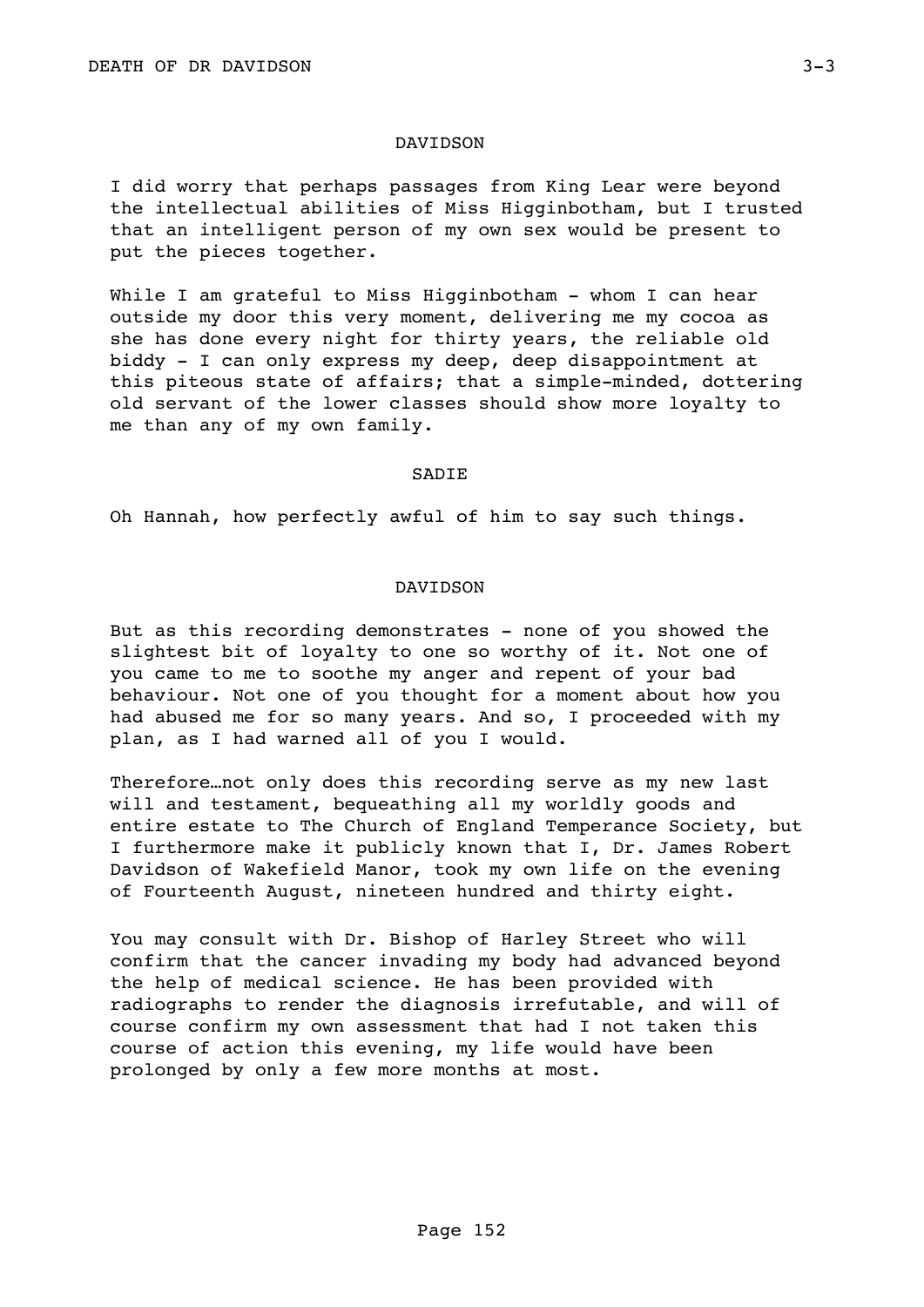## DR DAVIDSON CONT'D

Suicide, however, negates the remaining life insurance policy that I have left in the safe - which I have left open - so that you may all well and truly know that there is not a single penny left to any of you. The other contents of the safe are, of course, part of my estate, and have been itemised on a notarised document left to the care of my solicitor. Should any of you feel these items are yours for the taking, let me assure you they are not. In the event, I have instructed my solicitor to report their absence to the police as theft.

Lastly, the method I used was the administration of Prussic Acid into my cocoa, the empty vial of which I threw out the window and into the shrubs beneath, where anyone who cares to look may discover it, along with the paper upon which I wrote the King Lear quotation. I describe these facts so as to avoid any possibility of one of you being charged with my murder. Consider this my last gift to you, as undeserving as all of you are, because you will certainly get nothing more from me.

## **[A PAUSE AS THE RECORDING ENDS]**

#### MCTAVISH

And so there we are.

## MARLENA

This is simply unbelievable.

## SADIE

I don't know what to say. How…how tragic this is.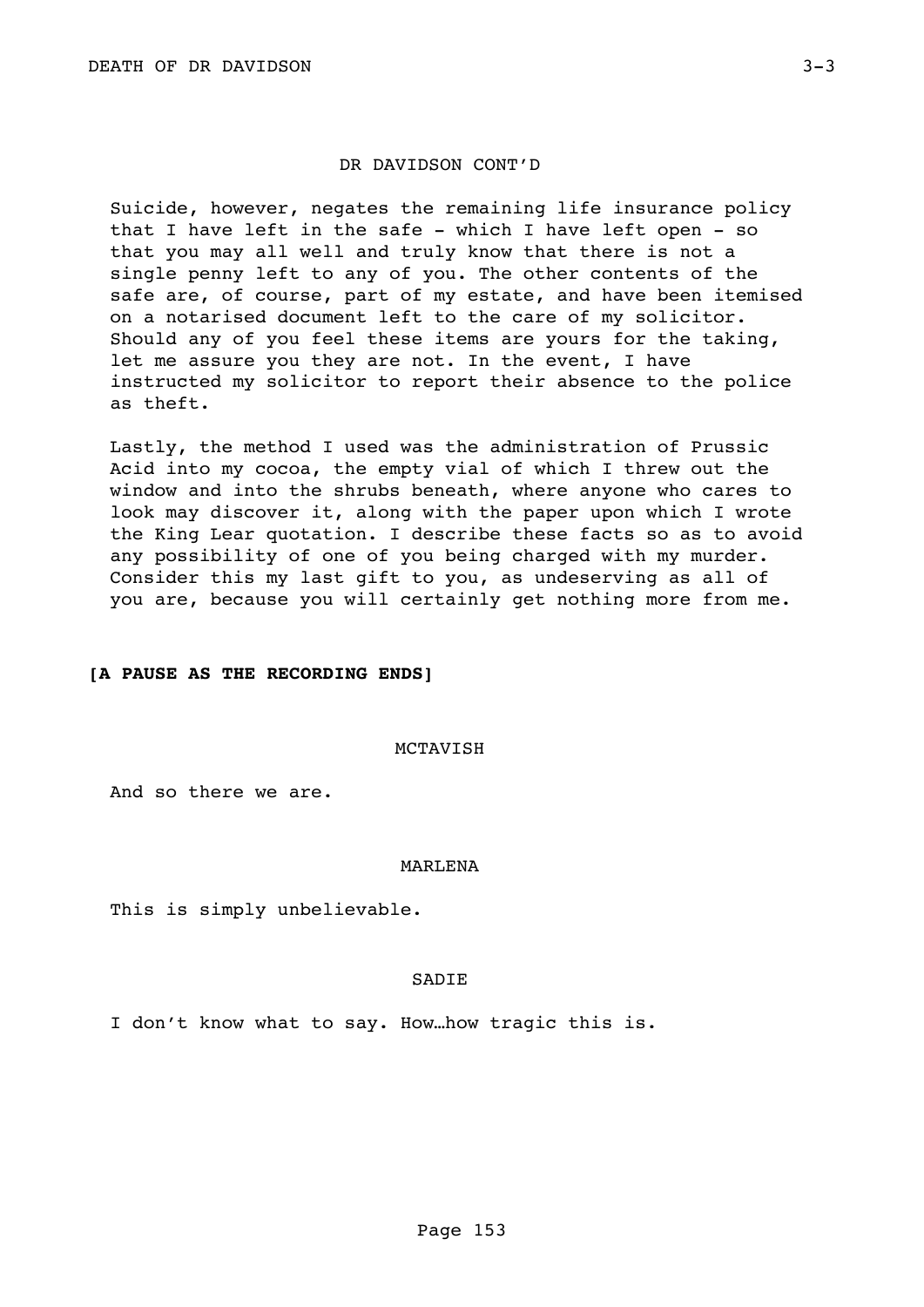### OLIVER

He killed *himself…*his last act on earth was perhaps more selfish and cold-hearted than anything he ever did before. Unbelievable.

## SADIE

What if you hadn't discovered this recording, Inspector? How on earth *did* you find it, by the way?

### MCTAVISH

Dr. Davidson left us some clues, involving a form of secret handwriting and, as he stated, a quote from King Lear. Something Hannah told me about the little games he used to like to play gave me the notion that perhaps he had hidden certain information in a secret location.

### HANNAH

You know how your father always liked puzzles and riddles...

### **HARRISON**

King Lear? The Shakespeare play?

### MCTAVISH

Yes, Dr. Davidson wrote the line "I am a man more sinned against than sinning" you see…

## OLIVER

Oh for God's sake what a petulant man…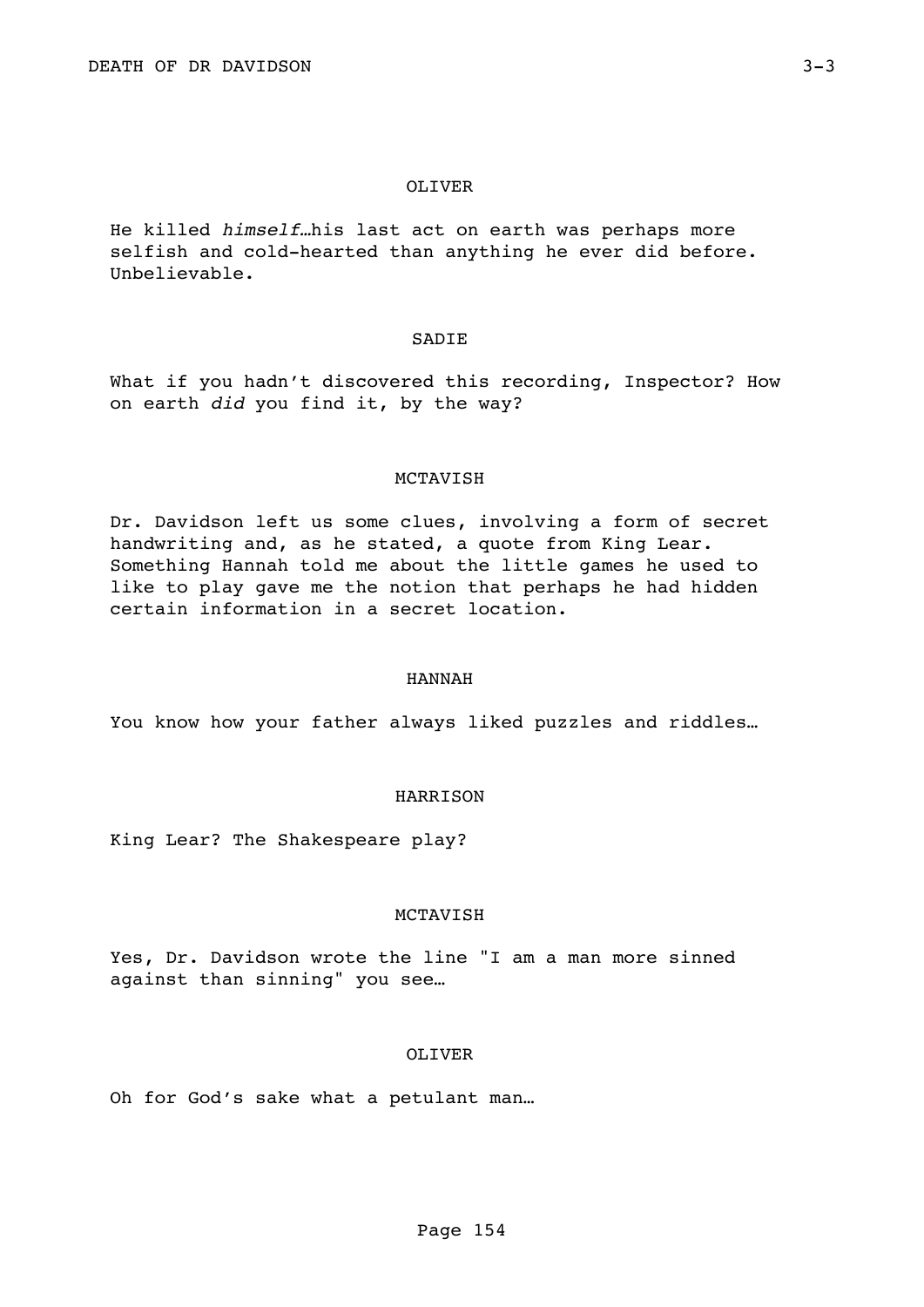## MCTAVISH

And in finding that line in the book I found another slip of paper directing me to the hidden files on Mr Harrison and Mr Smythe, and - might I add, Miss Pangiottis - the deed to Wakefield Manor, which is why you were unable to locate it throughout your employment here. And of course, this recording.

#### **SADIE**

But if you hadn't made all these connections…if you hadn't found this recording, I shudder to think, but you could have very easily arrested any one of us for his murder!

## MCTAVISH

Perhaps. Perhaps I might have, indeed.

## MARLENA

What a cowardly, vicious thing to do! To make his suicide look like a murder and conceal the truth behind tricks and puzzles.

### RODNEY

(Sarcastically) Oh come now, girls! He gave us a gift, remember! He told us he offed himself just so none of us, would be charged! He just happened not to care if the proof of it were ever found.

## MCTAVISH

It is, perhaps, the most extraordinary suicide I have ever seen. This recording, however, according to the family solicitor, may be considered his legal last will and testament. I'm sorry to be the bearer of bad news, but it need not have been witnessed by anyone to be considered valid. I'm very sorry to say, you have all been disinherited.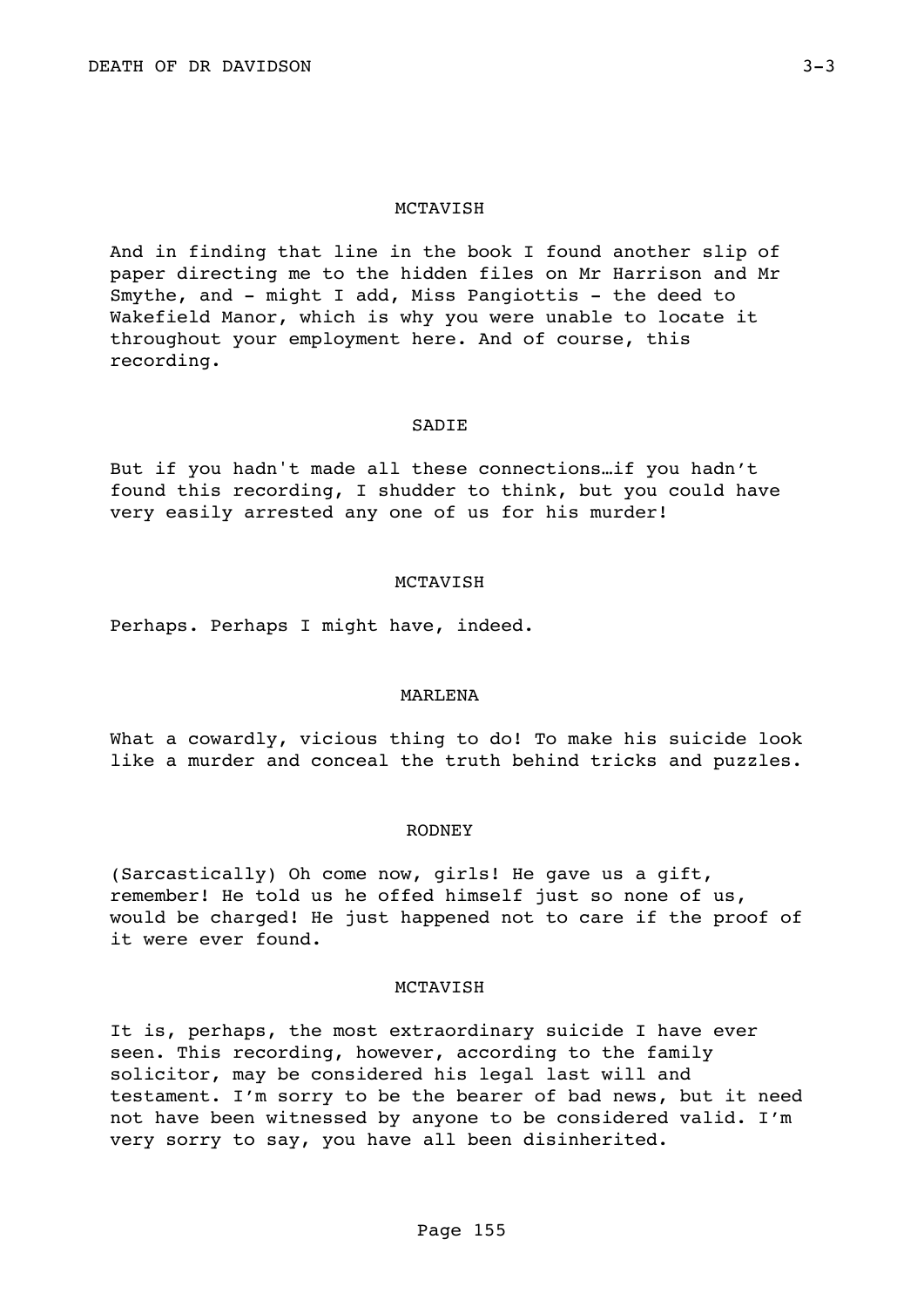**[MURMURS])(I DON'T CARE IF IT SOUNDS CALLOUS, I'M FURIOUS) (WHATEVER SHALL WE DO?)(I CAN'T BELIEVE WE'RE GOING TO LOSE THE MANOR, ETC)** 

## HANNAH

(sighing) Well, I don't know about you lot, but I could use a cup of tea. I'll just go put the kettle on…excuse me Inspector, let me just get by you…I must say, I've never seen one of these Dictaphone things up close before…amazing, isn't it, how his voice got recorded into all these little grooves in the wax…how marvellous…and it's such a small cylinder too and….oh!

**(SFX: SOUND OF SOMETHING BEING THROWN ON THE FIRE)** 

## HANNAH

Oh my goodness gracious me! What a clumsy fool I am!

MCTAVISH

Miss Higginbotham!

### MARLENA

Hannah! Do be careful, you'll burn yourself!

SADIE

Don't go in after it Hannah!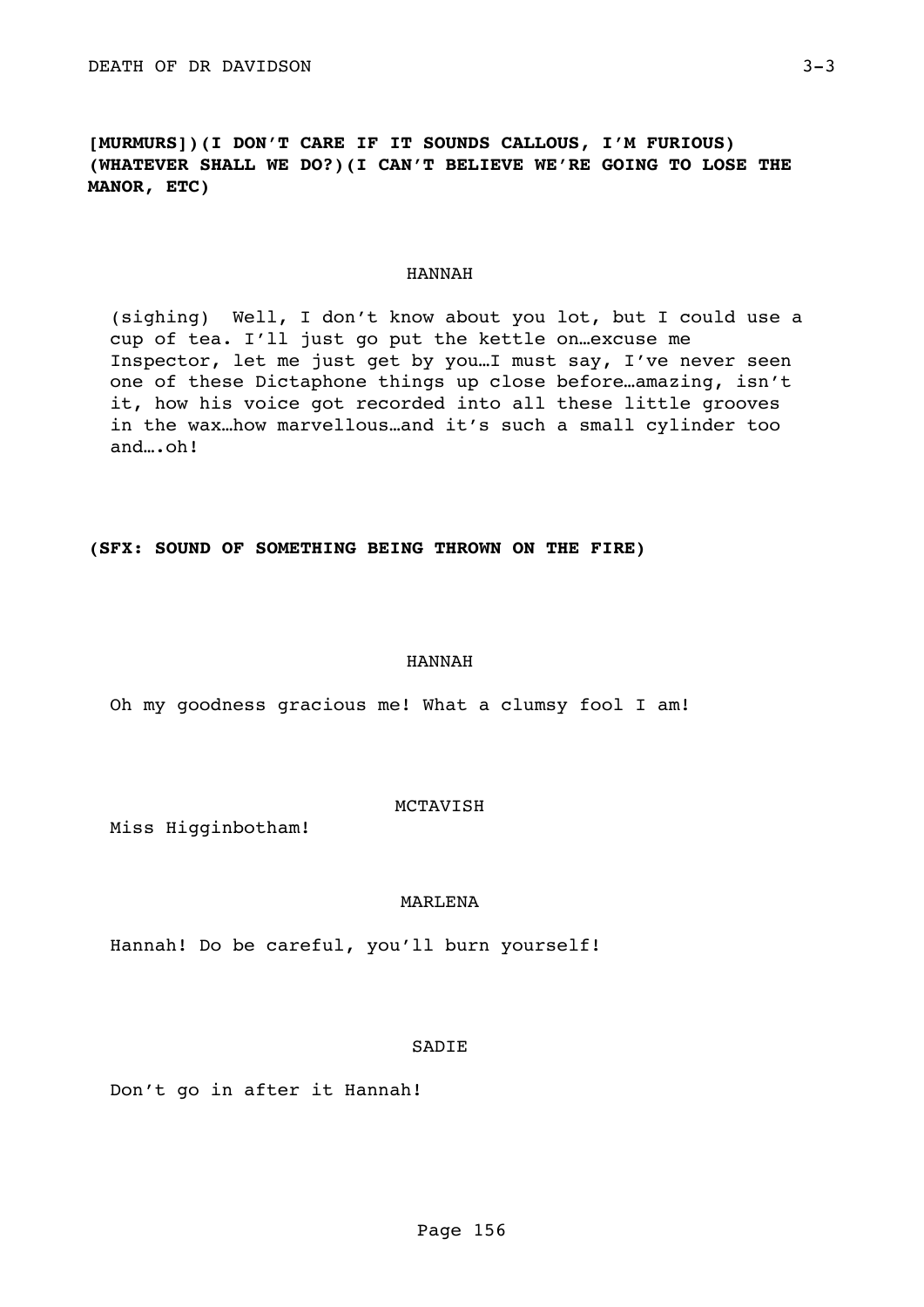## HANNAH

Oh my heavens…if I could just reach it…oh dear me…look, the wax is all melting away…

**EPILOGUE: EXT. EVENING** 

### NARRATOR

Epilogue. That evening, McTavish stands out on the front steps with Hannah, as the guests depart. First to leave are Marlena and Oliver, arm in arm.

## **[SFX CRICKETS]**

#### OLIVER

Let me shake your hand, Inspector. That was some fantastic detective work you did, discovering the truth.

### MARLENA

I can't thank you enough, Inspector.

### MCTAVISH

Well, thank you Mrs.... Uh...forgive me, are you and Mr. Forrester…?

## OLIVER

We're leaving for a long overdue holiday together in France. And when we come back, we'll both begin divorce proceedings.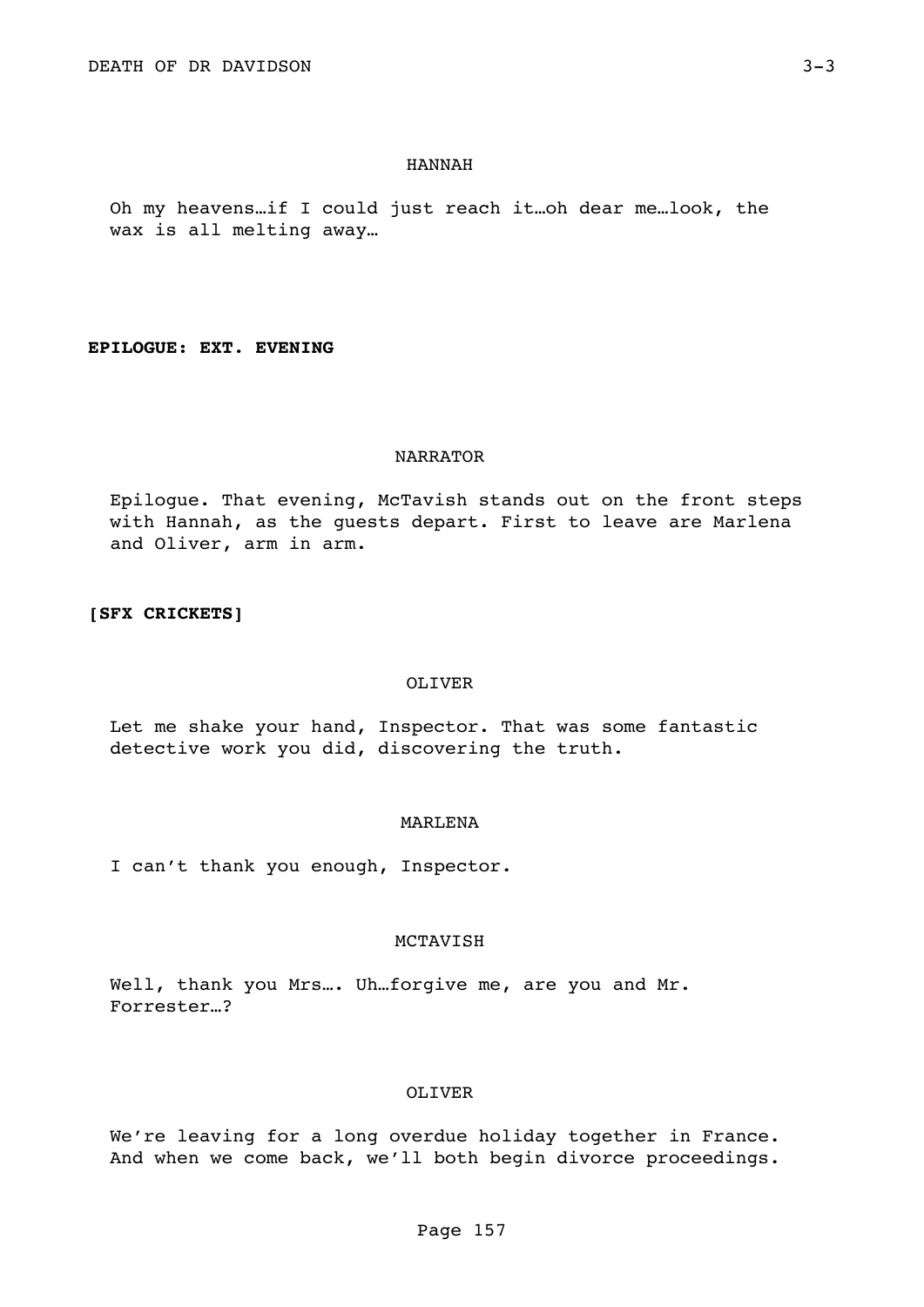### MARLENA

So we can finally get married.

### MCTAVISH

Oh I see. I…I don't know what to say. Is Mrs. Forrester….

### SADIE

(coming outside) - It's perfectly fine with me, Inspector. We three discussed it this evening, and we agreed. It was time we all faced the truth. I never should have married Oliver, no matter what my father said.

## OLIVER

And I should have come clean years ago. I'd have been disbarred, and possibly gone to prison for a spell, but I would have married the love of my life

#### MCTAVISH

And *Mr.* Smythe…?

#### MARLENA

I'm sure he'll grant me a divorce before he gets deported. Sergeant Roy took him to the station, did he not? We'll stop by and make sure he understands what's expected of him.

#### MCTAVISH

Well, then, my congratulations to you both. But may I ask, Mrs. Forrester…what will you do now?

### DULCINEA

(coming outside)We're going to stay on here. The others have agreed not to sell the manor, and to allow my mother and I to transform it into the home for unwed mothers, like she always wanted.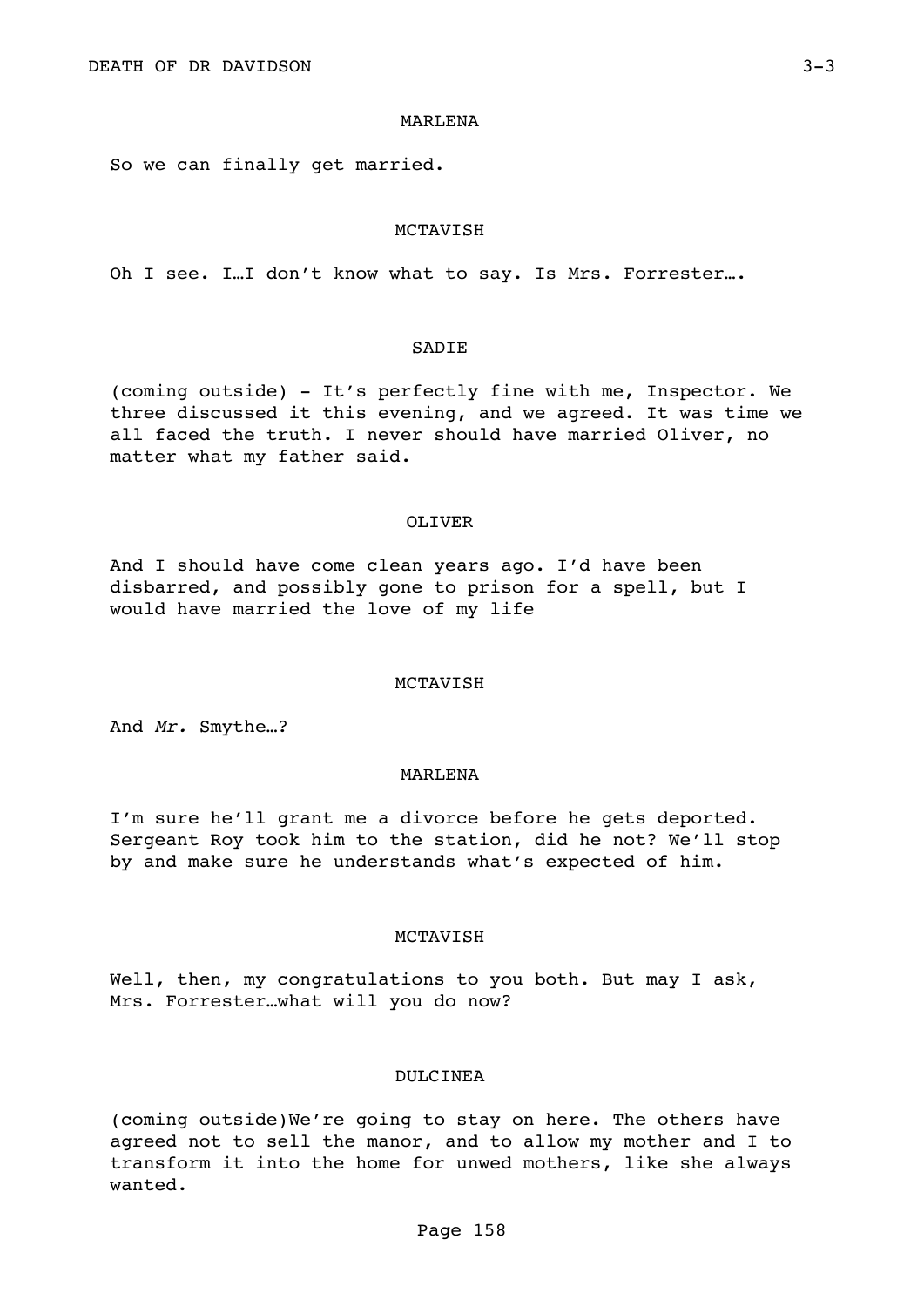### HANNAH

And they're keeping me on, as well.

# SADIE

Not as a servant, Hannah. As a member of the family.

## MCTAVISH

That's wonderful news. I'm delighted to hear it. I confess, however, that I'm surprised Mrs. Davidson agreed, all things considered.

## MARLENA

Mrs. Davidson is going to end up right where she wants to be. She and Rodney are getting married.

(surprised) No!

OLIVER

**SADIE** 

She'll go from being Mrs. Davidson to…Mrs. Davidson

## MARLENA

And with Rodney's share of the estate, as specified in my father's former will, she'll be as rich as she ever was.